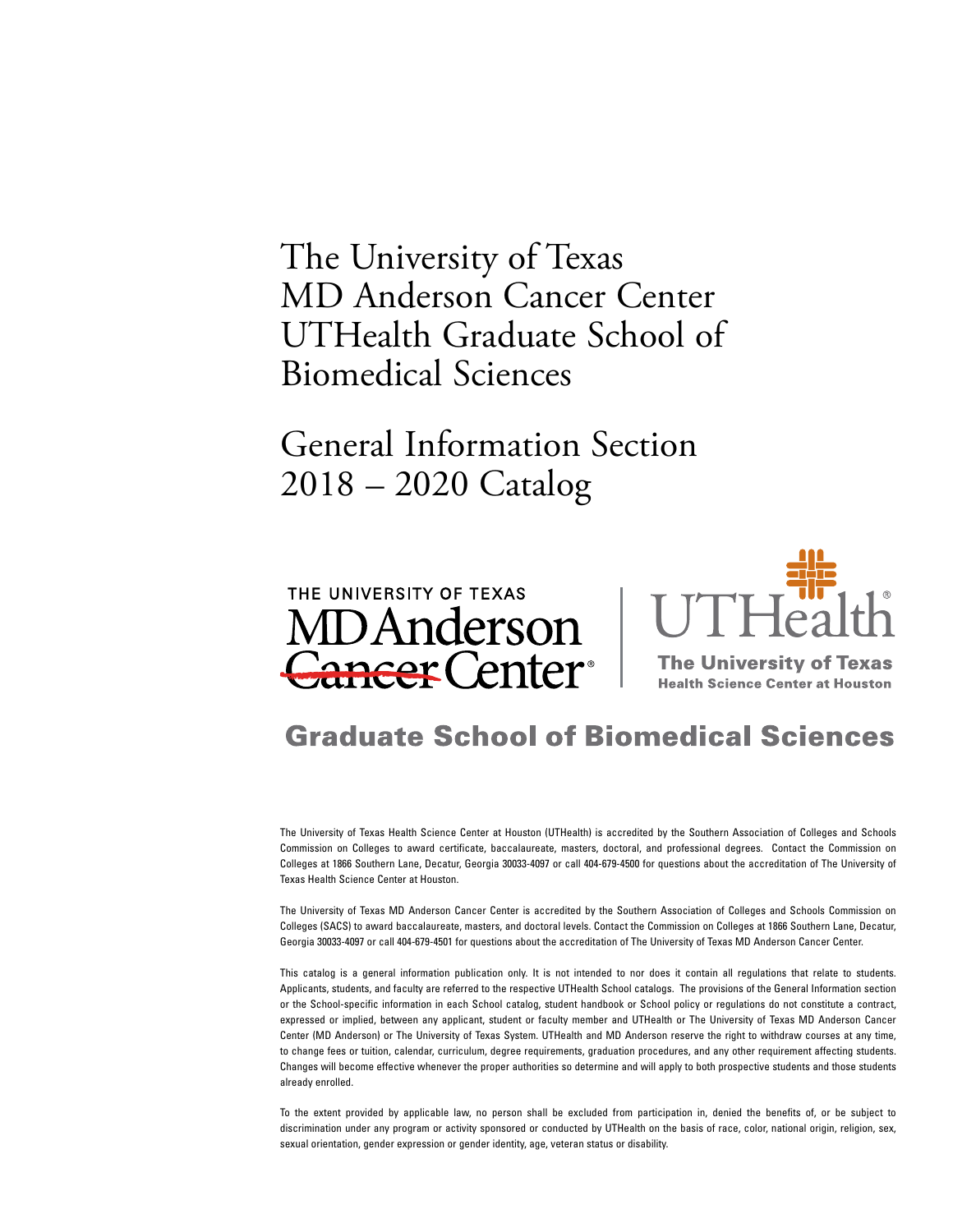### <span id="page-1-0"></span>**[General Information Section Table of Contents](#page-0-0)**

- 5 Welcome from the UT Health
- 6 Science Center President
- 7 Welcome from the UT MD Anderson Cancer Center President

### **[BOARD OF REGENTS](#page-6-0)**

- 7 Officers
- 7 Members

### **[ADMINISTRATIVE OFFICERS](#page-7-0)**

- 8 The University of Texas System
- 8 The University of Texas Health Science Center at Houston
- 8 The University of Texas MD Anderson Cancer Center

### **[MISSION AND VISION STATEMENTS](#page-8-0) [OF UTHEALTH](#page-8-0)**

9 Teaching, Searching, Serving

### **[MISSION, VISION & CORE VALUES](#page-9-0) [OF MD ANDERSON](#page-9-0)**

10 Eliminating Cancer in Texas, the Nation and the World

#### **[UTHEALTH GENERAL INFORMATION](#page-10-0)**

- 11 History of The University of Texas System
- 11 The University of Texas Health Science Center at Houston
- 12 UTHealth Addresses\*
- 13 Institutional Governance
- 14 Development Board

### **[UTHEALTH CENTERS, PROGRAMS](#page-13-0) [AND INSTITUTES](#page-13-0)**

- 14 John P. McGovern, M.D., Center for Humanities and Ethics
- 15 The University of Texas Harris County Psychiatric Center

### **[THE UNIVERSITY OF TEXAS MD ANDERSON](#page-14-0) [CANCER CENTER GENERAL INFORMATION](#page-14-0)**

18 MD Anderson Addresses

### **[MD ANDERSON CENTERS, PROGRAMS](#page-18-0) [AND INSTITUTES](#page-18-0)**

- 19 Center for Advanced Biomedical Imaging Research
- 19 Center for Biological Pathways
- 20 Center for Cancer Epigenetics
- 20 Center for Cancer Immunology Research
- 20 Center for Environmental and Molecular **Carcinogenesis**
- 20 Center for Genetics and Genomics
- 21 Center for Inflammation and Cancer
- 21 Center for RNA Interference and Non-Coding RNAs
- 21 Center for Stem Cell and Developmental Biology
- 21 Center for Targeted Therapy
- 22 Duncan Family Institute for Cancer Prevention and Risk Assessment
- 22 Institute for Applied Cancer Science
- 23 Institute for Basic Sciences
- 23 The Institute for Cancer Care Innovation
- 23 Sheikh Khalifa Bin Zayed Al Nahyan Institute for Personalized Cancer Therapy
- 24 The Red and Charline McCombs Institute
- 24 Metastasis Research Center
- 24 Proton Therapy Center
- 25 Robert J. Kleberg, Jr. & Helen C. Kleberg Center for Molecular Markers

### **[TEXAS MEDICAL CENTER](#page-24-0)**

### **[LIBRARIES](#page-25-0)**

- 26 Texas Medical Center Library
- 27 Research Medical Library of MD Anderson

### **[ACADEMIC GENERAL INFORMATION](#page-27-0)**

- 28 Degrees Offered at The University of Texas Health Science Center at Houston
- 30 Accreditation at UTHealth
- 32 Degrees Offered at The University of Texas MD Anderson Cancer Center
- 33 Accreditation at MD Anderson
- 34 UTHealth Academic Qualifications
- 34 Academic Fresh Start
- 34 Academic Common Market
- 34 Tuition and Fees
- 35 Tuition and Fees Payment Policy
- 36 Adding, Dropping and Withdrawing Courses
- 36 Refund Policy
- 37 UTHealth Teaching Affiliations
- 39 Concurrent/Inter-Institutional Enrollment

### **[STUDENT GENERAL INFORMATION](#page-38-0)**

- 39 Student Government
- 39 Student Organizations
- 40 Student Fee Advisory Committee

### **[UTHEALTH STUDENT SERVICES](#page-39-0)**

40 Registrar

2 General Information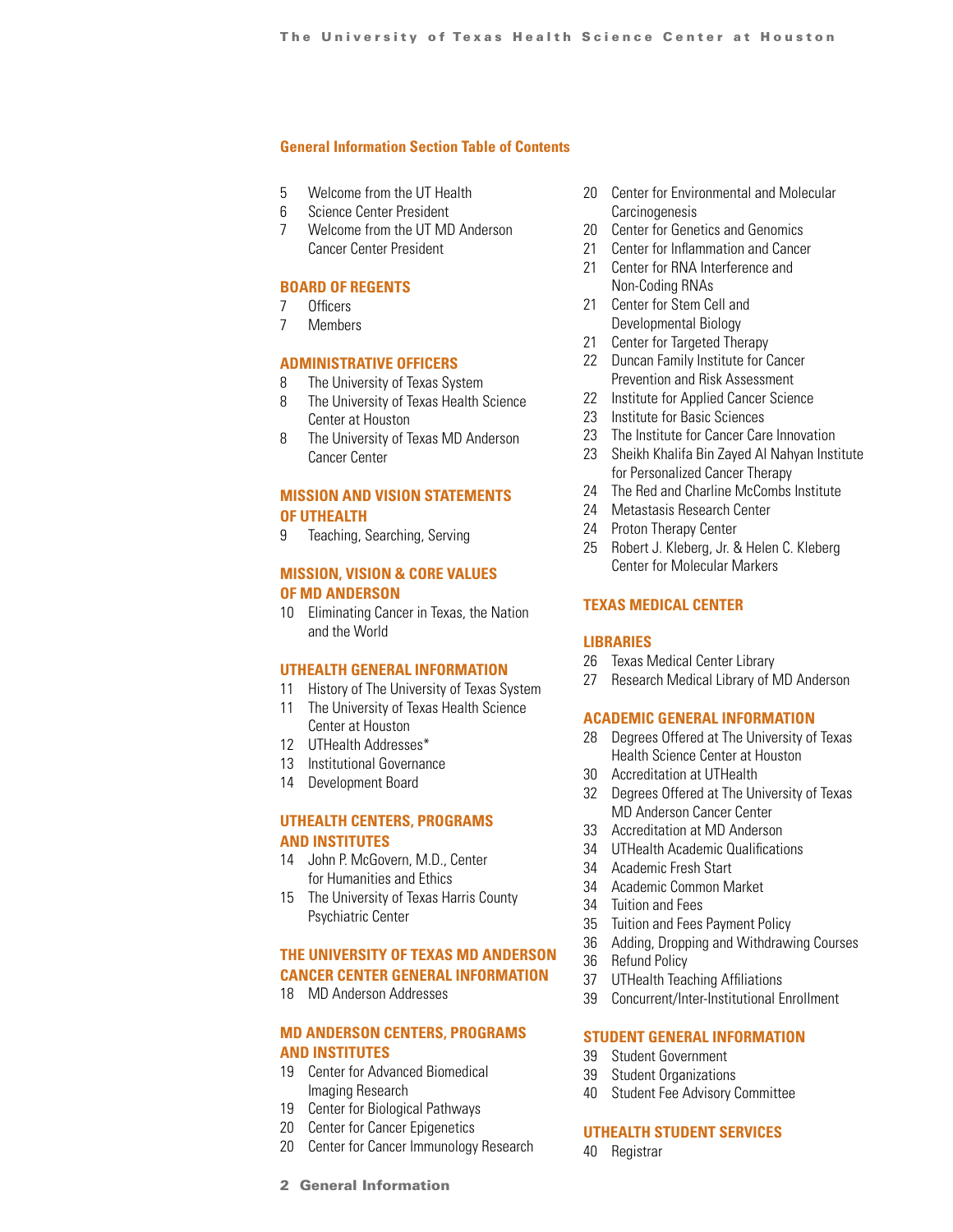- Student Financial Services
- Office of the Bursar
- Office of International Affairs
- Office of Diversity & Equal Opportunity
- Student Health and Counseling Services
- Student Health Insurance
- Child Development Center
- University Housing
- Transportation
- General Parking Information for UTHealth Students
- Alternative Transportation Options
- Bookstores
- University Dining and Catering Services
- Recreation Center Facilities and Programs

### **[MD ANDERSON CANCER CENTER OFFICE OF](#page-49-0) [RESEARCH TRAINEE PROGRAMS](#page-49-0)**

### **[UTHEALTH AND MD ANDERSON POLICY](#page-50-0) [INFORMATION FOR GSBS STUDENTS](#page-50-0)**

- Policy Information for Students
- Educational Records and Family Educational Rights and Privacy Act (FERPA)
- Student Complaints

### **[Graduate School of Biomedical Sciences Table of Contents](#page-61-0)**

Message from The Deans

### **[ACADEMIC CALENDAR 2018-19\\*](#page-63-0)**

- Fall Term 2018
- Spring Term 2019
- Summer Term 2019

#### **[ACADEMIC CALENDAR 2019-20\\*](#page-64-0)**

- Fall Term 2018
- Spring Term 2019
- Summer Term 2019

### **[ADMINISTRATION](#page-65-0)**

### **[VISION STATEMENT](#page-66-0)**

### **[MISSION STATEMENT](#page-66-0)**

History and Purpose

### **[THE FACULTY](#page-67-0)**

### **[GSBS STRUCTURE AND DEGREE PROGRAMS](#page-67-0)**

- University Emergency Communications
- Campus Security
- Making a False Alarm or Report
- Conduct and Discipline
- Copyrighted Material and Software
- Criminal Background Checks Students
- Disability Accommodation
- Equal Opportunity
- Hazing
- AIDS, HIV, HBV, AND HCV Infection
- Student Immunizations and Health Records
- Determination of Resident Status
- Absences
- Sexual Misconduct
- Nondiscrimination, Anti-Harassment and Equal Opportunity
- Substance Abuse Students
- Student Travel
- Solicitation on Campus
- Other Important Policies Affecting Students

### **[DOCTOR OF PHILOSOPHY DEGREE IN](#page-68-0) [BIOMEDICAL SCIENCES](#page-68-0)**

## Programs

- Curriculum
- General Requirements
- Tutorial Laboratory Requirements
- Advisory Committee
- Breadth Requirement
- Recognition of Previous Graduate Course Work to Substitute for GSBS Required Courses
- Ethics Course Requirement
- Scientific Writing Requirement
- MS Degree Bypass
- The PhD Candidacy Examination: Its Purpose
- Petition for the PhD Candidacy Examination
- PhD Candidacy Examination
- Results of the PhD Candidacy Examination
- Registration for PhD Dissertation
- Expectations for the PhD Dissertation
- Defense of the PhD Dissertation
- Guidelines for the PhD Dissertation Defense
- Completion of the PhD Requirements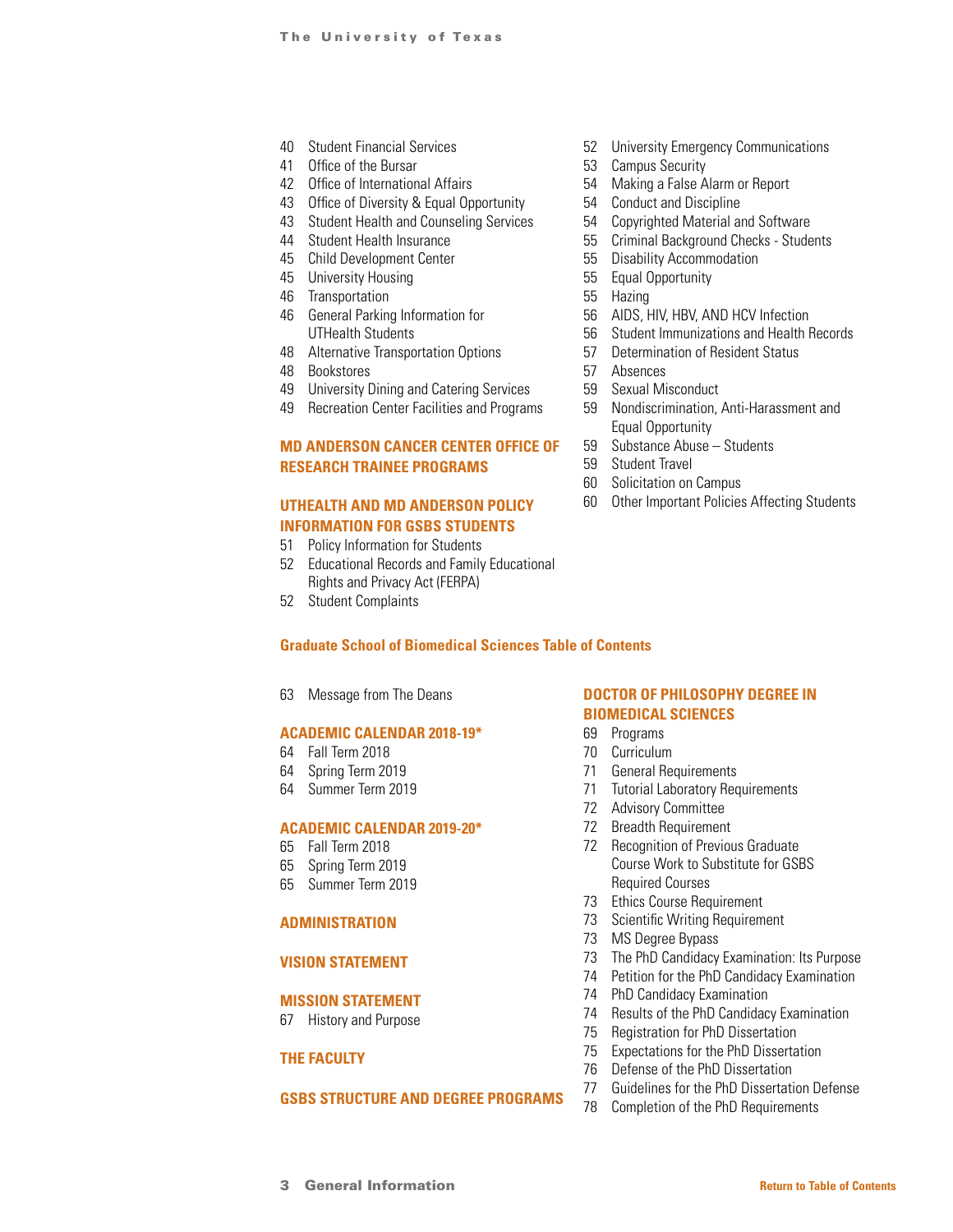### **[DOCTOR OF MEDICINE/DOCTOR OF](#page-77-0) [PHILOSOPHY DUAL DEGREE PROGRAM](#page-77-0)**

### **[MASTER OF SCIENCE DEGREE IN](#page-78-0) [BIOMEDICAL SCIENCES](#page-78-0)**

- 79 General Course Requirements
- 80 Ethics Course Requirement
- 80 Petition to Candidacy for the MS Degree
- 80 Defense of the MS Thesis
- 81 Completion of the MS Requirements
- 81 Individualized MS Degree
- 81 Specialized MS Degree Program: Genetic Counseling
- 83 Specialized MS Degree Program: Medical Physics
- 85 Graduate Certificate Program: Medical Physics
- 86 Graduate Certificate Program: Cancer Research Grant Administration and Management
- 87 Non-Degree Study

### **[RESOURCES FOR GRADUATE EDUCATION](#page-86-0)**

### **[ADMISSION](#page-87-0)**

- 88 Applicants for the MS and PhD Degree Programs
- 89 Application Procedures
- 91 Special Information for Foreign and Non-English-Speaking Applicants
- 91 Application Deadline
- 91 Enrollment of Graduate Students from Affiliated Institutions
- 91 Non-Degree Students
- 92 Employees
- 92 Guidelines for Employees Who Wish to Pursue a PhD Degree

#### **[FINANCIAL SUPPORT](#page-91-0)**

#### **[FEES AND EXPENSES](#page-92-0)**

- 93 Tuition for Fall and Spring Semesters
- 94 Tuition for Summer Sessions
- 94 Fees and Charges

#### **[GENERAL REGULATIONS](#page-94-0)**

- 95 Degree Requirements
- 95 Registration
- 95 Transfer Credit
- 96 Grading System
- 97 Grade Grievance Procedure
- 97 Probation
- 97 Procedures
- 98 Dismissal
- 98 Student Conduct and Discipline 98 Leaves of Absence, Time Away
	- from Duties, and Withdrawals

### **[GSBS REGISTERED STUDENT GROUPS](#page-98-0)**

- 99 Association of Minority Biomedical Researchers
- 99 First Generation
- 99 Graduate Student Association
- 99 Community Outreach
- 100 LGBT Student Alliance
- 100 Association of Scientific Communication

### **[COURSE OFFERINGS OF THE](#page-99-0)  [GENERAL FACULTY](#page-99-0)**

### **[COURSE OFFERINGS IN BIOSTATISTICS,](#page-100-0) [BIOINFORMATICS AND SYSTEMS BIOLOGY](#page-100-0)**

### **[COURSE OFFERINGS IN MEDICAL PHYSICS](#page-103-0)**

**[COURSE OFFERINGS IN BIOCHEMISTRY](#page-107-0)**

**[COURSE OFFERINGS IN](#page-108-0)  [CELLULAR, MOLECULAR AND](#page-108-0)  [DEVELOPMENTAL BIOLOGY](#page-108-0)**

**[COURSE OFFERINGS IN IMMUNOLOGY](#page-113-0)**

**[COURSE OFFERINGS IN MICROBIOLOGY](#page-114-0)  [AND INFECTIOUS DISEASES](#page-114-0)**

### **[COURSE OFFERINGS IN HUMAN GENETICS](#page-115-0)**

**[COURSE OFFERINGS IN PHYSIOLOGY](#page-119-0) [AND PATHOLOGY](#page-119-0)**

### **[COURSE OFFERINGS IN PHARMACOLOGY](#page-121-0) [AND TOXICOLOGY](#page-121-0)**

### **[COURSE OFFERINGS IN NEUROSCIENCE](#page-122-0)**

### **[OTHER COURSE OFFERINGS](#page-125-0)**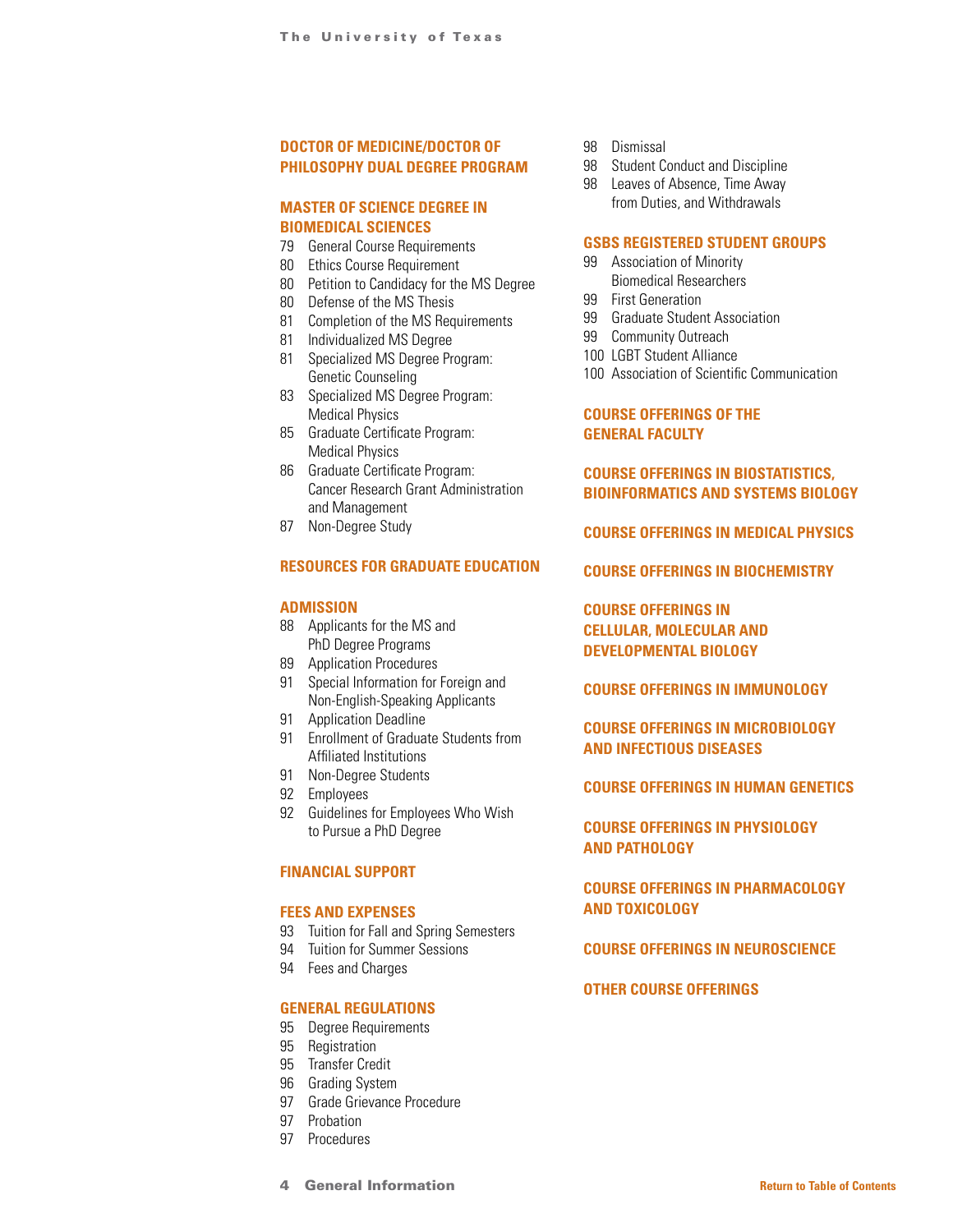### Welcome from the UT Health Science Center President



**Giuseppe N. Colasurdo, M.D.** President

Welcome to UTHealth and to this pivotal next step in your academic career. You have chosen an educational institution that places its value in your success and your fulfillment; that invests in you as a person. These next years will be both challenging and enriching, and will prepare you to make significant contributions in your chosen professional field.

 UTHealth is the most comprehensive academic health center in The University of Texas System and educates more than 5,000 health professionals every year. Our School of Dentistry is more than 100 years old and rich in tradition; our Graduate School of Biomedical Sciences offers an innovative curriculum of postgraduate training in partnership with The University of Texas MD Anderson Cancer Center; our McGovern Medical School is one of the largest in the nation and is home to Houston's renowned faculty practice, UT Physicians; our School of Biomedical Informatics offers a first-of-its-kind curriculum critical to improving health delivery, quality and safety; our School of Public Health has a statewide presence with six campuses; and our Cizik School of Nursing is ranked among the top five percent in the nation.

Training at UTHealth will also provide you access to a broad patient population as well as opportunities to collaborate with students and faculty from all six of our schools, our affiliated partners and our neighboring institutions. Upon completion of your training, you will find that your classmates have become your lifelong friends and colleagues; your advisors and professors will have become your mentors.

As you join the UTHealth family, know that you have tremendous resources at your service. The faculty and staff are here to provide you with more than education – we are also here to support and guide you on your professional journey. In return, I ask that you give us your very best – for your benefit and for the benefit of your classmates. We need bright young minds like yours to provide innovative solutions to the most pressing health problems of our time. I know that you will make us proud.

Thanks to each of you for trusting us with your education and, again, welcome to UTHealth.

Sincerely, **Giuseppe N. Colasurdo, M.D.** President The University of Texas Health Science Center at Houston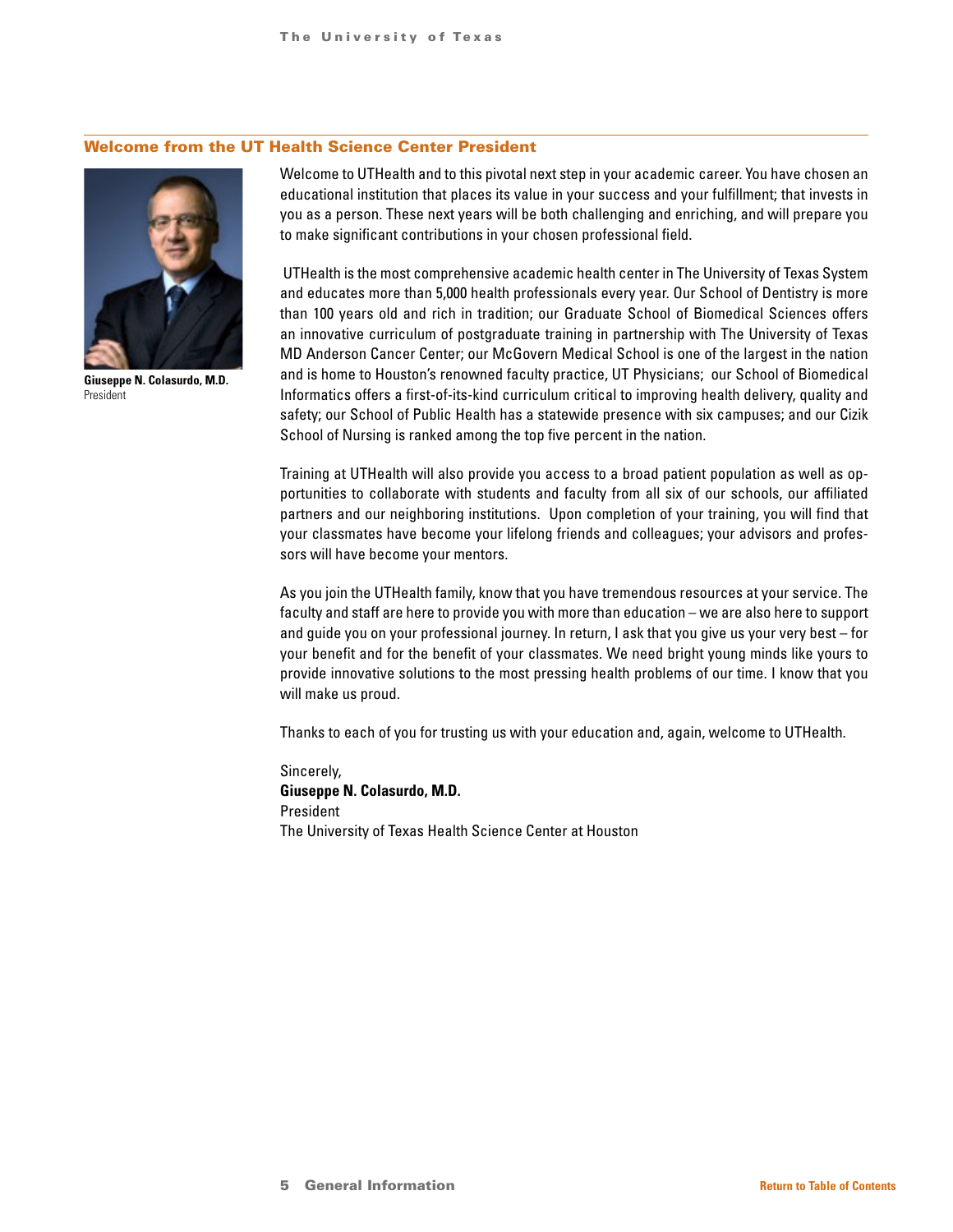### Welcome from the UT MD Anderson Cancer Center President



**Peter WT Pisters, M.D.** President

Thank you for taking the next steps of your training and development journey with us at The University of Texas MD Anderson Cancer Center.

In partnership with our University of Texas System sister institution and Texas Medical Center neighbor, UTHealth, we are proud to offer an array of programs through the MD Anderson Cancer Center UTHealth Graduate School of Biomedical Sciences. This robust collaboration enables graduate students to pursue doctoral and master's degrees in diverse biomedical concentrations while benefitting from the experience and unique insights of scientists in the areas of greatest interest to them.

MD Anderson faculty members, in partnership with their UTHealth colleagues, augment a rich multidisciplinary learning environment that provides an array of resources as well as opportunities for expert mentorship. Because MD Anderson is home to so many talented professionals at the forefront of their fields and focused on a singular mission, graduate students here can readily access groundbreaking research, leading practices and our latest discoveries.

Our goal is to unlock the potential, creativity and passion of not only our 20,000 employees but also our students and trainees. Our Graduate School of Biomedical Sciences helps us to do just that. Please explore and tap into the incredible resources and pathways available to you, and our graduate school team and MD Anderson faculty will support you every step of the way.

I join Drs. Michelle Barton and Michael Blackburn, deans of the MD Anderson Cancer Center UTHealth Graduate School of Biomedical Sciences, in wishing you well as you pursue your degree and a productive, difference-making biomedical sciences career. We are pleased you're here.

Sincerely, **Peter WT Pisters, M.D.** President The University of Texas MD Anderson Cancer Center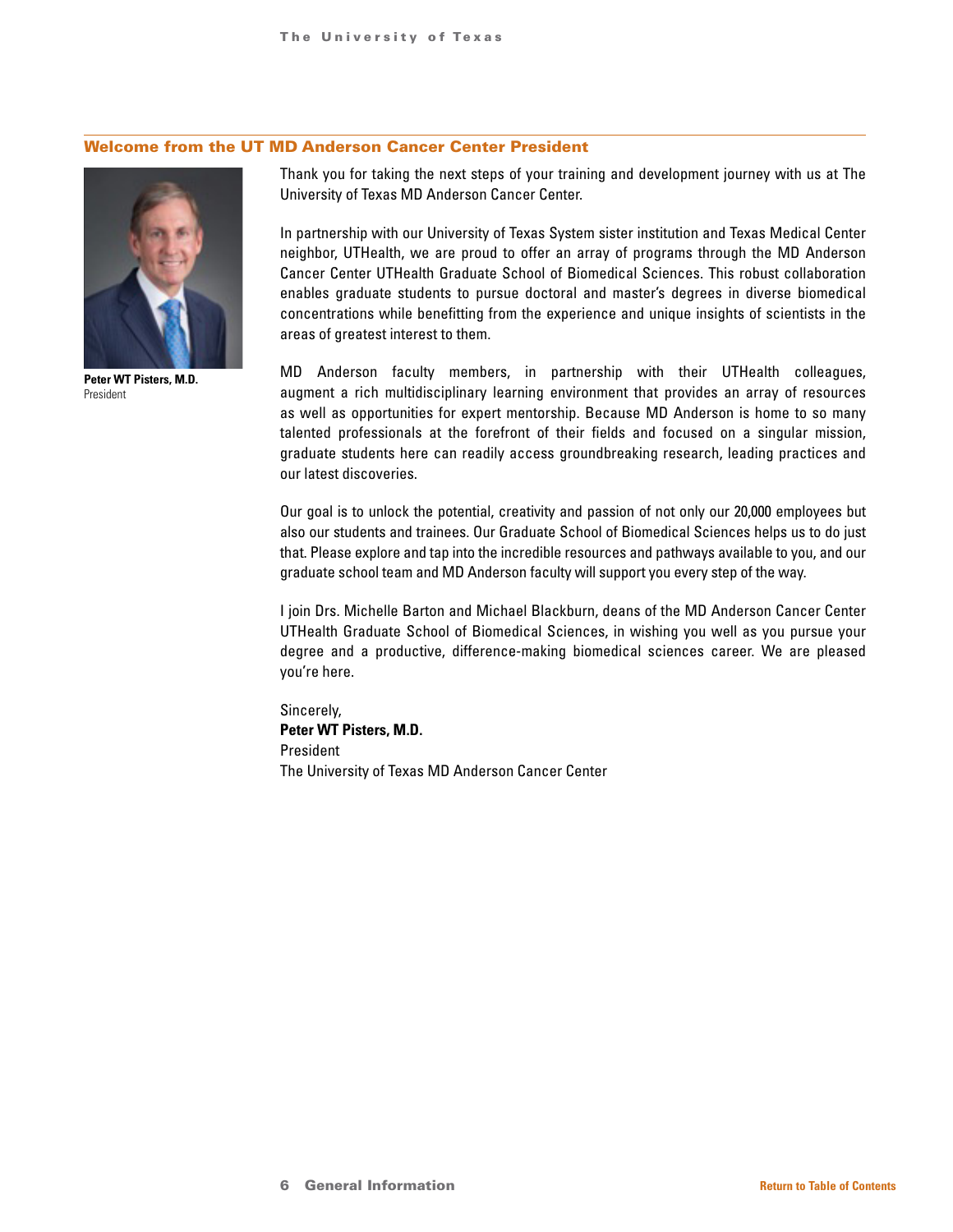## BOARD OF REGENTS

<span id="page-6-0"></span>**Officers** 

**Sara Martinez Tucker** Chairman

**Jeffery D. Hildebrand** Vice Chairman

**Paul L. Foster** Vice Chairman

**Francie A. Frederick** General Counsel to the Board of Regents

### **Members**

*Terms Expire February 1, 2019*

**Paul L. Foster** El Paso

**Jeffery D. Hildebrand** Houston

**Ernest Aliseda** McAllen

*Term Expires May 31, 2019*

**Brittany Jewell** (Student Regent)**,** Houston *Student Regent serves a one-year term.* *Terms expire February 1, 2021*

**R. Steven Hicks** Austin

**David J. Beck** Houston

**Sara Martinez Tucker** Dallas

*Terms expire February 1, 2023*

**Janiece Longoria** Houston

**James C. "Rad" Weaver** San Antonio

**Kevin P. Eltife** Tyler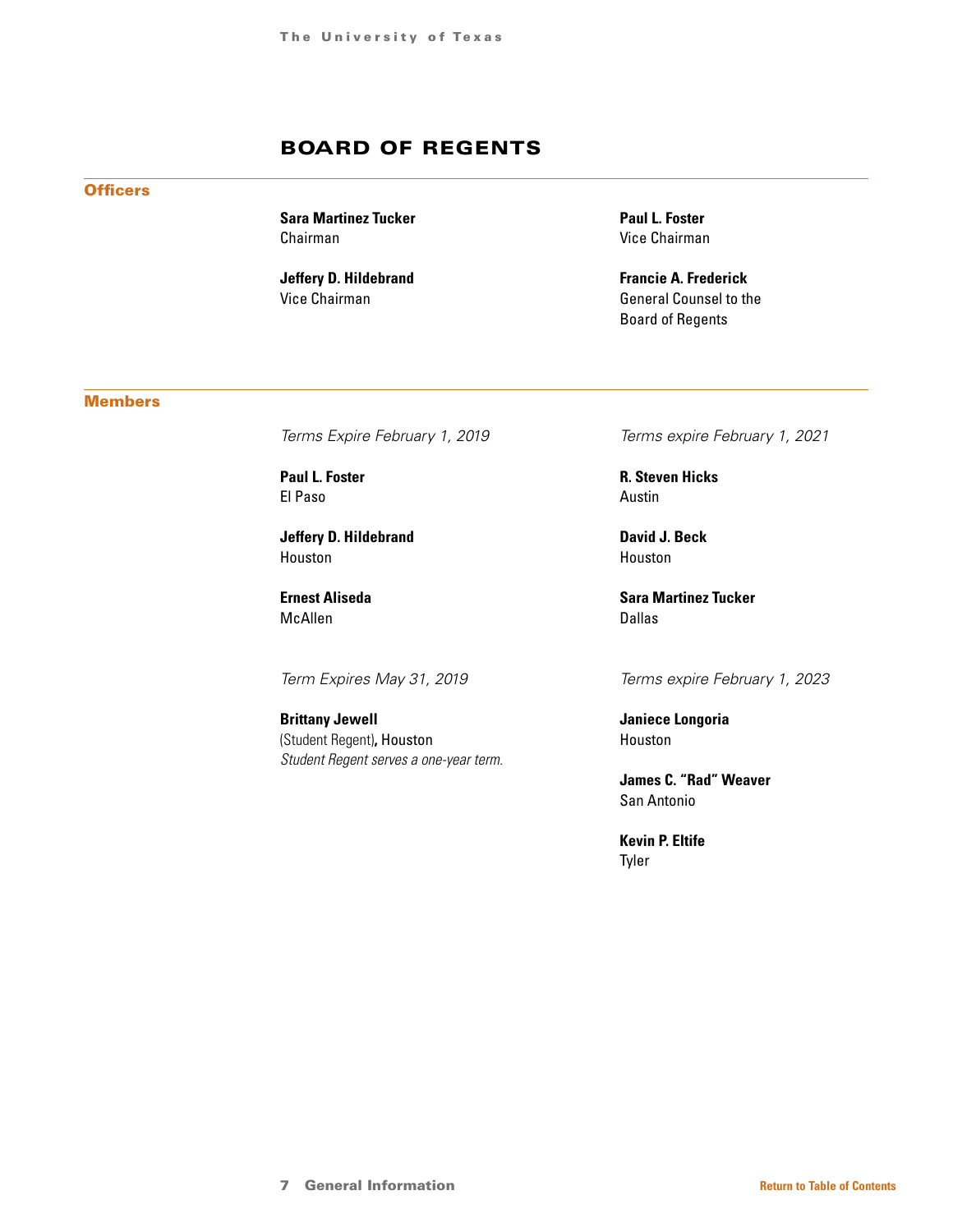## ADMINISTRATIVE OFFICERS

#### <span id="page-7-0"></span>The University of Texas System

**James B. Milliken** Chancellor

**Scott C. Kelley, Ed.D.** Executive Vice Chancellor for Business Affairs

**Raymond S. Greenberg, M.D., Ph.D.** Executive Vice Chancellor for Health Affairs

**Steven Leslie, Ph.D.** Executive Vice Chancellor for Academic Affairs

### The University of Texas Health Science Center at Houston

**Giuseppe N. Colasurdo, M.D.** President

**Michael R. Blackburn, Ph.D.** Executive Vice President and Chief Academic Officer

**Kevin Dillon, M.B.A., C.P.A.** Senior Executive Vice President Chief Operating Officer

**John A. Valenza, D.D.S.** Dean School of Dentistry

**Eric Boerwinkle, Ph.D.** Dean School of Public Health **Barbara J. Stoll, M.D.** Dean McGovern Medical School

**Jiajie Zhang, Ph.D.** Dean School of Biomedical Informatics

**Michelle C. Barton, Ph.D. Michael R. Blackburn, Ph.D.** Dean UT MD Anderson Cancer Center UTHealth Graduate School of Biomedical Sciences

**Diane M. Santa Maria, Dr.P.H., M.S.N., R.N., A.P.H.N.-B.C.** Ad interim Dean Cizik School of Nursing

### The University of Texas MD Anderson Cancer Center

**Peter WT Pisters, M.D.** President

**Giulio Draetta, M.D., Ph.D.** Ad interim Chief Scientific Officer Senior Vice President, "Therapeutics and Discovery"

**Diane C. Bodurka, M.D., M.P.H.** Vice President for Education

**Michelle C. Barton, Ph.D. Michael R. Blackburn, Ph.D.** Dean UT MD Anderson Cancer Center UTHealth Graduate School of Biomedical Sciences

**William Undie, Ed.D. and Peter Hu, Ph.D.** Ad Interim Co-Deans, School of Health Professions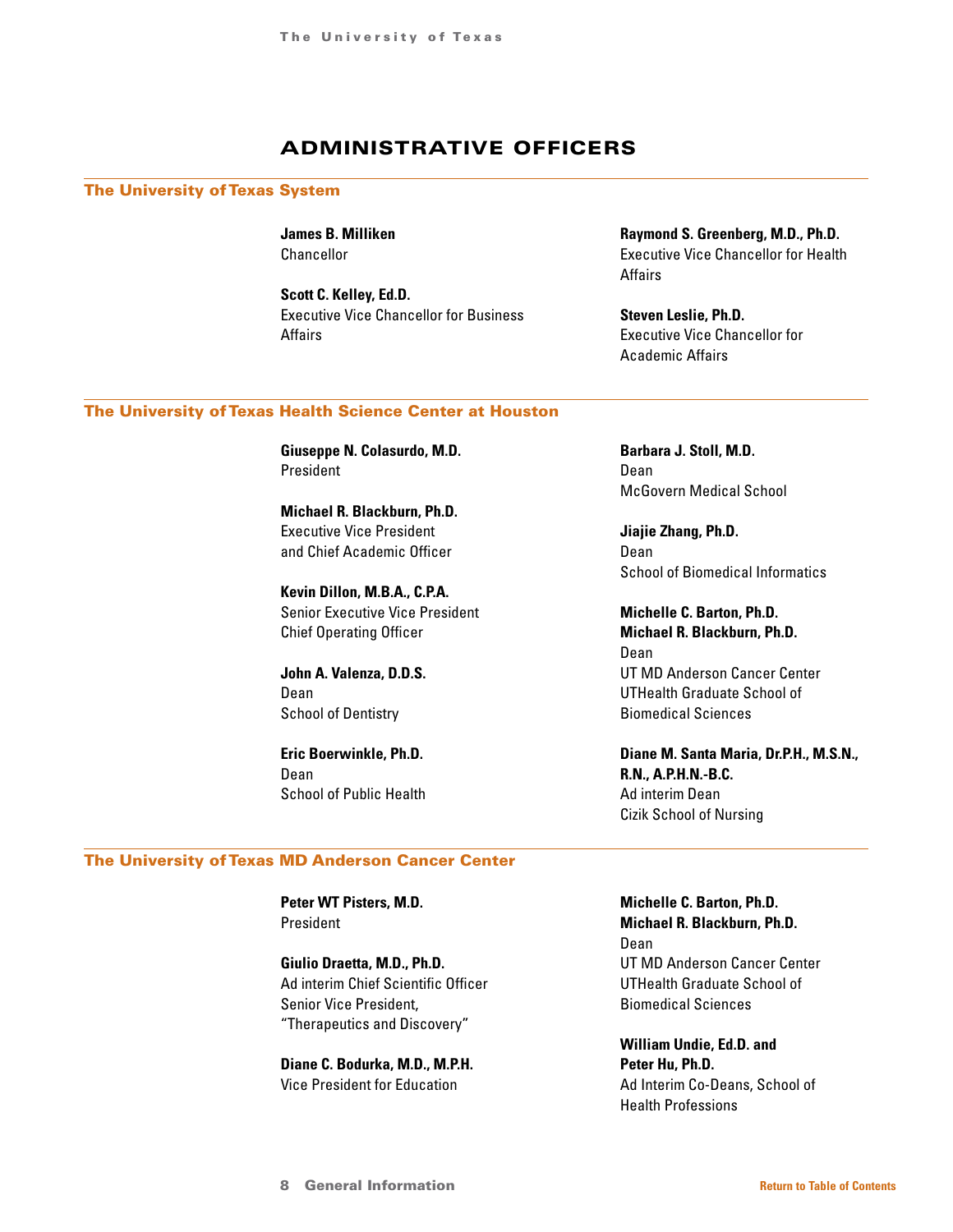## MISSION AND VISION STATEMENTS OF UTHEALTH

#### <span id="page-8-0"></span>Teaching, Searching, Serving

#### **Mission Statement**

As a comprehensive health science university, the mission of The University of Texas Health Science Center at Houston (UTHealth) is to educate health science professionals, discover and translate advances in the biomedical and social sciences, and model the best practices in clinical care and public health.

We pursue this mission in order to advance the quality of human life by enhancing the diagnosis, treatment, and prevention of disease and injury, as well as promoting individual health and community well-being.

### **To fulfill our mission, UTHealth:**

- 1. Educates health professionals and scientists in a diverse interdisciplinary academic community.
- 2. Creates and evaluates new knowledge through basic science and applied research as it relates to disease prevention, treatment, and cure.
- 3. Provides leadership and advances scholarship in biomedical sciences, health professions, health promotion, public health policy and health care delivery.
- 4. Models appropriate and compassionate clinical care.
- 5. Addresses the health needs of the community at large through public health expertise, information, outreach and service.
- 6. Develops the expanding field of health information science.

#### **Vision Statement**

**"Excellence above all" in the quest to be an acknowledged leader in the collaboration to treat, cure, and prevent the most common diseases of our time through education, research and clinical practice.**

The University of Texas Health Science Center at Houston aspires to be a leader in the collaborative effort to treat, prevent, and cure the most common diseases of our time by:

- 1. Utilizing the distinctive capabilities of its schools, clinics, institutes, and centers;
- 2. Collaborating with colleagues in The University of Texas System, the Texas Medical Center, and throughout the world;
- 3. Being an academic health science center that is nationally and internationally recognized in teaching, research, and service;
- 4. Serving as a home for the visionaries and scholars who will lead the way in defining and creating the future of the health sciences; and
- 5. Providing a diverse work environment that is ethically-based, service-oriented, and community-sensitive.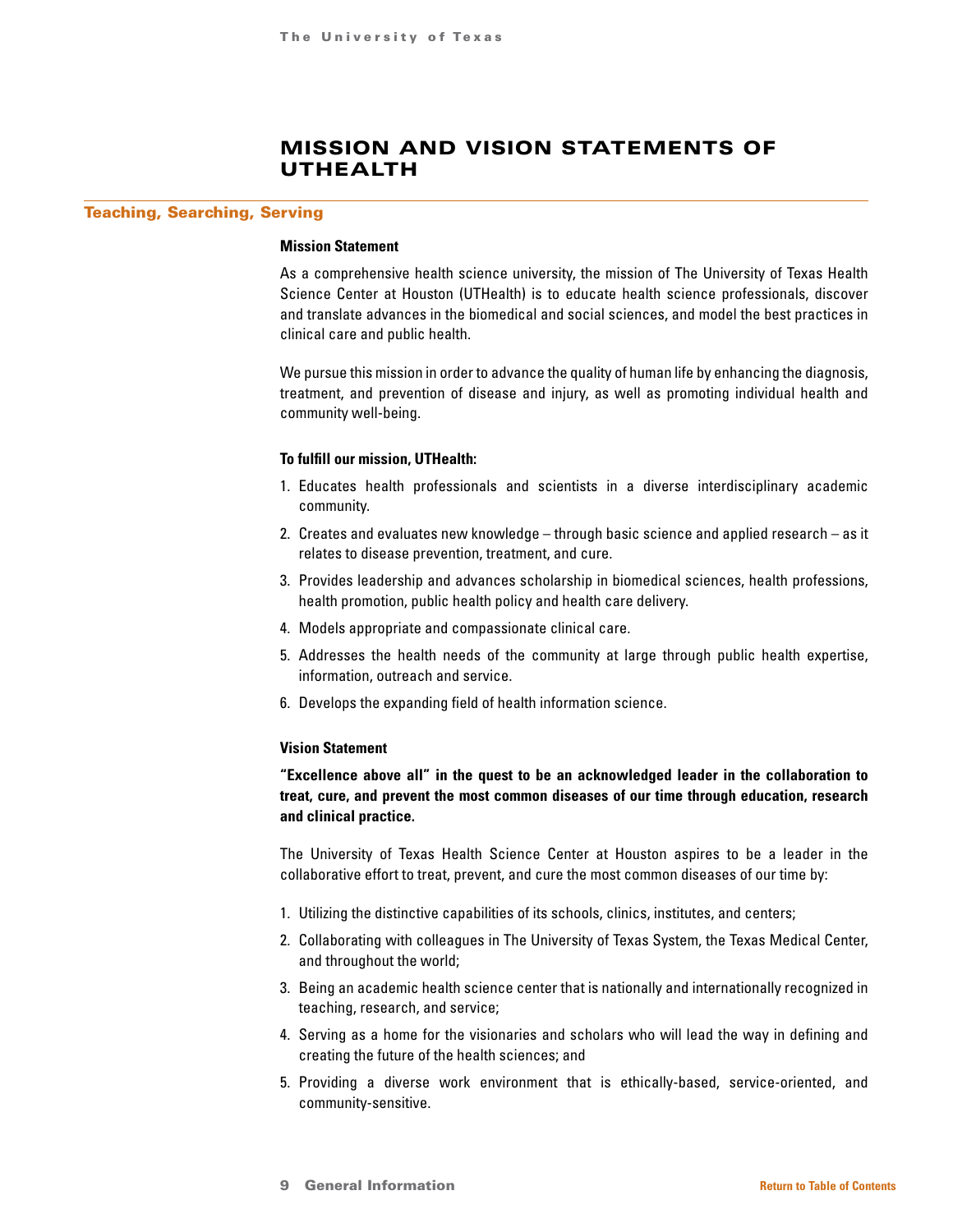## MISSION, VISION & CORE VALUES OF MD ANDERSON

#### <span id="page-9-0"></span>Eliminating Cancer in Texas, the Nation and the World

#### **Mission**

The mission of The University of Texas MD Anderson Cancer Center (MD Anderson) is to eliminate cancer in Texas, the nation and the world through outstanding programs that integrate patient care, research and prevention, and through education for our undergraduate and graduate students, trainees, professionals, employees and the public.

### **Vision**

We shall be the premier cancer center in the world, based on the excellence of our people, our research-driven patient care and our science. We are Making Cancer History™.

### **Core Values**

#### **Caring**

By our words and actions we create a caring environment for everyone.

- We are sensitive to the concerns of our patients and our co-workers.
- We are respectful and courteous to each other at all times.
- We promote and reward teamwork and inclusiveness.

#### **Integrity**

We work together to merit the trust of our colleagues and those we serve.

- We hold ourselves, and each other, accountable for practicing our values.
- We communicate frequently, honestly and openly.
- By our actions, we create an environment of trust.

#### **Discovery**

We embrace creativity and seek new knowledge.

- We help each other to identify and solve problems.
- We seek personal growth and enable others to do so.
- We encourage learning, creativity and new ideas.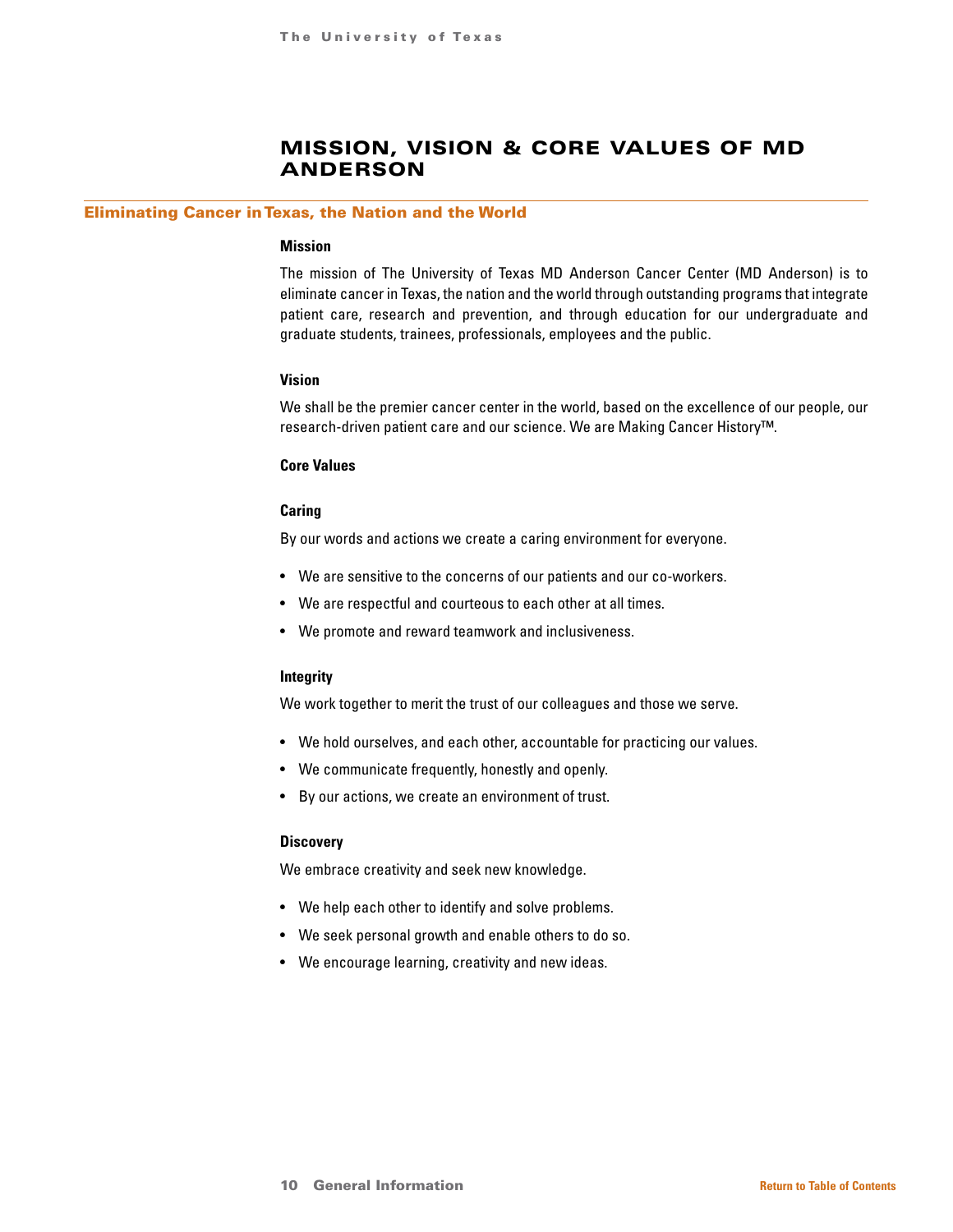## UTHEALTH GENERAL INFORMATION

### <span id="page-10-0"></span>History of The University of Texas System

The idea of a University of Texas is as old as the State. The Texas Declaration of Independence lists as one of its main indictments against the government of Mexico the fact that "it has failed to establish any public system of education..." Several early attempts were made to establish a state university, but they were not successful because of the Civil War and subsequent Era of Reconstruction. Establishment of a state university for Texas was provided first by act of the State Legislature in 1881. It provided for the location of the institution by popular vote and for appointment of a Board of Regents to be entrusted with its organization and governance. By results of an election in September 1881, the site of the main university was designated as Austin and Galveston was chosen as the location for the Medical Branch. An undergraduate college and law school was established and The University of Texas formally opened on September 15, 1883.

Educating students, providing care for patients, conducting groundbreaking basic, applied and clinical research, and serving the needs of Texans and the nation for more than 130 years, UT System is one of the largest public university systems in the United States. Numerous campuses, schools, colleges, divisions and branches have been added to The University of Texas System at several locations throughout the state. The System now includes academic campuses in Arlington, Austin, Dallas, El Paso, Midland/Odessa (UT Permian Basin), San Antonio, Rio Grande Valley, and Tyler. The health science centers are located at Dallas, Galveston, Houston, San Antonio and Tyler. The University of Texas MD Anderson Cancer Center is located in Houston.

Other components of the System include the Institute of Texas Cultures (UT San Antonio), the Institute for the Medical Humanities (UT Medical Branch, Galveston), the Environmental Science Park near Smithville (UT MD Anderson Cancer Center), the Marine Science Institute in Port Aransas (UT Austin), the McDonald Observatory at Fort Davis (UT Austin), and the Shriners Burn Institute (in conjunction with UT Medical Branch, Galveston).

### The University of Texas Health Science Center at Houston

The University of Texas Health Science Center at Houston (UTHealth) was established in late 1972 to administer and provide for the operation of the several biomedical and health-related units located in the city through the integration and coordination of functions and activities. UTHealth presently includes, by order of establishment:

- 1905 School of Dentistry (originally as the Texas Dental College)
- 1963 UT MD Anderson Cancer Center UTHealth Graduate School of Biomedical Sciences (2016 name change)
- 1967 School of Public Health
- 1970 McGovern Medical School (2016 name change to John P. and Kathrine G. McGovern Medical School)
- 1972 Cizik School of Nursing (2017 name change to Jane and Robert Cizik School of Nursing)
- 1973 School of Biomedical Informatics (originally as the School of Allied Health Sciences)
- 1990 Harris County Psychiatric Center
- 1995 Brown Foundation Institute of Molecular Medicine for the Prevent of Human Diseases

As a component of The University of Texas System, UTHealth is subject to The University of Texas System Board of Regents -- Rules and Regulations for the governance of The University of Texas System.

11 General Information **[Return to Table of Contents](#page-1-0)**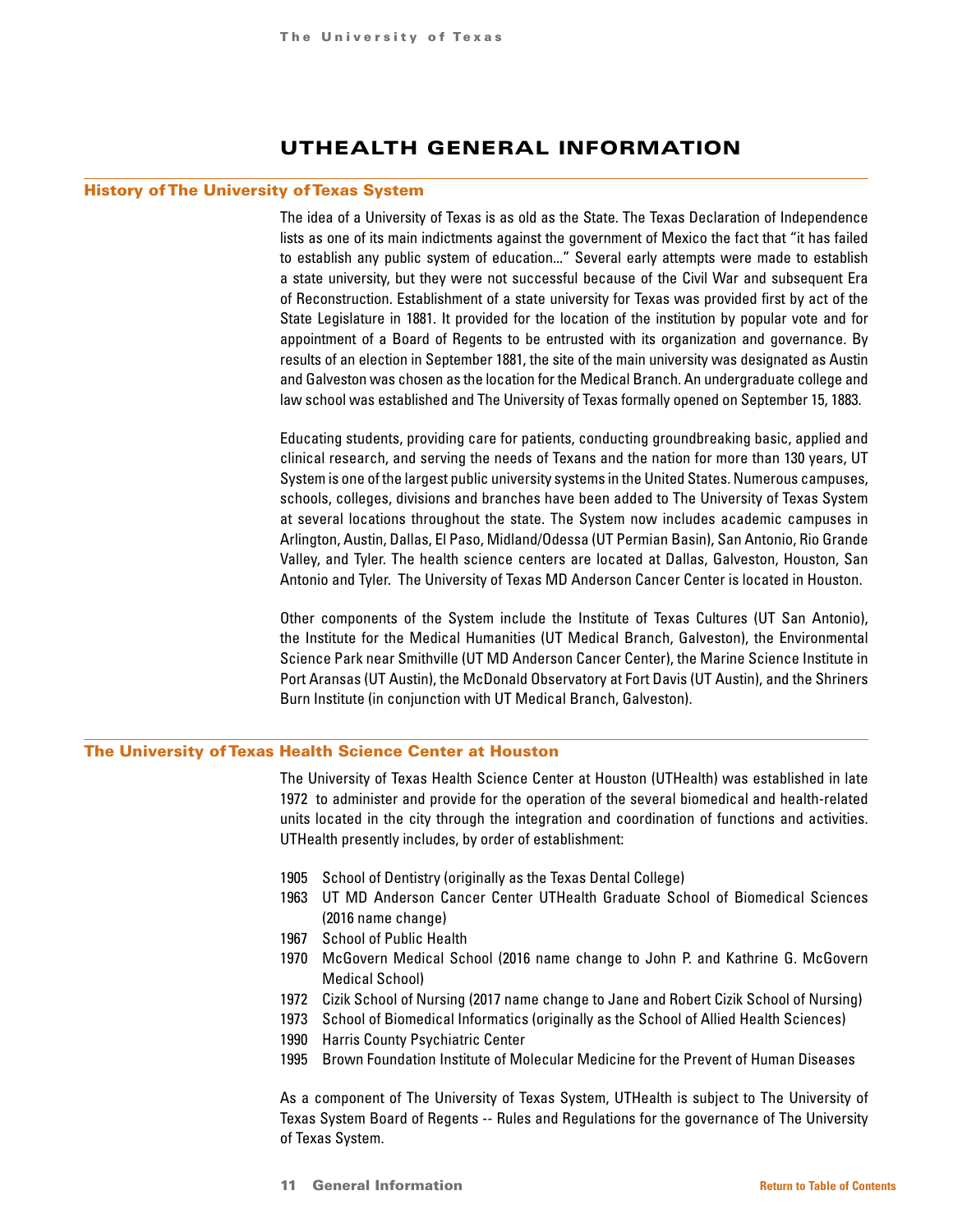The official name of the institution is The University of Texas Health Science Center at Houston. It is informally termed UTHealth or the Health Science Center.

Today, UTHealth employs approximately 2,000 faculty and 6,000 staff with more than 5,000 students enrolled in various health and biomedical disciplines at its component schools in Houston and at campuses located in Austin, Brownsville, Dallas, El Paso, and San Antonio.

### UTHealth Addresses\* **School of Dentistry**

7500 Cambridge St. Houston, TX 77054

**McGovern Medical School**  Medical School Building 6431 Fannin Houston, TX 77030-1503

**UT MD Anderson Cancer Center UTHealth Graduate School of Biomedical Sciences** 6767 Bertner Ave., Rm 3.8344 Houston, TX 77030

**School of Biomedical Informatics**

 (University Center Tower) 7000 Fannin, Suite 600 Houston, TX 77030

**Cizik School of Nursing**  6901 Bertner Houston, TX 77030

**School of Public Health - Houston Main Campus**  (Reuel A. Stallones Building) 1200 Herman Pressler Houston, TX 77030-3900

**Child Development Center** 7900 Cambridge Houston, TX 77054-5500

**Jesse Jones HAM - TMC Library** 1133 John Freeman Blvd. Houston, TX 77030

**Harris County Psychiatric Center** 2800 S. MacGregor Way Houston, TX 77021

**Brown Foundation Institute of Molecular Medicine for the Prevention of Human Diseases** 1825 Hermann Pressler St. Houston, TX 77030

**Recreation Center** 7779 Knight Road Houston, TX 77054

**Registrar Office** (University Center Tower) 7000 Fannin, Suite 2250 Houston, TX 77030

**Bursar Office** (University Center Tower) 7000 Fannin, Suite 2220 Houston, TX 77030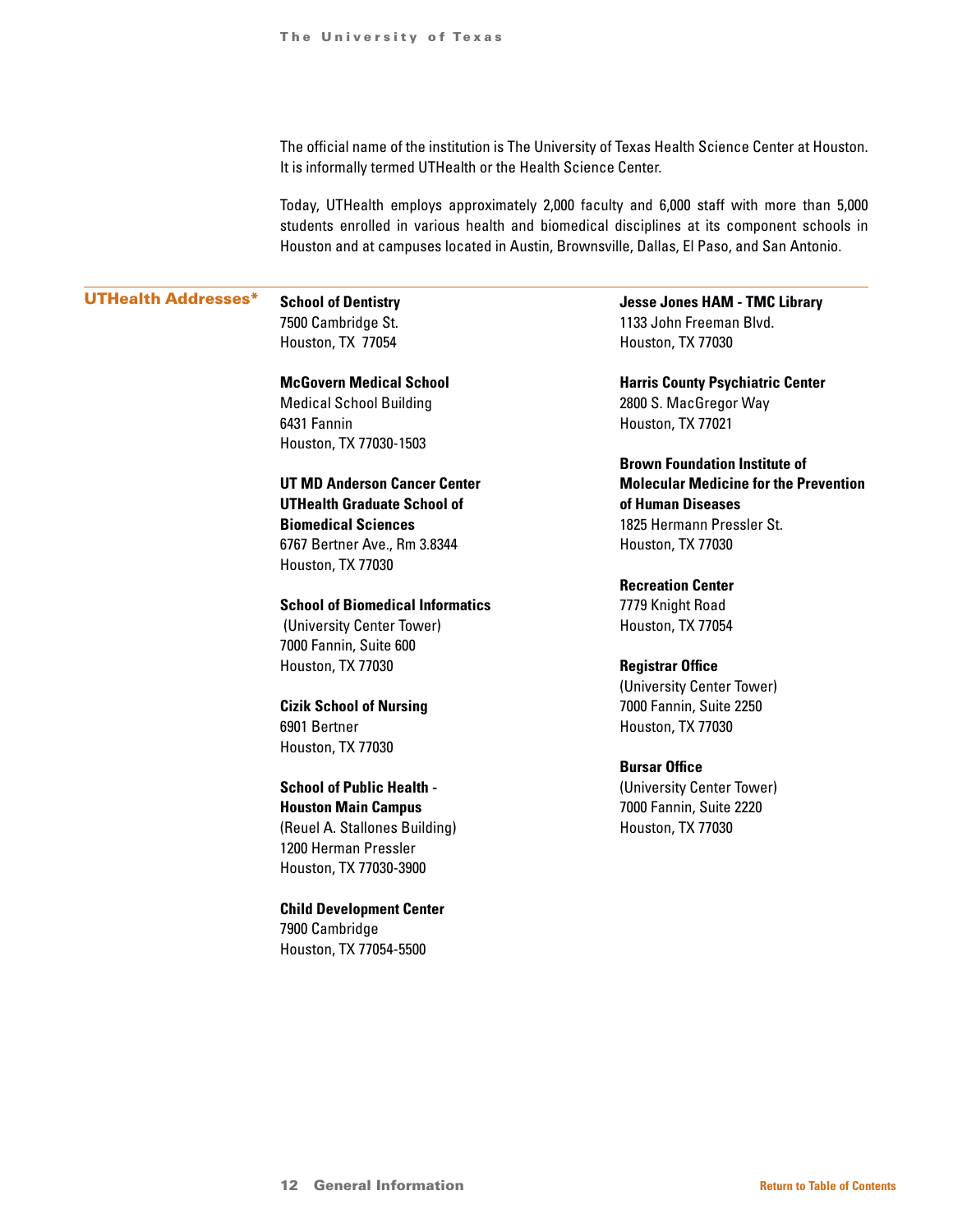### **Student Health and**

**Counseling Services** 6410 Fannin, Suite 1010 Houston, TX 77030

### **UTHealth Administrative Offices**

(University Center Tower) 7000 Fannin Houston, TX 77030

### **UT Police Department**

7777 Knight Road Houston, TX 77054

### **UTHealth Professional Building** 6410 Fannin Houston, TX 77030

\*Unless otherwise clearly posted or expressed by an authorized official of The University of Texas Health Science Center at Houston (UTHealth), the various UTHealth facilities and locations are open only to persons with legitimate business purposes requiring presence at such facilities and locations. UTHealth allows only agents of UTHealth, employees acting within the scope of their employment with UTHealth, the Student InterCouncil, and other registered student, faculty, and staff organizations to solicit on the grounds, sidewalks, or streets of the UTHealth campus or in any building, structure, or facility owned, controlled, or operated by UTHealth.

On August 1, 2016 the "Campus Carry Law" went into effect permitting licensed holders to carry a concealed handgun on or about the license holder's person while the license holder is on the campus, subject to certain restrictions as described in HOOP Policy 222, Concealed Handguns on Campus. "Open carry" of handguns is not permitted on the university campus or premises located on the campus.

Possession of firearms on university premises is strictly regulated.

- Long guns (i.e., rifles and shotguns) are prohibited in university buildings at all times except if carried by police officers.
- Texas law forbids the open carrying of handguns on university premises at all times except by police officers.
- Only holders of a Texas License to Carry a Handgun may carry concealed handguns on or about their person in limited areas at UTHealth, as specified in HOOP Policy 222 Concealed Handguns on Campus. Full policy found at uth.edu/hoop/policy.htm?id=aeb4da95-c86f-4e39 af0b-f7b6e4d228f2. All persons on UTHealth property are subject to the policy.

### Institutional Governance

Institutional governance at The University of Texas Health Science Center at Houston is supported by a system of councils and standing committees. As a whole, these councils enhance communication both vertically and horizontally within the university; enable leaders and constituent representatives from each of the major mission areas to participate in exchange of information and decision making; and incorporate ideas and points of view from a variety of students, faculty and staff in the decision-making process. Deliberations and recommendations from councils provide assistance to executive leadership of the university as they make decisions about the university's future and well-being. The University Executive Council is responsible for advising the President on key issues related to institutional governance and operations.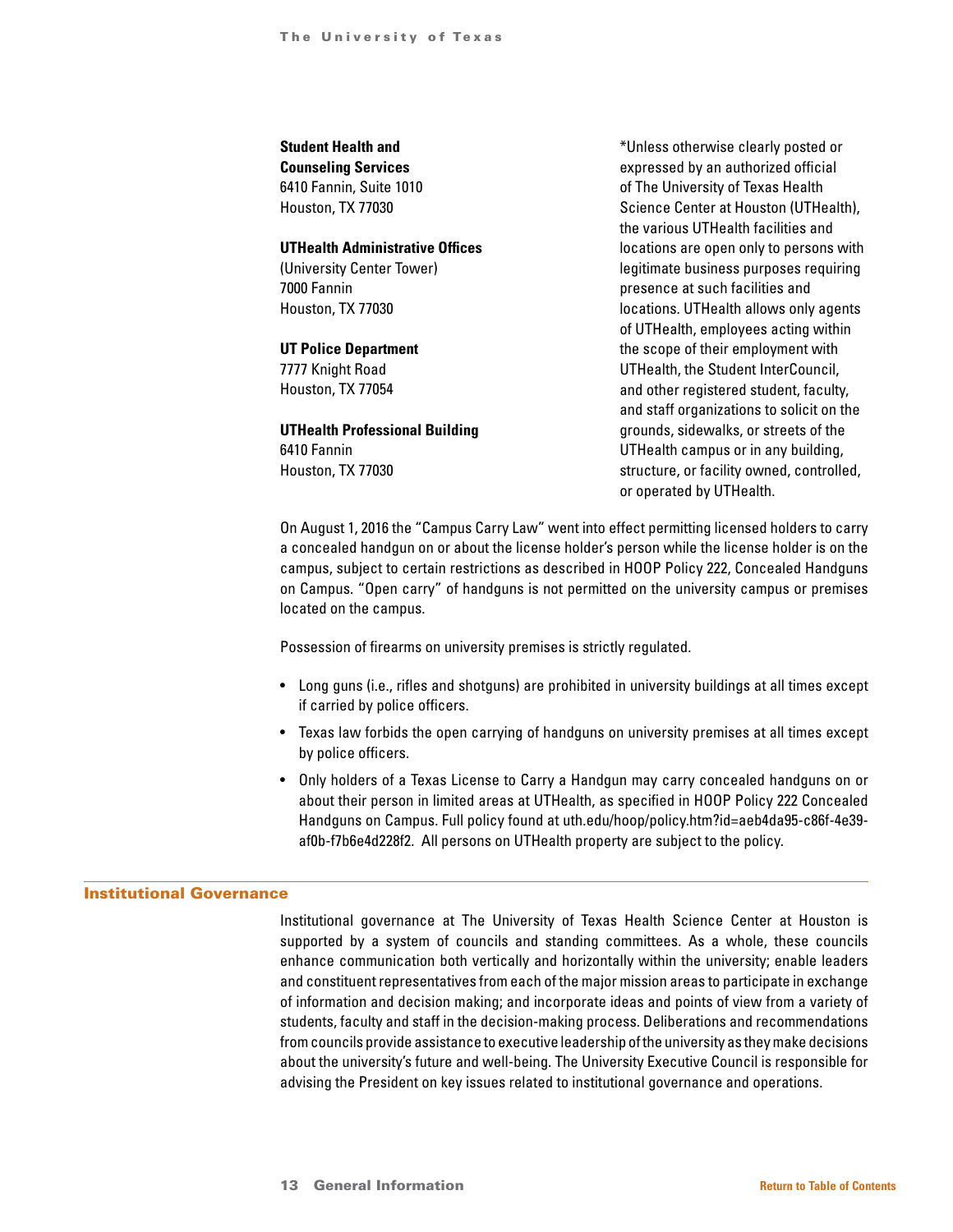#### <span id="page-13-0"></span>Development Board

The University of Texas Health Science Center at Houston Development Board consists of approximately 180 community leaders who have committed to advance the mission and vision of the health science center by increasing public awareness and philanthropic support through advocacy, service and investment.

## UTHEALTH CENTERS, PROGRAMS AND INSTITUTES

A variety of interdisciplinary centers and programs have been created to enrich the academic and research efforts while the institutes provide opportunities for special multidisciplinary educational projects., These efforts reinforce UTHealth's commitment to providing a means through which the health professions may join with each other and with society to consider health-related issues.

A comprehensive listing can be found at uth.edu/index/institutes-centers.htm. Inquiries for more detailed information should be directed to the appropriate school.

#### John P. McGovern, M.D., Center for Humanities and Ethics

Established in 2004, The John P. McGovern, M.D. Center for Humanities and Ethics promotes excellence in scholarship and teaching in the medical humanities and ethics. It provides an interdisciplinary forum where scholars, students, physicians, and other health care professionals examine questions of value and meaning in search of ethically sound and spiritually informed patient care. Appropriately, the Center bears the name of John P. McGovern, M.D. (1921- 2007) who founded the American Osler Society and throughout his lifetime championed the importance of the compassionate art of medicine.

The McGovern Center is housed in McGovern Medical School but serves all six schools at UTHealth. Drawing from bioethics, history, health law, spirituality, literature and the arts, the Center directs several required courses across the campus. It also organizes numerous elective courses, lectures, research seminars, and faculty workshops and provides consultation services. It provides opportunities for collaborative research and professional development for students, residents and faculty. The Center collaborates with other academic institutions in Houston including Rice University, UT MD Anderson Cancer Center, and the University of Houston, as well as the Museum of Fine Arts and the Jung Center.

In 2005 the Center created the Sacred Vocation Program (SVP) for the healthcare industry. This experiential program includes both personal and workplace transformational workshops with the goal of reconnecting healthcare professionals to the vocation and enabling workplaces to nurture their employees. To date the SVP has been implemented in health care systems and social service agencies throughout the United States. It has also become a required element in several McGovern Medical School residency programs.

In 2009, the Center launched a Campus-Wide Ethics Program to enhance the ethics and professionalism curricula at each of the six schools of UTHealth. Effective in 2011, all UTHealth students are required to take an introductory ethics and professionalism curriculum called "The Brewsters". The Brewsters, available online, is a choose-your-own adventure three-act experience where students immerse themselves as fictional characters caught up in ethical dilemmas.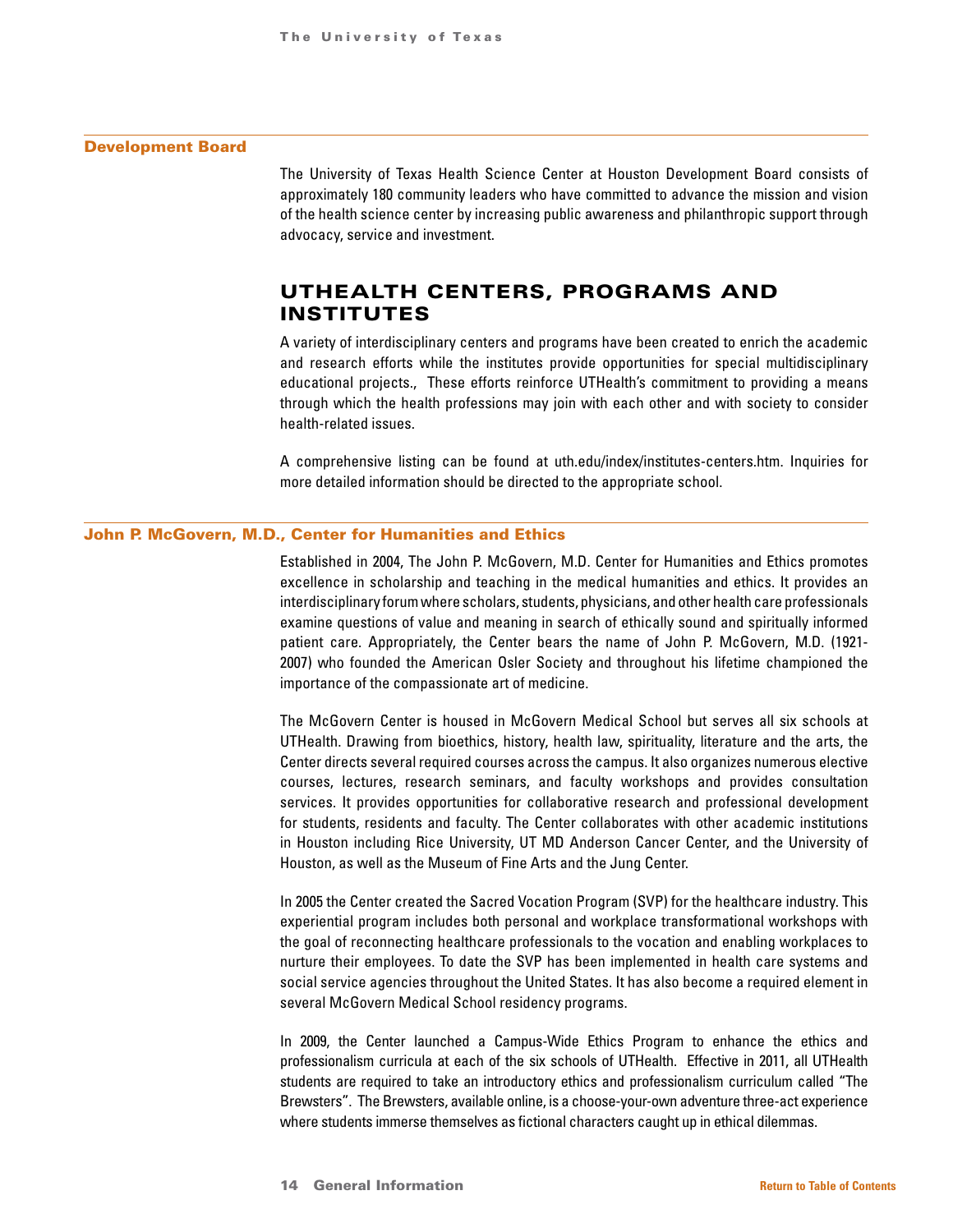The Center also sponsors a Postdoctoral Program which draws from a national pool of applicants. It welcomes two Postdoctoral Fellows for two years. The Fellows spend their time teaching and working in Center programs and pursuing their own research and scholarship.

Website: med.uth.edu/mcgovern/

### <span id="page-14-0"></span>The University of Texas Harris County Psychiatric Center

The University of Texas Harris County Psychiatric Center (HCPC) opened in 1986 and is the only acute care, public psychiatric facility in Harris County serving persons with debilitating chronic mental illness. It is fully accredited by The Joint Commission, which recognized HCPC as a Top Performer in Key Quality Measures for 2015.

HCPC is dedicated to excellence and leadership in the treatment of persons with mental illness. It shares UTHealth's additional missions of conducting research into the causes and cures of mental illness, providing education of professionals in the care of mental illness and acting as a community resource providing outreach to the community.

- HCPC and the McGovern Medical School Department of Psychiatry & Behavioral Sciences offers a comprehensive program of in-patient (HCPC) and outpatient (Department of Psychiatry & Behavioral Sciences) diagnostic and treatment services for:
- Adults 18 and up with bipolar disorder, depression, schizophrenia, dementia, psychosocial or personality disorders; and
- Children and adolescents, ages 3 through 17, with depression, bipolar disorder, schizophrenia, personality disorders, attention deficit disorders and hyperactivity disorders.

HCPC's treatment programs offer individualized treatment plans; individual and group counseling and therapy; family participation; discharge planning and community follow-up referrals. In 2015, HCPC established geriatric psychiatry and ECT services (including outpatient treatment). HCPC utilizes a multidisciplinary team approach, including, as needed, psychiatrists, nurses, residents, psychologists, social workers, clinical programming therapists, dietitians and clergy.

HCPC serves more than 9,000 in-patients annually. Additionally, approximately 2,000 students receive practical experience in the fields of medicine, psychiatry, psychology, nursing, social work, pharmacy, and recreational therapy.

HCPC, in cooperation with The Harris Center, formerly the Mental Health and Mental Retardation Authority of Harris County, also operates an active forensic competency restoration unit, providing care for those incarcerated by the Harris County Sheriff's Office in the Harris County Jail as well as other jail facilities throughout the area.

Website: hcpc.uth.edu/

## THE UNIVERSITY OF TEXAS MD ANDERSON CANCER CENTER GENERAL INFORMATION

Celebrating more than seven decades of Making Cancer History®, The University of Texas MD Anderson Cancer Center (MD Anderson) is located in Houston on the sprawling complex of the Texas Medical Center. It is one of the world's most respected centers devoted exclusively to cancer patient care, research, education and prevention.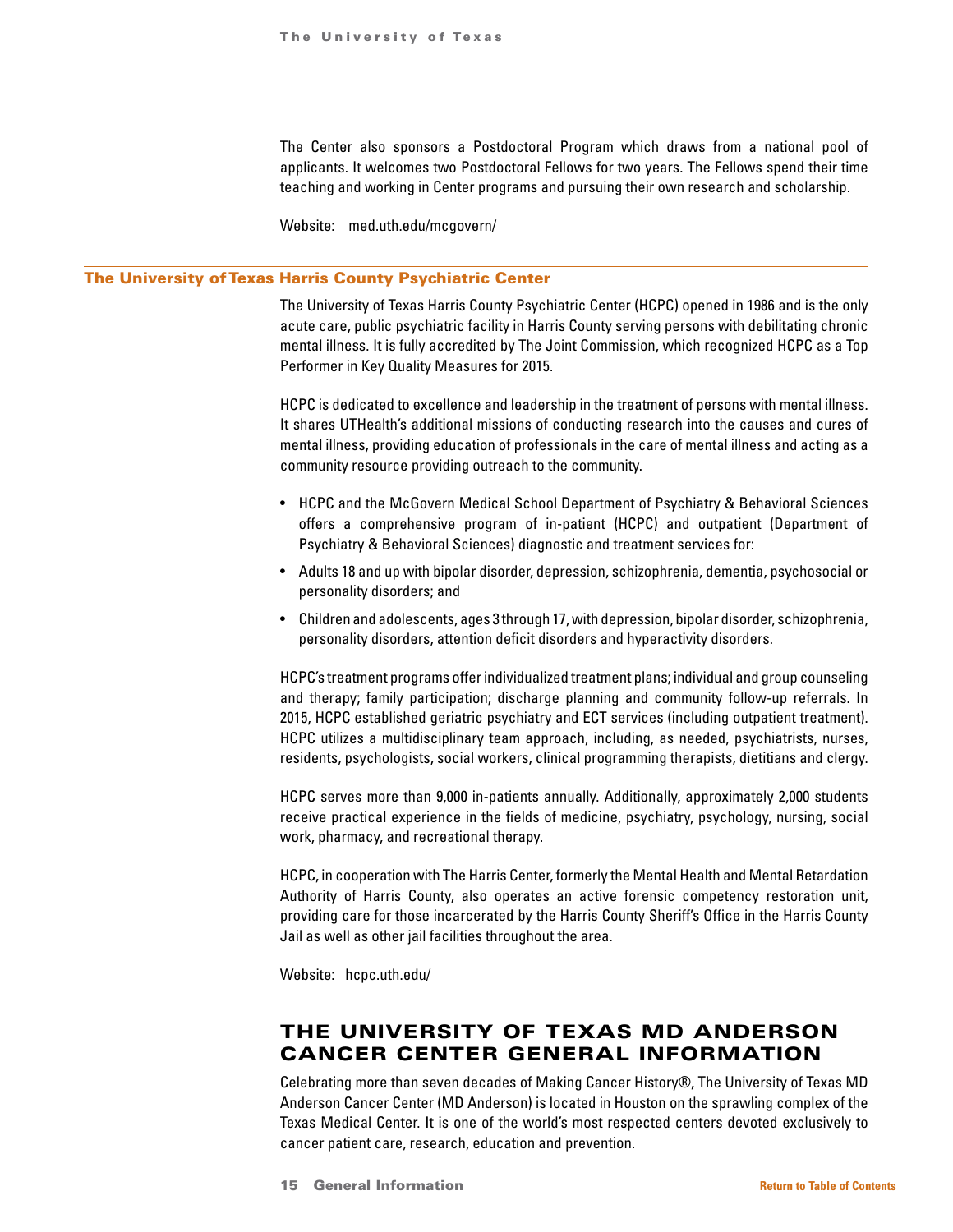MD Anderson was created by the Texas Legislature in 1941 as a component of The University of Texas System, and has over 1,700 faculty (M.D. and Ph.D.). MD Anderson is one of the nation's original three Comprehensive Cancer Centers designated by the National Cancer Act of 1971 and, today is one of 47 Comprehensive Cancer Centers.

For 14 of the past 17 years, including 2018, MD Anderson has ranked No. 1 in cancer care in the "best hospitals" survey published by U.S. News & World Report.

### **Patient Care**

Since 1944, more than 1 million patients have turned to MD Anderson for cancer care in the form of targeted therapies, surgery, chemotherapy, radiation and proton therapy, immunotherapy or combinations of these and other treatments. The multidisciplinary approach to treating cancer was pioneered at MD Anderson. This brings together teams of experts across disciplines to collaborate on the best treatment plan for patients. And because MD Anderson's experts focus solely on cancer, they're renowned for treating all types of cancer, including rare and uncommon diseases.

In Fiscal Year 2017, close to 37,000 patients, about one-third of them new patients, sought care at MD Anderson. About one-third of patients come to Houston from outside Texas, seeking the research-based care that has made MD Anderson so widely respected. MD Anderson's clinical trials that explore novel therapies and diagnostic tests continues to be one of the largest such programs in the nation..

MD Anderson holds accreditation from the Joint Commission on Accreditation of Healthcare Organizations (JCAHO)and has Magnet Nursing Services Recognition from the American Nurses Credentialing Center, the highest international award for nursing excellence.

#### **Research**

At MD Anderson, important scientific knowledge gained in the laboratory is rapidly translated into clinical care. Overall, MD Anderson's research program is considered one of the most productive efforts in the world aimed solely at cancer.

In FY17 MD Anderson invested more than \$844 million in research. The institution ranks first in the number of research grants awarded and total amount of grants given by the National Cancer Institute and holds 10 NCI Specialized Programs of Research Excellence (SPORE) grants.

Our Moon Shots Program was launched in 2012 to dramatically accelerate the pace of converting scientific discoveries into clinical advances that reduce cancer deaths. The program brings together multidisciplinary groups of researchers and clinicians to mount comprehensive attacks on cancers. They'll work as part of 13 moon shot teams: acute myeloid leukemia and myelodysplastic syndrome, B-cell lymphomas, chronic lymphocytic leukemia, breast cancer, colorectal cancer, glioblastoma, human papilloma virus-related cancers, lung cancer, melanoma, multiple myeloma, pancreatic cancer, prostate cancer, and ovarian cancers.

Ten moon shots platforms provide infrastructure, technology and expertise for the Moon Shots Program: Adaptive patient-oriented longitudinal learning and optimization (APOLLO), big data, cancer prevention and control, cancer genomics laboratory, center for co-clinical trials, immunotherapy, proteomics, Institute for Applied Cancer therapy, adoptive cell therapy, and Oncology research for biologics and immunotherapy translation (ORBIT).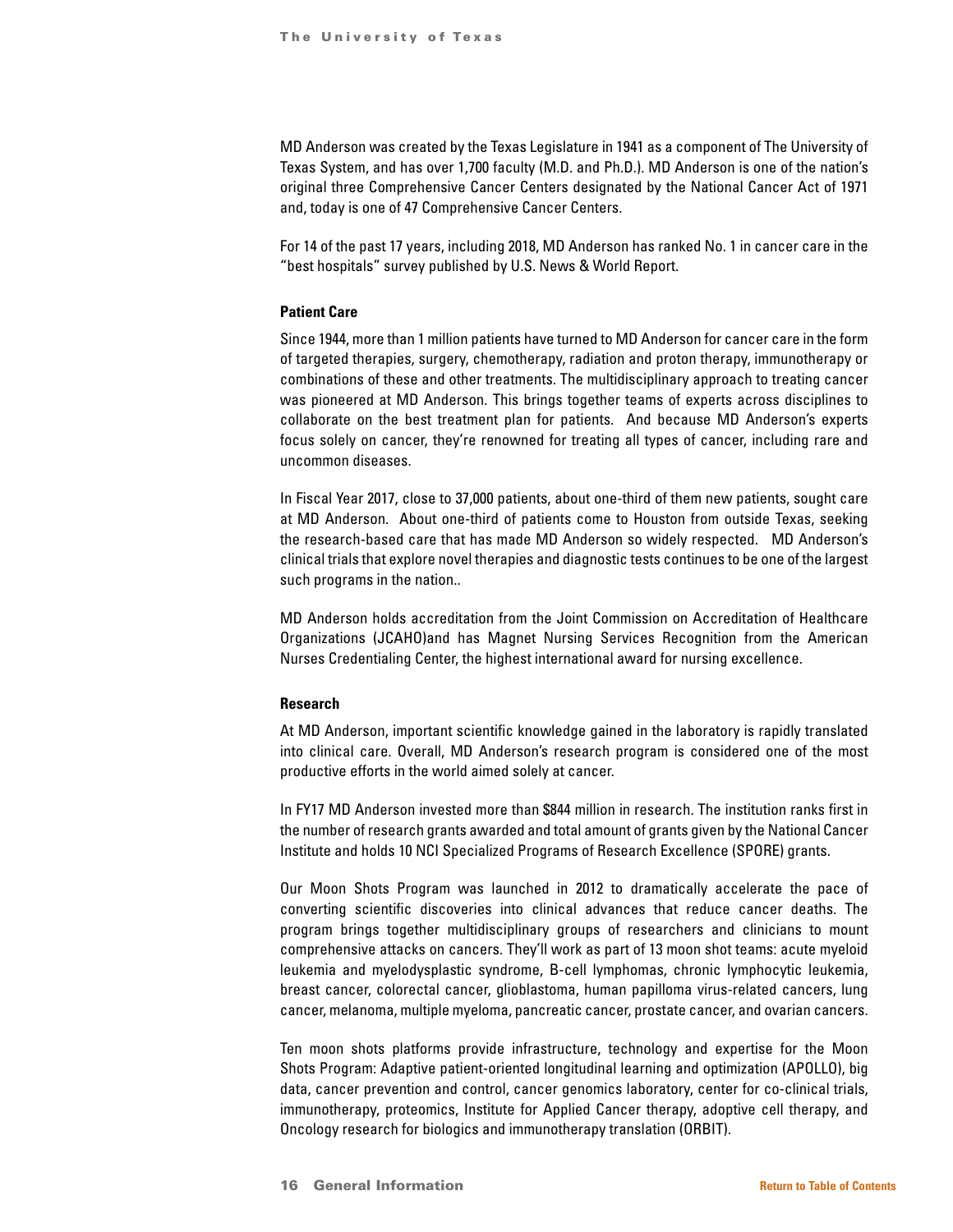Creation of the Institute for Applied Cancer Science has expanded MD Anderson's research endeavors. The institute's goal is to identify and validate new cancer targets, convert the scientific knowledge into new small-molecule cancer drugs, and advance the novel agents into innovative clinical trials through a streamlined collaboration between academic medicine and the biotechnology industry.

The new Sheikh Khalifa Bin Zayed Al Nahyan Institute for Personalized Cancer Therapy is an international center of clinical excellence focusing on using the latest advances in genetic information to develop safer, more effective treatments for patients on a case-by-case basis.

The McCombs Institute for the Early Detection and Treatment of Cancer comprises seven translational research centers focused on genomics, proteomics, screening, diagnostic imaging and drug development. They include the Cancer Metastasis Research Center, Center for Cancer Immunology Research, Robert J. Kleberg Jr. and Helen C. Kleberg Center for Molecular Markers, Proton Therapy Center, Center for Advanced Biomedical Imaging Research, Center for Targeted Therapy and Center for RNA Interference and Non-Coding RNAs.

In the Institute for Basic Science, researchers are working to better understand the makeup of healthy human cells, how they function under normal conditions and what happens when cancer develops. This knowledge will feed directly into clinical research, prevention, diagnosis and treatment.

#### **Education**

In FY17, more than 7,100 trainees, including physicians, scientists, nurses, and allied health professionals took part in MD Anderson educational programs. The institution's School of Health Professions offers 10 bachelor's programs and two master's programs in allied health disciplines.

More than 1,700 clinical residents and fellows come to MD Anderson each year to receive specialized training in the investigation and treatment of cancer. More than 400 graduate students are working on advanced degrees at the Graduate School of Biomedical Sciences, which MD Anderson operates with The University of Texas Health Science Center at Houston. The institution's laboratories provide training for 1,800-plus research fellows.

Thousands more participate in continuing education and distance learning opportunities sponsored by MD Anderson, sharing knowledge around the globe. The institution also provides public education programs to teach healthy people and at-risk populations about cancer symptoms and risk factors.

#### **Prevention**

MD Anderson continues to set the standard in cancer prevention research and the translation of new knowledge into innovative, multidisciplinary care.

The institution's Cancer Prevention and Population Sciences division is dedicated to:

- Ending cancer through pioneering research into the roles that biologic, genetic, environmental, economic, behavioral and social factors play in cancer development.
- Investigating various types of interventions to prevent or reduce cancer risk.
- Improving cancer care delivery, safety, availability and affordability.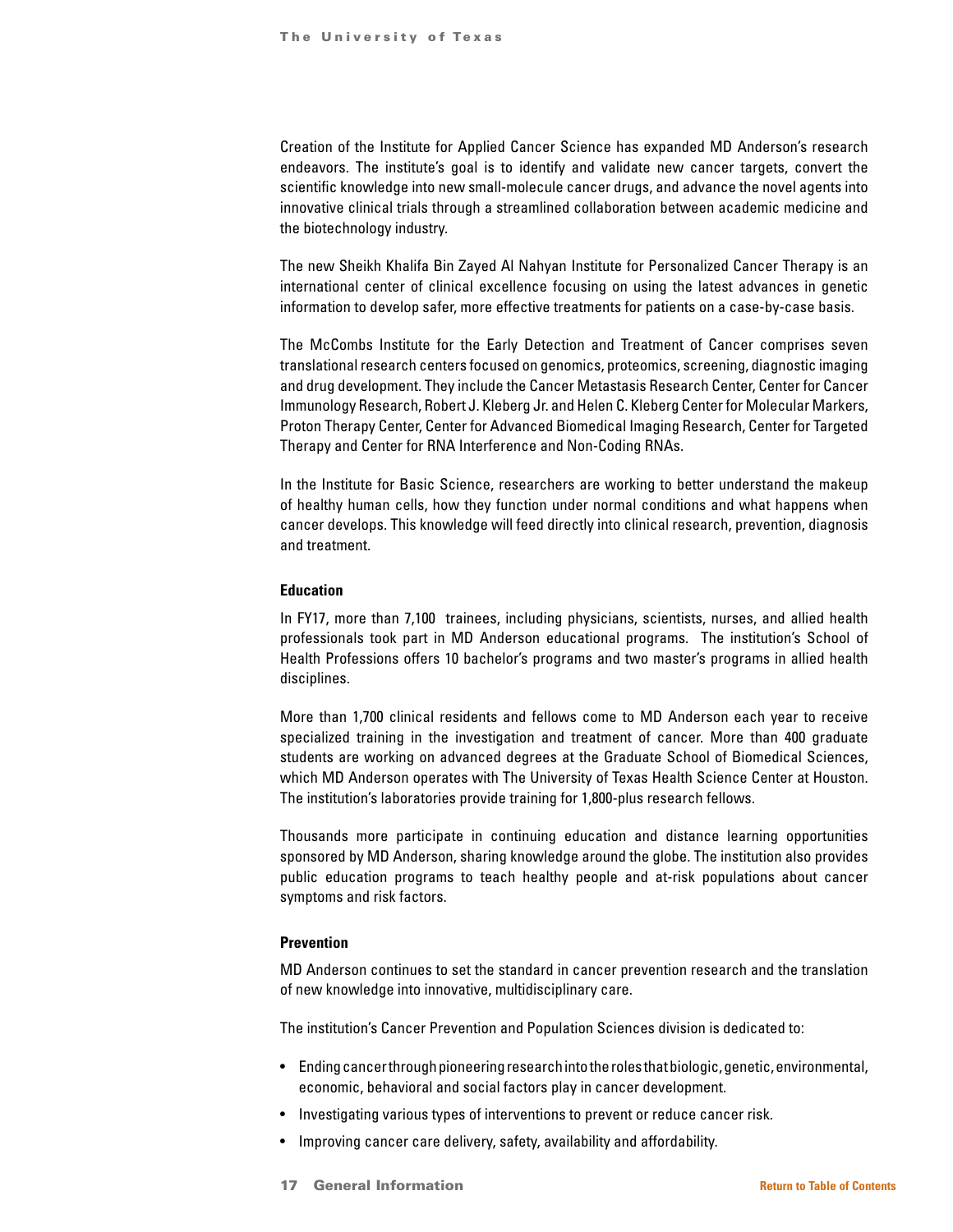Through the Duncan Family Institute for Cancer Prevention and Risk Assessment, the division invests in promising new research directions and integrating basic research and clinical studies to accelerate their translation from the clinic to the community.

The Department of Health Services Research focuses on studying health care costs, quality and access, and seeking ways to improve health care delivery, safety, availability and affordability.

The Lyda Hill Cancer Prevention Center provides cancer risk assessments, screening exams based on genetics, age and gender, and personalized risk-reduction strategies, including chemoprevention.

#### **Human Resources**

MD Anderson employs over 19,500 people, including more than 1,700 faculty. A volunteer corps of about 1,100 onsite and 2,000 off-site people supplements its workforce; these volunteers provide more than 120,000 hours of service each year. Faculty, staff and volunteers are dedicated to MD Anderson's mission of eliminating cancer as a major health threat.

The institution's faculty members are among the most esteemed in the nation, including one Nobel Laureate, ten members of the Health and Medicine Division of the National Academies of Sciences, Engineering and Medicine, four Academy of Arts and Sciences fellows and 48 American Association for the Advancement of Sciences fellows.

### **Facilities**

With employees working in more than 50 buildings in the greater Houston area and in central Texas, MD Anderson is the largest freestanding cancer center in the world. Its facilities in the Texas Medical Center cover more than 15 million square feet and feature the latest equipment and facilities to support growing needs in outpatient and inpatient care, research, prevention and education.

MD Anderson is committed to facilitating the application of laboratory findings to cancer prevention, diagnosis, and treatment. Exchanges between basic scientists and clinical investigators are facilitated so discoveries may be applied to the clinic. In planning facilities, MD Anderson has placed clinical and basic science investigators in close proximity to further foster interdisciplinary collaboration.

Website: mdanderson.org/

#### MD Anderson Addresses

**The University of Texas MD Anderson Cancer Center (Street Address)** 1515 Holcombe Blvd. Houston, Texas 77030

**The University of Texas MD Anderson Cancer Center (Mailing Address)** P.O. Box 20334 Houston, Texas 77225-0334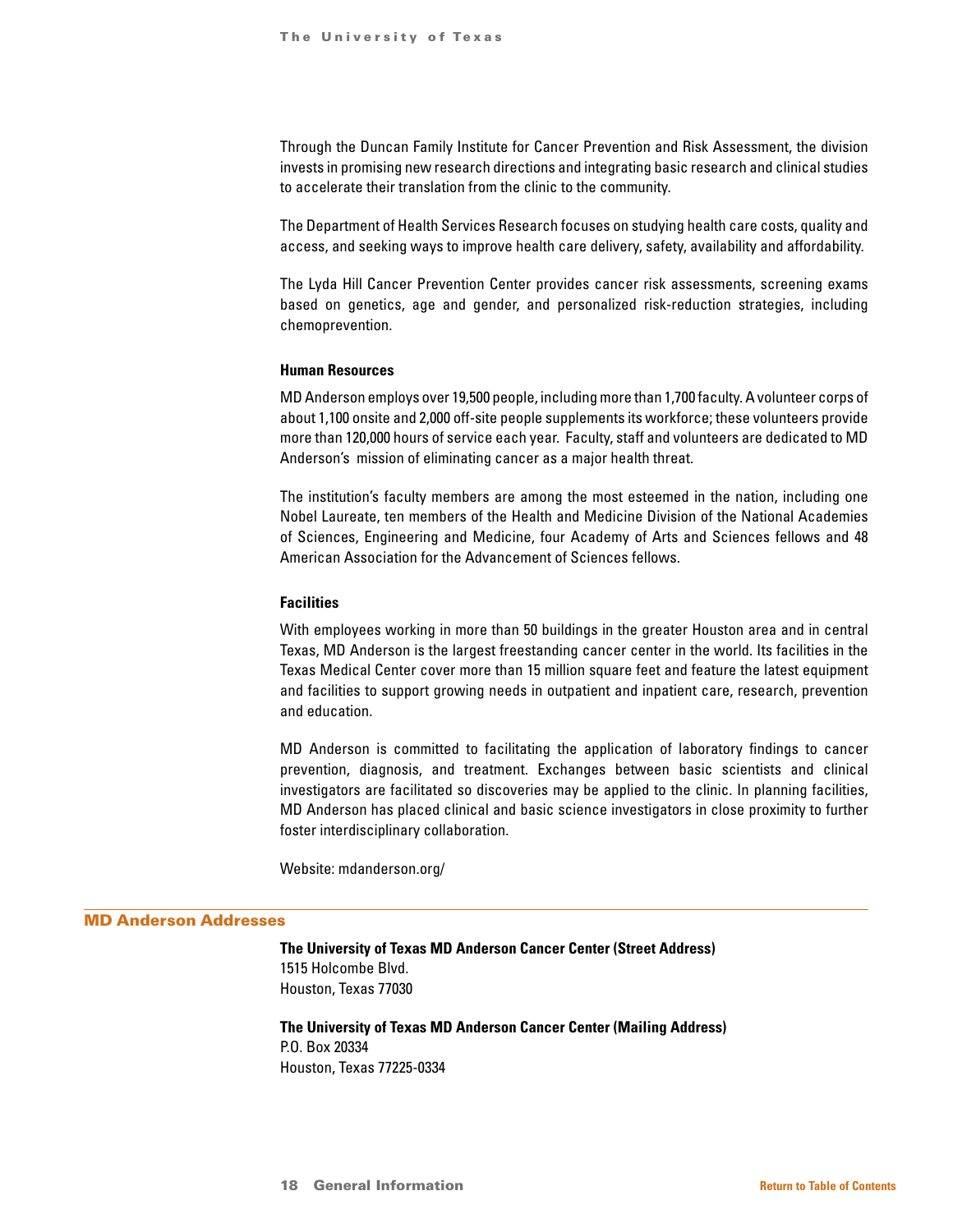<span id="page-18-0"></span>**The University of Texas MD Anderson Cancer Center UTHealth Graduate School of Biomedical Sciences** Office of the Dean 6767 Bertner Ave., Rm 3.8344Houston, Texas 77030

## MD ANDERSON CENTERS, PROGRAMS AND INSTITUTES

#### Center for Advanced Biomedical Imaging Research

Current imaging processes can identify diseased organs, but often not until the disease is advanced and harder to treat. Likewise, because small changes that reflect early response to therapy cannot be easily distinguished, it can be difficult to determine whether a treatment is effective early on.

The center's researchers and physicians will overcome these problems by developing and applying new, more sensitive molecular imaging agents for positron-emission tomography (PET), contrast computed tomography (CT), and magnetic resonance imaging (MRI) techniques.

Advances in imaging allow physicians to select appropriate treatments and determine within hours or days (instead of many months) the effectiveness of cancer therapy.

Website: mdanderson.org/education-and-research/research-at-md-anderson/early-detectionand-treatment/centers/center-for-advanced-biomedical-imaging/index.html

### Center for Biological Pathways

The Center for Biological Pathways at MD Anderson focuses on laboratory research to understand how molecular pathways function and how their dysregulation causes cancer, and makes cancer cells spread.

Cancer is caused by the abnormal functioning of critical genes. The tools and methods of basic science research are the key to discovering and understanding how the fundamental processes that go wrong in cancer work. MD Anderson is well positioned to not only bring the key questions from the clinic to basic cancer research, but also to translate laboratory discoveries back into clinical trials. New information from basic science—such as studies of the underlying cellular and molecular structures and processes of life, DNA, genes and alterations, stem cells, cell metabolism and signaling pathways—bring together the pieces of the cancer puzzle when combined with clinical insights.

The Center for Biological Pathways coordinates the interaction of Center members, all of whom work to unravel novel molecular and cellular pathways within their oncologic specialty. This coordination expedites the translation of laboratory discoveries into clinical research. The Center provides state-of-the-art shared resources and an intellectual environment to facilitate interactions, stimulate genius, and expedite research outcomes.

Website: mdanderson.org/cbp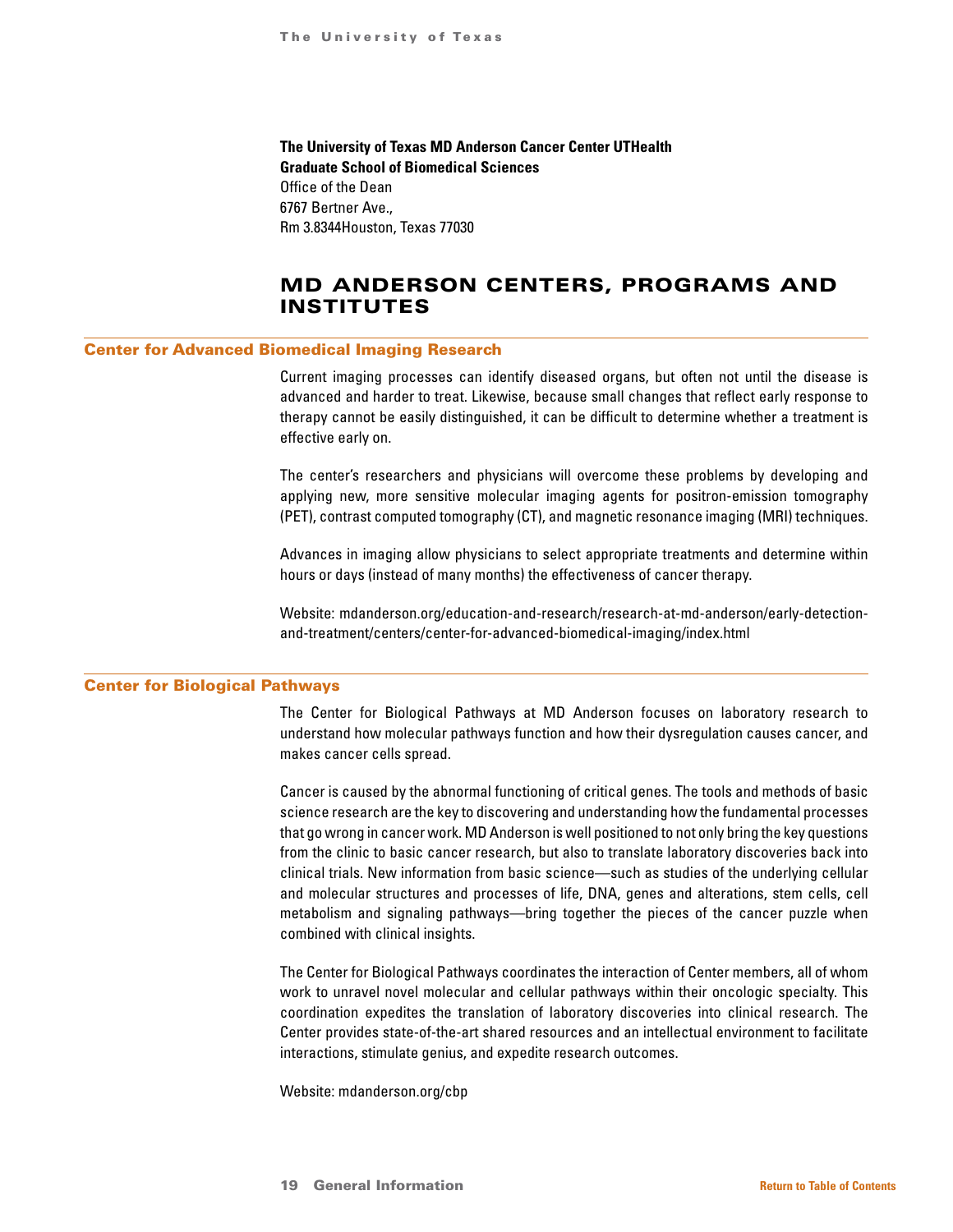#### Center for Cancer Epigenetics

The Center for Cancer Epigenetics (CCE) brings together faculty members focused on epigenetics, the study of heritable and acquired changes that affect gene expression and cellular differentiation without DNA sequence alteration. Epigenetic changes are now thought to be just as important as gene mutations in cancer development. The ultimate goal of the center is to define the full spectrum of epigenetic changes that occur in cancers, to discover the molecular causes of these changes, and to translate that newly gained knowledge into the clinic in the form of novel, epigenetic based therapies. Members of the center include faculty from several basic research and clinical departments at MD Anderson, including our Smithville campus, as well as Baylor College of Medicine.

Website: mdanderson.org/cancer-epigenetics

#### Center for Cancer Immunology Research

The Center for Cancer Immunology Research (CCIR) is a one of a kind research program where laboratory and clinical immunologists work side by side to translate groundbreaking discoveries in basic immunology into the development of innovative immunotherapies that employ our immune system to eliminate cancer and prevent its recurrence.

CCIR investigators have made remarkable progress in the number of high-quality publications, level of research support, and number of investigator-initiated pre-clinical studies/clinical trials.

Website: mdanderson.org/ccir

### Center for Environmental and Molecular Carcinogenesis

The Center for Environmental and Molecular Carcinogenesis (CEMC) provides state-of-theart technologies and an intellectual framework to foster multidisciplinary research into the environmental, genetic and epigenetic factors that influence the initiation and progression of cancer. Environmental factors, which include diet and other lifestyle factors, are known to be involved in the etiology of most cancers. Aims are to define the step-wise molecular and cellular alterations that occur during the process of carcinogenesis; determine how environmental exposures cause key genetic mutations and epigenetic changes that underlie carcinogenesis, and discover the impact of environmental factors on the generation and maintenance of cancer stem cells. The overall goal of this research is to identify new targets and strategies for cancer prevention and treatment. This center fosters collaborations among researchers at the MD Anderson Smithville, Texas, and Houston campuses.

Website: mdanderson.org/cemc

### Center for Genetics and Genomics

The Center for Genetics and Genomics focuses on establishing synergy in genetics and genomics research at MD Anderson.

One of the mechanisms to accomplish this is to bring together researchers to present and discuss current research, exchange ideas for future funding and goals and to disseminate pertinent data and genetic models that emphasize MD Anderson's unique research environment.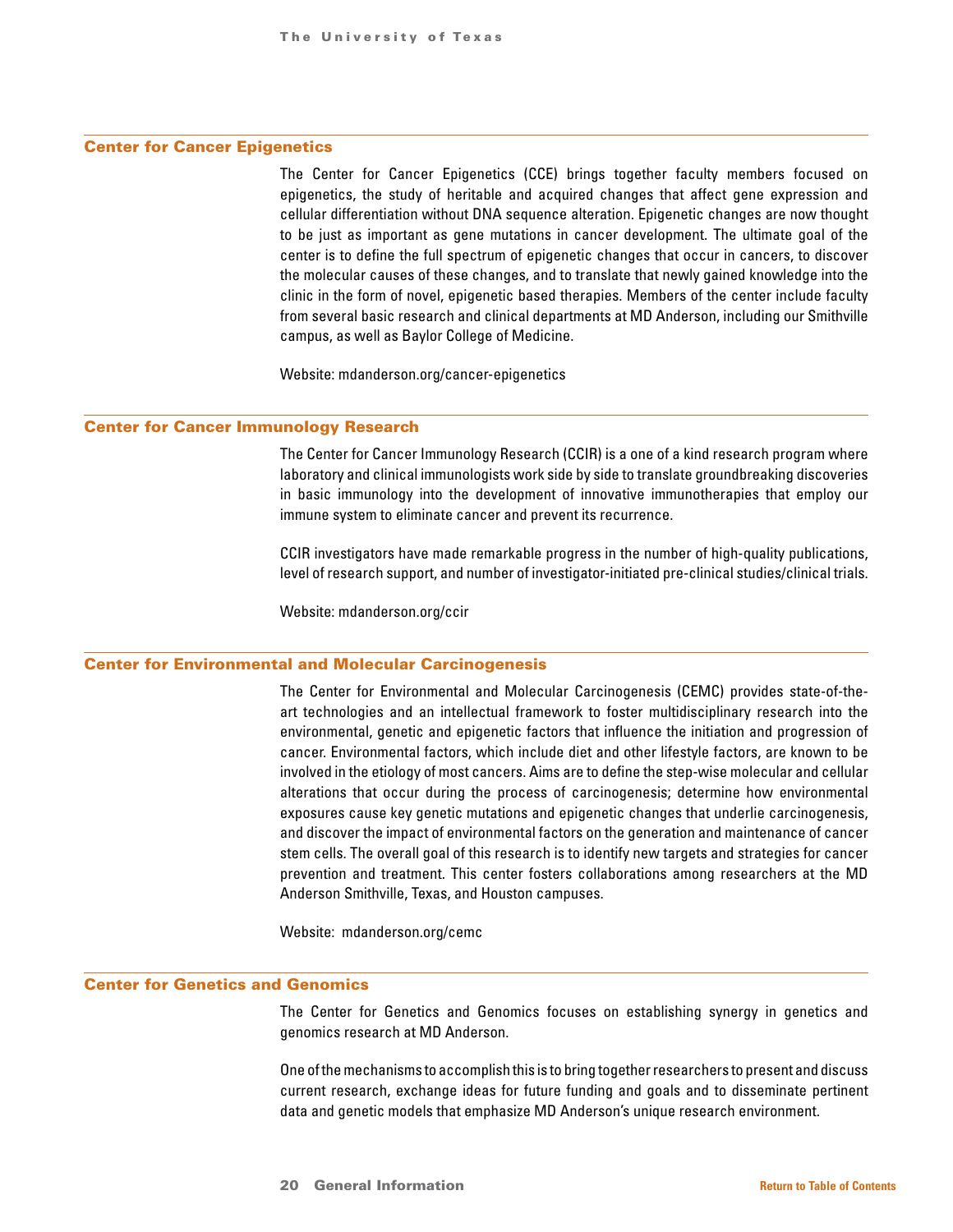The Center for Genetics and Genomics is one of seven centers within the Institute for Basic Science at MD Anderson. Each center works on a research theme that encourages participation and interaction among basic, translational and clinical faculty members.

Website: mdanderson.org/cgg

#### Center for Inflammation and Cancer

The Center for Inflammation and Cancer (CIC) was established in late 2008 and is one of several interdisciplinary research centers in the MD Anderson Institute for Basic Science. Inflammation has been closely linked with various cancers. The goal of the CIC is to provide an interactive platform across MD Anderson and the Texas Medical Center to study cross-regulation of inflammatory cell types and tumor microenvironments and the underlying molecular mechanisms using both animal models and patient samples.

Website: mdanderson.org/cic

### Center for RNA Interference and Non-Coding RNAs

The Center for RNA Interference and Non-Coding RNAs (RNA Center), established under the Red and Charline McCombs Institute for the Early Detection and Treatment of Cancer, is a unique collaborative initiative among MD Anderson Cancer Center, Baylor College of Medicine, the University of Texas Health Science Center at Houston, Rice University and the University of Houston that will focus on gaining insights into the roles of newly discovered RNAs in cancer initiation, progression and dissemination. The Center drives discovery of molecular markers of cancer by evaluating, co-developing facilitating and disseminating novel ncRNA technology.

Website: mdanderson.org/rnacenter

### Center for Stem Cell and Developmental Biology

The Center for Stem Cell and Developmental Biology (CSCDB) provides a platform for interactions between researchers interested in the biology of normal and aberrant (cancer) stem cells, regeneration and differentiation. The members of the center take diverse approaches toward a thorough understanding of stem cells, with an ultimate goal of therapeutic attack on cancers. These efforts are not limited to the 40-plus laboratories across 15 different departments of the UT MD Anderson Cancer Center, but are being coordinated across the Texas Medical Center to include researchers at Baylor College of Medicine and the UTHealth Institute for Molecular Medicine.

The Center for Stem Cell and Developmental Biology has three major goals: to understand how tumor-derived stem cells become aggressive cancers, to develop stem cells for use in regenerative therapies, and to determine basic mechanisms of differentiation and development.

Website: mdanderson.org/scdb

#### Center for Targeted Therapy

The center's goal is to produce or identify drugs that treat the carcinogenic, genetic and molecular changes that lead to cancer. Designer drugs are developed to attack defects in cancerous and pre-cancerous cells. Molecular and genetic defects in cancer cells can reveal targets specific

21 General Information **[Return to Table of Contents](#page-1-0)**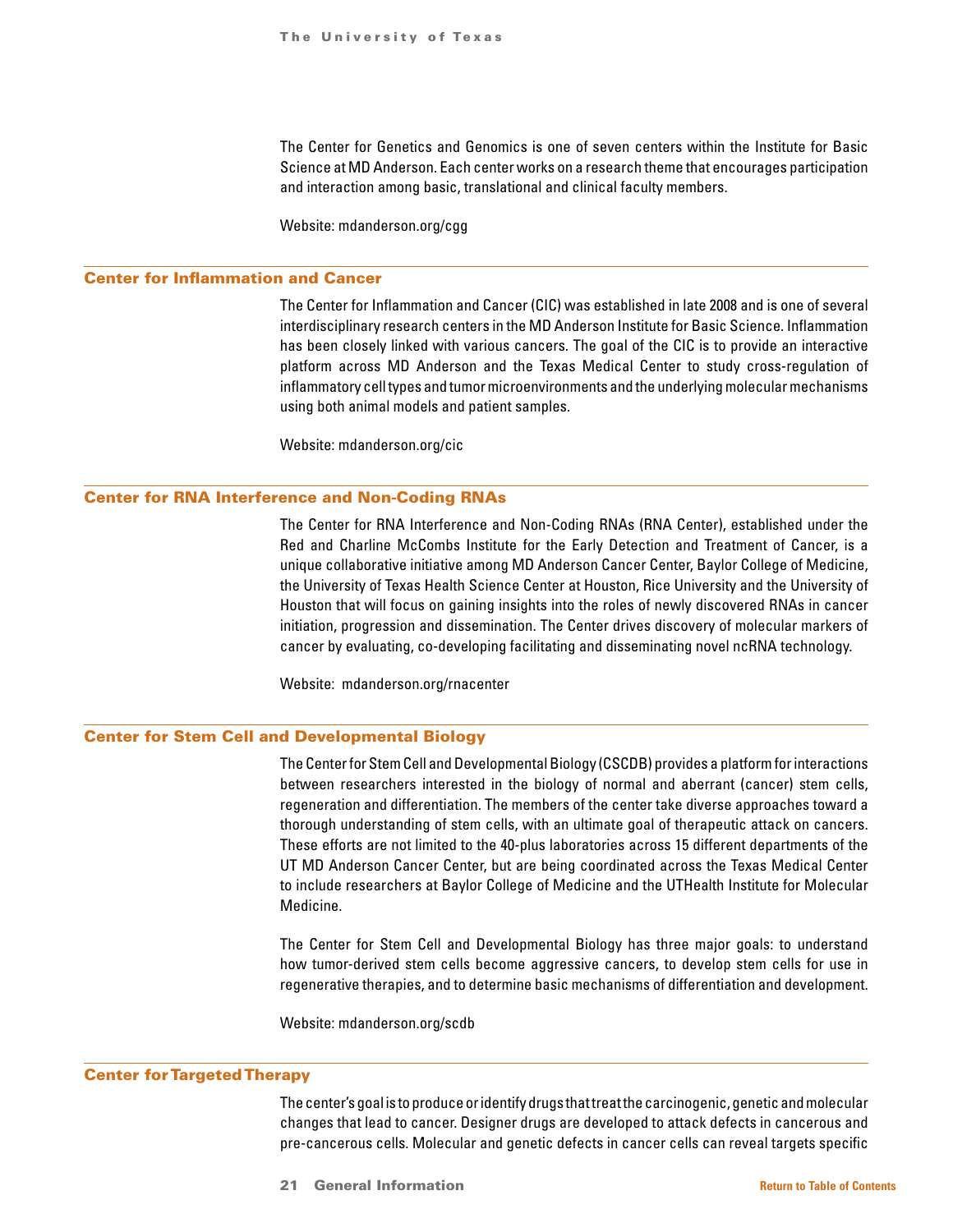to each patient, which will be the object of drugs designed to destroy the malignant cells. These targets will also be the next frontier in cancer prevention, allowing physicians to correct or destroy cells with defects before they become a health threat.

Progress in technologies such as genomics and proteomics and sophisticated bioinformatics analyses has provided the tools and knowledge needed to enhance the design and application of novel cancer therapeutics.

Some of the genetic "abnormalities" found in individual tumors and blood can serve as "cancer markers" that will help researchers identify the genetic profile of each patient's cancer and develop an individualized approach that will be both more effective and less toxic.

Website: mdanderson.org/ctt

### Duncan Family Institute for Cancer Prevention and Risk Assessment

The Duncan Family Institute for Cancer Prevention and Risk Assessment, formed in 2008 through a generous gift from the Duncan Family, is advancing the science and practice of cancer prevention by accelerating the discovery and translation of new knowledge about cancer risk factors and developing innovative ways to reduce risk and prevent cancer while expanding our studies to attack multiple risk factors using complementary strategies. The Duncan Family Institute serves to foster collaboration aimed at breaking new ground in cancer prevention. Scientists affiliated with the Institute are discovering the roles and effects of the interaction of biologic, genetic, environmental, behavioral and social factors in cancer development, investigating new medical and lifestyle interventions and the effect of the combination of these on reducing cancer risk, and increasing the pace of translation of discovery to the clinic and the community so that, ultimately, the benefits of our discoveries help reduce the overall burden of cancer.

Website: mdanderson.org/duncanfamilyinstitute

### Institute for Applied Cancer Science

MD Anderson is known for providing cancer patients with exceptional care, which includes early access to innovative new treatments through clinical trials. The Institute for Applied Cancer Science (IACS) is a new hybrid model that uniquely combines the drug discovery capabilities of the biopharmaceutical industry and the extensive knowledge of biology found in academia with the expertise of MD Anderson's top clinicians to develop new therapeutic options.

IACS executes programs with the highest probability of clinical success in a rigorous, goaloriented, data-driven manner. Employing the Bench at the Bedside approach IACS uniquely integrates three key components:

- Access to insights gained from the largest set of cancer patients and some of the best physician scientists in the nation
- Highly experienced team of drug discovery and development scientists
- Clinically informed, patient-oriented research focused on the endpoint of delivering impactful clinical responses

Website: mdanderson.org/applied-cancer-science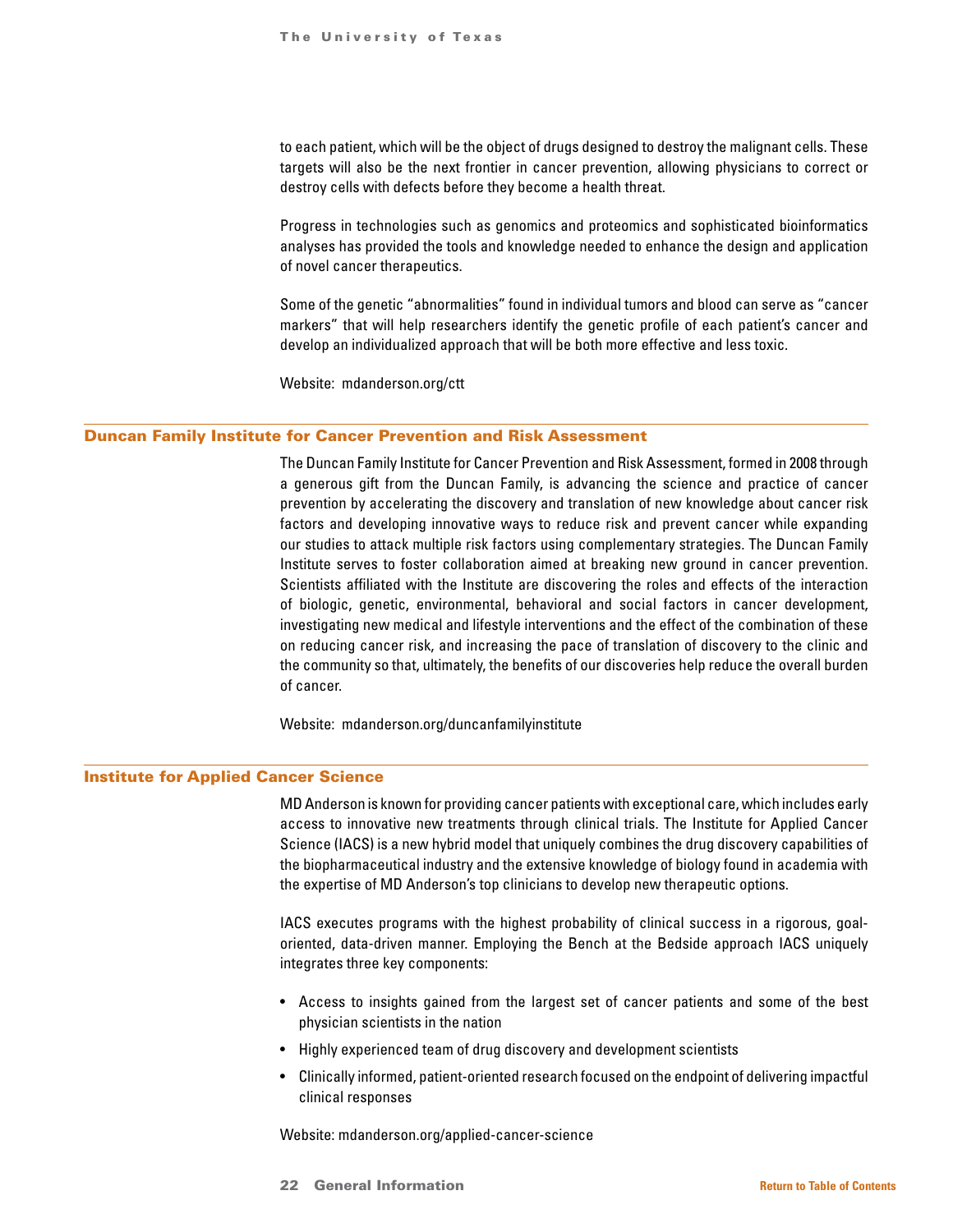### Institute for Basic Sciences

The Institute for Basic Sciences' goal is to accelerate scientific discoveries by recruiting outstanding laboratory scientists and creating a collaborative environment in which our faculty have access to state-of-the-art core facilities and participate in theme- and/or disease-oriented symposia and retreats. The Institute serves as a catalyst for faculty to exchange ideas and to solve critical problems that apply to fundamental aspects of cancer biology and lead clinical aspects in treating patients.

The director, co-directors and members of the Centers for Research Excellence are faculty in basic science departments at MD Anderson, including the Departments of Cancer Biology, Epigenetics and Molecular Carcinogenesis, Genetics, Immunology, and Molecular and Cellular Oncology.

Institute investigators are also actively involved in graduate education programs at The University of Texas MD Anderson Cancer Center UTHealth Graduate School of Biomedical Sciences (GSBS).

Website: mdanderson.org/basicsci

### The Institute for Cancer Care Innovation

The Institute for Cancer Care Innovation studies new and existing models of cancer care delivery and reimbursement. Its programs are based around the principles of value-based health care delivery that focuses on the outcomes and costs of care. The Institute, formerly known as the Institute for Cancer Care Excellence, was created in 2008 to demonstrate the value of MD Anderson's research-driven multidisciplinary care. The Institute has been at the forefront nationally and internationally for its innovative approaches to measurement of the value of our cancer care delivery system.

With programs designed to measure the outcomes and costs of the care we provide, the Institute provides essential strategies for maintaining MD Anderson's preeminent position as the nation's No. 1 provider of cancer care in the United States.

Website: mdanderson.org/education-and-research/research-at-md-anderson/cancer-careinnovation/index.html

#### Sheikh Khalifa Bin Zayed Al Nahyan Institute for Personalized Cancer Therapy

The MD Anderson Cancer Center Sheikh Khalifa Bin Zayed Al Nahyan Institute for Personalized Cancer Therapy was created to support preclinical research and clinical trials in which a patient's tumor biopsy is assayed for abnormal genes and gene products to select therapy with agents targeting the product of those particular abnormal genes. This integrated research and clinical trials program is aimed at implementing personalized cancer therapy and improving patient outcomes. A number of events have converged creating a "perfect storm" offering the opportunity to make a bold leap forward in personalizing cancer care. Personalized cancer therapy includes all aspects of individualized patient management driven by characterization of tumor, microenvironment and host characteristics including diagnosis, surgery, chemotherapy, targeted therapy, radiation therapy, and immunological manipulation either alone or in concert.

Website: mdanderson.org/education-and-research/research-at-md-anderson/cancer-careinnovation/index.html

23 General Information **[Return to Table of Contents](#page-1-0)**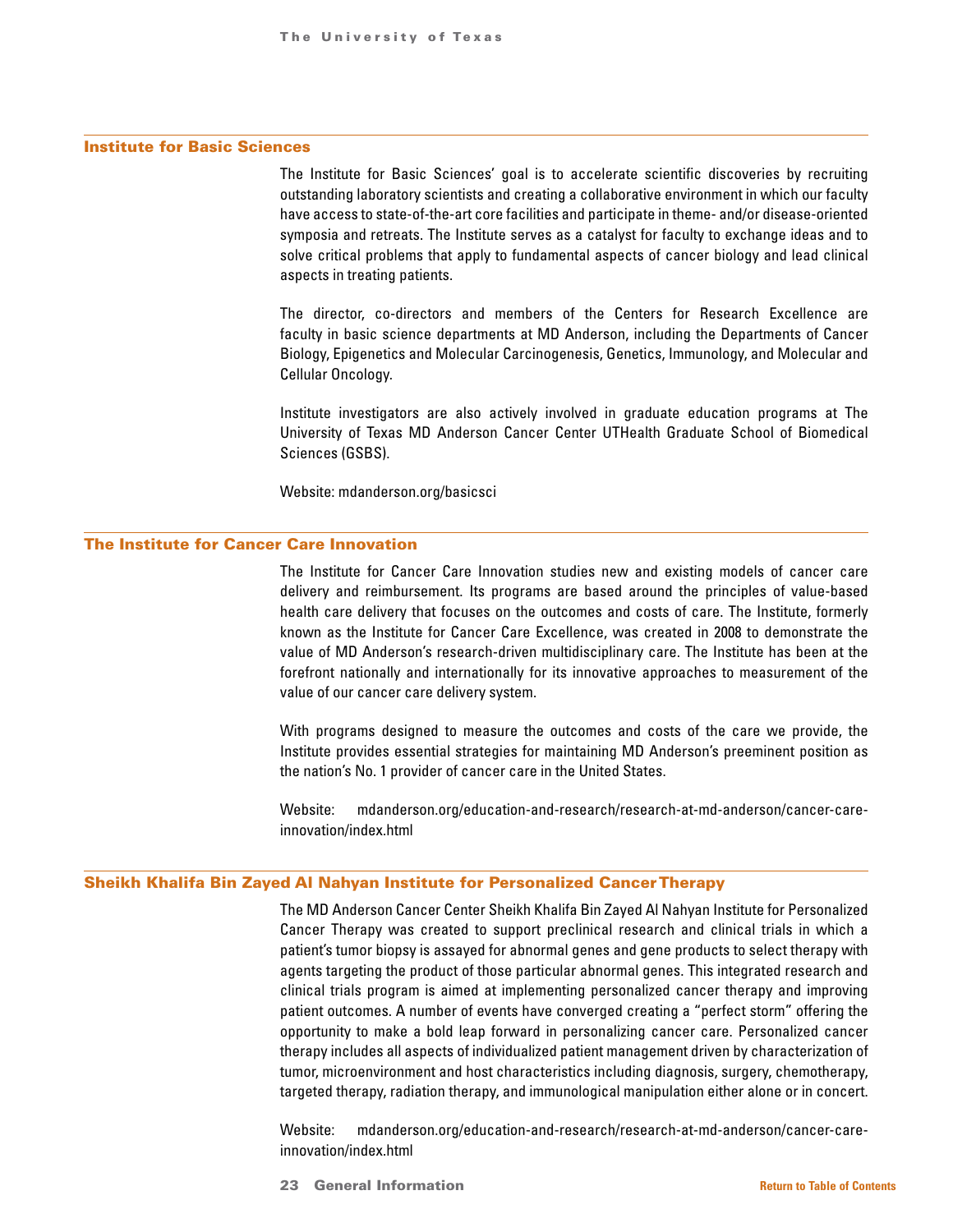### The Red and Charline McCombs Institute

The McCombs Institute brings together leaders in biomedical research to focus on molecularbased approaches to cancer diagnosis and management.

The research centers in the McCombs Institute and throughout MD Anderson generate vast amounts of data on the relationships of specific genes and gene abnormalities with the development and progression of specific cancers. This data, coupled with the expertise and analysis provided by our Division of Quantitative Sciences, enables identification of critical steps in the cancer development process and the development of new diagnostic tests and cancer drugs to target them.

The McCombs Institute is bringing together thought leaders in six key areas of biomedical research to focus on molecular-based approaches to cancer diagnosis and treatment.

- Metastasis Research Center
- Center for Cancer Immunology Research
- Center for Radiation Oncology Research
- Center for Advanced Biomedical Imaging
- Center for Targeted Therapy
- Center for RNA Interference and Non-coding RNAs

Website: mdanderson.org/education-and-research/departments-programs-and-labs/ programs-centers-institutes/mccombs-institute-for-the-early-detection-and-treatment-ofcancer/index.html

### Metastasis Research Center

The Metastasis Research Program (MRP) advances knowledge and research in the progression and spread of cancer. The Metastasis Research Center (MRC) is a multidisciplinary center run in parallel to MRP. The MRP/MRC consists of 30+ members from diverse departments contributing their knowledge to the field of metastasis biology. All major tumor sites are included in the MRP/MRC and members of the MRP/MRC are also members of other centers and programs throughout the institute; this leads to cross-fertilization of ideas and resources.

The main objectives are to 1) provide educational opportunities in the biology of metastasis, and 2) to provide support for novel research ideas. The MRP/MRC sponsors an annual retreat that is held in early December of each year.

The MRP/MRC examines subthemes including: 1) the tumor microenvironment, 2) genomics and genetics of metastasis, and 3) cancer stem cells and EMT.

#### Proton Therapy Center

Proton therapy benefits patients whose tumors are solid with defined borders, meaning the cancer has not spread to other parts of the body. The noninvasive treatment does not require surgery to remove the cancer, making it ideal for inoperable tumors.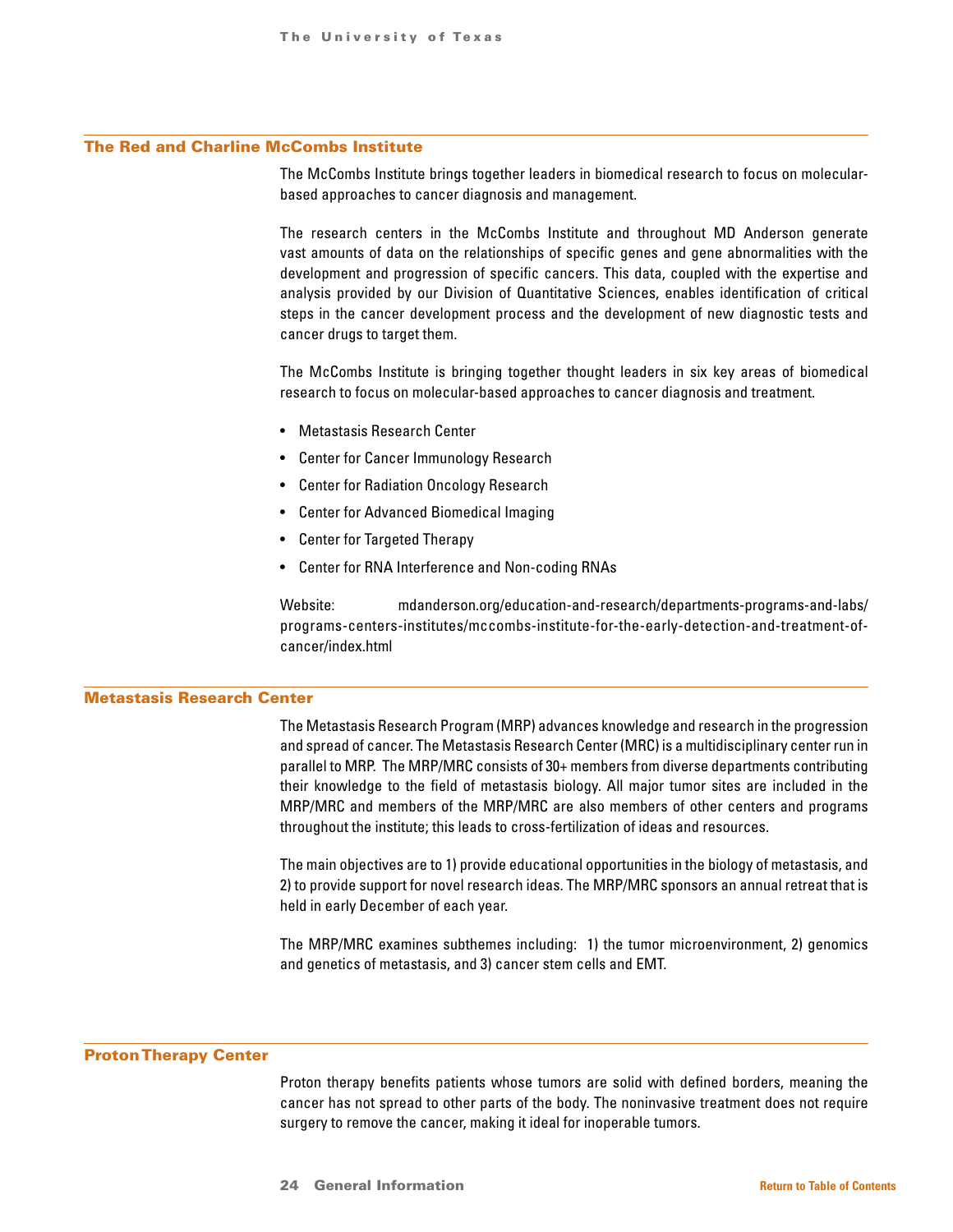<span id="page-24-0"></span>The advantage of proton treatment is that the physician can control where the proton releases the bulk of its cancer-fighting energy. As the protons move through the body, they slow down and interact with electrons, and release energy. A physician can designate the location of the highest energy release, causing the most damage to the targeted tumor cells. A proton beam conforms to the shape and depth of a tumor, while sparing healthy tissues and organs.

The team at MD Anderson Proton Therapy Center continues to expand ways to use proton therapy to benefit patients. The team pioneered pencil beam proton therapy, also called scanning beam, and intensity modulated proton therapy (IMPT). We are one of the few centers worldwide offering these types of proton therapy to our patients.

Website: mdanderson.org/proton

### Robert J. Kleberg, Jr. & Helen C. Kleberg Center for Molecular Markers

The overall research objective of the Robert J. Kleberg, Jr. & Helen C. Kleberg Center for Molecular Markers will be to identify the molecular markers that will allow a cancer specialist to diagnose cancer early and predict the response to a particular treatment. The plan is to eventually be able to create a personalized treatment for each individual patient.

A major focus of the research is characterizing the molecular changes in cancer patients' tumors by analyzing DNA, RNA and proteins in the tumors and in the blood. Molecular markers will help identify those at risk for cancer and provide information for screening and prevention measures. Doctors will also use the markers to select the best treatment with the fewest side effects for each patient.

### TEXAS MEDICAL CENTER

The Texas Medical Center (TMC) is the largest comprehensive medical complex in the world. It was organized in 1945 as a means for coordinating medical and health education, patient care, and related research in a not-for-profit setting. Today it stands as the leading health care destination globally with an average of 10 million patient visits a year.

TMC comprises 21 renowned hospitals containing a total of more than 9,200 licensed beds, 14 support organizations, ten academic institutions, eight academic and research institutions, seven nursing programs, three public health organizations, three medical schools, two pharmacy schools, and a dental school. A high school for the health professions and a community college specializing in health careers training plus other graduate and post-graduate schools and programs provide training in the allied health professions. Nearly 72,000 students work and study within the TMC.

More than 160 permanent buildings, not including Rice University, occupy nearly 1,000 acres that include 15 patient care facilities and 21 academic and research institutions, housing 20,000 advanced-degreed professionals in the life sciences. There are approximately 12,000 volunteers who assist with a wide variety of tasks benefiting the TMC.

The Texas Medical Center Library (TMC Library), which serves as the accredited library for most of the TMC institutions, is recognized as one of the largest academic health sciences libraries in the U.S. In addition, research expenditures of the Texas Medical Center member institutions total about \$1.8 billion annually.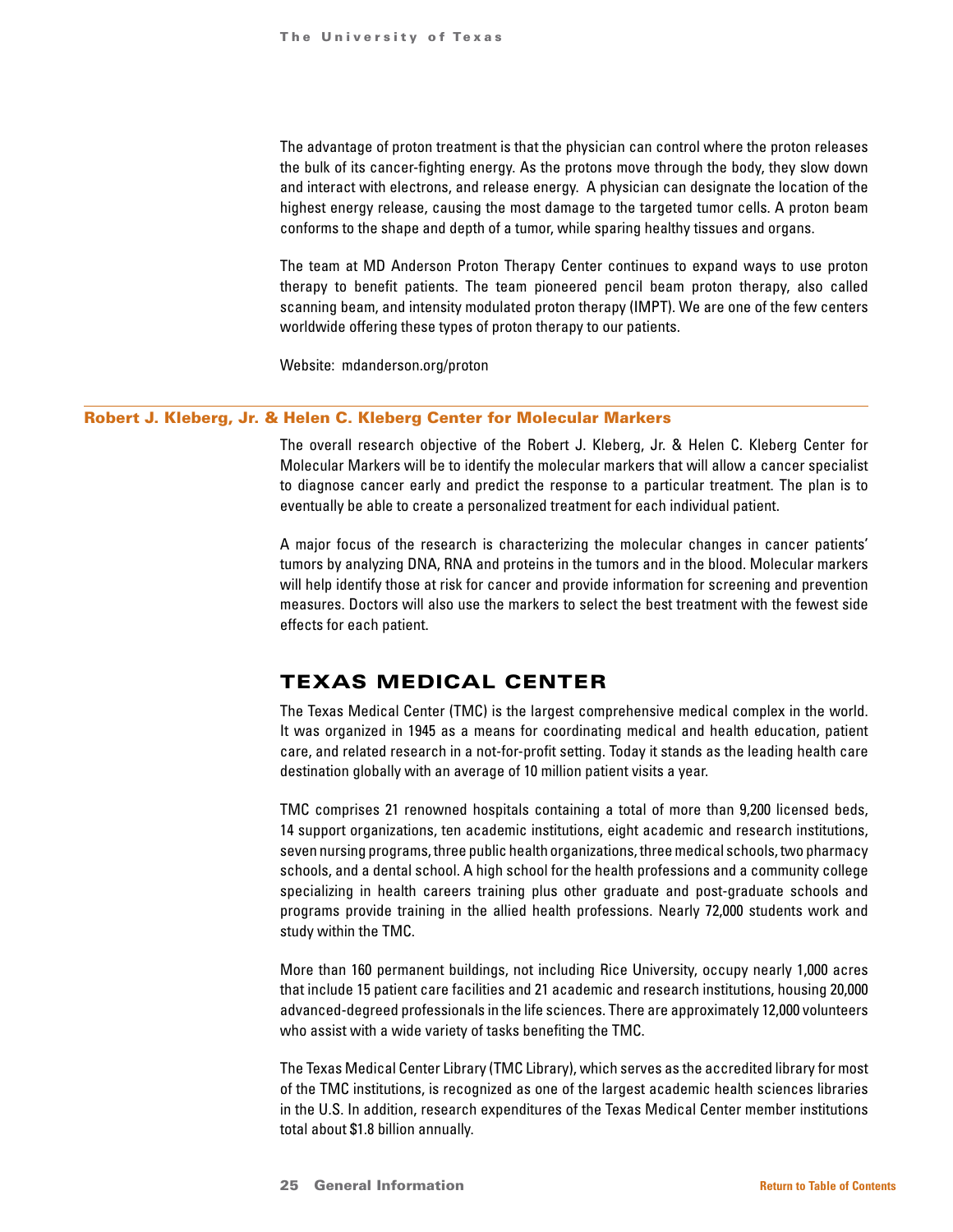<span id="page-25-0"></span>One of the most distinctive and visited locations in the Texas Medical Center is The John P. McGovern Texas Medical Center Commons amenities building, which is the central meeting and gathering place for thousands of staff, patients and visitors who frequent the campus daily. It features an exterior 64-foot waterwall; Waterside Court, which provides eight diverse food concepts; Third Coast restaurant for fine dining, meetings and special events; and a 500-space parking garage. The Graduate School of Biomedical Sciences is located next door to the Commons.

A major part of this "biomedical city" is UTHealth, the most comprehensive and diverse of the academic health institutions in the Texas Medical Center with six schools, three faculty practice plans, five institutes, myriad centers of excellence and a psychiatric hospital.

## LIBRARIES

#### Texas Medical Center Library

The Texas Medical Center Library (TMC Library) serves as the accredited library for most Texas Medical Center institutions and is the primary library for The University of Texas Health Science Center at Houston (UTHealth) faculty and students. The Library is also home to the John P. McGovern Historical Collections and Research Center, consisting of rare books ranging from the 1500s to the early 20th century, and digital and manuscript collections related to healthcare. The mission of the library is to bring together resources, information, and expertise to provide innovative support for the acquisition, management, and delivery of biomedical knowledge to the institutions of the Texas Medical Center.

Currently, the library subscribes to 275 electronic databases, over 21,000 electronic journals, and 64,000 e-books, which are available through the library's website after registration through the library. Major subscription databases include: Clinical Key, Psychiatry Online, Access Medicine, CINAHL, JAMA Evidence, and Visual DX. Additionally, the library provides access to an index of over 200 Open Access databases.

The library occupies substantial space in the Jesse Jones Library Building, adjacent to the McGovern Medical School and within close proximity to the other UTHealth schools. The library is open seven days, 89 hours per week. The library contains group study spaces, an open computer lab, and quiet study spaces. Library computers are equipped with Microsoft Office applications, and Wi-Fi access is available throughout the library. Liaison librarians are available to answer library-related questions, provide instruction regarding access to library resources, assist with literature search strategies, and teach classes on database and literature searching, citation management, evidence-based practice, and systemic reviews.

Website: library.tmc.edu/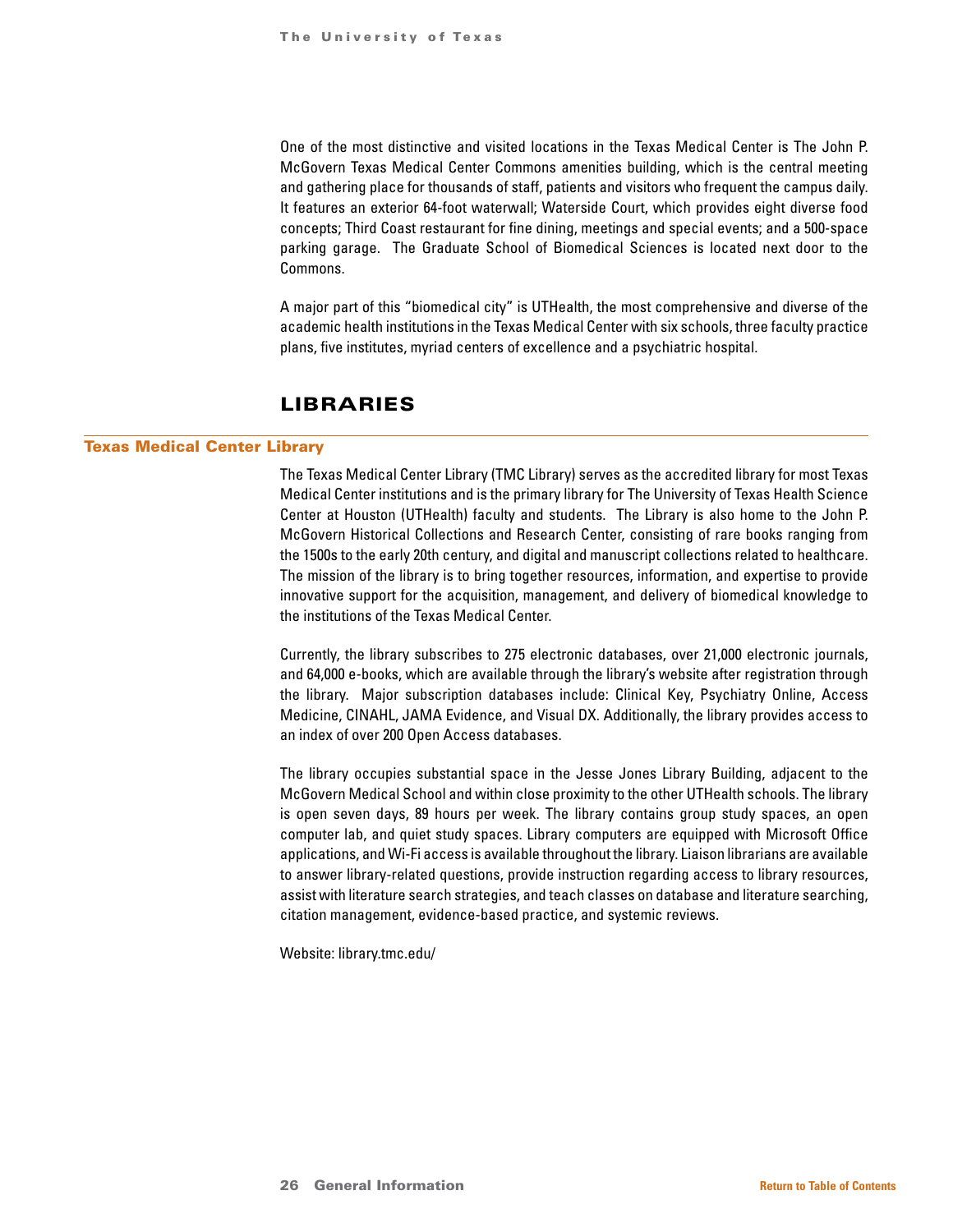#### Research Medical Library of MD Anderson

The Research Medical Library provides information resources and specialized services to MD Anderson faculty, staff, and all GSBS students to further the institution's programs in patient care, research, education, and prevention. The main Library is located on the 21st floor of the Pickens Academic Tower.

Research librarians provide expert searching services and consultations for a variety of projects including original research, systematic reviews, clinical guideline updates, and author metrics. Our education librarians offer webinars and face-to-face classes on best practices for searching biomedical databases, using EndNote, and current technology and tools to track citations and promote research profiles.

Collections and access librarians ensure that our robust collection of print and electronic books; electronic journals; and online databases are available both on- and off-campus including our free interlibrary loan service for those materials that fall outside our collection.

The Library is home to the Historical Resources Center (HRC), which was established in 2000 as the official archival repository for institutional records, personal papers, photographs, videos, oral history interviews, and other materials that document MD Anderson's role in advancing cancer medicine, science, and public policy. It also encompasses the History of Cancer Collection of rare books, journals, monographs, and other published material.

Website: mdanderson.org/library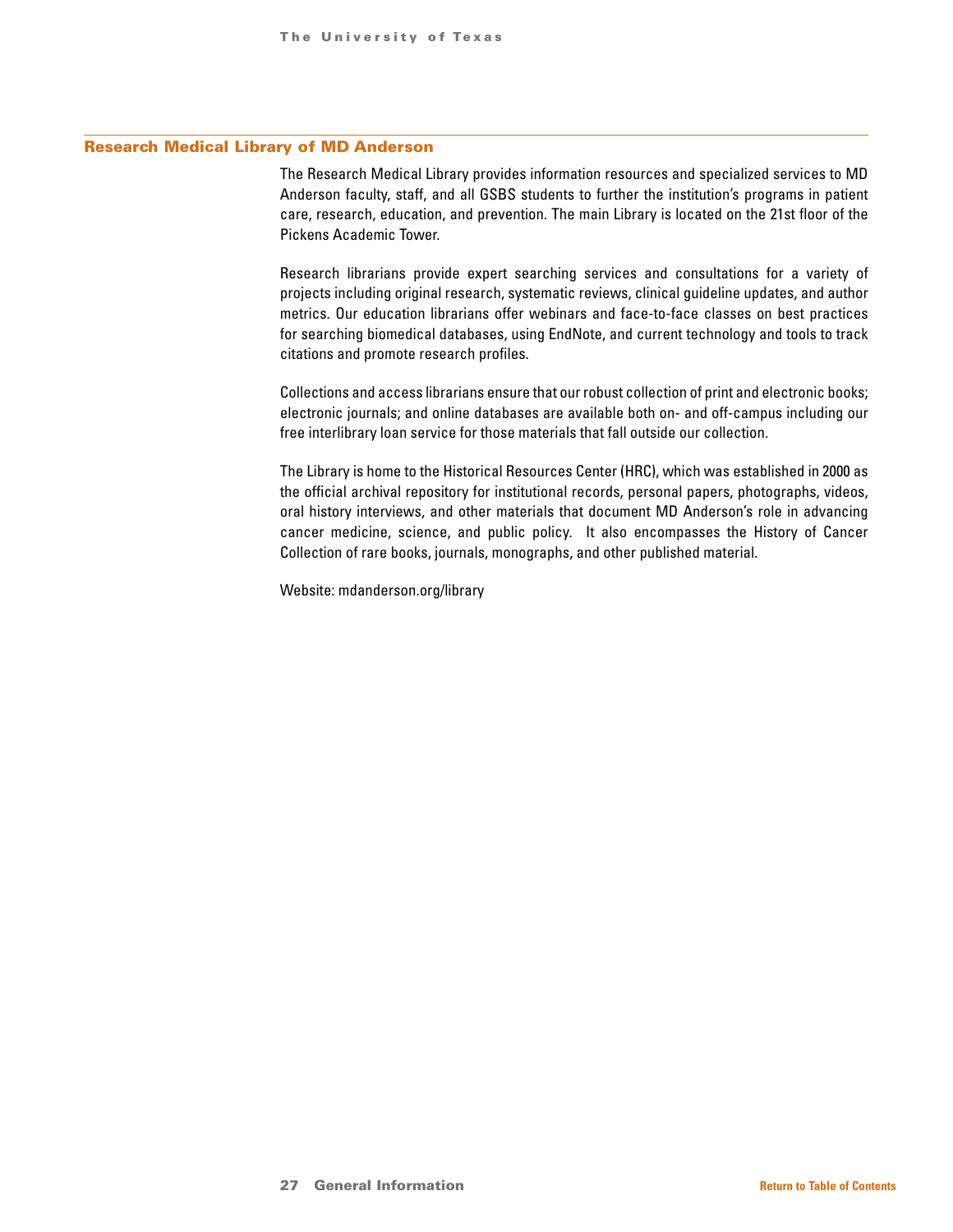## ACADEMIC GENERAL INFORMATION

## <span id="page-27-0"></span>Degrees Offered at The University of Texas Health Science Center at Houston

| <b>School/Program</b>                                                                               | <b>Degree</b>                                                                                                                                                                                                                                                                                                                                                                                          | Cert. | Bach. | Mast. | Doc. |
|-----------------------------------------------------------------------------------------------------|--------------------------------------------------------------------------------------------------------------------------------------------------------------------------------------------------------------------------------------------------------------------------------------------------------------------------------------------------------------------------------------------------------|-------|-------|-------|------|
| <b>School of</b>                                                                                    | <b>D.D.S.</b>                                                                                                                                                                                                                                                                                                                                                                                          |       |       |       | Х.   |
| <b>Dentistry</b>                                                                                    | <b>Oral and Maxillofacial Surgery</b><br><b>Certificate</b> (4 years post-DDS)                                                                                                                                                                                                                                                                                                                         | χ     |       |       |      |
|                                                                                                     | <b>Oral and Maxillofacial Surgery</b><br><b>Certificate/MD*</b> (6 years post-D.D.S.)<br>*MD degree conveyed by McGovern<br><b>Medical School</b>                                                                                                                                                                                                                                                      | X     |       |       | X    |
|                                                                                                     | <b>Advanced Education Programs</b><br><b>General Practice Residency (GPR)</b><br><b>Advanced Education in General</b><br>Dentistry (AEGD) (certificate only):                                                                                                                                                                                                                                          | x     |       |       |      |
|                                                                                                     | M.S.D*. Endodontics, Periodontics,<br>Prosthodontics (*M.S.D. is required<br>in these programs in addition to the<br>certificate); Orthodontics, Pediatric<br>Dentistry (certificate program,<br>M.S.D. is optional)                                                                                                                                                                                   | Χ     |       | x     |      |
|                                                                                                     | <b>B.S. in Dental Hygiene</b>                                                                                                                                                                                                                                                                                                                                                                          |       | X     |       |      |
|                                                                                                     | <b>Dental Hygiene Certificate</b><br>Program                                                                                                                                                                                                                                                                                                                                                           | X     |       |       |      |
| <b>MD Anderson</b><br><b>UTHealth</b><br><b>Graduate School</b><br>of Biomedical<br><b>Sciences</b> | <b>M.S. in Biomedical Sciences</b><br>(with concentrations in Biomedical<br>Sciences; Biochemistry and Cell<br><b>Biology; Cancer Biology; Genetics</b><br>and Epigenetics; Immunology;<br>Microbiology and Infectious<br>Diseases; Neuroscience;<br>Quantitative Sciences; and<br>Therapeutics and Pharmacology;<br><b>Specialized MS Programs: Genetic</b><br><b>Counseling and Medical Physics)</b> |       |       | Χ     |      |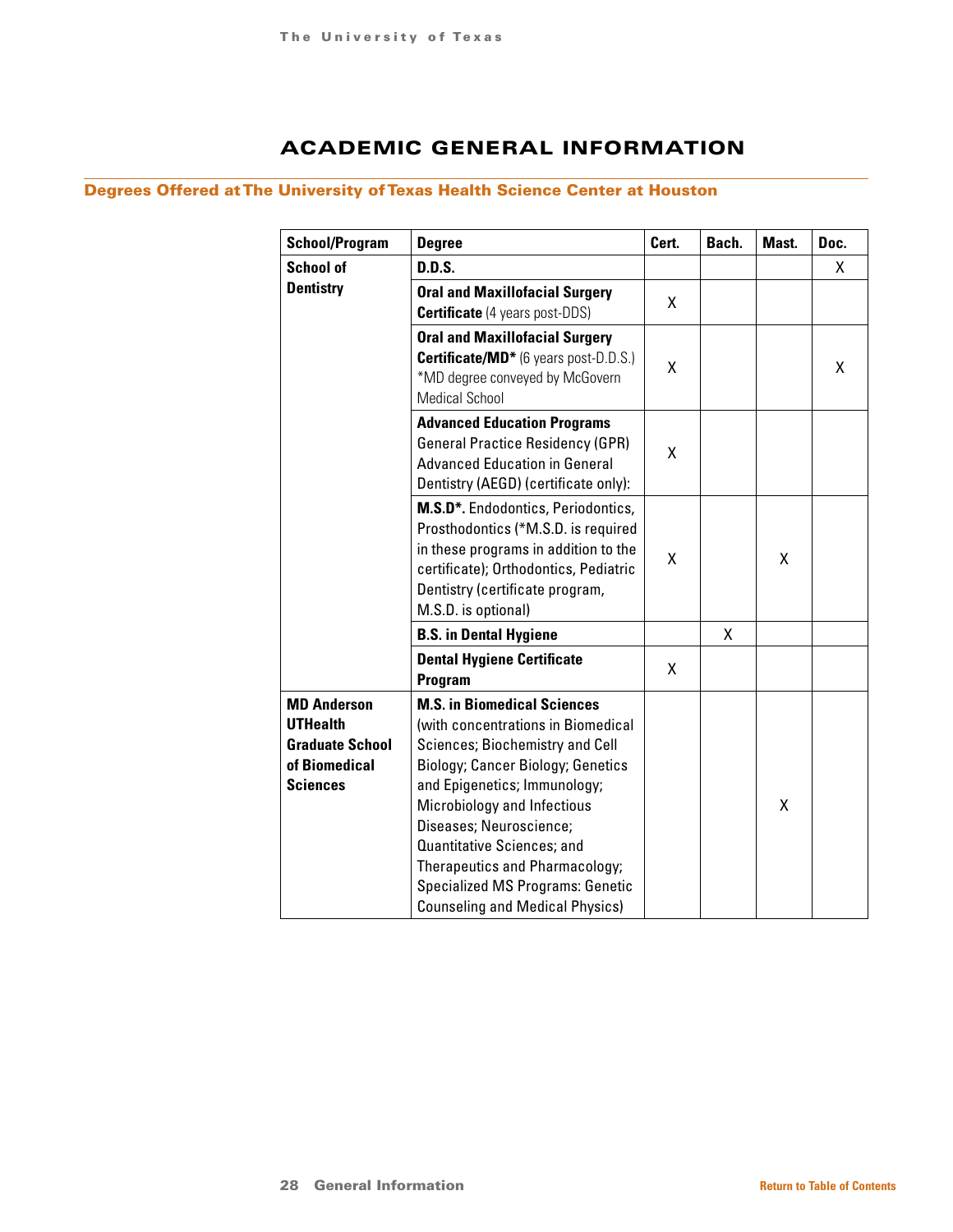| <b>School/Program</b>                                                                               | <b>Degree</b>                                                                                                                                                                                                                                                       | Cert. | Bach. | Mast. | Doc. |
|-----------------------------------------------------------------------------------------------------|---------------------------------------------------------------------------------------------------------------------------------------------------------------------------------------------------------------------------------------------------------------------|-------|-------|-------|------|
| <b>MD Anderson</b><br><b>UTHealth</b><br><b>Graduate School</b><br>of Biomedical<br><b>Sciences</b> | <b>Ph.D. in Biomedical Sciences</b><br>(with concentrations in Biomedical<br>Sciences; Biochemistry and Cell<br><b>Biology; Cancer Biology; Genetics</b><br>and Epigenetics; Immunology;<br>Medical Physics; Microbiology and<br>Infectious Diseases; Neuroscience; |       |       |       | X    |
|                                                                                                     | Quantitative Sciences; and<br>Therapeutics and Pharmacology)                                                                                                                                                                                                        |       |       |       |      |
|                                                                                                     | <b>Certificate</b> (in Medical Physics)                                                                                                                                                                                                                             | X     |       |       |      |
| <b>School of</b><br><b>Biomedical</b>                                                               | <b>Certificate</b> (in Public Health<br>Informatics)                                                                                                                                                                                                                | X     |       |       |      |
| <b>Informatics</b>                                                                                  | <b>M.S. in Biomedical Informatics</b><br>(Focus areas in Applied Biomedical<br>Informatics, Biomedical<br>Engineering, Clinical Informatics,<br>Computational Biomedicine,<br>Learning and Technology and<br><b>Public Health Informatics)</b>                      |       |       | х     |      |
|                                                                                                     | <b>Ph.D. in Biomedical Informatics</b><br>(Focus areas in Biomedical<br>Engineering, Clinical Informatics,<br>Computational Biomedicine,<br>Learning and Technology and<br><b>Public Health Informatics)</b>                                                        |       |       |       | X    |
|                                                                                                     | <b>D.H.I. (In Health Informatics)</b><br>(A new practice doctorate in health<br>informatics will be implemented in<br>Fall 2019. Information regarding this<br>new doctoral degree will be posted<br>on the school website)                                         |       |       |       |      |
| <b>McGovern</b><br><b>Medical School</b>                                                            | M.D.                                                                                                                                                                                                                                                                |       |       |       | X    |
| <b>Cizik School</b>                                                                                 | <b>M.S. in Clinical Research</b><br><b>B.S.N.</b>                                                                                                                                                                                                                   |       | X     | X     |      |
| of Nursing                                                                                          | <b>M.S.N.</b>                                                                                                                                                                                                                                                       |       |       | X     |      |
|                                                                                                     | Ph.D. (in Nursing)                                                                                                                                                                                                                                                  |       |       |       | X    |
|                                                                                                     | <b>D.N.P.</b>                                                                                                                                                                                                                                                       |       |       |       | X    |
| <b>School of Public</b>                                                                             | <b>M.P.H.</b> (in Public Health)                                                                                                                                                                                                                                    |       |       | X     |      |
| <b>Health</b>                                                                                       | M.S. (in Public Health)                                                                                                                                                                                                                                             |       |       | x     |      |
|                                                                                                     | Dr.P.H. (in Public Health)                                                                                                                                                                                                                                          |       |       |       | X    |
|                                                                                                     | Ph.D. (in Public Health)                                                                                                                                                                                                                                            |       |       |       | X.   |
|                                                                                                     | <b>Certificate in Public Health</b>                                                                                                                                                                                                                                 | Χ     |       |       |      |
|                                                                                                     | <b>Certificate in Public Health</b><br><b>Informatics</b>                                                                                                                                                                                                           | Χ     |       |       |      |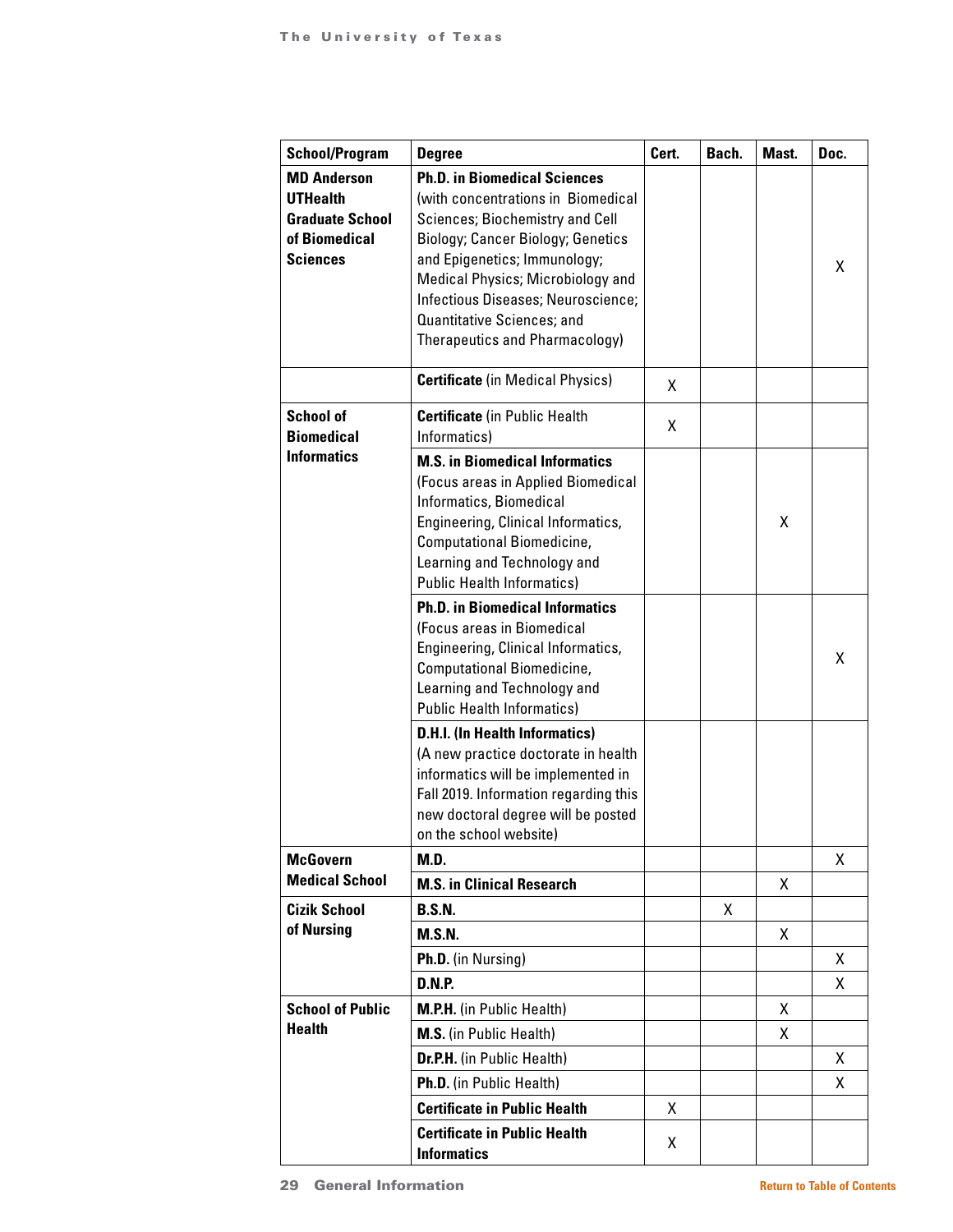### Accreditation at UTHealth

The University of Texas Health Science Center at Houston is accredited by the Southern Association of Colleges and Schools Commission on Colleges to award certificate, baccalaureate, masters, doctorate and professional degrees. Contact the Commission on Colleges at 1866 Southern Lane, Decatur, Georgia 30033-4097 or call 404-679-4500 for questions about the accreditation of The University of Texas Health Science Center at Houston.

While SACS accredits the total institution, many of the academic degree programs offered at UTHealth also undergo accreditation by specialized accrediting bodies, including: \*

| <b>School</b>               | <b>Degree or Certificate</b>  | <b>Accrediting agency</b>                   |
|-----------------------------|-------------------------------|---------------------------------------------|
| <b>School of Dentistry</b>  | D.D.S.                        | <b>American Dental Association</b>          |
|                             |                               | <b>Commission on Dental Accreditation</b>   |
|                             | M.S.                          | <b>American Dental Association</b>          |
|                             |                               | <b>Commission on Dental Accreditation</b>   |
|                             | <b>Advanced Education</b>     | <b>American Dental Association</b>          |
|                             | Certificate Program           | <b>Commission on Dental Accreditation</b>   |
|                             | B.S. (Dental Hygiene)         | <b>American Dental Association</b>          |
|                             |                               | <b>Commission on Dental Accreditation</b>   |
|                             | Dental Hygiene                | <b>American Dental Association</b>          |
|                             | Certificate Program           | <b>Commission on Dental Accreditation</b>   |
|                             | <b>Oral and Maxillofacial</b> | <b>American Dental Association</b>          |
|                             | <b>Surgery Certificate</b>    | <b>Commission on Dental Accreditation</b>   |
|                             | Program                       |                                             |
| <b>MD Anderson</b>          | M.S. with specialization      | <b>American Board of Genetic</b>            |
| <b>UTHealth Graduate</b>    | in Genetic Counseling         | Counseling                                  |
| <b>School of Biomedical</b> | M.S. with specialization      | <b>Commission on Accreditation of</b>       |
| <b>Sciences</b>             | in Medical Physics            | <b>Medical Physics Education Programs</b>   |
|                             | M.S.                          |                                             |
|                             | Ph.D.                         |                                             |
| <b>McGovern</b>             |                               | American Medical Association/               |
| <b>Medical School</b>       |                               | <b>Association of American Medical</b>      |
|                             |                               | <b>Colleges Liaison Committee on</b>        |
|                             |                               | <b>Medical Education (LCME)</b>             |
|                             | M.D.                          | <b>Accreditation Council for Graduate</b>   |
|                             |                               | <b>Medical Education (ACGME)</b>            |
|                             |                               | <b>Accreditation Council for Continuing</b> |
|                             |                               | <b>Medical Education (ACCME)</b>            |
|                             | M.S. in Clinical Research     |                                             |
| <b>School of Biomedical</b> | M.S.                          |                                             |
| <b>Informatics</b>          | Ph.D.                         |                                             |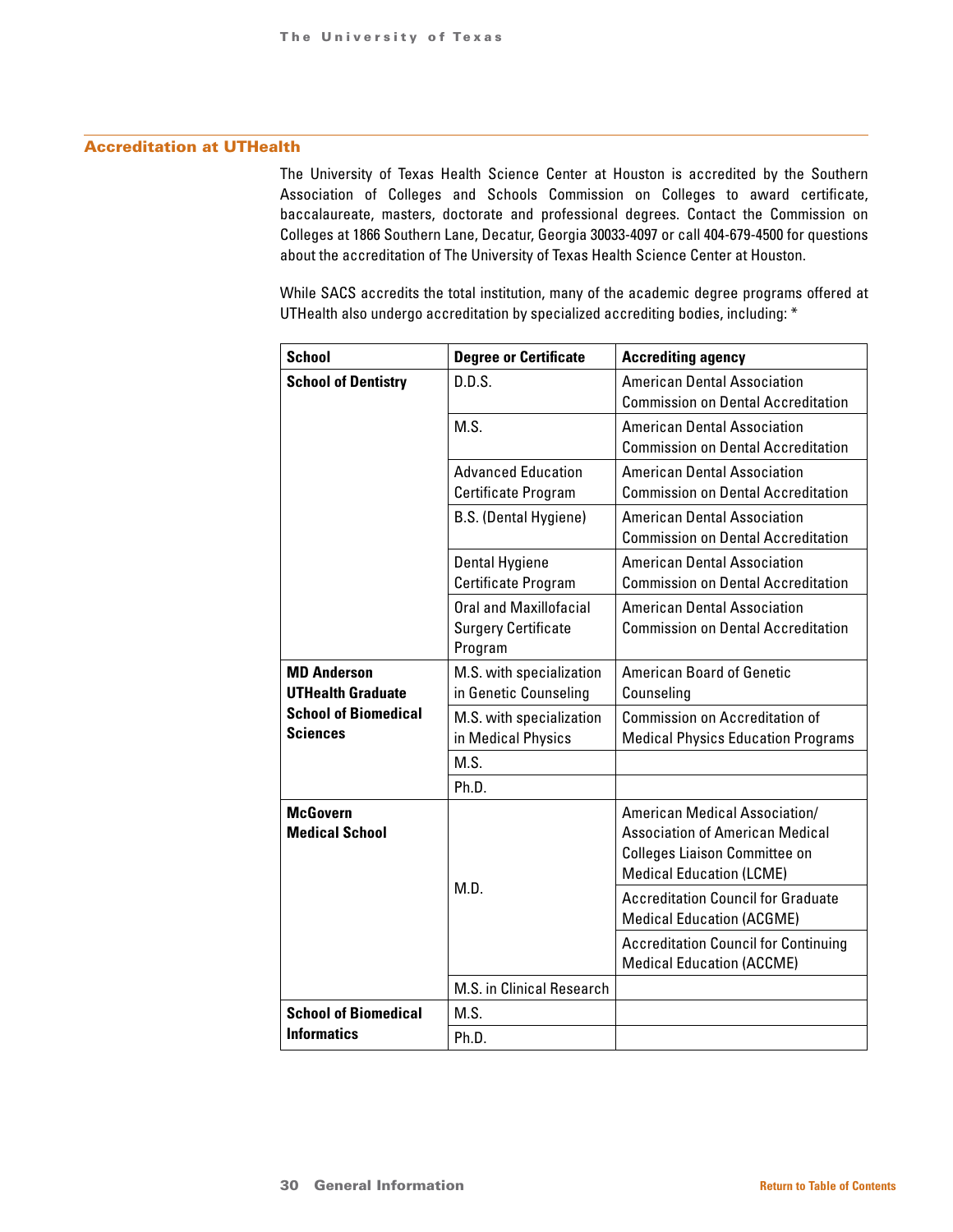| <b>School</b>                  | <b>Degree or Certificate</b>   | <b>Accrediting agency</b>                                                                                                  |  |
|--------------------------------|--------------------------------|----------------------------------------------------------------------------------------------------------------------------|--|
| <b>Cizik School of Nursing</b> | B.S.N.                         | <b>Commission on Collegiate Nursing</b><br>Education                                                                       |  |
|                                | M.S.N.                         | <b>Commission on Collegiate Nursing</b><br>Education                                                                       |  |
|                                | Nurse Anesthesia               | Council on Accreditation of Nurse<br>Anesthesia Educational Programs                                                       |  |
|                                | D.N.P.                         | <b>Commission on Collegiate Nursing</b><br>Education                                                                       |  |
|                                | Ph.D. (Nursing)                |                                                                                                                            |  |
| <b>School of Public Health</b> | M.P.H.t                        | <b>Council on Education for Public Health</b>                                                                              |  |
|                                | M.S.t                          | Council on Education for Public Health                                                                                     |  |
|                                | Dr.P.H.                        | <b>Council on Education for Public Health</b>                                                                              |  |
|                                | Ph.D.                          | <b>Council on Education for Public Health</b>                                                                              |  |
|                                | M.P.H.<br>(Industrial Hygiene) | The Applied Science Accreditation<br><b>Commission of the Accreditation</b><br><b>Board for Engineering and Technology</b> |  |

\* The University of Texas Health Science Center at Houston is also accredited by the Accreditation Council for Continuing Medical Education (ACCME) to sponsor continuing medical education for physicians.

† The Industrial Hygiene Curriculum in the MPH and MS degree programs is accredited by the Applied Science Accreditation Commission (ASAC) of Accreditation Board for Engineering and Technology (ABET), 111 Market Place, Suite 1050, Baltimore, MD 21202-4012, telephone: (410) 347-7700.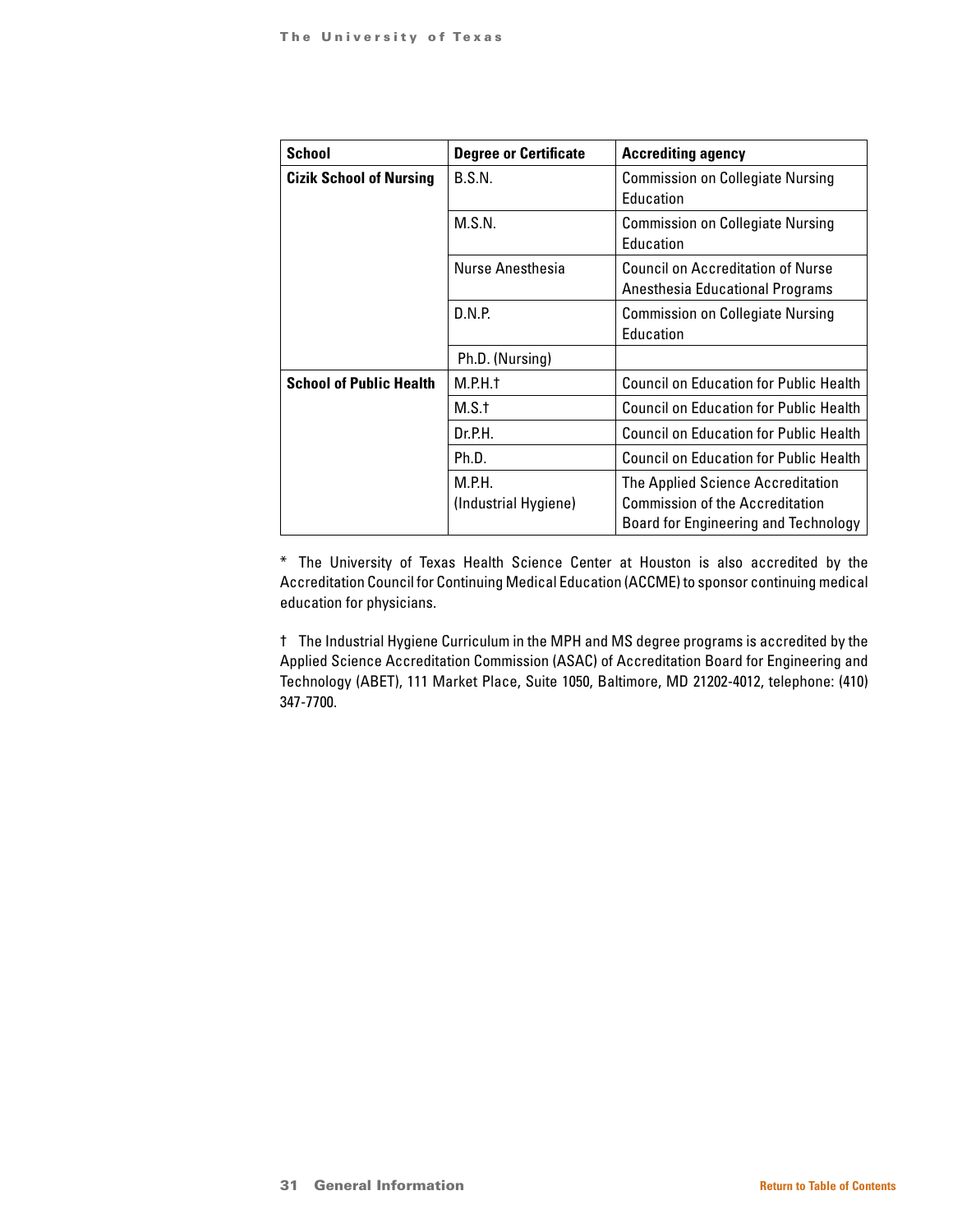## Degrees Offered at The University of Texas MD Anderson Cancer Center

| <b>School/Program</b>                                                                               | <b>Degree</b>                                                                                                                                                                                                                                                                                                                                                                                          | Cert.  | Bach.                  | Mast.  | Doc. |
|-----------------------------------------------------------------------------------------------------|--------------------------------------------------------------------------------------------------------------------------------------------------------------------------------------------------------------------------------------------------------------------------------------------------------------------------------------------------------------------------------------------------------|--------|------------------------|--------|------|
| <b>MD Anderson</b><br><b>UTHealth</b><br><b>Graduate School</b><br>of Biomedical<br><b>Sciences</b> | <b>M.S. in Biomedical Sciences (with</b><br>concentrations in Biomedical<br>Sciences; Biochemistry and Cell<br><b>Biology; Cancer Biology; Genetics</b><br>and Epigenetics; Immunology;<br>Microbiology and Infectious<br>Diseases; Neuroscience;<br>Quantitative Sciences; and<br>Therapeutics and Pharmacology;<br><b>Specialized MS Programs: Genetic</b><br><b>Counseling and Medical Physics)</b> |        |                        | χ      |      |
| <b>MD Anderson</b><br><b>UTHealth</b><br><b>Graduate School</b><br>of Biomedical<br><b>Sciences</b> | <b>Ph.D. in Biomedical Sciences</b><br>(with concentrations in Biomedical<br>Sciences; Biochemistry and Cell<br><b>Biology; Cancer Biology; Genetics</b><br>and Epigenetics; Immunology;<br>Medical Physics; Microbiology and<br>Infectious Diseases; Neuroscience;<br>Quantitative Sciences; and<br>Therapeutics and Pharmacology)                                                                    |        |                        |        | x    |
|                                                                                                     | <b>Certificate in Medical Physics</b>                                                                                                                                                                                                                                                                                                                                                                  | x      |                        |        |      |
| <b>School of Health</b><br><b>Professionals</b>                                                     | <b>Clinical Laboratory Science</b><br><b>Cytogenetic Technology</b><br>Cytotechnology<br><b>Diagnostic Imaging</b><br><b>Diagnostic Medical Sonography</b>                                                                                                                                                                                                                                             |        | X.<br>X<br>χ<br>X<br>X |        |      |
|                                                                                                     | <b>Health Care Disparities, Diversity</b><br>and Advocacy<br>Histotechnology<br><b>Medical Dosimetry</b>                                                                                                                                                                                                                                                                                               | χ<br>Χ | x<br>χ                 |        |      |
|                                                                                                     | <b>Molecular Genetic Technology</b><br><b>Radiation Therapy</b>                                                                                                                                                                                                                                                                                                                                        | x      | x<br>X                 |        |      |
|                                                                                                     | <b>Diagnostic Genetics</b><br><b>Radiologic Sciences</b>                                                                                                                                                                                                                                                                                                                                               |        |                        | X<br>χ |      |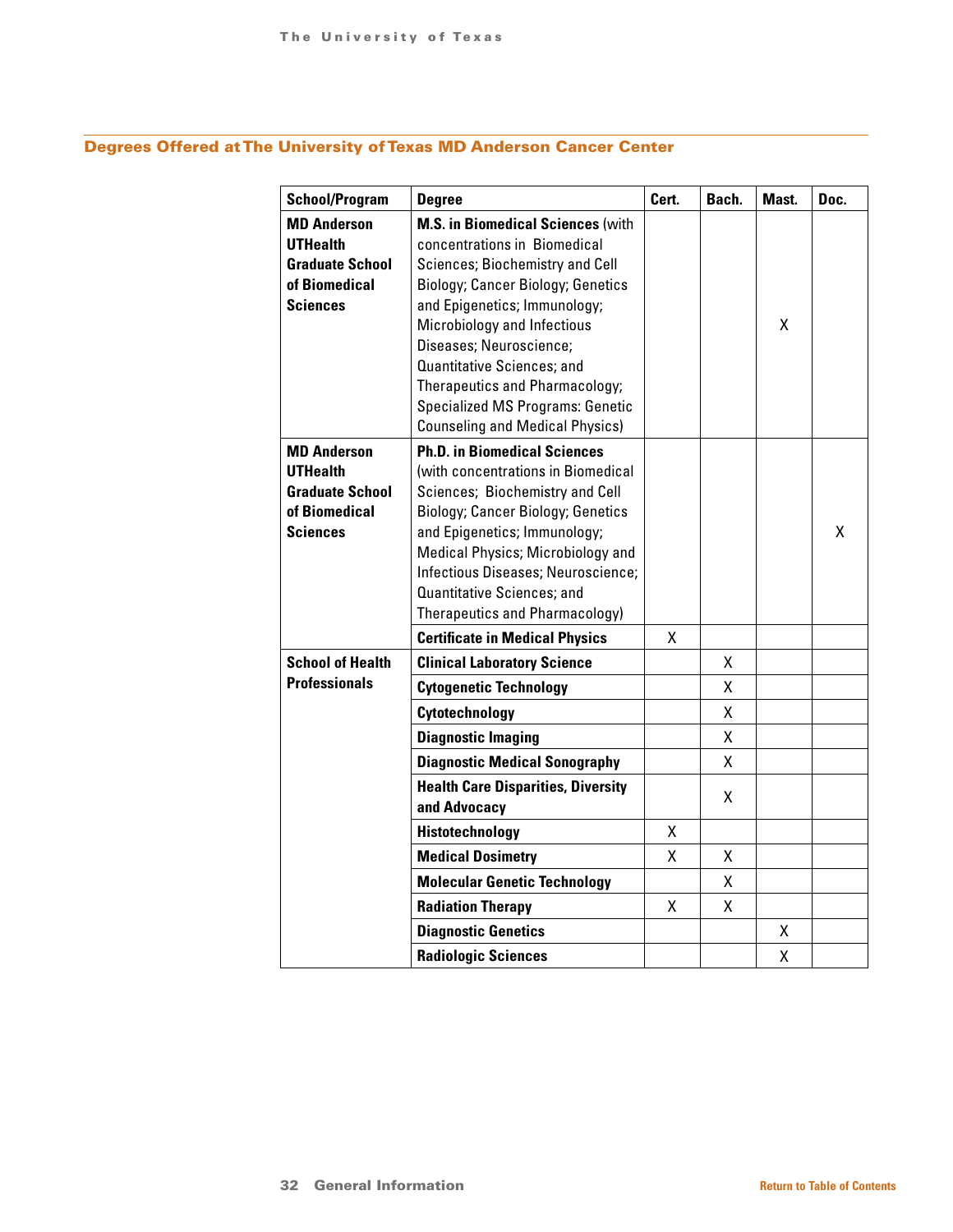### Accreditation at MD Anderson

The University of Texas MD Anderson Cancer Center is accredited by the Southern Association of Colleges and Schools Commission on Colleges to award baccalaureate, masters, and doctoral levels. Contact the Commission on Colleges at 1866 Southern Lane, Decatur, Georgia 30033-4097 or call 404-679-4500 for questions about the accreditation of The University of Texas MD Anderson Cancer Center.

Many of the academic degree programs offered at MD Anderson undergo accreditation by specialized accrediting bodies\* as follows:

**School/Program Degree Accrediting Agency**

| The University of Texas MD Anderson Cancer Center School of Health Professions |             |                                                                               |  |  |  |
|--------------------------------------------------------------------------------|-------------|-------------------------------------------------------------------------------|--|--|--|
| <b>Cytogenetic Technology</b>                                                  | B.S.        | <b>National Accrediting Agency for Clinical</b><br><b>Laboratory Sciences</b> |  |  |  |
| <b>Clinical Laboratory Science</b>                                             | <b>B.S.</b> | <b>National Accrediting Agency for Clinical</b><br><b>Laboratory Sciences</b> |  |  |  |
| Diagnostic Imaging                                                             | B.S.        | Joint Review Committee on Education<br>In Radiologic Technology               |  |  |  |
| Histotechnology                                                                | B.S.        | <b>National Accrediting Agency for Clinical</b><br><b>Laboratory Sciences</b> |  |  |  |
| Cytotechnology                                                                 | B.S.        | Commission on Accreditation of Allied<br><b>Health Education Programs</b>     |  |  |  |
| <b>Medical Dosimetry</b>                                                       | B.S.        | Joint Review Committee on education in<br>Radiologic Technology               |  |  |  |
| <b>Molecular Genetic</b><br>Technology                                         | B.S.        | <b>National Accrediting Agency for Clinical</b><br><b>Laboratory Sciences</b> |  |  |  |
| <b>Radiation Therapy</b>                                                       | B.S.        | Joint Review Committee on Education in<br>Radiologic Technology               |  |  |  |

### **The University of Texas MD Anderson Cancer Center UTHealth Graduate School of Biomedical Sciences**

| M.S. with                 | <b>American Board of Medical Genetics</b> |
|---------------------------|-------------------------------------------|
| specialization in         |                                           |
| <b>Genetic Counseling</b> |                                           |
|                           |                                           |
| M.S. and Ph.D. with       | American Association of Physicists in     |
| specialization in         | Medicine                                  |
| <b>Medical Physics</b>    |                                           |

\*The University of Texas MD Anderson Cancer Center is also accredited by the Accreditation Council for Continuing Medical Education (ACCME) and the Accreditation Council for Graduate Medical Education (ACGME).

**33 General Information [Return to Table of Contents](#page-1-0)**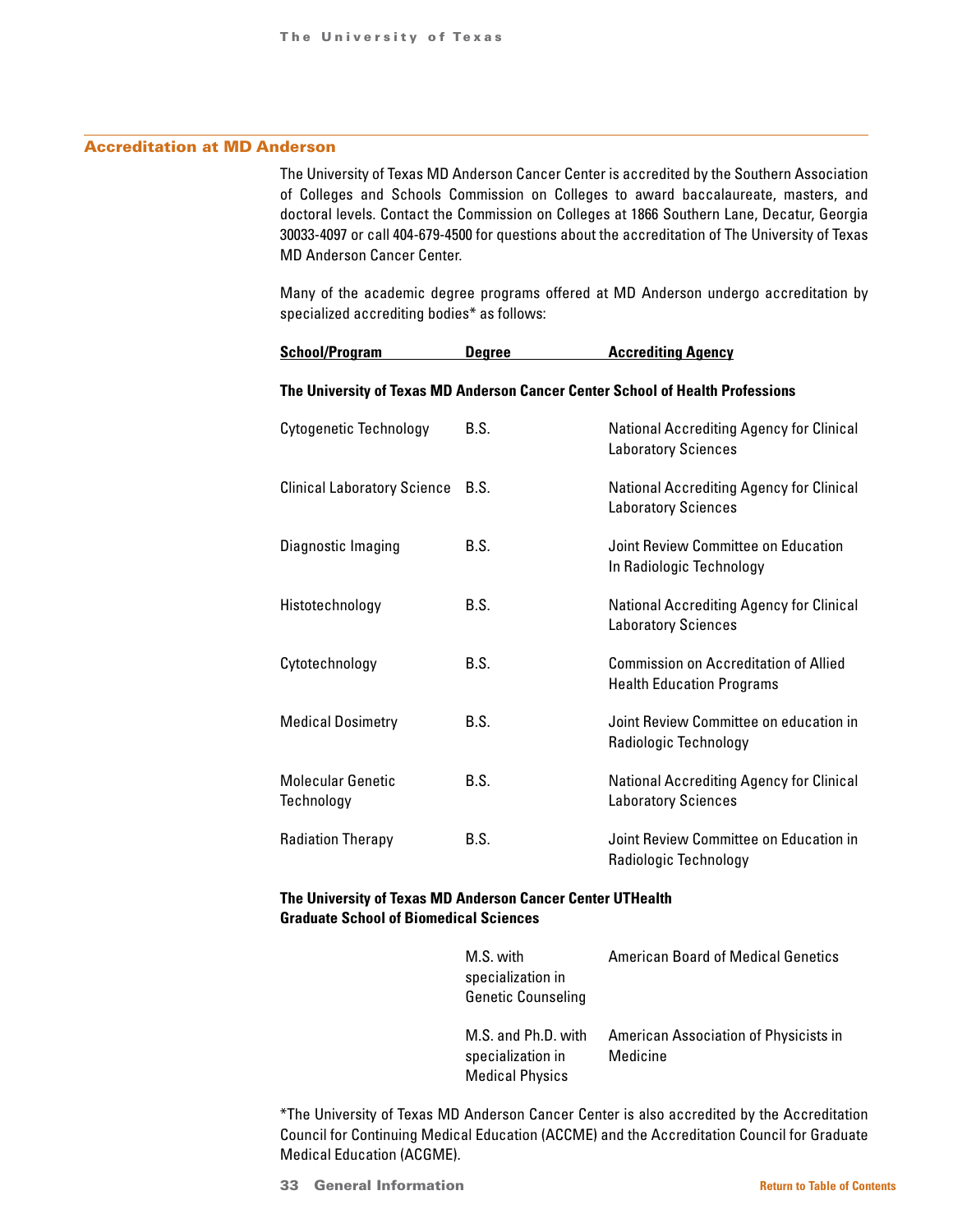### UTHealth Academic Qualifications

In accordance with federal Department of Education guidelines, in order to receive Title IV financial aid funds, a student must be qualified to study at the postsecondary level. A student qualifies if he/she:

- Has a high school diploma;
- Has the recognized equivalent of a high school diploma, typically a general education development GED certificate;
- Has completed home schooling at the secondary level; or
- Has an academic transcript of a student who has successfully completed at least a two-year program that is acceptable for full credit toward a bachelor's degree.

In addition to these qualifications, please refer to the school catalog section for specific admissions criteria for academic degree program in each of the UTHealth schools.

### Academic Fresh Start

If a student who enrolls under the Texas Fresh Start program completes a prescribed course of study, earns a baccalaureate degree, and applies for admission to a postgraduate or professional program, the institution, in considering the applicant for admission into the postgraduate or professional program, shall consider only the grade point average of the applicant established by the course work completed after enrollment under the Texas Fresh Start program, along with any other criteria the institution uses in evaluating applications for admission.

### Academic Common Market

The Academic Common Market (ACM) is an interstate agreement among southern states participating in the Southern Regional Education Board (SREB). The ACM is a tuition-savings program for college students in participating states who want to pursue degrees that are not offered by their in-state institutions. Participating states arrange for their residents who qualify for admission to enroll in specific programs in other states on the in-state tuition basis. More information on the ACM can be found on the ACM website at sreb.org/academiccommon-market.

#### Tuition and Fees

Tuition and fees are subject to change and become effective on the date enacted. The Texas Legislature does not set the specific amount for any particular student fee. The Student fees are authorized by state statute; the specific fee amounts and the determination to increase fees are made by the university administration and The University of Texas System Board of Regents.

Please refer to the Office of Registrar website at uth.edu/registrar/current-students/registration/ tuition--fee-schedule.htm for the current Tuition and Fee Schedules. Information regarding the mandatory fees (charged to all UTHealth students) listed below are also found on this website.

Audit Fee: \$25 per course (when applicable)

Credit Card Use Fee: Currently at 2.5%

Graduation Fee: \$100.00 billed in the last academic year of degree program.

Information Technology Access Fee: \$108/year or \$36/semester

34 General Information **[Return to Table of Contents](#page-1-0)**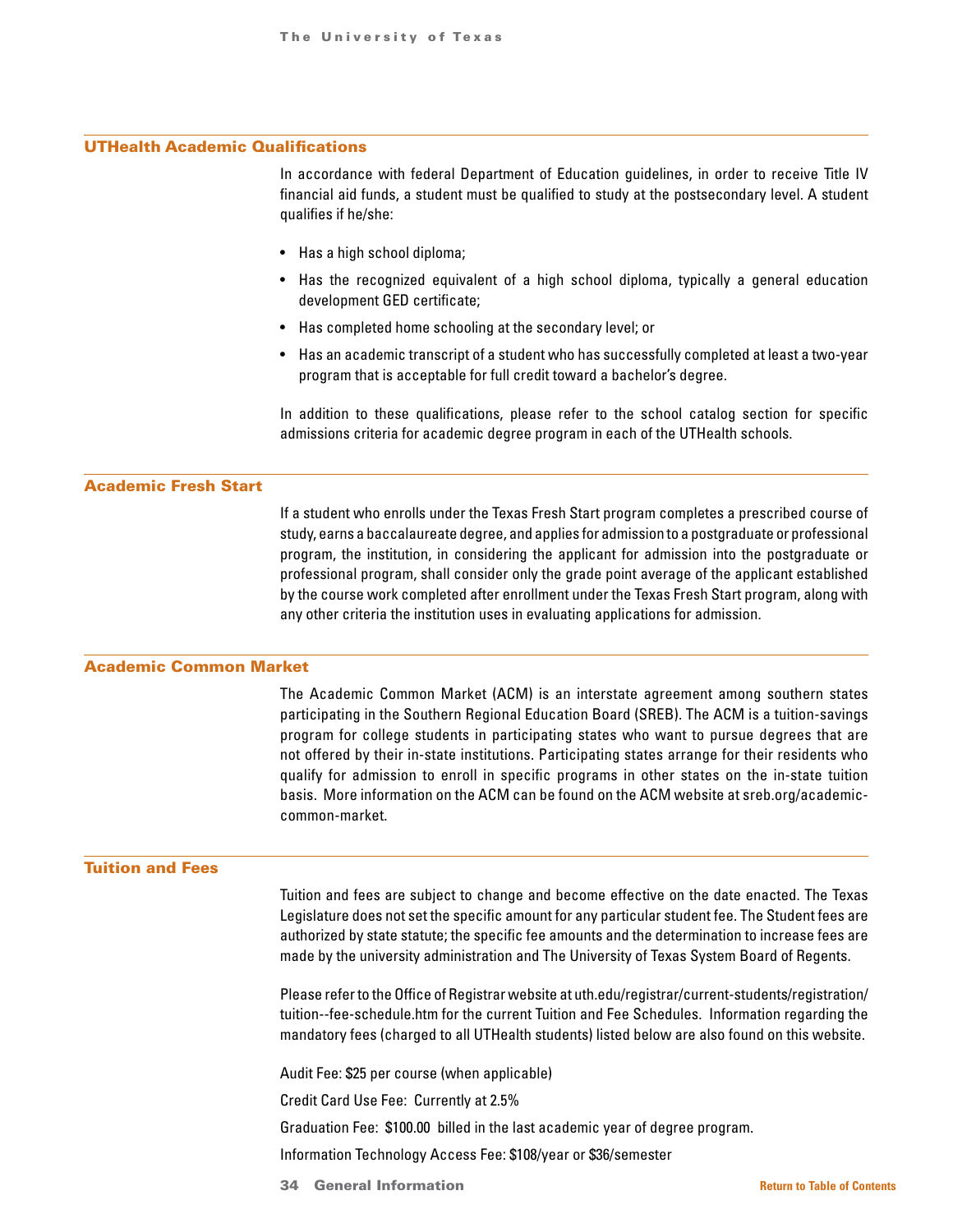Installment Use Fee: \$20.00 Late Payment Fee: \$25.00 Late Registration Fee: \$25.00 Return Check Fee: \$25/per check Reinstatement Fee: \$200 Student ID Replacement Fee: \$10/per ID card Student Records Fee: \$5/semester, \$15/year for DDS and MD Student Services Fee: \$566.25 per 12-month (full time student rate)

For additional tuition and fee information go to the Office of the Registrar's website under Current Students/Student Information for a list of general information helpful to all students. This website reflects current information regarding tuition and fee exceptions and/or waivers, Veterans' education benefits, and the Policy for Texas Resident Tuition. Please refer to the Office of the Registrar website at uth.edu/registrar/current-students/student-information/ general-information.htm to view this information.

### Tuition and Fees Payment Policy

Payment of tuition and fees is due no later than payment due date. Due dates are listed on the charges tab of the student "MyUTH" account or are available on the Registrar's website at uth. edu/registrar/current-students/registration/payment-methods.htm.

Students must pay 50% of tuition and fees before the 12th day of the term for fall and spring and before the 4th day of the term for summer or their enrollment will be cancelled for that term. Students whose registration is cancelled because of non-payment by issuing an insufficient funds check will be charged a \$200 Reinstatement Fee if they are reinstated by the School's Dean. Students who are dropped and reinstated must bring their accounts current by the 20th day of the term for fall/spring and by the 15th day of the term for summer. No students will be reinstated after the 20th day of the term for fall/spring or after the 15th day of the term for summer..

A returned check fee of \$25.00 will be assessed for each returned check (including "e-checks").

Students who have fees billed to a sponsor are financially responsible for any charges determined to be uncollectible by the Bursar's Office. Furthermore, extended delays in collection of receivables from sponsors will require the student to make the uncollected payment. Student payments will be refunded upon receipt of payment from the sponsor.

Payment of tuition and fees may be paid in full or in installments for the fall, spring and summer 12-week semester. A nonrefundable Installment Use Fee of \$20 will be assessed for the use of the installment plan. A \$25 Late Payment Fee will be assessed if the initial payment is late; a \$25 charge will be assessed for each subsequent delinquent installment payment. Certain fees, such as health insurance, liability insurance and the installment use fee are not installable and must be paid in full at the initial payment and may not be paid in installments. Check with the Bursar's Office for a complete list of fees.

A student who fails to provide full payment of tuition and fees, including late fees assessed by the university, when the payments are due, is subject to one or more of the following actions: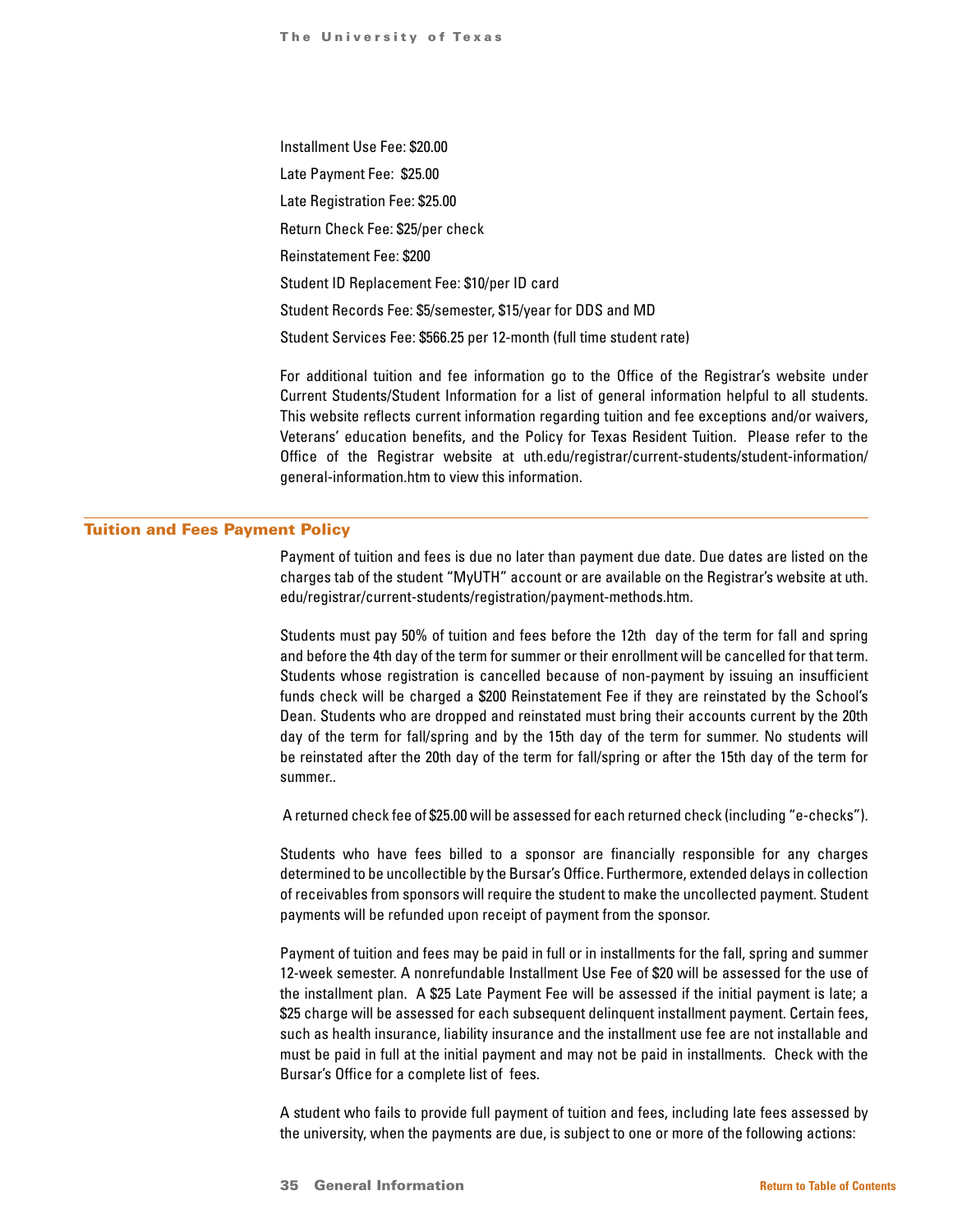- Prohibited from registration in future terms until full payment is made,
- Withholding of degree and/or official transcript,
- May be denied credit for the work done during the academic year, and
- Subject to all penalties and action authorized by law.

For more information regarding tuition and fee payment, installment plans and payment methods please contact:

Bursar's Office The University of Texas Health Science Center at Houston University Center Tower 7000 Fannin, Suite 2240 713-500-3380

Bursar Website: inside.uth.edu/finance/bursars/student/tuition-and-fees.htm

### Adding, Dropping and Withdrawing Courses

For all programs other than McGovern Medical School (MD) and Dentistry (DDS), students may add and drop classes after initial enrollment period during the first twelve days of the fall and spring semesters and during the first four days of the summer term. Students withdrawing from classes after the initial drop/add period must submit a drop form that may be obtained from the Student Affairs Office in each school or from the Office of the Registrar.

Classes dropped on or before the 12th class day of a semester or 4th class day of a summer term will not appear on a student's transcript. Classes dropped after the 12th class day of a semester or the 4th class day of a summer term will appear on the student's transcript with a "W", "WP" or "WF" grade, depending upon the school's grading policy.

Students should check with their school advisor(s) to ensure that the appropriate specific program approvals, guidelines and deadlines for add, drop or withdrawals from courses are followed.

Refunds for classes dropped will be credited in strict accordance to the schedule specified by state law and will depend on the number of days that have elapsed since the beginning of the semester or term. Please see Refund Policy section for additional information.

Class Schedule Contents with add/drop and information can be found on MyUTH class search.

### Refund Policy

All programs at UTHealth follow a standard Refund Policy based on the first day of the semester term. Provided the student remains enrolled at the institution, refunds of applicable tuition and fees collected for courses from which a student drops will be made after the add/drop period closes. Add/drop ends after the 12th day of the term for the fall and spring semesters and after the 4th day of the summer term for each session.

All refunds will be based on the day the student drops the course(s) electronically through MyUTH (uth.edu/registrar/myuth.htm) or the date the official withdrawal form is received in the Registrar's Office.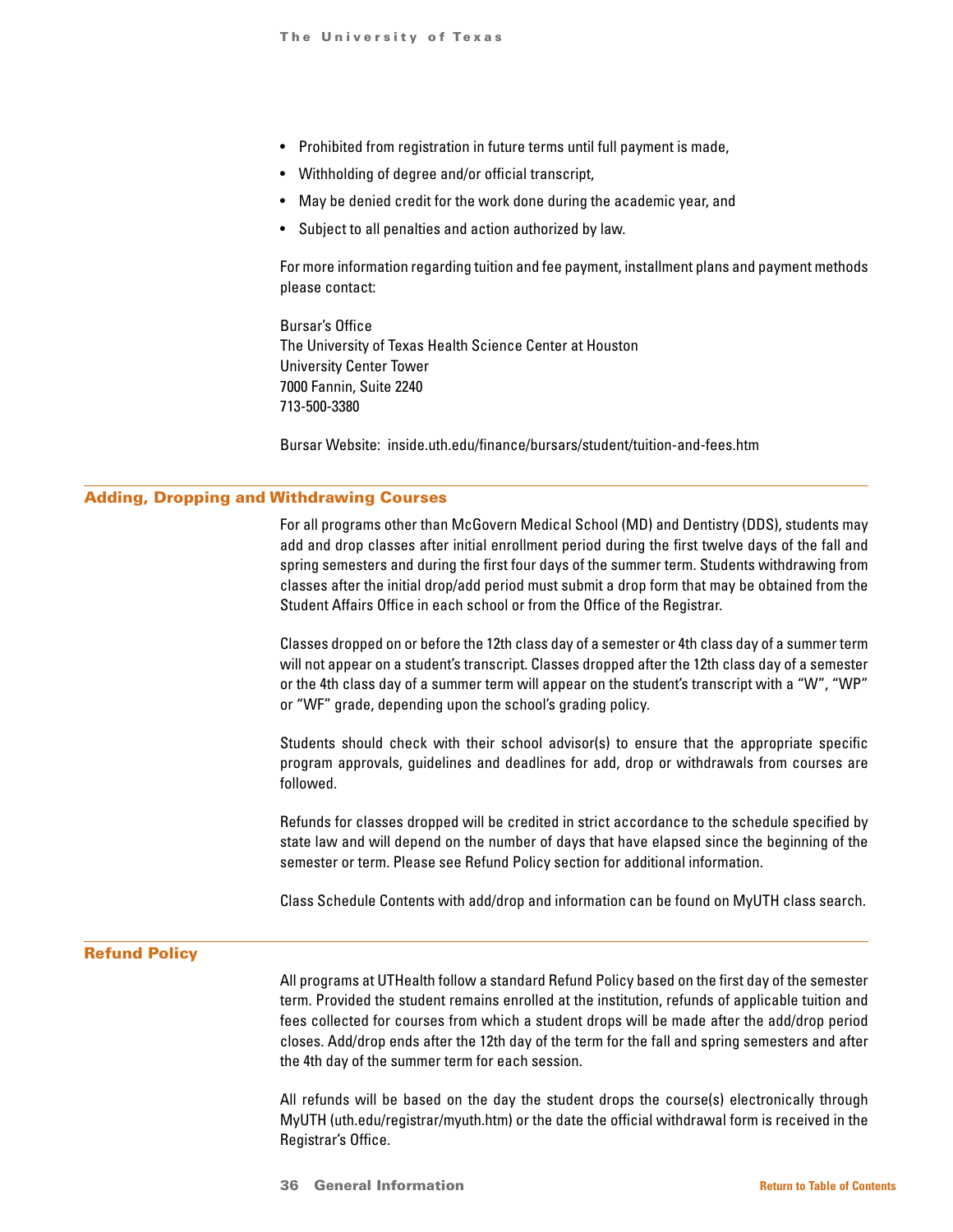Refunds of tuition and mandatory fees shall be made to the students withdrawing completely from UTHealth during a semester according to the following schedules. The percent refunded is based upon the full payment of all tuition and fees. If full payment has not been made, it is possible that a balance may be due. Not all fees are refundable beyond the first day of the term. Tuition reassessment refunds will be made after the 20th class day.

(fall, spring, 12 week summer semesters)

| Prior to the first day of the session         | 100%   |
|-----------------------------------------------|--------|
| During the first five class days of the term  | $80\%$ |
| During the second five class days of the term | 70%    |
| During the third five class days of the term  | $50\%$ |
| During the fourth five class days of the term | 25%    |
| After the fourth five class days of the term  | None   |

(6 week summer semester)

| Prior to the first day of the session                        | $100\%$ |
|--------------------------------------------------------------|---------|
| During the first, second, or third class days of the session | 80%     |
| During the fourth, fifth, or sixth class days of the session | 50%     |
| After the seventh day of class and thereafter                | None    |

All policies regarding the payment or refund of tuition, fees and charges are approved by The University of Texas System Board of Regents and comply with all applicable state statutes. Students should contact the Bursar's Office on any clarification of matters relating to payment or refunds of all tuition, fees and other charges associated with their enrollment at UTHealth.

Bursar Office The University of Texas Health Science Center at Houston University Center Tower 7000 Fannin, Suite 2240 Houston, Texas 77030 713-500-3380

# UTHealth Teaching Affiliations

UTHealth continually strives to increase the number of formal educational affiliation agreements with other institutions and agencies in the greater Houston area and the state, including a dozen major hospitals, city and neighborhood clinics, public schools, and other sites that provide settings for clinical services. These agreements allow students a multiple array of opportunities for educational growth in health-related fields.

**Memorial Hermann Hospital** is the primary teaching affiliate of McGovern Medical School and the School of Dentistry. Memorial Hermann Hospital and UTHealth work toward the goals of exemplary patient care, innovative teaching, community service, and productive research. The School of Dentistry operates general practice, pediatric dentistry, and oral and maxillofacial surgery clinics in conjunction with Memorial Hermann Hospital as part of the advanced dental education programs.

**Lyndon B. Johnson General Hospital** is a 332-bed full service general hospital staffed by faculty and residents of McGovern Medical School and the School of Dentistry (oral surgery only). The hospital, owned and operated by the Harris County Hospital District, is medically staffed by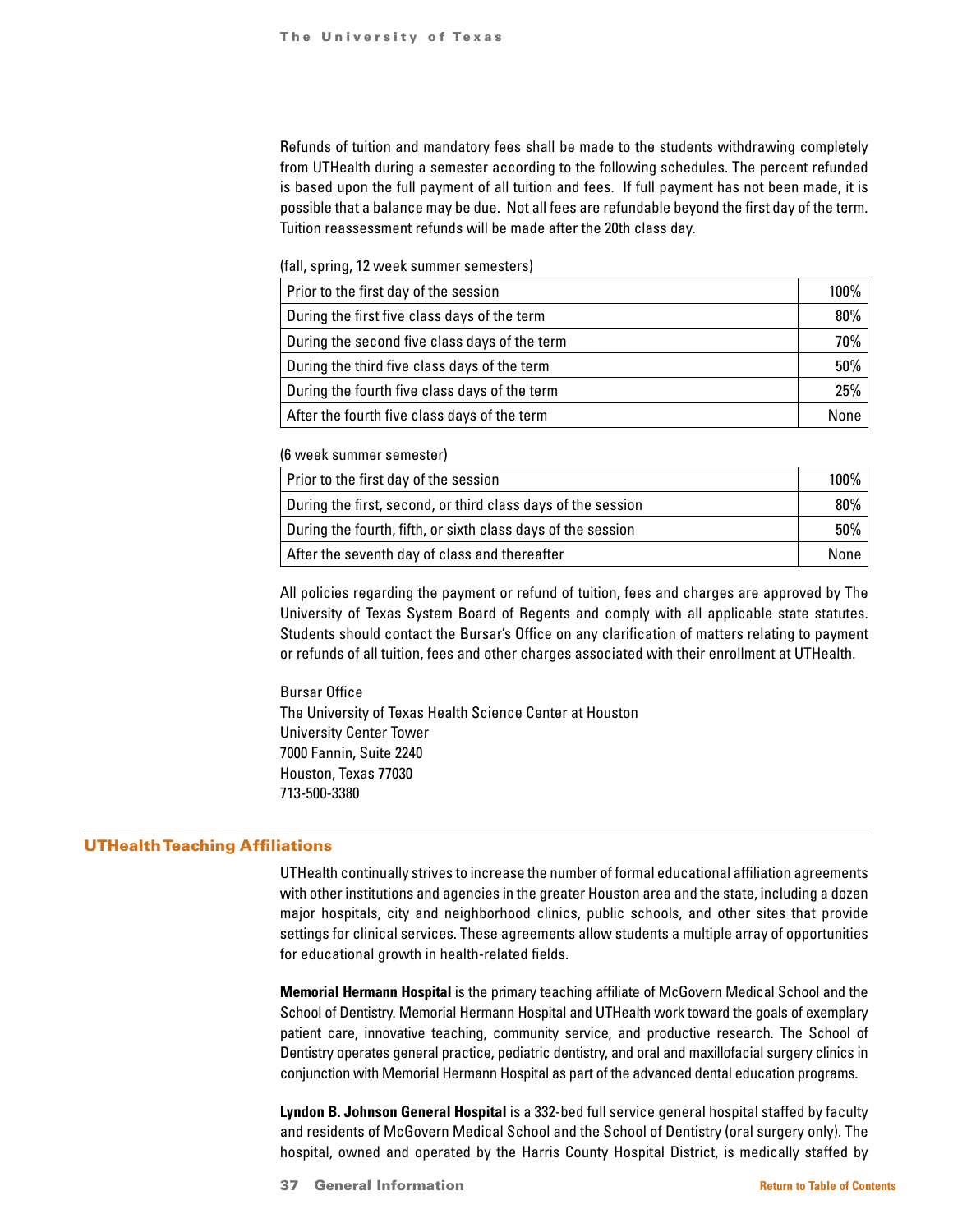Affiliated Medical Services, an organization formed through an agreement between McGovern Medical School and Baylor College of Medicine.

**The University of Texas MD Anderson Cancer Center** and UTHealth, together with the Texas A&M Institute of Biosciences and Technology, collaborate extensively in research and education. Many of the MD Anderson Cancer Center faculty have joint appointments in most UTHealth units, and UTHealth students and residents gain clinical experience at MD Anderson Cancer Center in a variety of medical, dental and nursing specialties.

**McGovern Medical School** has affiliations with more than fifteen institutions where residents rotate for their training, including the Memorial Hermann Hospital system for most of the 110 training programs; Lyndon B. Johnson Hospital; MD Anderson Cancer Center; Harris County Psychiatric Center; The Methodist Hospital; Shriners Hospitals for Children–Houston; Texas Children's Hospital; and Woman's Hospital for Texas.

**The UTHealth School of Dentistry at Houston** has affiliations with institutions for dental student, dental hygiene student, and resident rotations, and training. Hospital affiliations include Ben Taub General, LBJ General, Memorial Hermann, The Methodist Hospital, Shriners Hospital, St. Luke's Hospital, Texas Children's Hospital, The Institute for Rehabilitation and Research, MD Anderson Cancer Center, and the Veterans Affairs Medical Center. Community clinics and organizations include: Bering-Omega Clinic, CHRISTUS Foundation HealthCare, City of Houston, Communities in Schools-Houston, ECHOS-Houston, Epiphany Charities, Harris County, Harris County Hospital District, Healthcare for the Homeless-Houston, Holly Hall Retirement Center, Houston ISD, Jasper-Newton County Health Services, Mission of Yahweh, Orange (TX) Christian Services, San Jose Clinic, and TOMAGWA HealthCare Ministries Clinic.

**The University of Texas Harris County Psychiatric Center** has affiliations or program agreements with the UTHealth School of Nursing; Alvin Community College (nursing); Chamberlain College (nursing); College of the Mainland (nursing); DeBakey High School for Health Professions (preceptorship program); Galveston College (nursing); Grand Canyon University (nursing); Houston Baptist University (psychology and nursing); Houston Community College (Emergency Medical Technician (EMT) and nursing); Lee College (EMT and nursing); Prairie View A&M (nursing); San Jacinto College South (nursing); San Jacinto College North (nursing); San Jacinto College Central (nursing); Stephen F. Austin State University (nursing); Texas Southern University (social work, and health information management); Texas Woman's University (nursing); University of Houston (nursing, psychology, and social work); University of Houston-Clear Lake (psychology and counseling/educational psychology); University of Houston Sugar Land (nursing); University of St. Thomas (nursing); UT Arlington (nursing); UT Austin (social work); UT Medical Branch-Galveston (nursing); Texas A&M University (psychology); Sam Houston State (psychology); Texas Tech University (psychology); and Wayland Baptist University (nursing). HCPC trains psychology interns from a variety of institutions.

**UTHealth** has academic affiliations with numerous universities in Latin America, Europe, and Asia that permit interested students to arrange, on an individual basis, periods of study or research abroad. We recognize that health and biomedical sciences are global in scope and encourage academic exchange with other countries and cultures.

## Concurrent/Inter-Institutional Enrollment

UTHealth, along with The University of Houston, Texas Woman's University, UT Rio Grande Valley, UT El Paso, UTMB Galveston, UTHSC at San Antonio, UT Austin, and UT Southwestern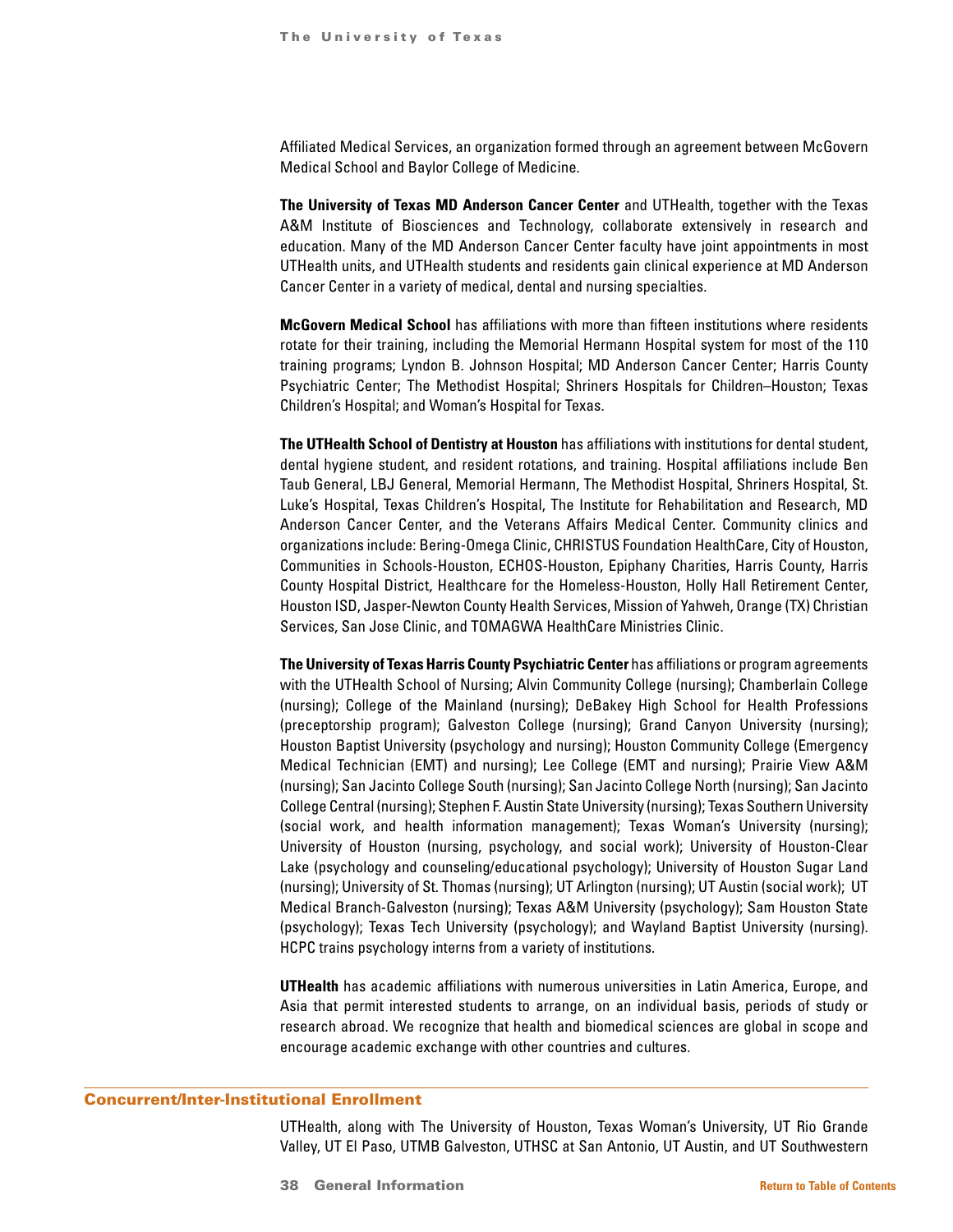Medical Center have concurrent enrollment agreements that allow students enrolled in one institution to enroll for support courses in another institution. Additionally, UTHealth has interinstitutional agreements with Rice University, Baylor College of Medicine, Texas A&M HSC-IBT and the Gulf Coast Consortia.

The mechanism for payment of tuition and fees varies according to the individual institution. Consult the Registrar's Office for specific details at the following website: uth.edu/registrar/ current-students/student-information/concurrentinter-institutional-enrollment.htm or call 713- 500-3388.

# STUDENT GENERAL INFORMATION

#### Student Government

UTHealth authorizes the existence of a student government body that has the jurisdictions and powers delegated to it by The University of Texas System Board of Regents. The official UTHealth student governance body is the Student InterCouncil (SIC), which is comprised of representatives from each of UTHealth's six schools and includes representatives from traditionally underrepresented minority and international student constituencies.

The SIC contributes to the quality of student life at the university by participating in the development and implementation of policies and procedures affecting students, providing funds to support special projects of other student groups, representing student interests on external and internal committees, providing feedback to university administration on tuition and fee proposals, improving communication among the schools through the publication of an on-line student newsletter, Student Pulse, and planning and implementing activities that address the special needs of students.

Learn more about the Student InterCouncil at its website.

Website: uth.edu/sic/

# Student Organizations

UTHealth encourages its students, faculty, and staff to develop collegial relationships, and has established specific policies that govern organizations formed by those affiliated with the university.

Pursuant to policy, membership in a UTHealth registered student organization is limited to only students, faculty, and staff of UTHealth. The organization may not suggest or imply that it is acting with the authority or as an agency of UTHealth or UT System.

UTHealth requires all student organizations to register annually with the university under Handbook of Operating Procedures (HOOP) Policy 110, Student Organizations (uthouston.edu/ hoop/policy.htm?id=1448068).

A Student Organization Manual-Guidelines and Procedures is available at inside.uth.edu/ academics/organizations.htm. The manual was created to provide easy access to important information for student leaders, advisors and student affairs staff. The information in the manual will assist students in creating new student organizations and understanding the requirements for annual registration at UTHealth.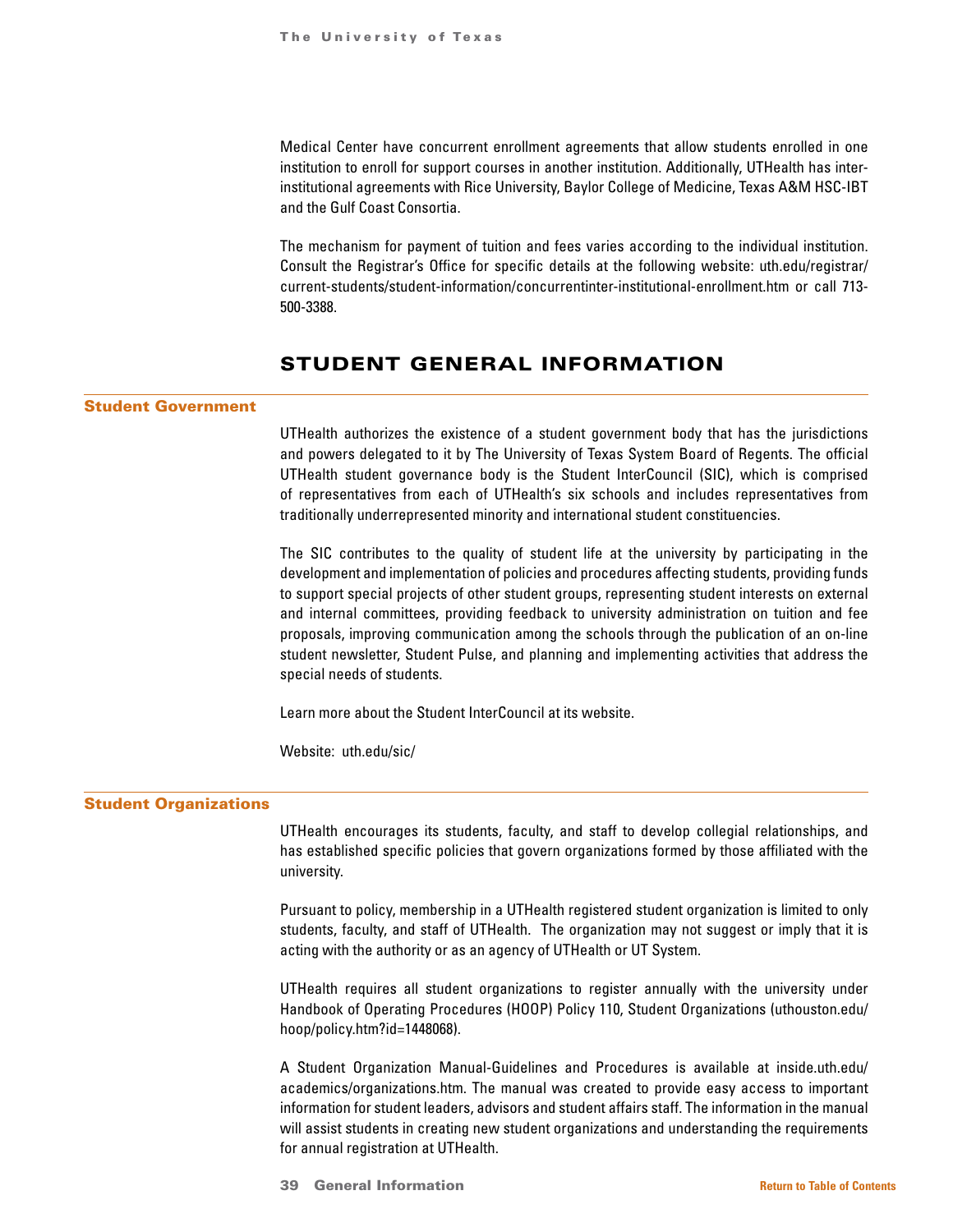Students should contact their respective school's Office of Student Affairs for application instructions for student organization registration and/or renewal. The manual, instructions and online applications can be found at inside.uth.edu/academics/organizations.htm.

#### Student Fee Advisory Committee

The Student Fee Advisory Committee is established pursuant to state law and is charged with reviewing proposed tuition, student services, incidental, laboratory and other fee changes, and making recommendations to the university Deans and/or President before submission of new fee proposals to UT System for approval by the Board of Regents. Each UTHealth school will convene a School Student Fee Advisory Committee that will review the proposed changes for that school. A University Student Fee Advisory Committee will convene to address any student services or incidental fees that are charged across all six schools.

# UTHEALTH STUDENT SERVICES

#### Registrar

The UTHealth Registrar's Office provides a central computer-based student record system and web registration activities and other services for schools on this campus. The goals of the office are to provide an effective and efficient application process; to direct an accurate, facile registration process; and to maintain a computerized applicant, student, and alumni record system.

Additional services provided by the Registrar's Office include the issuance of transcripts, certification of student status, degree verification, Veteran's Administration counseling and verification, residence determination, and enrollment verification. The office, in conjunction with the Office of International Affairs, assists foreign students in maintaining their student status.

For further information, contact:

Office of the Registrar The University of Texas Health Science Center at Houston P.O. Box 20036 7000 Fannin, Suite 2250 Houston, Texas 77225 (713) 500-3388 email: registrar@uth.tmc.edu Website: uth.edu/registrar/

## Student Financial Services

#### **Types of Aid**

UTHealth offers financial support that includes federal grants and loans, state grants and loans, school-based scholarships and institutional loans based on the most current regulations or guidelines in effect at the time of award.

#### **Applications**

To be considered for financial aid, a student must complete the Free Application for Federal

40 General Information **[Return to Table of Contents](#page-1-0)**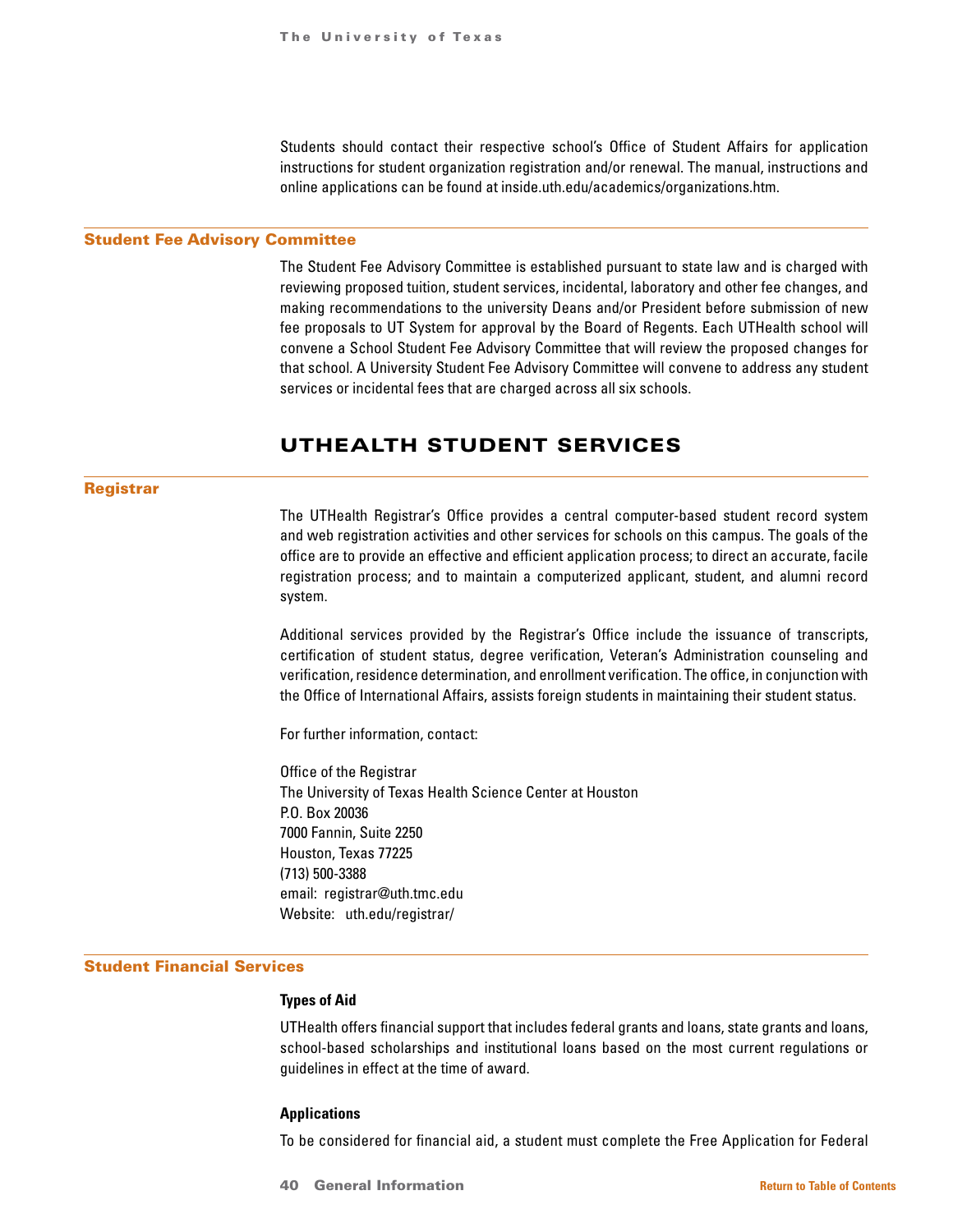Student Aid (FAFSA) using the school code 013956. Information provided on the student's FAFSA will be used to determine financial need. There is no priority deadline to submit the FAFSA application as awards are processed on a first come, first serve basis. However, students are encouraged to complete the FAFSA by March 15th of each year to meet the State's priority filing deadline.

#### **Veterans and Service Members**

To initiate the application process for Veteran's Benefits such as Post 9/11 GI Bill, Vocational Rehab and Veterans Education Assistance Program (VEAP), we recommend all veterans contact the Veterans Coordinator in the Office of the Registrar at (713) 500-3351.

Veterans and Service Members applying for federal financial aid funds are encouraged to contact their assigned financial aid counselor prior to the beginning of the award process.

#### **Eligibility**

To receive federal aid, students must be enrolled in an eligible degree-seeking program or certificate program (not all certificate programs at UTHealth are eligible). Financial aid is available only for courses that are required of the program and for which students will receive credit toward completion of their degree. Additionally, students must be U.S. citizens or eligible non-citizens; have registered with Selective Service between the ages of 18 and 26 if male; not owe refunds on federal grants or be in default on federal education loans; have a valid social security number; and must maintain satisfactory academic progress and course credit compliance. (Half-time enrollment in required courses per semester in which aid is received. Eligible Pell Grant students may receive an award if enrolled less than half-time.) State Aid Mandatory Requirement: Males (any person assigned the sex of male at birth) subject to selective service registration must be registered or qualify for an exemption from selective service registration in order to be eligible to receive state financial assistance.

## **Contact Information**

Financial aid counselors are available Monday-Friday from 8:00 a.m. to 5:00 p.m. to provide counseling on financial assistance programs available to students. The Office of Student Financial Services is located on the 22nd floor of the University Center Tower (UCT), 7000 Fannin.

Office of Student Financial Services The University of Texas Health Science Center at Houston P.O. Box 20036 7000 Fannin, Suite 2220 Houston, Texas 77225 (713) 500-3860 email: sfaregis@uth.tmc.edu Website: uth.edu/sfs/

## Office of the Bursar

The Bursar's Office (also known as the Cashier's Office) is responsible for assessment and collection of tuition and fees, processing institutional deposits, remission of tuition, fees and sales tax to the State, financial reporting, issuing 1098T tax forms, reconciliation of various revenue accounts and providing quality customer service to students, faculty and staff. The primary purpose of this office is to assess and collect tuition and fees from students and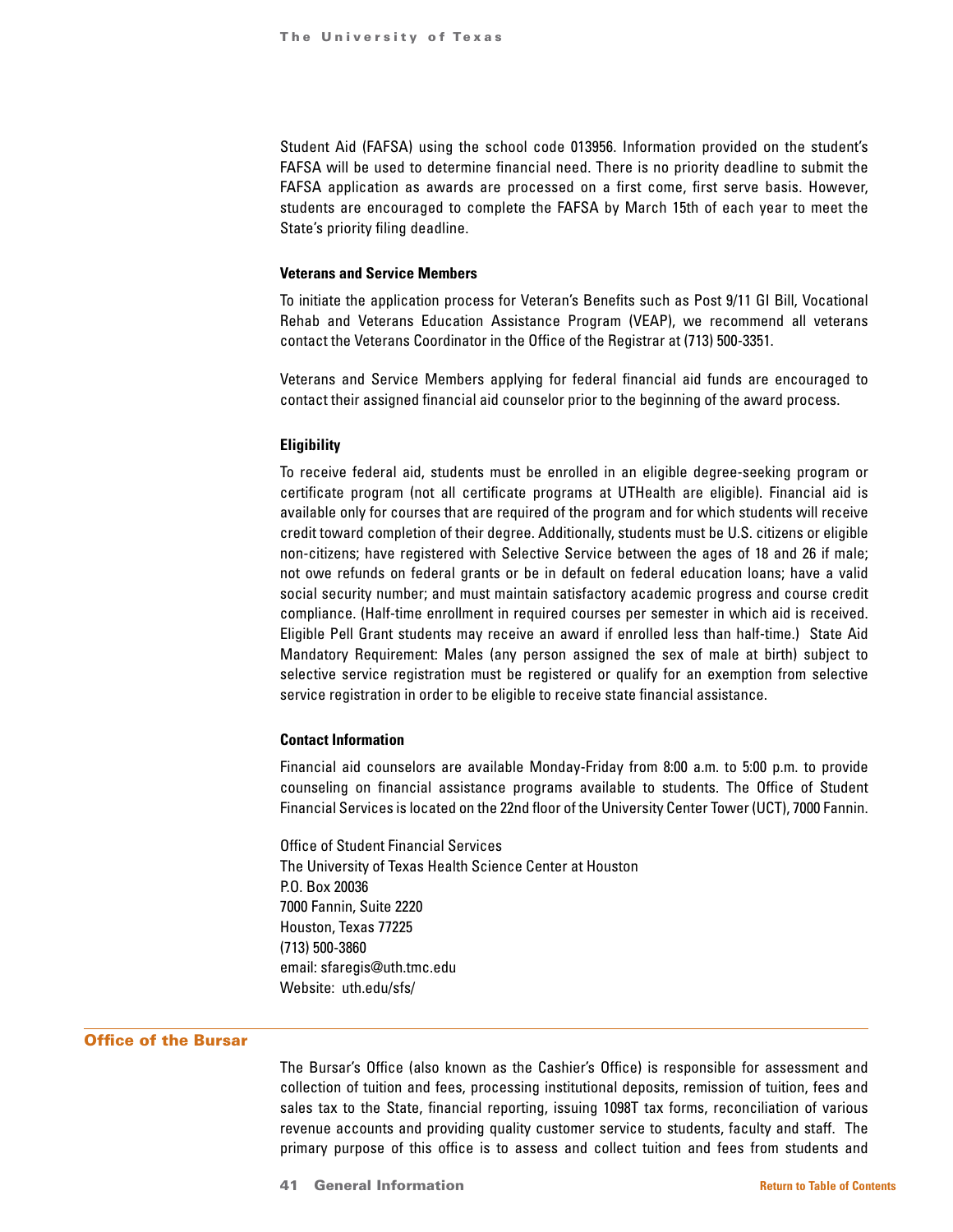third party sponsors, including providing and maintaining multiple installment payment plans, distributing financial aid, emergency loans and refunds. This office works closely with the Registrar and Student Financial Service offices to support the needs of the students.

The Bursar's Office is also responsible for distributing special compliance notifications to students, such as set aside funds from designated tuition to be used for local institutional aid assistance programs and how the student can apply for those funds.

The Office is located in the UTHealth University Center Tower (UCT) room 2240 at 7000 Fannin, Houston, Texas 77030. Office hours are Monday-Friday, 8:00 a.m. to 5:00 p.m. For questions regarding student accounts, tuition and fee payments, refunds, or installment plans, students may call 713-500-3088.

Bursar's Website: inside.uth.edu/finance/bursars/

#### Office of International Affairs

The Office of International Affairs (OIA) serves as the internal institutional resource to facilitate and oversee institutional compliance with state, local and federal laws and regulations regarding the immigration status of all non- U.S. citizens who participate in the academic, research, and clinical endeavors of The University of Texas Health Science Center at Houston.

Services and programs offered include:

- Advice on immigration issues to university units wishing to host or employ international visitors;
- Institutional compliance with immigration regulations;
- Processing of non-immigrant and immigrant visa applications sponsored by the institution;
- Acting as a liaison among institutional departments, government agencies, and private organizations; and
- Coordinating educational and cultural programs and activities that promote the well-being of international visitors, students, trainees, faculty, and staff.

To ensure compliance with federal, state, and local regulations as well as institutional policies, all non-U.S. citizens must check-in with the Office of International Affairs prior to registering for classes in order to obtain the appropriate clearance to begin studies. All non-U.S. citizen students located at School of Public Health campuses outside Houston must check in with the Regional Coordinator located at each campus.

The Office of International Affairs is located in the University Center Tower, Suite 130 (first floor). Office hours are Monday - Friday, 8:00 a.m. to 5:00 p.m. (with the exception of Thursdays when the office is closed from 2:00 p.m. to 5:00 p.m.). Appointments are strongly encouraged to ensure that an International Visitor Advisor is available to assist in answering student questions or concerns.

For further information and/or to make an appointment, contact: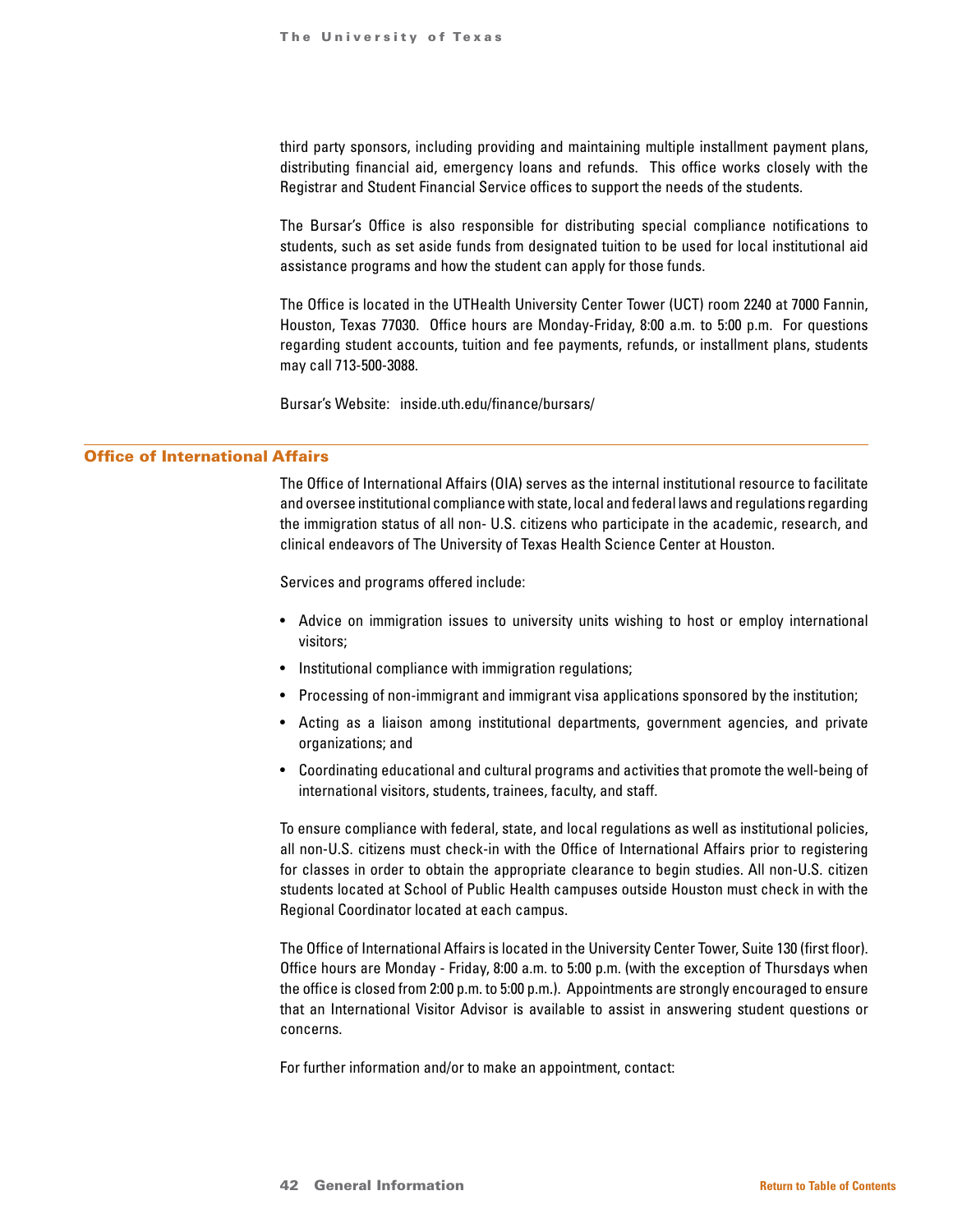Office of International Affairs 7000 Fannin St., Suite 130 (first floor) Houston, Texas 77030

Mailing Address: P. O. Box 20336 Houston, Texas 77225

(713) 500-3176 FAX (713) 500-3189 (713)200-1825 (after hours emergency pager) email: utoiahouston@uth.tmc.edu Website: uth.edu/international-affairs/

# Office of Diversity & Equal Opportunity

The Diversity & Equal Opportunity Office (EO) within Human Resources upholds UTHealth's commitment to equal educational opportunity. Key functions of this office that provide services to students include:

Facilitating the reasonable accommodation process for:

- Qualified students of the university community and individuals who access services or programs of the university
- Students seeking accommodations based on sincerely held religious beliefs that conflict with a university policy, procedure, or other academic requirement.

Responding to claims of discrimination and harassment based on race, color, religion, national origin, sex (including pregnancy), age, sexual orientation, gender identity and expression, mental or physical disability, genetic information, veteran's status or any other basis prohibited by law or university policy.

Supporting the Title IX Coordinator and the Deputy Title IX Coordinator in their efforts to provide a positive learning and teaching environment free from sex discrimination.

For additional information, contact: Office of Diversity & Equal Opportunity 7000 Fannin, Suite 150 Houston, Texas 77030 (713) 500-2255 Website: uth.edu/hr/department/equal-opportunity/

# Student Health and Counseling Services

Student Health and Counseling Services serves as the medical home for all UTHealth students and provides both medical and mental health services A portion of the student services fee funds the programs.

#### **Medical Services**

Medical services are available for all UTHealth students and their dependents. Services available include immunizations, tuberculosis screening, physical examinations, well woman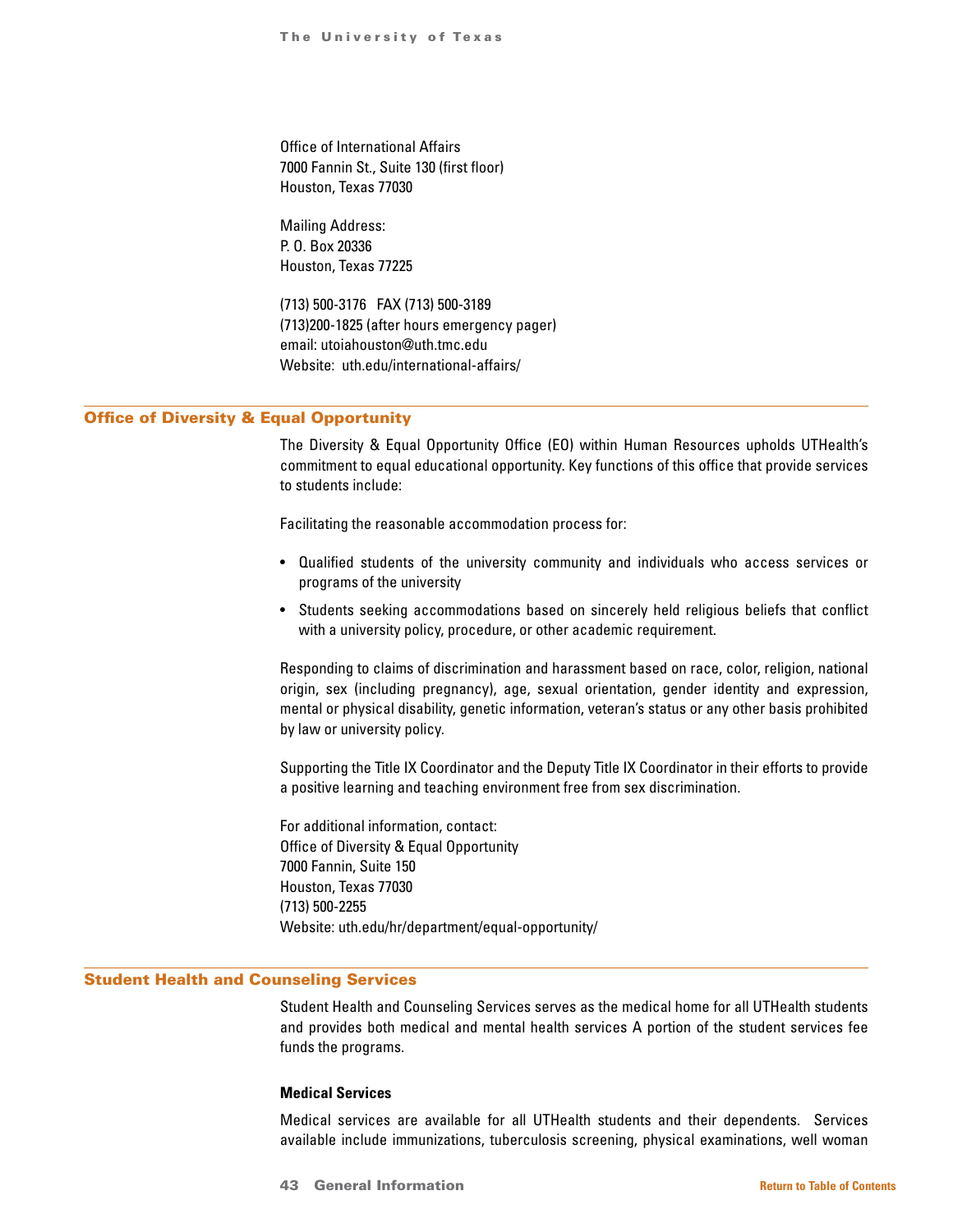examinations, flu shots, travel medicine, treatment of acute and chronic medical problems, and referrals to specialists as necessary. The clinic manages a 24-hour a day hotline for needlesticks and other exposures to hazardous body fluids. Students may report occupational exposures to our hotline at 713-500-OUCH. An on-site Class D pharmacy offers many prescription medications for common illnesses and oral contraceptives. The clinic is staffed by physicians who are board certified both in Internal Medicine and Pediatrics.

#### **Psychiatric and Counseling Services**

Balancing personal life with the demands of academia can be challenging. Psychiatric and counseling services are available for all UTHealth students at no additional cost. Available services include psychiatric evaluation treatment and psychotherapy for a wide variety of concerns including depression, anxiety, ADHD, academic difficulties, alcohol/substance abuse, eating disorders, eating disorders, insomnia, relationship concerns, smoking cessation, and suicidal/self-injurious thoughts. Referrals are not required and students requesting these services are strongly encouraged to call and make an appointment.

Records are confidential, subject to federal and state law and university policy. Staff is available for outreach and prevention programs for all UTHealth schools.

Student Health Services is located in the UT Professional Building, Suite 130. Office hours are 8:00 a.m. - 5:00 p.m. Appointments are preferred but not required for acute illness and emergencies.

For more information, contact:

UT Student Health and Counseling Services The University of Texas Professional Building 6410 Fannin, Suite 130 Houston, Texas 77030 (713) 500-5171 FAX (713) 500-0605 Website: uth.edu/studenthealth/

## Student Health Insurance

The University of Texas System Board of Regents mandates health insurance for students enrolled in the UT System health components. The Board of Regents has authorized the assessment of a health insurance fee for each semester to each student who cannot provide evidence of continuing coverage under another approved plan

In addition, the Board of Regents requires all international students holding any non-immigrant visa to have coverage that complies with the provisions of the Patient Protection and Affordable Care Act (PPAAC). Enrollment in the student health insurance plan (SHIP) is automatic at the time of registration. Students interested in waiving the SHIP can submit policy information online at uthouston.myahpcare.com during the open enrollment period.

Student health insurance is offered to registered students through a private company selected by The University of Texas System. This plan is designed to supplement student health services. In addition, it also assists with expenses not covered by the student services fee such as prescriptions, hospitalization, etc. Students have the option of enrolling their families in this plan at additional cost.

For further information, contact:

44 General Information **[Return to Table of Contents](#page-1-0)**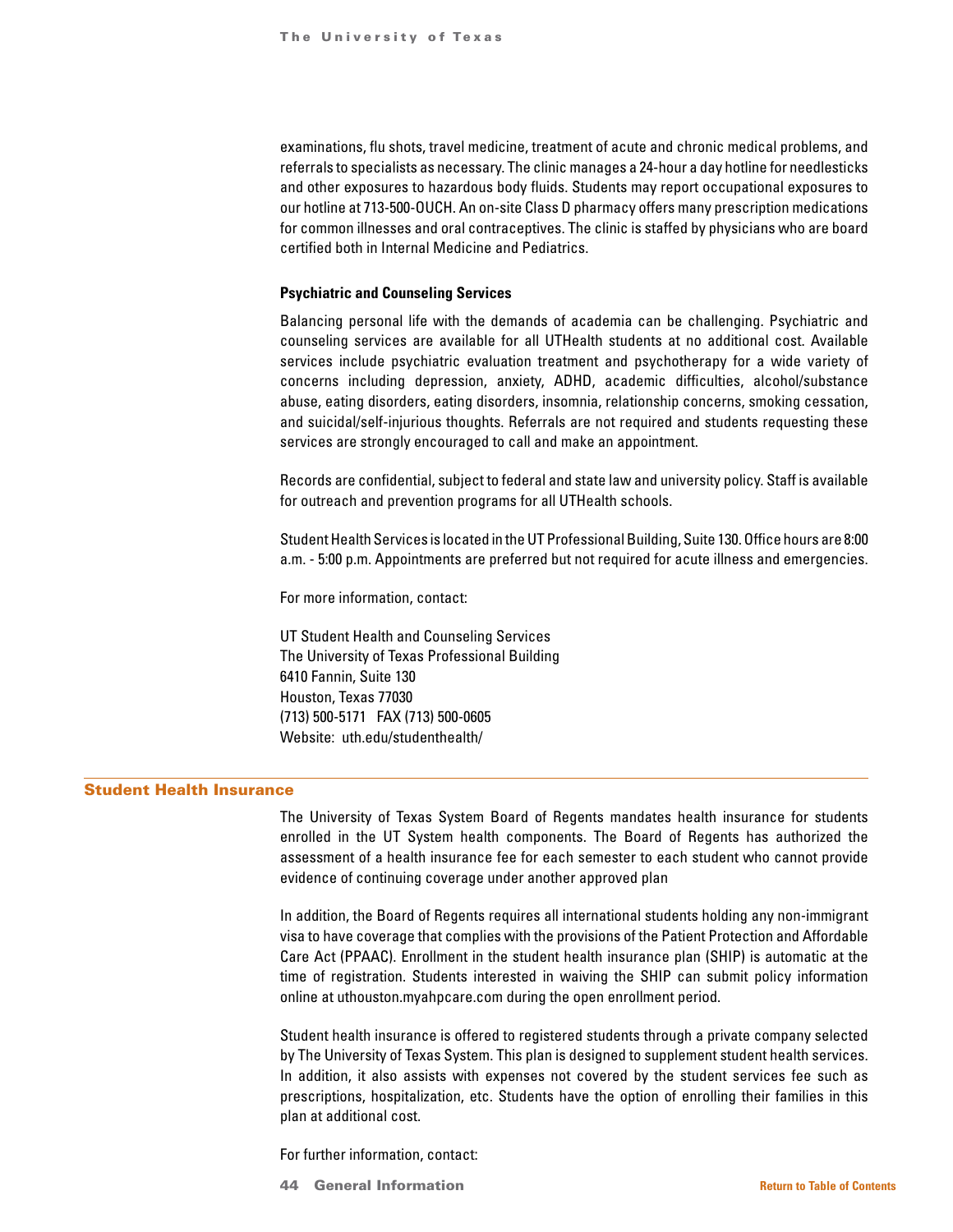Auxiliary Enterprises The University of Texas Health Science Center at Houston 7779 Knight Road Houston, Texas 77054 (713) 500-8400 FAX (713) 500-8409 email: student-insurance@uth.tmc.edu Website: uth.edu/auxiliary-enterprises/insurance/

#### Child Development Center

UTHealth operates a Child Development Center (CDC) for children ages six weeks through kindergarten, located within the University Housing complex at 7900 Cambridge. The Center offers a safe, enriching and explorative environment where children enjoy learning and playing. The educational environment for infants is designed to provide visual and auditory stimulation in a warm, wholesome and nurturing setting. The program for toddlers and older children features open learning centers that provide for individual instructional activities with large and small group interaction. All children are encouraged to develop according to their own unique abilities, interests and growth rates.

In addition to being licensed by the State of Texas, the CDC is nationally accredited by the Southern Association of Colleges and Schools (SACS). The CDC program was the first nationally accredited center in the Texas Medical Center. The CDC offers a structured, full day kindergarten program with before- and after-school care available, and also participates in the Texas School Ready Program through the UTHealth Children's Learning Institute. The CDC is open from 6:00 a.m. to 6:00 p.m., Monday through Friday, and is closed on all UTHealth holidays.

Parents are encouraged to participate in various projects involving their children and in the activities of the Building Blocks Committee, which acts as a support group for the CDC. Regularly scheduled parent/teacher conferences apprise parents of their child's growth and development.

Enrichment classes (e.g., karate, dance, soccer, gymnastics) are available during the school year, while swimming is offered during the summer months. These extra enrichment classes are optional and available at additional cost.

Tours are available by appointment on Tuesday, Wednesday and Thursday from 9:00 a.m. until 4:00 p.m.

Child Development Center The University of Texas Health Science Center at Houston 7900 Cambridge Houston, Texas 77054 (713) 500-8454 Website: uth.edu/child-development-center/

#### University Housing

University Housing consists of three unique apartment communities. Each apartment is carpeted and equipped with an all-electric kitchen. The Phase I complex was built in 1982 and features first and second floor units in one-, two-, and three-bedroom floor plans. Phase I offers coinoperated washers and dryers housed in three laundry rooms.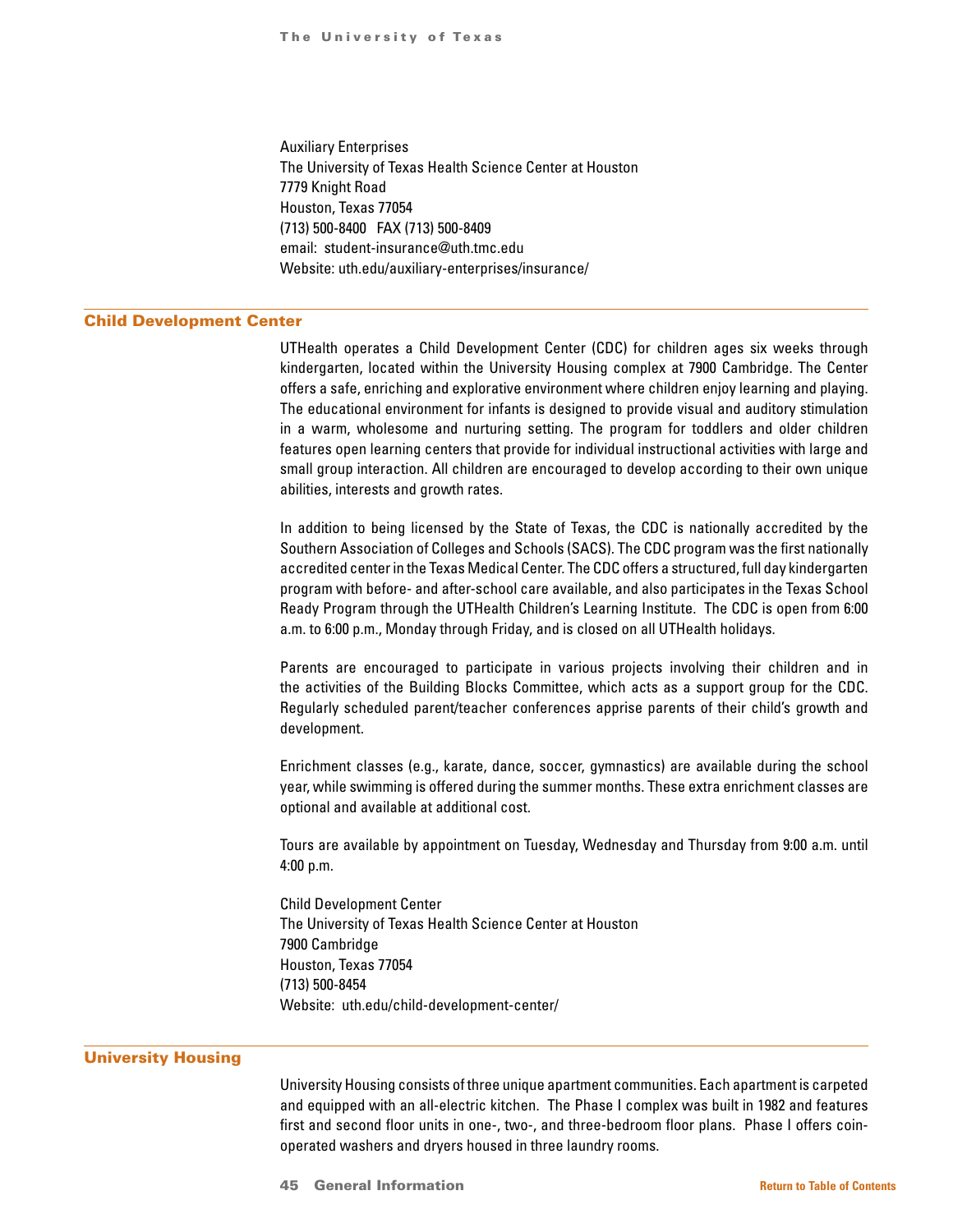The Phase II property, built in 2005, is a contemporary style living environment with four stories of one and two bedroom apartments and a four-story parking garage located in the middle of the complex. Each unit in Phase II has its own washer and dryer.

Phase III, opened in May 2014, was built in the same style and offers the same amenities of the Phase II property as well as granite countertops in the bathrooms and kitchen with wood flooring in the kitchen, living and bathroom areas The entrance to all three properties is monitored by a 24-hour guard. Residents enjoy the amenities of a commons room, swimming pool and close proximity to the Child Development Center, the UT Recreation Center and the UTHealth shuttle.

Leasing office hours are from 8:30 a.m. to 5:30 p.m. Monday through Friday.

Affiliated students, faculty, and staff are encouraged to apply for a place on the waiting list for available vacancies.

For further information, contact:

University Housing The Leasing Office 1885 El Paseo Houston, Texas 77054 (713) 500-8444 FAX (713) 500-8448 Website: uth.edu/housing/

# **Transportation**

UTHealth provides a circulator shuttle for all UTHealth students, faculty and staff. UTHealth identification badges are required for access onto the shuttle. The shuttle service is contracted through Groome Transportation and operates from 6:00 a.m. to 8:30 p.m. Monday through Friday, excluding official university holidays. During peak operating hours (6:00 a.m. to 9:00 a.m. and 3:00 p.m. to 6:00 p.m.), the shuttle runs every 10-15 minutes. Shuttle stops are located at: University Housing, Recreation Center, University Center Tower, Cizik School of Nursing, Graduate School of Biomedical Sciences, McGovern Medical School, School of Public Health, School of Dentistry and the Research Park Complex. The real-time location of each shuttle can be tracked online at uthealth.doublemap.com or by downloading app DoubleMap and searching for UTHealth (for mobile devices). For information regarding shuttle services or routes, please contact Auxiliary Enterprises at shuttle@uth.tmc.edu or visit the website at uth.edu/shuttle/.

In addition to the UTHealth Shuttle, the Texas Medical Center (TMC) operates a free shuttle. For information about TMC shuttle service, see tmc.edu/contact/parking/ or call the TMC Parking Office at (713) 791-6161.

#### General Parking Information for UTHealth Students

Students may obtain contract parking from UTHealth or the Texas Medical Center (TMC). For UTHealth student parking information, call 713/500-3405 or visit uth.edu/parking/. For TMC information, call 713/791-6161 or visit tmc.edu/contact/parking/ (under the Parking & Transportation tab click on Contract Parking). Reduced rate parking is available at these remote lots: UT South Campus Lot, TMC South Extension Lot, TMC Smith Lands and TMC South Main Lot. Some remote parking lots offer free shuttle service to the main campus and/or "after hours"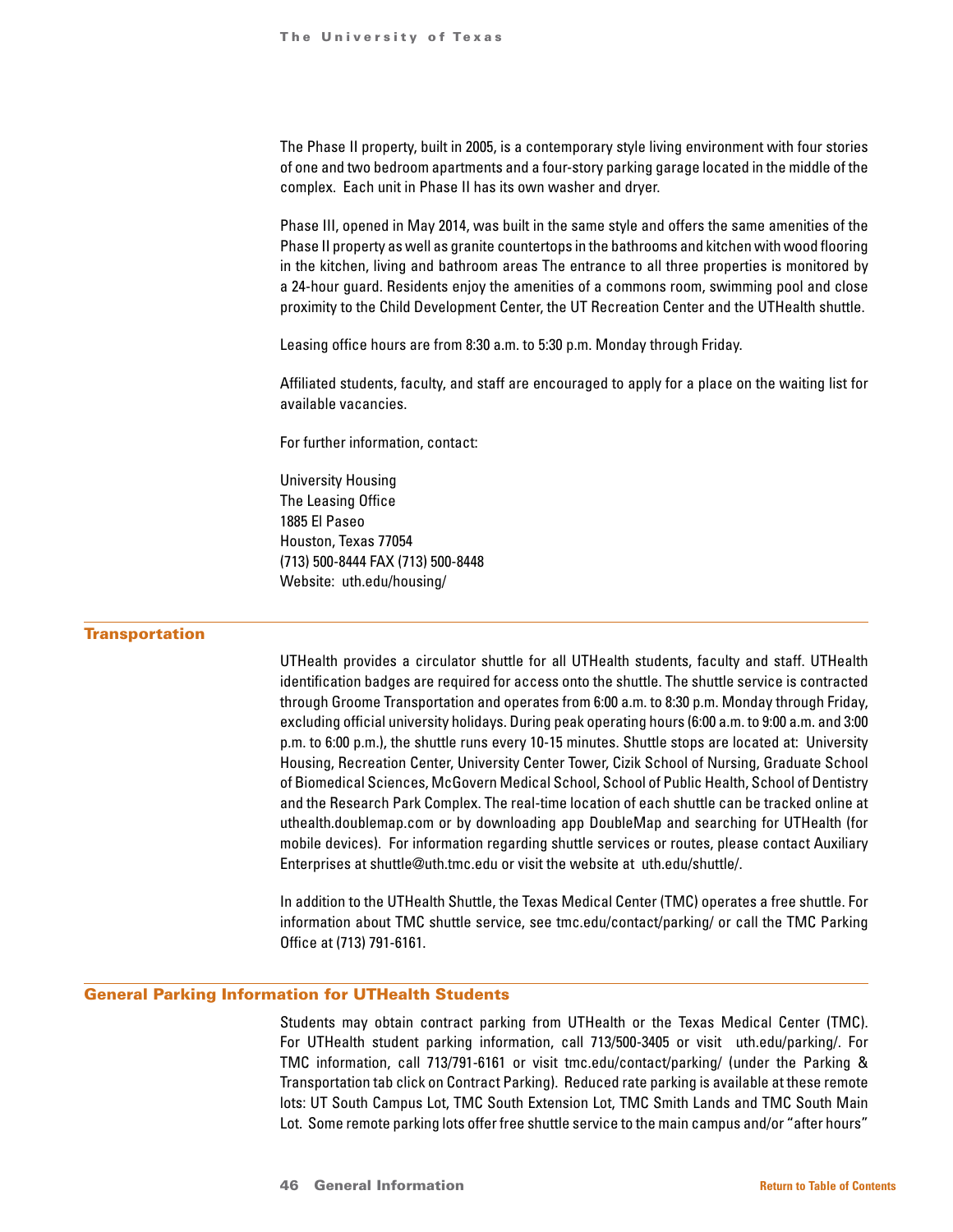privileges to park in the main campus garages.

Vehicles parking or driving on property controlled by UTHealth are subject to enforcement of state vehicle inspection laws.

UTHealth On-Campus Parking Available to Students:

**University Center Tower (UCT) Garage (7000 Fannin at Pressler):** Full-access contract parking at the UCT garage is available only to employees in the UCT and Institute of Molecular Medicine (IMM) buildings. However, after-hours parking contracts are available to all students (see below). In addition, all currently enrolled students who visit UCT for student-related business (i.e., Registrar, financial aid, and Bursar's office) are granted complimentary parking validation for one and a half hours upon presenting a valid current student ID badge and parking ticket to the Parking Office on the first floor of UCT (parking in excess of 1-1/2 hours is at the student's expense).

**University Professional Building (UPB) Garage (6414 Fannin):** Full-access contracts are not available to students at the UPB Garage. However, after-hours contracts are available (see below). The Prairie View A&M University (PVAMU) Garage at 6436 Fannin (next to UPB Garage) offers 24/7 month-to-month parking contracts to UTHealth students on a first-come, first-serve basis. Students may purchase a parking contract for the PVAMU Garage by presenting a valid student ID at the UPB Parking Office.

**UT South Campus Lot:** The UT South Campus Lot, located across from the UT Recreation Center, is available to all students 24/7 at a rate of \$40 per month. The UTHealth Shuttle picks up directly in front of the South Campus Lot and stops at key points around campus. The South Campus Lot is also within walking distance to the UTHealth School of Dentistry (SOD). South Campus contracts include after-hour access to the Research Park Complex (RPC) Lot located directly in front of SOD.

**Research Park Complex (RPC) Lot:** The RPC Lot, located across from the UTHealth School of Dentistry, is not available for full access student contract parking. However, after-hours and weekend access to the RPC Lot is included with the purchase of contract parking at the UT South Campus Lot.

**SON/SPH Lots:** The SON/SPH lots adjacent to the UTHealth Cizik School of Nursing and the UTHealth School of Public Health are not available for full access student contract parking. However, after-hours contracts are available (see below).

**After-Hours Parking Contracts** are available for UCT Garage, UPB Garage and SON/SPH lots. These contracts allow parking at the designated facility lots Monday through Friday from 5:00 pm to 8:00 am, or any time on weekends. The cost for an after-hours parking contract is \$30 per six-month period (January-June and July-December) plus a one-time non-refundable parking card activation fee of \$10. (After-hours parking at the RPC Lot is included with the purchase of a full-access contract at UT South Campus.)

For further information, contact: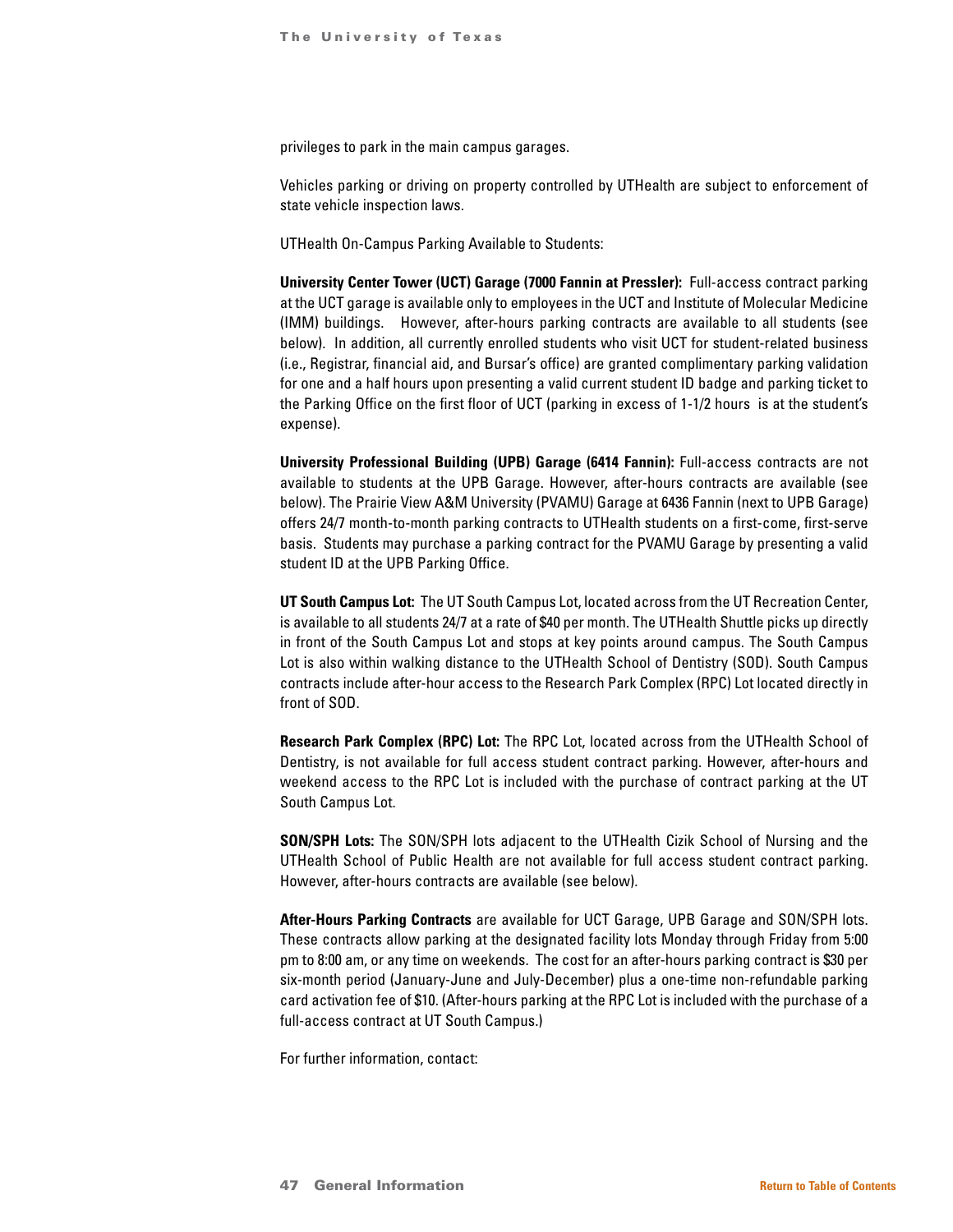7000 Fannin (UCT) 6414 Fannin (UPB) Houston, Texas 77030 Houston, TX 77030 (713) 500-3405 (UCT) (832) 325-7655 email: Parking@uth.tmc.edu Website: uth.edu/parking/

UTHealth Parking Services UCT UTHealth Parking Services UPB

#### Alternative Transportation Options

Van Pool Info: METRO Star offers a monthly subsidy per van pool riders who ride at least twelve times per month round trip. The subsidy is provided direct to the van pool driver's account and the savings passed on to the rider. To form or join a van pool, register on METRO's online website at ridemetro.org or call METRO at (713) 224-RIDE (7433).

METRO: METRO offers a 50% discount off the full fare for all local Park and Ride or METRO Rail rides for students. Student must obtain a letter showing you are a registered student of the university. The letter can be obtained by presenting a current UTHealth Student ID Badge at one of the UTHealth Parking Offices: UCT Lobby - 7000 Fannin or UTPB Garage - 6414 Fannin. The letter and student ID must be presented to the METRO Ridestore, 1900 Main Street, 1st floor, to obtain a picture ID METRO Q Card. METRO is open Monday through Friday, 8:00 am to 5:00 pm, and can be reached by riding the METRO Rail Line to Downtown Transit Center stop. Contract METRO at (713) 739-6968 for more information.

For additional information, please contact UTHealth Parking/Shuttle Services at email: Parking@uth.tmc.edu Website: uth.edu/parking

#### Bookstores

Follett Higher Education Group operates three UTHealth campus bookstores – at McGovern Medical School, the School of Dentistry and the Cizik School of Nursing.

A student of this institution is not under any obligation to purchase a text-book from a universityaffiliated bookstore. The same textbook may also be available from an independent retailer, including an online retailer.

Each campus store carries textbooks, professional references, review books and study guides. The UTHealth campus stores offer special ordering of books, book rentals (select titles) and a Price Match Program on adopted textbooks. Please contact your campus store for details on the Price Match Program.

Students will find a wide selection of medical supplies, diagnostic equipment, and a large variety of scrubs and lab coats in stock at the UTHealth campus stores. UTHealth gift items, emblazoned apparel and discounted Microsoft Office™ suites (PC and MAC) are also available. Diploma frames are available year-round, including the option to place custom orders online at framingsuccess.com using the site's Frame Creator Feature.

UTHealth campus stores also partner with Club Colors to fill special order items for groups or individuals. Visit clubcolors.com to browse their selection of customizable products. Please contact your campus store for details regarding special orders through Club Colors.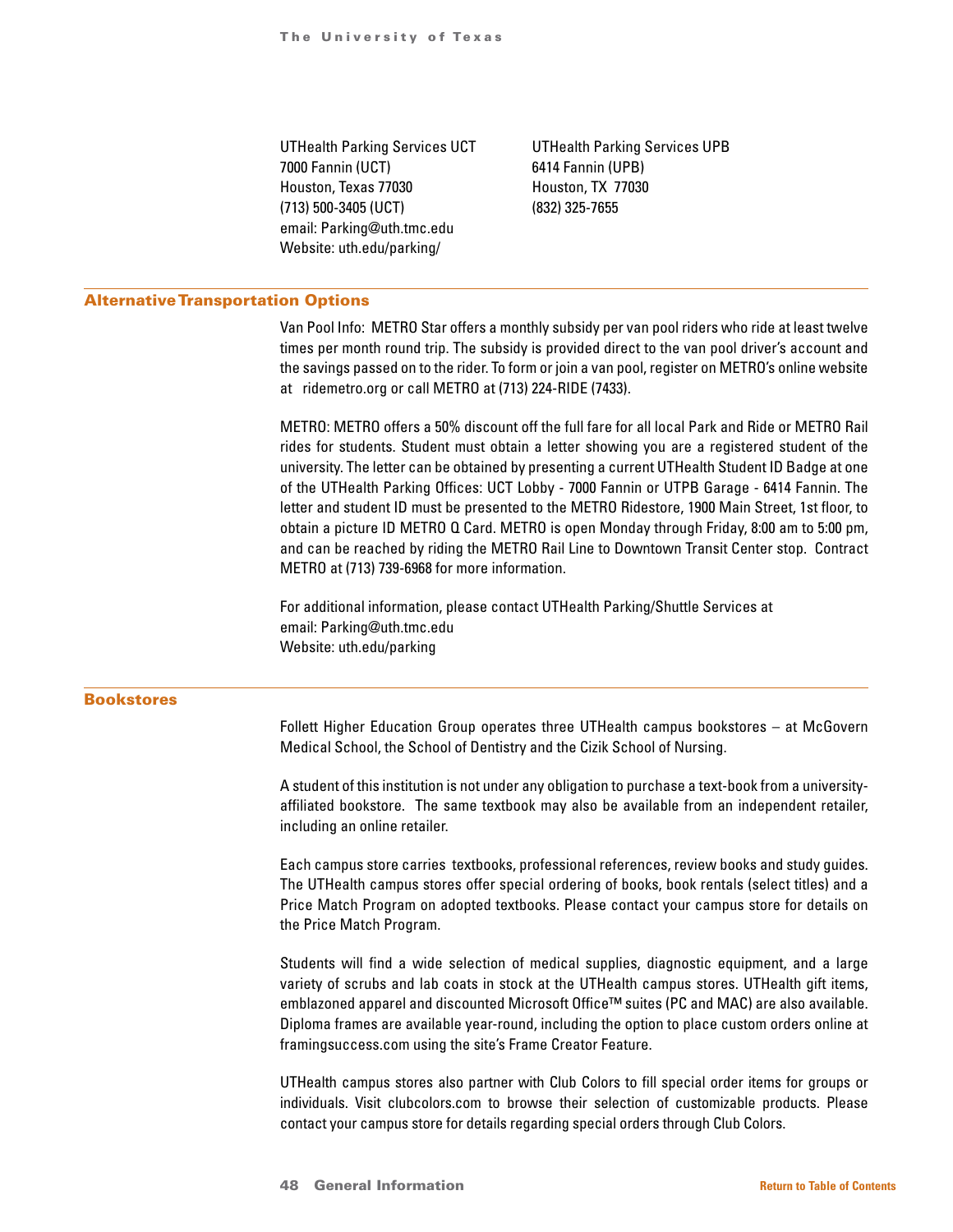For further information, contact:

McGovern Medical School Campus Store #1393 6431 Fannin, Suite B600 Houston, TX 77030 (713) 500-5860 FAX (713) 500-0540 Website: bkstr.com/utmedicalstore/home/en Hours of operation: 8:30 am to 5:00 pm Monday to Friday

School of Dentistry Campus Store #1394 7500 Cambridge, Rm 2202 Houston, Texas 77054 (713) 846-4450 FAX (713) 486-4449 Website: bkstr.com/utdentalstore/home/en Hours of operation: 8:00 am to 4:30 pm Monday to Friday

Cizik School of Nursing Campus Store #1392 6901 Bertner, Room 280 Houston, Texas 77030 (713) 500-9561 FAX (713) 500-0982 Website: bkstr.com/utnursingstore/home/en Hours of operation: 8:30 am to 5:00 pm Monday to Friday

## University Dining and Catering Services

Food Service locations are provided at the Cizik School of Nursing, School of Dentistry and McGovern Medical School buildings. Catering is available through the School of Nursing location. Vending machines are also located throughout the UTHealth campus.

Phone: 713-500-8405 Catering: 713-500-9103 Website: uth.edu/dining-catering

**Cizik School of Nursing** The cafeteria is located on the first floor of the Cizik School of Nursing Building at 6901 Bertner Avenue. A variety of dining choices are available for your convenience. Call for catering needs throughout the university. Phone: 713-500-9103

**School of Dentistry** The grab-n-go is located on the ground floor of the School of Dentistry at 7500 Cambridge. A limited variety of dining choices are available along with a selection of specialty coffee drinks.

**McGovern Medical School** The grab-n-go is located on the ground floor of the McGovern Medical School Building at 6431 Fannin. A limited variety of dining choices are available along with a selection of specialty coffee drinks.

Hours of Operation (excluding university holidays): Monday - Friday 7:00 a.m. - 3:00 p.m.

#### Recreation Center Facilities and Programs

The UT Recreation Center, adjacent to University Housing offers high quality recreational and athletic facilities featuring a variety of programs and equipment designed for health, fitness, fun and relaxation.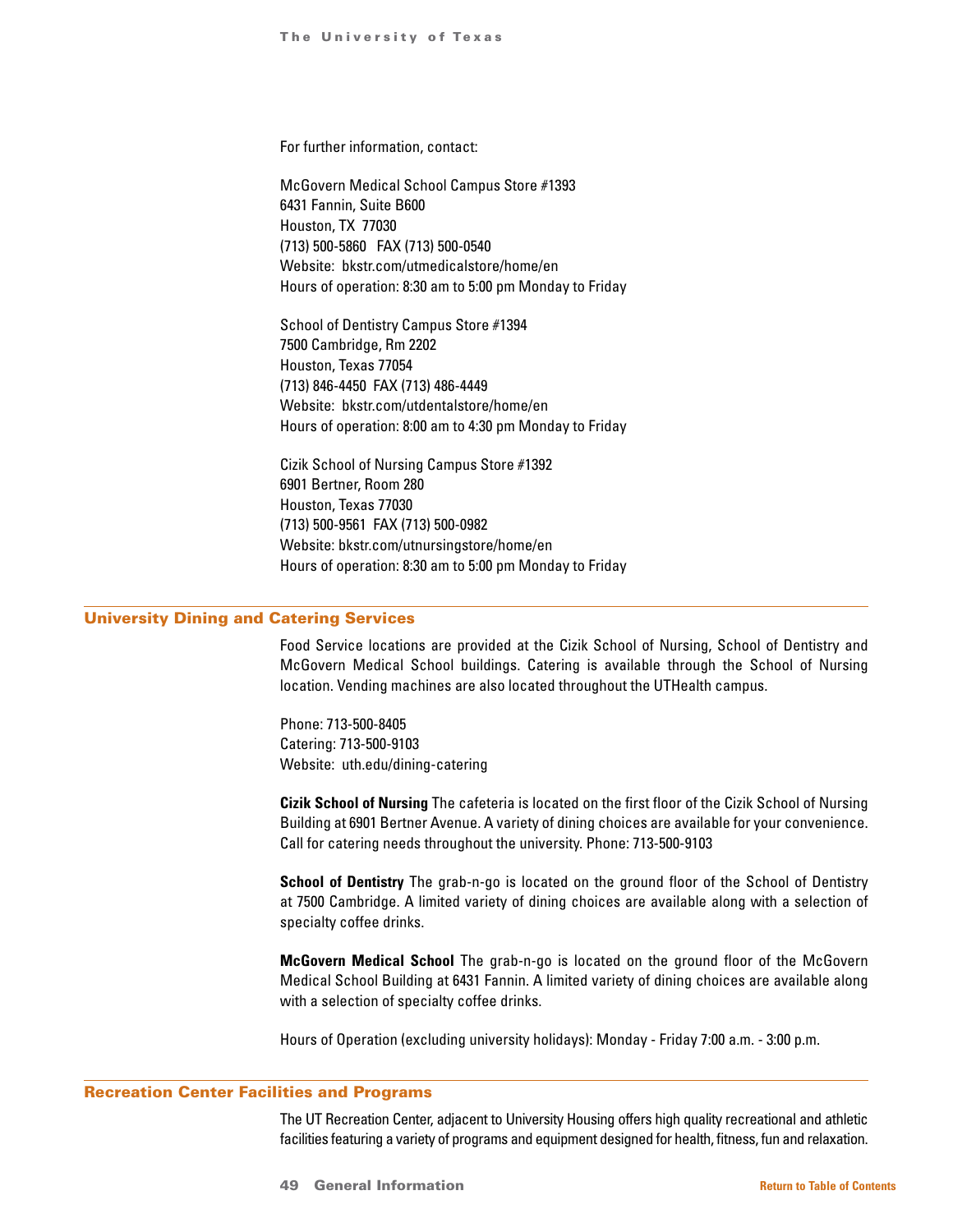Programs consist of personal training, motivational and incentive programs, group fitness classes, American Heart Association CPR/AED and First Aid Certifications, team and individual recreational sports and seasonal swim lessons all centered upon the facilities:

- Heated outdoor Olympic size pool
- Strength training equipment
- Cardiovascular equipment w/individual TVs, personalized tracking programs and Wi-Fi
- Leisure games Table Tennis and Billiards
- Racquetball Court
- Outdoor basketball courts
- Tennis courts
- Sand Volleyball courts
- Athletic fields softball, football, soccer and recreational activities (seasonal)
- Outdoor Jogging/Walking Trail and fitness stations

Membership is open to all Texas Medical Center faculty, staff, residents and students, UT System Alumni and families. For current UTHealth students, membership is included in the student service fees. A valid TMC institutional ID or proof of alumni status is required at time of purchase and renewal of any services offered. Memberships are offered on a monthly, quarterly or yearly basis for individuals or families. Family memberships extend to the eligible member's spouse and all dependents up to the age of 20 (children under 16 must be accompanied and supervised by a parent or guardian at all times while using the facilities). Summer Family Packages are available for pool use.

The facility is open seven days a week, closing only for major university holidays. For minor holidays, hours may be reduced, but will be announced in advance. Hours are Monday through Friday, 5:30 am to 10:00 pm, Saturday 8:00 am to 8:00 pm, and Sunday 10:00 am to 8:00 pm. The pool closes 30 minutes prior to the facility's closing time.

For further information, please contact:

UTHealth Recreation Center 1832 West Road Houston, Texas 77054 (713) 500-8420 Website: uth.edu/recreation-center/

# MD ANDERSON CANCER CENTER OFFICE OF RESEARCH TRAINEE PROGRAMS

The Office of Research Trainee Programs in the Division of Education & Training serves as an institutional resource for Graduate School of Biomedical Sciences students who are approved for graduate research assistant appointments at MD Anderson.

The Office guides students through the educational appointment process and communicates policy and operational changes. It also provides leadership, guidance and support to more than 200 departments and programs at MD Anderson that appoint students. The Office also maintains student appointment records and databases, and processes requests for verification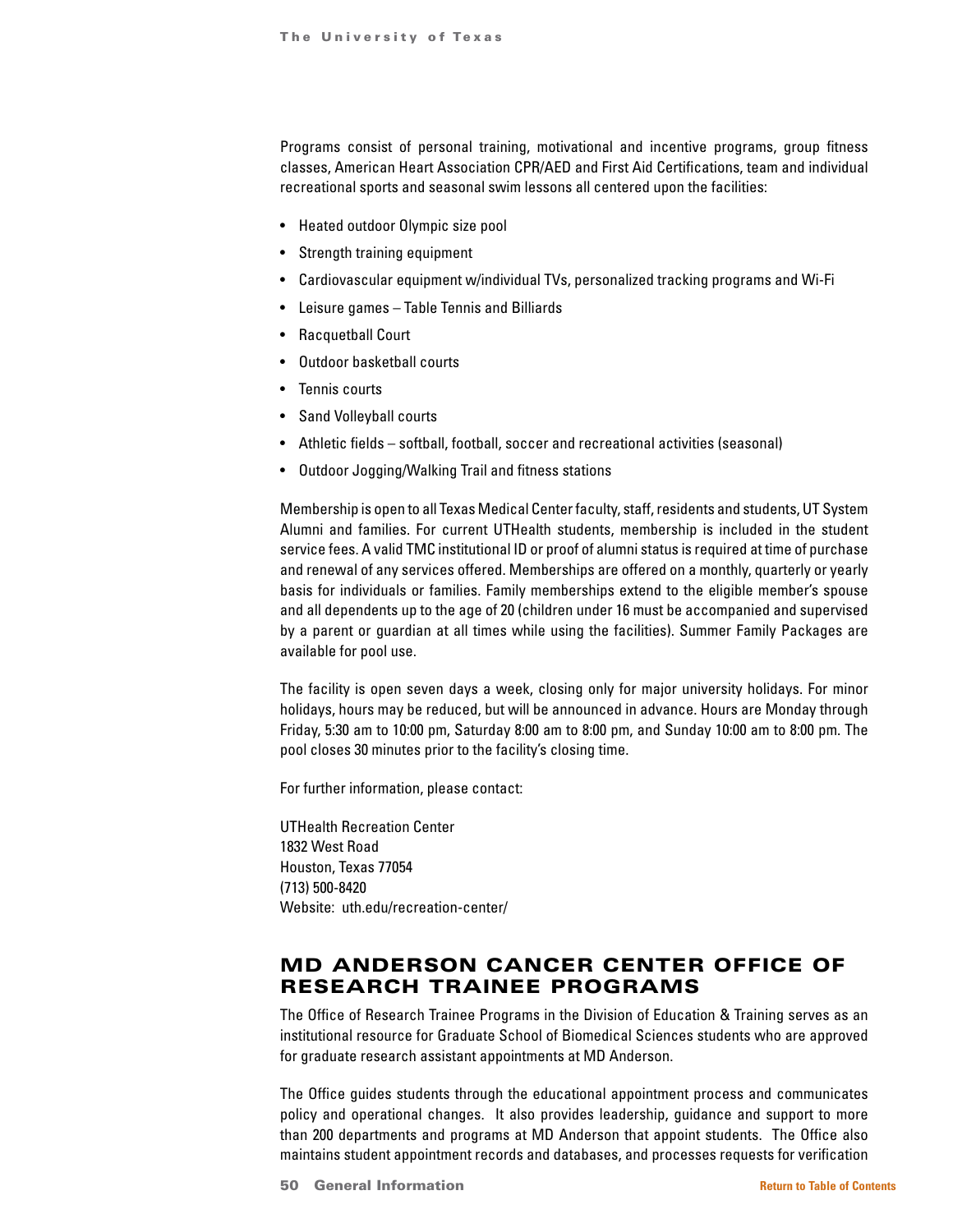of educational appointments. Finally, the Office conducts new student onboarding sessions and conducts checkout for exiting students.

For more information, contact:

Office of Research Trainee Programs – GSBS 6767 Bertner Avenue BSRB S3.8423 Houston, Texas 77030 (713) 745-5257 or FAX (713) 790-1529

# UTHEALTH AND MD ANDERSON POLICY INFORMATION FOR GSBS STUDENTS

## Policy Information for Students

All students are admitted into The University of Texas MD Anderson Cancer Center UTHealth Graduate School of Biomedical Sciences (GSBS), rather than into departments at UTHealth or MD Anderson Cancer Center. During their first and subsequent years of study, students take classes in the GSBS taught by faculty who hold both an appointment in the GSBS and also hold a faculty appointment in either UTHealth or MD Anderson. Also in their first year, PhD students take three tutorial rotations selected from among all GSBS faculty.

As both MD Anderson and UTHealth are State of Texas agencies and sister academic institutions in The University of Texas System, the academic policies governing students and faculty are fundamentally similar. GSBS faculty and both institutions' administrations have agreed that students in the GSBS will be governed in academic matters by the policies in the UTHealth Handbook of Operating Procedures and The University of Texas Board of Regents' Rules and Regulations.

GSBS students who hold a Graduate Research Assistantship must follow the employment policies of the academic institution in which they have their appointment. When students rotate at MD Anderson or select a faculty supervisor who holds an appointment at MD Anderson there are some all-employee policies at MD Anderson, for example the immunization policy, that may differ from those of UTHealth and that do apply to GSBS students at MD Anderson.

The following excerpts and policy descriptions from the UTHealth Handbook of Operating Procedures (HOOP) relate to student life. Additional student policies can be found in the HOOP located at uth.edu/hoop/.

University policies, promulgated under the authority of The University of Texas System Board of Regents' Rules and Regulations (utsystem.edu/board-of-regents/rules) implement governance and administrative procedures for UTHealth within those guidelines.

STUDENTS (INCLUDING RESIDENTS AND FELLOWS) ARE CHARGED WITH THE RESPONSIBILITY FOR KNOWLEDGE OF AND COMPLIANCE WITH ALL UTHEALTH POLICIES, REGULATIONS AND PROCEDURES, INCLUDING, AS APPROPRIATE, POLICIES, REGULATIONS, AND PROCEDURES UNIQUE TO THE INDIVIDUAL SCHOOL OR PROGRAM IN WHICH THE STUDENT IS ENROLLED OR PARTICIPATES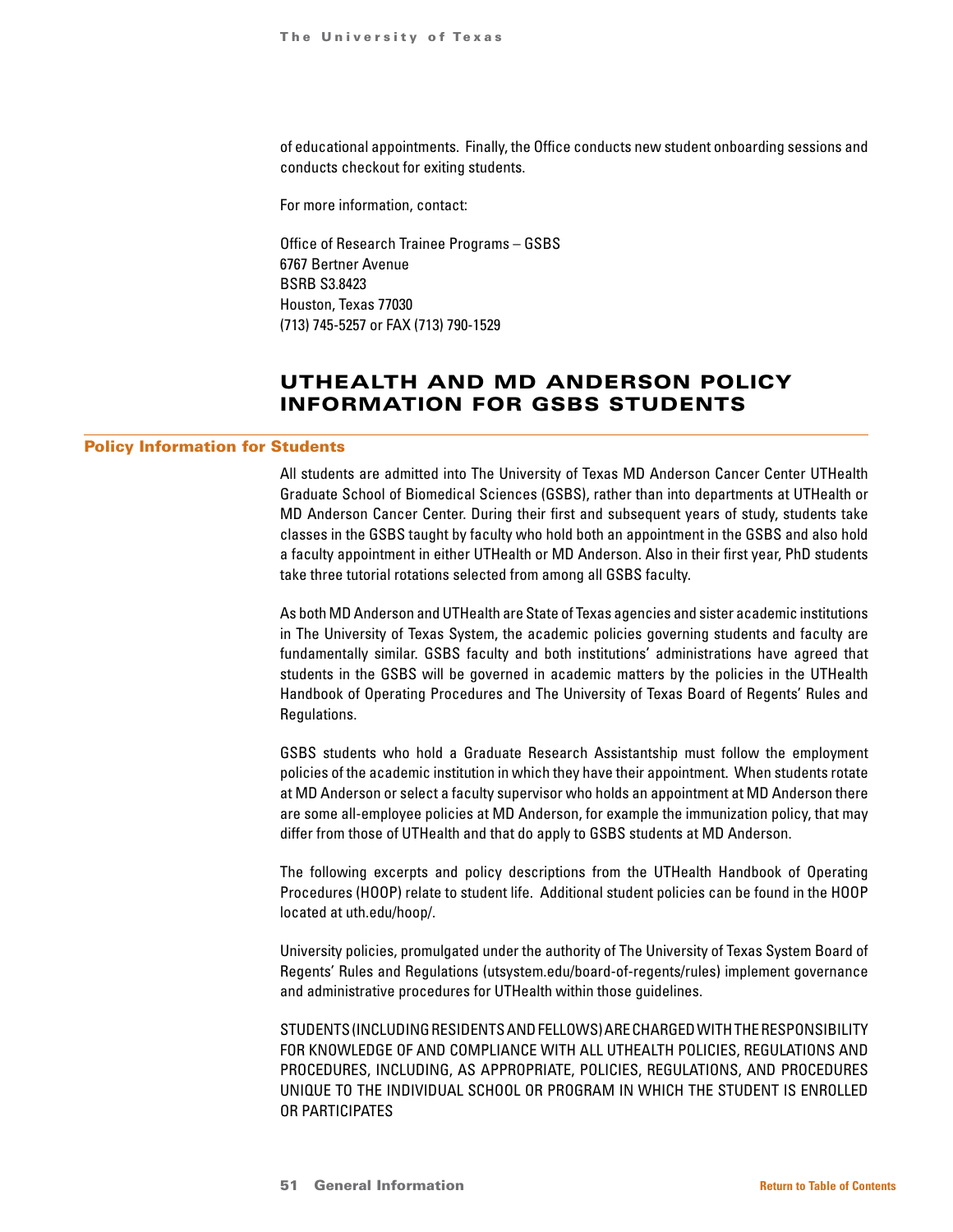For additional information on policies specific to individual schools, contact the Student Affairs Office in your school or access the individual school's website from links provided on the UTHealth home page at uth.edu/.

# Educational Records and Family Educational Rights and Privacy Act (FERPA)

UTHealth complies with the Family Educational Rights and Privacy Act of 1974 (FERPA), which protects the privacy of educational records and establishes the rights of students to access of their educational records. The Registrar will annually notify students of their rights and the procedures for exercising these rights.

The full policy can be found in HOOP Policy 129, Educational Records at uth.edu/hoop/policy. htm?id=1448106.

The link to the full text of the FERPA notice can be found on the on the Registrar's website at

uth.edu/registrar/current-students/student-information/ferpa.htm.

All research papers, theses, and dissertations authored by degree candidates are available to interested members of the general public upon request

## Student Complaints

UTHealth encourages fair, efficient and equitable solutions for problems or disputes arising out of the educational process in accordance with applicable university or school policies and procedures. This policy applies to formal academic and non-academic complaints and is applicable to all students, including those enrolled in online and/or distance education courses or programs. The policy informs students of procedures in regard to the following complaints:

- Complaints regarding the general or academic misconduct of another student;
- Complaints regarding discrimination and/or harassment, including sexual misconduct;
- Complaints regarding disability accommodations;
- Complaints regarding student educational records;
- Complaints regarding grades or grading
- Complaints regarding other issues related to central student services; and
- Complaints regarding other issues related to individual schools.

The university policy can be found in HOOP Policy 220, Student Complaints, at uth.edu/hoop/ policy.htm?id=2553c1c1-c490-4ad0-a570-e263e12e0dff.

# University Emergency Communications

UTHealth is committed to protecting its personnel, property, and the surrounding community from the effects of spontaneous and predicted emergency situations by maintaining procedures to assist students, employees and visitors in responding to emergencies.

The various means of UTHealth Emergency Communications along with the current campus status can be found at uthealthemergency.org/. The website is designed to provide the UTHealth community with the most current information regarding potentially hazardous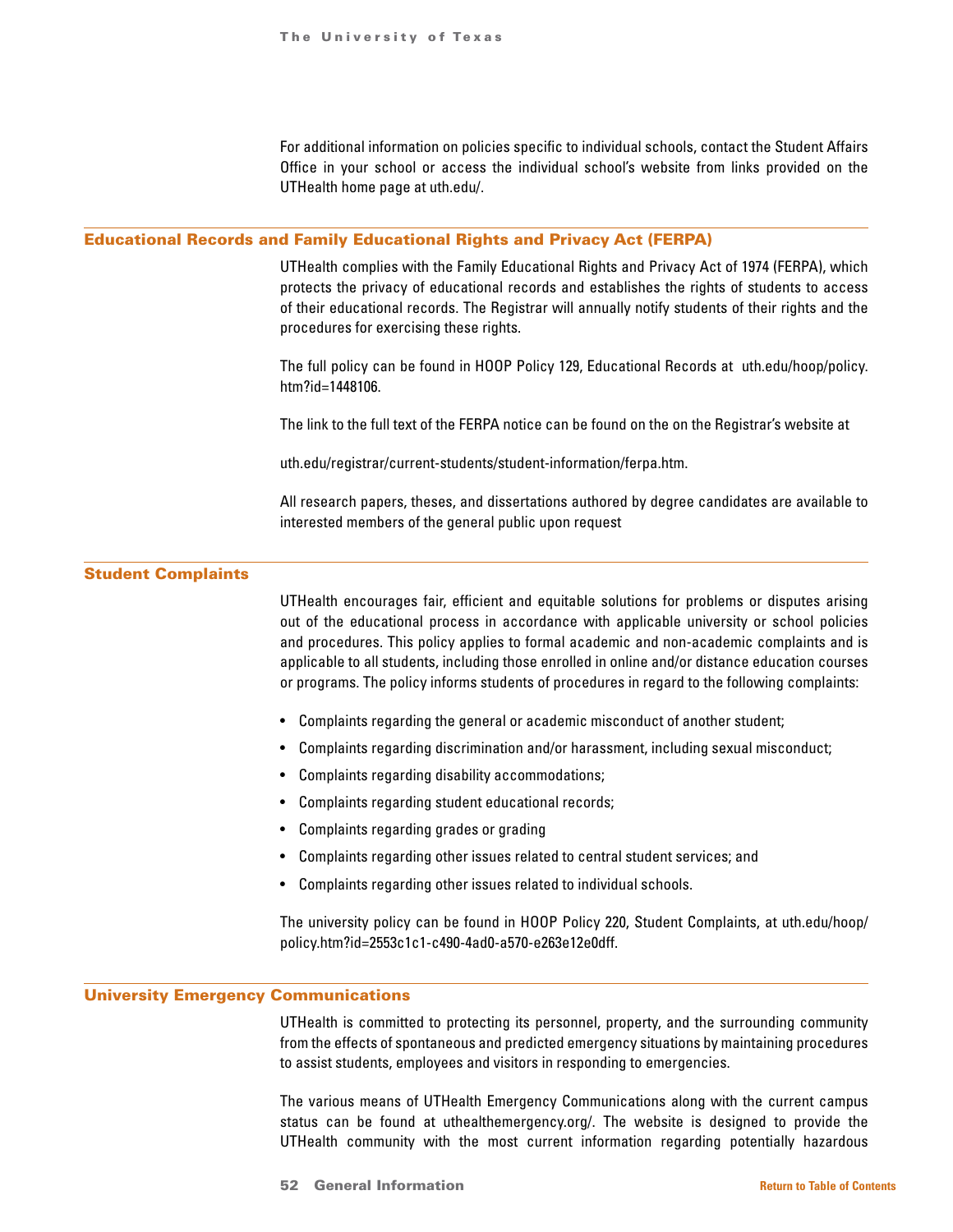weather or other emergency conditions along with building, school, and information systems status.

UTHealth ALERT is the instant text message emergency notification system that provides the campus community information about imminent threat, crisis or harm, or university status updates if weather conditions dictate a "controlled access" situation. Students who enter a cell phone number in the appropriate field during school registration are automatically enrolled in the UTHealth ALERT notification system. Students can verify their enrollment in the UTHealth ALERT system by following instructions in myUTH to add or update a personal cell phone number.

For more information regarding UTHealth emergency procedures, please refer to HOOP Policy 85, Controlled Access Status for Emergency, Disaster or Severe Weather at uth.edu/hoop/ policy.htm?id=1448018; HOOP 141, Emergency Management and Business Continuity Plans and HOOP 2, Campus Security.

# Campus Security

UTHealth is committed to a safe and secure learning and working environment. To that end, the university strives to assure that its buildings and contents are secure and that members of the university community are properly identified and are given appropriate access to university facilities and amenities. Information about campus security can be found online in HOOP Policy 2, Campus Security (uth.edu/hoop/policy.htm?id=1447852).

Possession of firearms on university premises is strictly regulated.

- Long guns (e.g., rifles and shotguns) are prohibited in university buildings at all times except if carried by police officers.
- Texas law forbids the open carrying of handguns on university premises at all times except by police officers.
- Holders of a Texas License to Carry a Handgun may only carry concealed handguns on or about their person in limited areas as specified in HOOP Policy 222 Concealed Handguns on Campus at uth.edu/hoop/policy.htm?id=aeb4da95-c86f-4e39-af0b-f7b6e4d228f2. All persons on UTHealth property are subject to the policy.

In compliance with the Jeanne Clery Disclosure of Campus Security Policy and Campus Crime Statistics Act, UTHealth collects specified information on campus crime statistics and makes timely reports to the university community on crimes considered to be a threat to students and employees. The University of Texas at Houston Police Department provides a link to crime statistics on its website at utph.org/index/reports. Information about fire safety procedures and statistics can be found in the same report. Guidance on reporting criminal activity on campus can be found online in HOOP Policy 87, Reporting Criminal Activity to Campus Police, uth.edu/ hoop/policy.htm?id=1448022.

Additionally, students residing in University Housing may designate a confidential contact person who will be contacted upon a determination that the student is missing. Information regarding how to designate a confidential contact person and other missing student notification procedures can be found in HOOP Policy 207, Missing Student Notification of uth.edu/hoop/ policy.htm?id=3401787.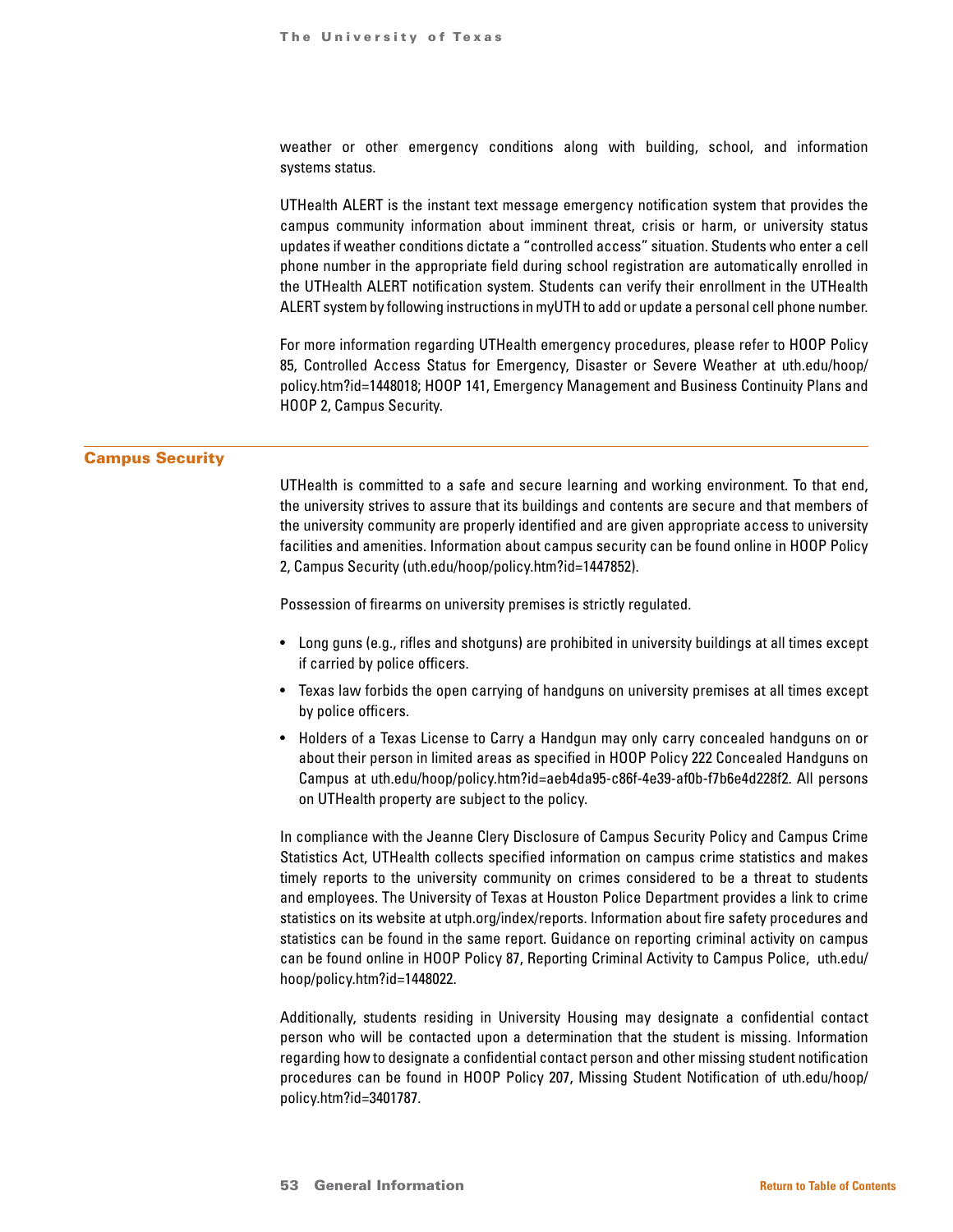#### Making a False Alarm or Report

A person commits a felony offense under Texas law if he or she knowingly initiates, communicates or circulates a report of a present, past, or future bombing, fire, offense, or other emergency that he or she knows is false or baseless and that would ordinarily: (1) cause action by an official or volunteer agency organized to deal with emergencies; (2) place a person in fear of imminent serious bodily injury; or (3) prevent or interrupt the occupation of a building, room, place of assembly, place to which the public has access, or aircraft, automobile, or other mode of conveyance. The offense of making such a false alarm or report involving a public or private institution of higher education is a state jail felony. An individual adjudged guilty of a state jail felony shall be punished by confinement in a state jail for any term of not more than two years or less than 180 days and, in addition to confinement, an individual adjudged guilty of a state jail felony may be punished by a fine not to exceed \$10,000.

## Conduct and Discipline

All UTHealth students are expected and required to obey federal, state, and local laws, university policy, and to comply with the directives issued by UTHealth or UT System administrative officials acting in the course of their authorized duties, and to obey standards of conduct appropriate for an academic institution. Any student who engages in conduct that violates UTHealth or UT System policies or rules, or federal, state, or local laws is subject to discipline whether the conduct takes place on or off campus and whether or criminal penalties are imposed for such conduct.

The full student conduct and discipline policy can be found online in HOOP Policy 186, Student Conduct and Discipline (uth.edu/hoop/policy.htm?id=1448220).

#### Copyrighted Material and Software

All UTHealth employees and students must comply with United States Copyright Law of 1976, as amended, (Title 17, United States Code) ("Copyright Act") including UTHealth policies and guidelines governing the use of copyrighted materials. All students are responsible for knowing the laws that govern copyrighted materials which are summarized in HOOP Policy 47, Classroom and Research Use of Copyrighted Material (uth.edu/hoop/policy.htm?id=1447942).

Both uploading and downloading files can potentially violate copyright laws and put UTHealth information resources at risk. Students must be cautious and research whether the source provides material licensed by a copyright owner.

Information regarding Peer-to-Peer file sharing and potential copyright infringement can be found in HOOP Policy 180, Acceptable Use of University Information Resources at uth.edu/hoop/ policy.htm?id=1448208.

UTHealth must also comply with copyright laws pertaining to computer software and with software license agreements. Students and employees utilizing university network resources, computers and/or computer peripherals for unauthorized duplication of copyrighted or licensed works are subject to appropriate disciplinary action as well as those civil remedies and criminal penalties provided by federal and state laws. Detailed information on Software Copyright Compliance can be found in ITPOL-018, Software Copyright Compliance Policy, inside.uth.edu/ it/cio/policies/policy.htm?id=21d32398-2570-4078-9ca2-e3503be1d8c5&catVar=itPol.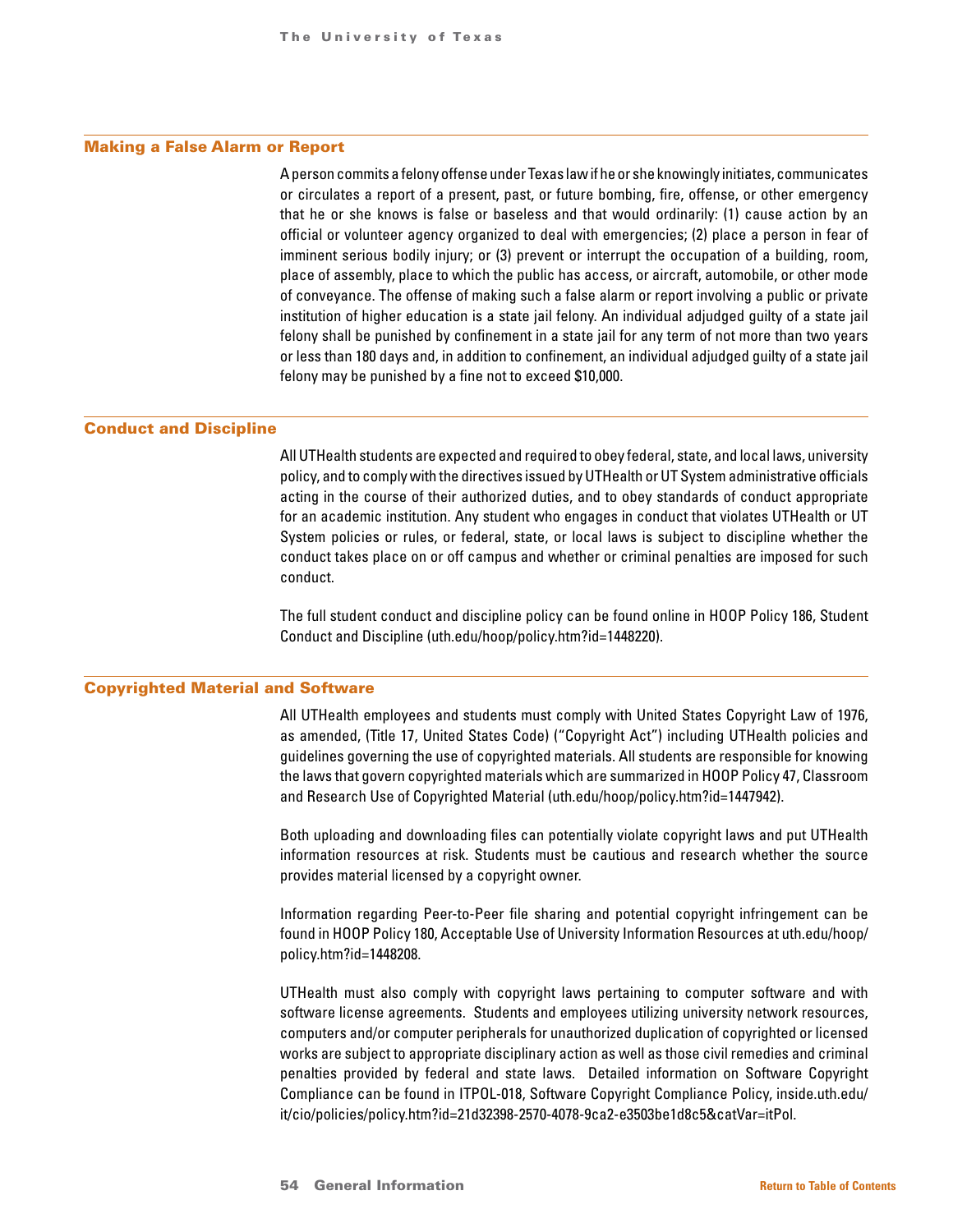#### Criminal Background Checks - Students

UTHealth is committed to providing a safe environment for its students and employees. The university obtains criminal background information regarding applicants for security sensitive positions. The university has determined all positions (whether employee or student) within the university are security sensitive. Individuals who are unable to meet the university's criminal background standards may be denied admission or continued enrollment in the program.

Enrolled students may be required to consent to additional criminal background checks for clinical placement or other purposes at the discretion of the Dean of each school.

The full policy can be found online in HOOP Policy 160, Criminal Background Checks

(uth.edu/hoop/policy.htm?id=1448168).

#### Disability Accommodation

UTHealth is committed to providing equal opportunities for qualified disabled employees, applicants, students, trainees and other members of the university community and individuals who access services or programs of the university. Student applicants and enrolled students can obtain information concerning program-related accommodations from the school's Section 504 Coordinator (usually found in the Student Affairs office of each school). The Disability Coordinator (in Diversity and Equal Opportunity) and the Section 504 Coordinators can provide information and referrals regarding campus accessibility, disabled parking permits, transportation services, and other resources.

The university's policy can be found online in HOOP Policy 101, Disability Accommodation (uth. edu/hoop/policy.htm?id=1448050).

#### Equal Opportunity

UTHealth endeavors to foster an educational environment and working environment that provides equal opportunity to all members of the university community. No person shall be excluded from participation in, denied the benefits of, or be subject to discrimination under, any program or activity sponsored or conducted by the university or any of its component entities on the basis of race, color, religion, sex, sexual orientation, national origin, age, disability, genetic information, gender identity or expression, veteran status or any other basis prohibited by law.

Any student or potential students who has a complaint of discrimination should contact the Office of Diversity & Equal Opportunity in Human Resources. Reports received by other offices of the university must be forwarded to Diversity & Equal Opportunity.

The university's policy can be found online in HOOP Policy 183, Non-Discrimination, Anti-Harassment and Equal Opportunity uth.edu/hoop/policy.htm?id=1448214 and HOOP Policy 59, Sexual Misconduct uth.edu/hoop/policy/htm?id=1447966.

#### **Hazing**

Hazing is prohibited by both state law and university policy. Individuals or organizations engaging in hazing could be subject to fines and charged with criminal offenses. Additionally, the law does not affect or in any way restrict the right of the University to enforce its own rules against hazing.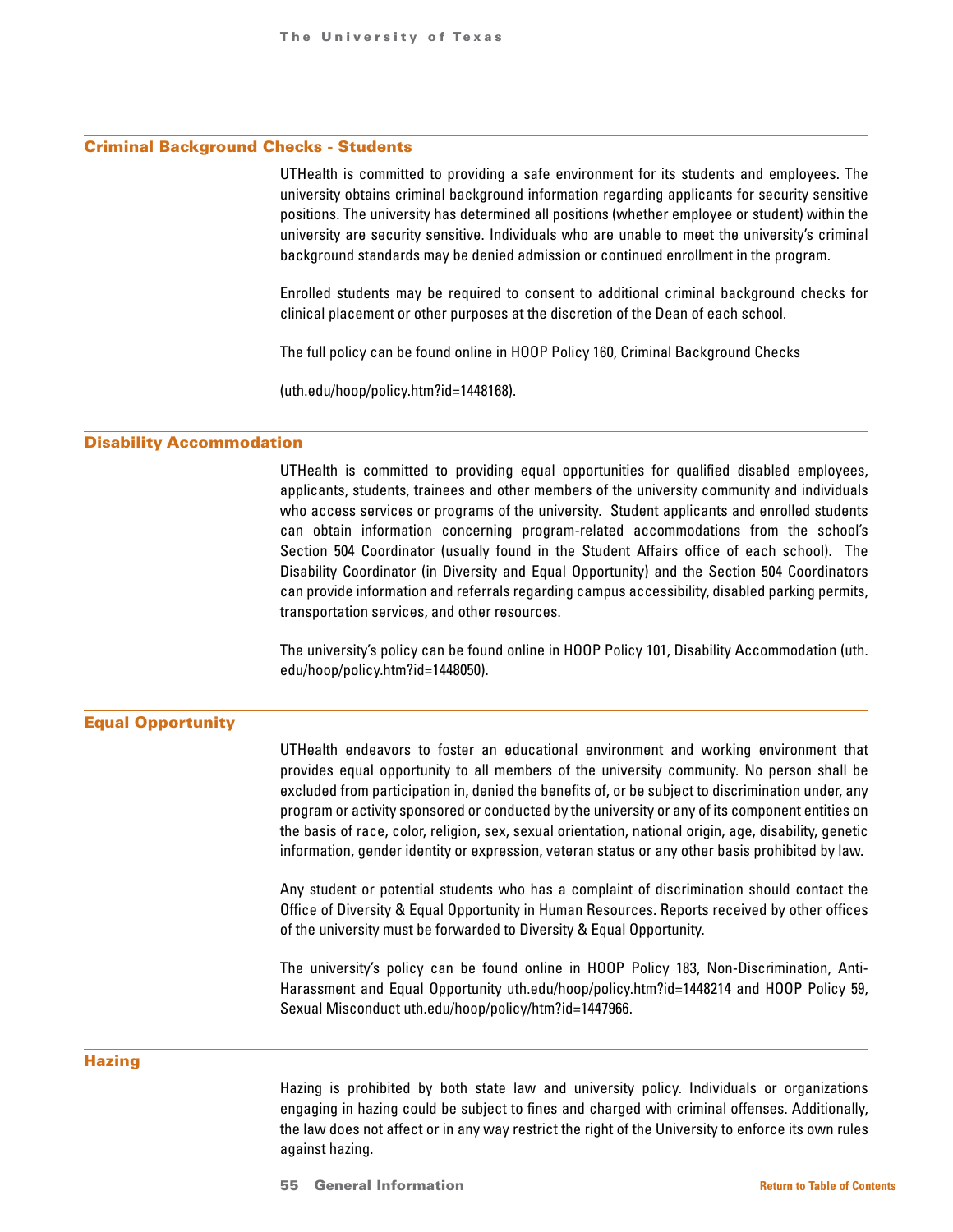The term "hazing" is broadly defined by statute to mean any intentional, knowing, or reckless act, occurring on or off UTHealth property, by one person alone or acting with others, which endangers the mental or physical health or safety of a student for the purpose of pledging, being initiated into, affiliating with, holding office in, or maintaining membership in any organization whose members are or include students at the university. Hazing with or without the consent of the student is prohibited and violations may render both the person inflicting the hazing and the person submitting to the hazing subject to criminal prosecution and disciplinary action by UTHealth.

# AIDS, HIV, HBV, AND HCV Infection

UTHealth works to help safeguard the health and safety of students, employees, patients, and the general public against the contact and spread of infectious diseases. UTHealth is also sensitive to the needs and rights of any of its employees or students who have contracted diseases that might be infectious. In recognition of the Human Immunodeficiency Virus (HIV), Hepatitis B Virus (HBV), and Hepatitis C Virus (HCV) as serious public health threats, UTHealth has adopted policy and procedural steps to both prevent the spread of HIV, HBV, and HCV infections and to protect the rights and well-being of employees and students. The university's policy, which defines terms and addresses general principles, voluntary counseling and testing, work-related exposure, and educational efforts, can be found in Hoop Policy 158, Bloodborne Pathogen Infection Control (uth.edu/hoop/policy.htm?id=1448164).

# Student Immunizations and Health Records

All students registering at UTHealth are required to furnish an immunization record signed by a health care provider. An immunization hold is automatically placed on an applicant's record at the time an application for admission is submitted. If admitted to the university, this hold will block registration. Student Health and Counseling Services will release all immunization holds after proof of immunizations is provided.

The following immunizations and screening tests are required for all students admitted to UTHealth:

- Tuberculin Skin Test must be done within the past 12 months, even for those who have received BCG vaccine as a child. If PPD test is positive, a chest x-ray documenting no active tuberculosis must be submitted with immunization form;
- Measles proof of two doses of measles vaccine administered on or after the first birthday and at least 30 days apart or a positive rubeola titer confirming immunity or evidence of prior infection;
- Mumps proof of one dose of mumps vaccine administered on or after the first birthday or a positive mumps titer confirming immunity or evidence of prior infection;
- Rubella proof of one dose administered on or after the first birthday or a positive rubella titer confirming immunity or evidence of prior infection;
- Tetanus/Diptheria and Pertussis proof of one "booster" dose within the past 10 years; Td/ DPT/Dtap does not satisfy this requirement;
- Hepatitis B virus (HBV) proof of serologic immunity to HBV or certification of immunization with a complete series of hepatitis B vaccine. Students must be vaccinated to most current status possible prior to registering for classes;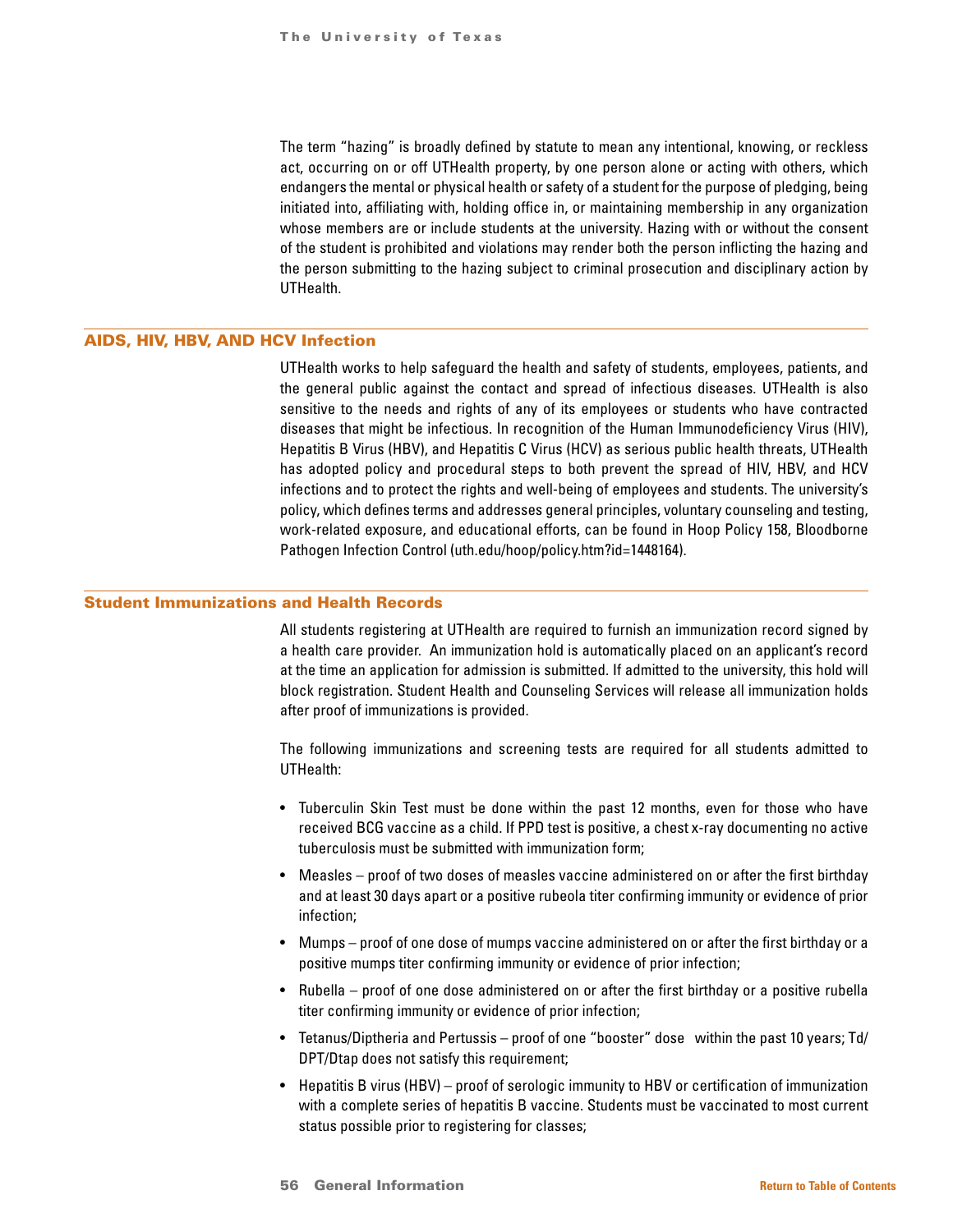- Varicella (chickenpox) proof of two dose vaccine series or lab report of positive varicella titer. If varicella titer is negative, varicella vaccine series is required; and,
- Meningococcal (Meningitis) Documentation of one dose of meningitis vaccine if younger than 22 prior to the beginning of classes. The vaccine must be administered within 5 years and at least 10 days prior to enrollment. (Students 22 and older are NOT required to have meningitis immunization).

#### **\*\*Important information regarding the Meningococcal Vaccine\*\***

Texas law mandates that Texas universities and health science centers require all new and transfer students to show proof of vaccination against bacterial meningitis. The law does not apply to new and transfer students who are age 22 or older at the time of enrollment or who are enrolled only in distance learning classes.

The only exceptions permitted by law are for:

- 1. Students who can provide proof that a health care provider has determined that it would be a health risk for the student to have the vaccine; or,
- 2. Students who use the Exemption Form issued by the Texas Department of State Health.

Obtaining the required form from the Texas Department of Health Services to establish an exemption for reasons of conscience is a time-intensive process that takes approximately a month. A student anticipating using this exemption should start this process early. An online exemption request form can be found on the Texas Department of State Health Services website at dshs.texas.gov/immunize/school/exemptions.aspx.

For more information on immunizations or how to obtain certain required immunization exemptions, contact Student Health & Counseling Services at (713) 500-5171 or visit its website at uth.edu/studenthealth/.

The university policy, listing required immunizations and procedures for requesting exemptions from required immunizations, can be found in HOOP Policy 55, Student Immunizations and Health Records (uth.edu/hoop/policy.htm?id=1447958).

# Determination of Resident Status

Before an individual may register at UTHealth and pay Texas resident rate tuition, the individual must provide required information regarding their residency status. The Registrar is the Residency Determination Official for the university. The university policy regarding residency can be found online in HOOP Policy 58, Determination of Resident and Non-Resident Tuition Status (uth.edu/hoop/policy.htm?id=1447964).

Information about the Petition for Resident Tuition and a link to the Core Residency Questionnaire can be found on the Registrar's Website (uth.edu/registrar/current-students/studentinformation/policy-for-texas-resident-tuition.htm).

#### **Absences**

**Observance of a Religious Holy Day:** Students who wish to observe a religious holy day that interferes with classes, examinations or completion of assignments, must inform the instructor of each class to be missed and/or of the planned absences(s) not later than the fifteenth day

57 General Information **[Return to Table of Contents](#page-1-0)**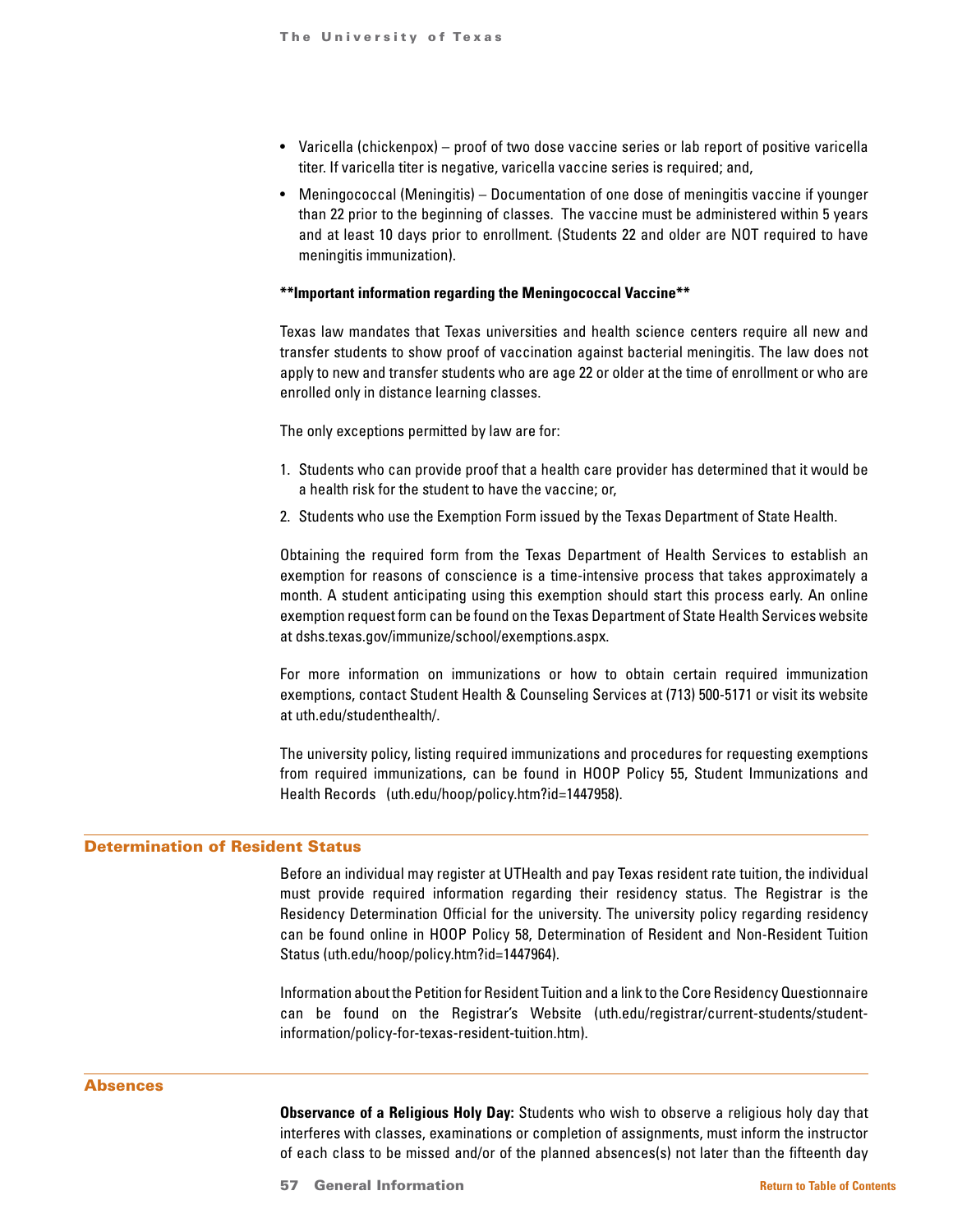of the semester. The notification must be in writing and may either be delivered by the student personally to each instructor, with receipt of the notification acknowledged and dated by each instructor, or mailed by certified mail, return receipt requested, to each instructor. Pursuant to Texas law, a request to observe a religious holy day may be denied if the student's absence will interfere with assigned clinical care.

A student who follows these procedures and is excused from class for a religious holy day may not be penalized, but the instructor may respond appropriately if the student fails to satisfactorily complete a missed assignment or examination within a reasonable time after the absence. The university policy can be found in HOOP Policy 112, Observing Religious Holy Days (uth.edu/ hoop/policy.htm?id=1448072).

**Military Obligations:** For any academic term that begins after the date a student is released from active military service (except for Texas National Guard training exercises) but not later than the first anniversary of that date, a school shall readmit the student, without requiring reapplication or charging a fee for readmission, if the student is otherwise eligible to register for classes. On readmission of the student under these circumstances, the School shall provide to the student any financial assistance previously provided by the institution to the student before the student's withdrawal if the student meets current eligibility requirements for the assistance, other than any requirement directly affected by the student's service, such as continuous enrollment or another similar timing requirement; and allow the student the same academic status that the student had before the student's withdrawal, including any course credit awarded to the student by the institution. The university may require reasonable proof from a student of the fact and duration of the student's active military service.

If a student enrolled in a school fails to attend classes or engage in other required activities because the student is called to active military service that is of a reasonably brief duration and the student chooses not to withdraw from school, the school shall excuse a student from attending classes or engaging in other required activities, including examinations, in order for the student to participate in active military service to which the student is called, including travel associated with the service. A student whose absence is excused under this provision may not be penalized for that absence and shall be allowed to complete an assignment or take an examination from which the student is excused within a reasonable time after the absence. An instructor may appropriately respond if the student fails to satisfactorily complete the assignment or examination with a reasonable time after the absence. Students enrolled in distance learning, self-paced, correspondence, and other asynchronous courses will receive equivalent considerations for the purposes of determining acceptable duration of excused absences and time limits for the completion of course work following an excused absence under this section.

A graduate or professional student who withdraws from or defers admission to the institution to perform active military service in a combative operation will be readmitted to their program, previously earned coursework will be applied toward the program, and any standardized test score previously submitted will be accepted.

**Military Service Withdrawal:** A student who withdraws as a result of being called to active military service may choose: (1) to receive a refund of tuition and fees for the semester; (2) if eligible, to be assigned an "incomplete" ("I") in each course; or (3) at the instructor's discretion, to receive a final grade in the courses where the student has completed a substantial amount of course work and has demonstrated sufficient mastery of the course material.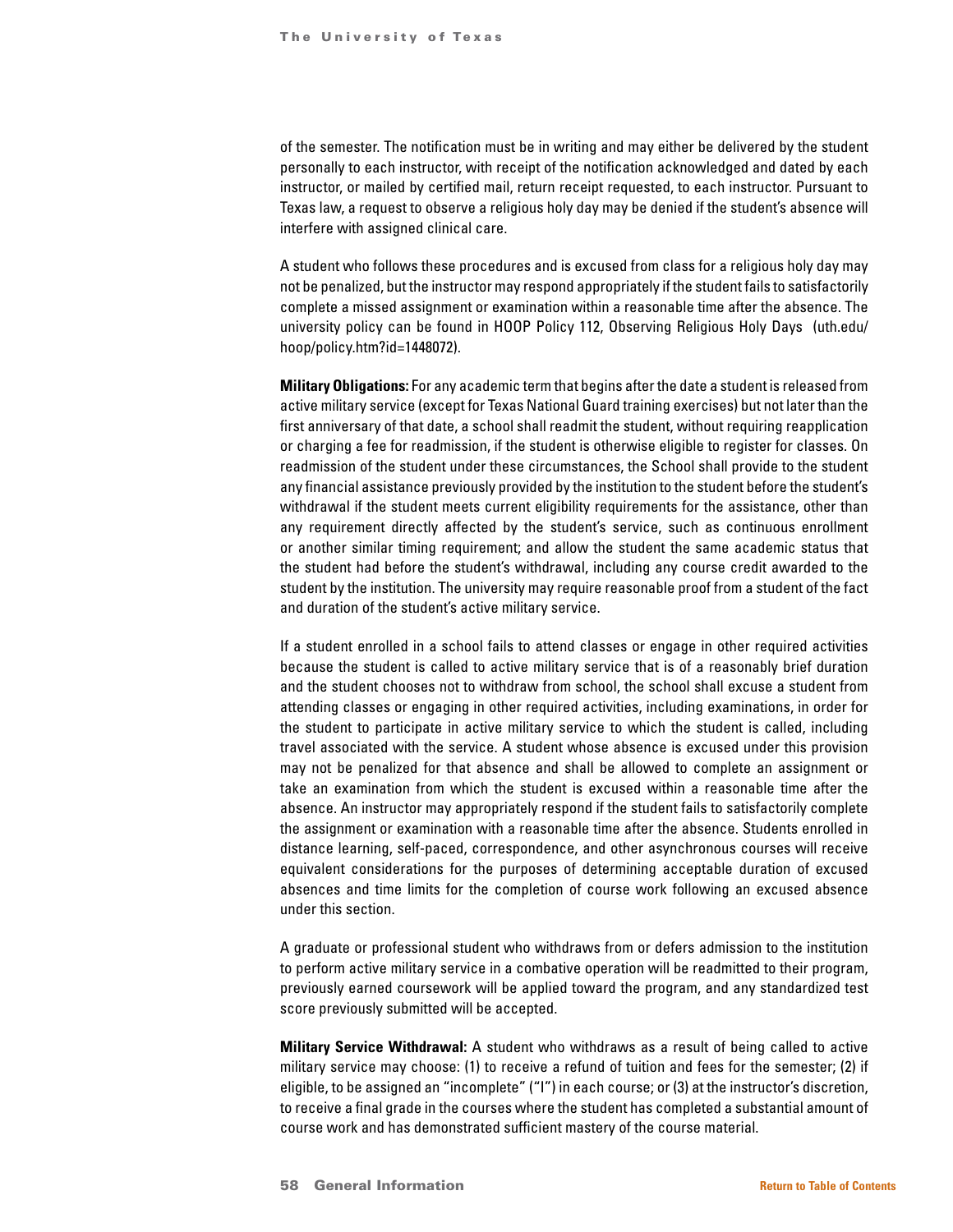## Sexual Misconduct

Title IX of the Education Amendments of 1972 prohibits discrimination based on sex in educational programs or activities. UTHealth is committed to providing an environment free from discrimination and inappropriate conduct, which includes all forms of sexual misconduct, including sexual harassment, sexual assault, sexual violence, stalking, domestic violence and/ or dating violence. Sexual misconduct will not be tolerated, and individuals who engage in such conduct shall be subject to disciplinary action.

In accordance with this commitment, UTHealth has developed policies to ensure that all members of the university community receive education and understand UTHealth's policies and procedures. The university's policy on sexual misconduct, contact information for UTHealth's Title IX Coordinator, additional resources, and procedures for reporting a complaint of sexual misconduct can be found online in HOOP Policy 59, Sexual Misconduct (uth.edu/hoop/policy. htm?id=1447966).

#### Nondiscrimination, Anti-Harassment and Equal Opportunity

UTHealth has established procedures for dealing with allegations of discrimination and/or harassment on the basis of race, color, religion, sex, sexual orientation, national origin, age, disability, genetic information, gender identity or expression, veteran status or any other basis prohibited by law. Any student who believes that he or she has been discriminated against should use the appropriate process outlined in HOOP Policy 183. This policy applies to the conduct of all members of the UTHealth community, including, but not limited to administrators, faculty, staff, students, residents, fellows and other trainees, volunteers, vendors, consultants, observers and visitors.

The university's policy can be found online in HOOP Policy 183, Nondiscrimination, Anti-Harassment and Equal Opportunity (uth.edu/hoop/policy.htm?id=1448214).

# Substance Abuse – Students

UTHealth is committed to maintaining an environment that is free from substance abuse. The university expects impaired students to seek help voluntarily and to assume responsibility for their professional and personal conduct. UTHealth recognizes that substance abuse is a treatable condition and, as an institution dedicated to health, facilitates the treatment and rehabilitation of this condition. Such assistance may be provided through Student Health and Counseling Services, the Medical School Department of Psychiatry and Behavioral Sciences, private physicians or community agencies with expertise in treating chemical dependence.

The university's policy on Substance Abuse can be found online in HOOP Policy 173

(uth.edu/hoop/policy.htm?id=1448194).

## Student Travel

UTHealth supports the educational, research, and service activities of its students by sponsoring and reimbursing certain approved travel activities and expenditures. All student travel funded or to be reimbursed by the university must use contracted agencies to purchase airfare or rent a car as provided by Auxiliary Enterprises, University Travel.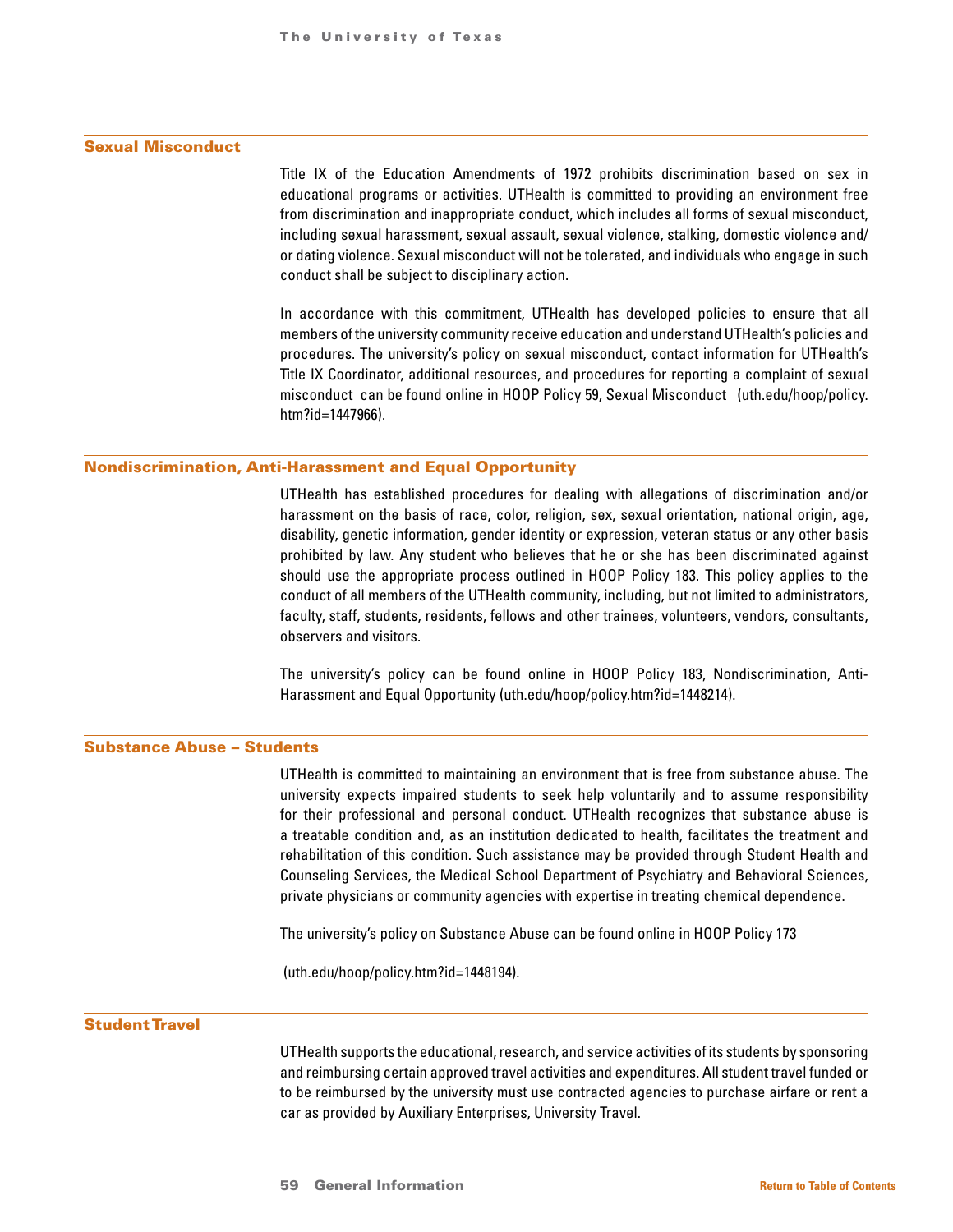Enrolled students can find more detailed student travel information and requirements for international travel at inside.uth.edu/travel/student-travel/index.htm.

The university's policy on Student Travel can be found online in HOOP Policy 61 uth.edu/hoop/ policy.htm?id=1447874.

#### Solicitation on Campus

No solicitation shall be conducted on UTHealth property unless permitted under HOOP Policy 165. Auxiliary Enterprises is the responsible office at UTHealth for coordinating the review and approval for solicitation on campus. Solicitation requests can be submitted by going to uth.edu/ auxiliary-enterprises/solicitation-form.htm.

The university's policy on Solicitation on Campus can be found online at uth.edu/hoop/policy. htm?id=1448178.

# Other Important Policies Affecting Students

The UTHealth Handbook of Operating Procedures (HOOP) lists other important policies affecting students and is divided into a Table of Contents by subject, alphabetical order and policy number. Students are charged with knowledge of and compliance with all applicable UTHealth policies.

Some additional important HOOP Policies not outlined above with which students should be familiar are:

Policy Number:

109 Standards of Conduct uth.edu/hoop/policy.htm?id=1448066

9 Alcoholic Beverages uth.edu/hoop/policy.htm?id=1447866

8 Use of University Name, Logo or Seal uth.edu/hoop/policy.htm?id=1447864

11 Use of University Facilities uth.edu/hoop/policy.htm?id=1447870

174 Speech and Assembly uth.edu/hoop/policy.htm?id=1448196

167 Student Employment Appointments uth.edu/hoop/policy.htm?id=1448182

56 Student Financial Aid uth.edu/hoop/policy.htm?id=1447960

121 Student Loan Collections uth.edu/hoop/policy.htm?id=1448090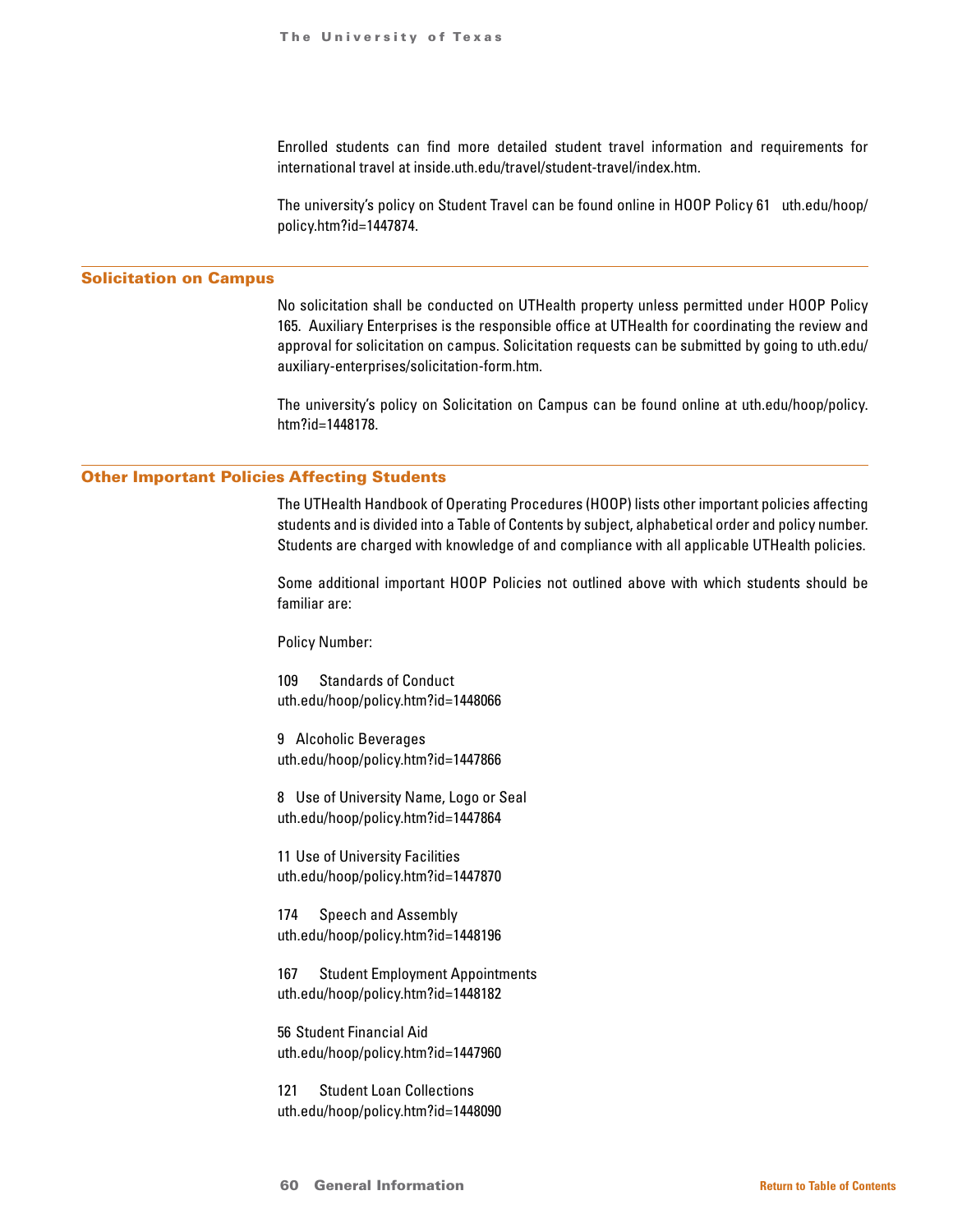57 Tuition, and Fees Payment, Refunds and Student Debt uth.edu/hoop/policy.htm?id=1447962

60 Student Services uth.edu/hoop/policy.htm?id=1447968

85 Controlled Access Status for Emergency, Disaster or Severe Weather uth.edu/hoop/policy.htm?id=1448018

86 Medical Emergencies, Minor Injuries/Illnesses uth.edu/hoop/policy.htm?id=1448020

87 Reporting Criminal Activity to Campus Police uth.edu/hoop/policy.htm?id=1448022

168 Conduct of Research uth.edu/hoop/policy.htm?id=dd4f2609-f36b-41b0-923e-8cbff479fa1f

202 Research Misconduct uth.edu/hoop/policy.htm?id=1702018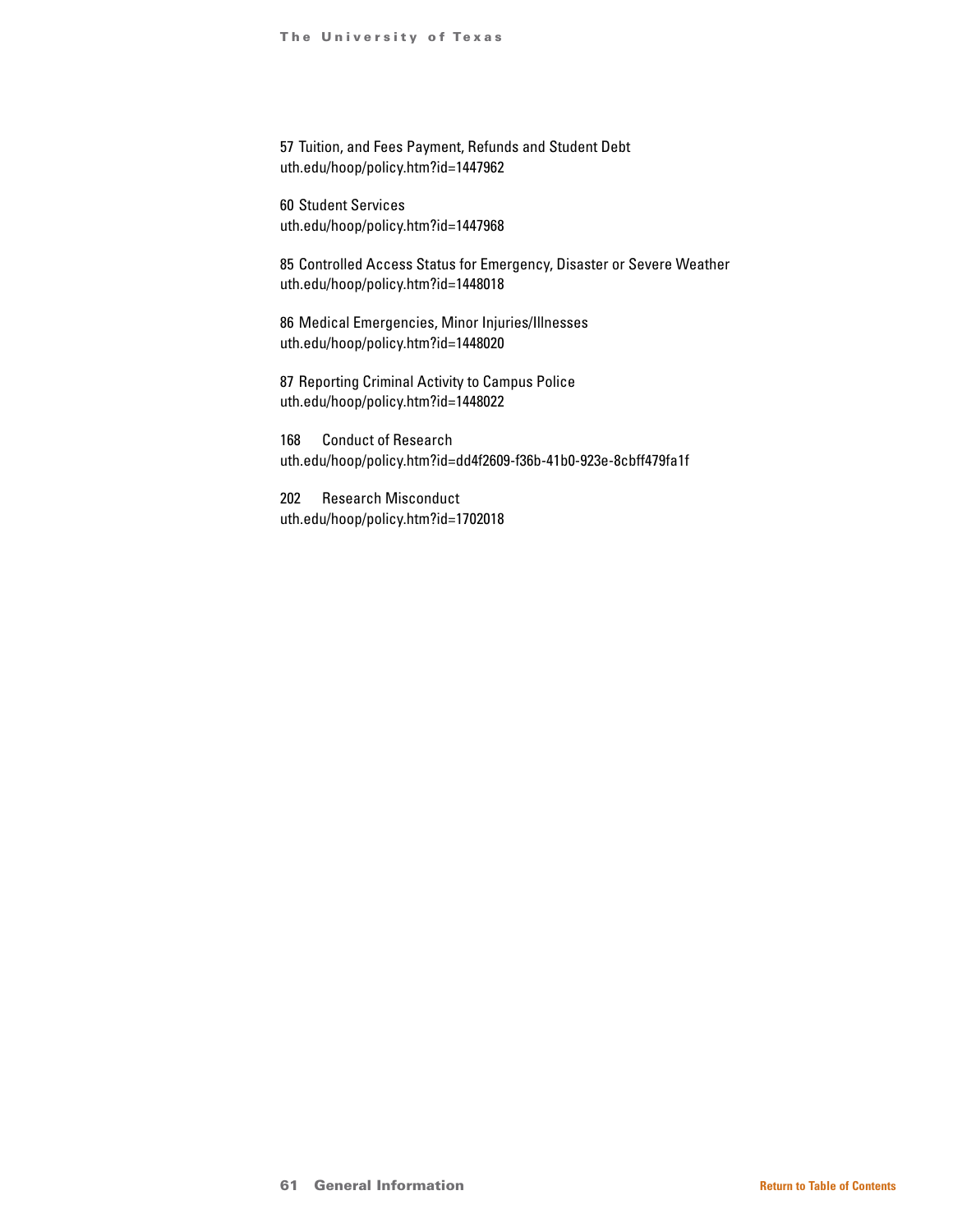# The University of Texas MD Anderson Cancer Center UTHealth Graduate School of Biomedical Sciences

# 2018 - 2020 Catalog



# **Graduate School of Biomedical Sciences**

The University of Texas Health Science Center at Houston (UTHealth) is accredited by the Southern Association of Colleges and Schools Commission on Colleges to award certificate, baccalaureate, masters, doctoral, and professional degrees. Contact the Commission on Colleges at 1866 Southern Lane, Decatur, Georgia 30033-4097 or call 404-679-4500 for questions about the accreditation of The University of Texas Health Science Center at Houston.

The University of Texas MD Anderson Cancer Center is accredited by the Southern Association of Colleges and Schools Commission on Colleges (SACS) to award baccalaureate, masters, and doctoral levels. Contact the Commission on Colleges at 1866 Southern Lane, Decatur, Georgia 30033-4097 or call 404-679-4501 for questions about the accreditation of The University of Texas MD Anderson Cancer Center.

This catalog is a general information publication only. It is not intended to nor does it contain all regulations that relate to students. Applicants, students, and faculty are referred to the respective UTHealth School catalogs. The provisions of the General Information section or the School-specific information in each School catalog, student handbook or School policy or regulations do not constitute a contract, expressed or implied, between any applicant, student or faculty member and UTHealth or The University of Texas MD Anderson Cancer Center (MD Anderson) or The University of Texas System. UTHealth and MD Anderson reserve the right to withdraw courses at any time, to change fees or tuition, calendar, curriculum, degree requirements, graduation procedures, and any other requirement affecting students. Changes will become effective whenever the proper authorities so determine and will apply to both prospective students and those students already enrolled.

To the extent provided by applicable law, no person shall be excluded from participation in, denied the benefits of, or be subject to discrimination under any program or activity sponsored or conducted by UTHealth on the basis of race, color, national origin, religion, sex, sexual orientation, gender expression or gender identity, age, veteran status or disability.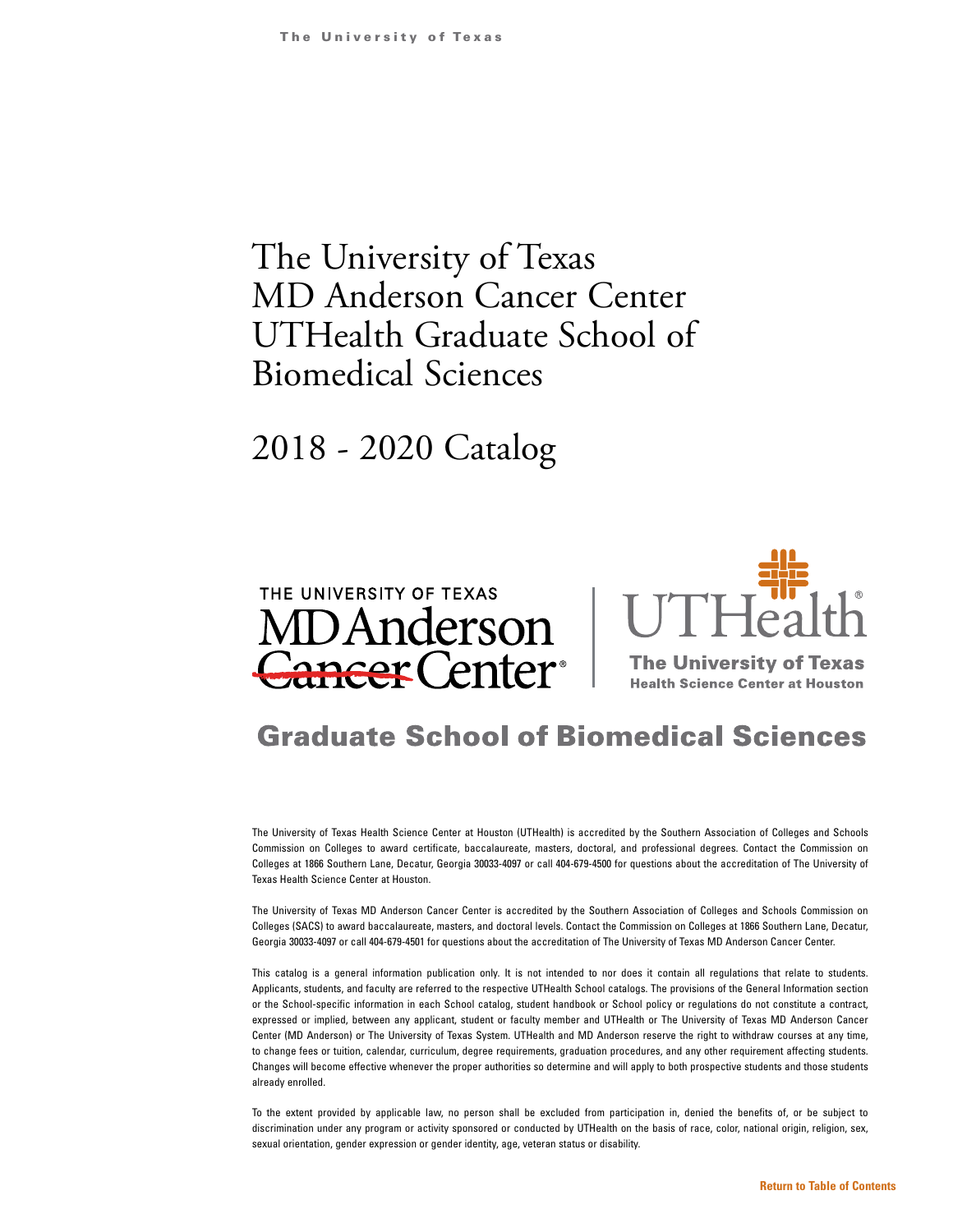

# MESSAGE FROM THE DEANS

Welcome to The University of Texas MD Anderson Cancer Center UTHealth Graduate School of Biomedical Sciences (GSBS). Our school is built around the scientific expertise of two major institutions in the Texas Medical Center, MD Anderson Cancer Center and UTHealth, which are both members of The University of Texas System. In addition, our students have access to graduate courses offered at nearby Rice University and Baylor College of Medicine. This breadth offers amazing opportunities in basic and translational scientific programs, leading the way in research and discoveries.

Our vision for the graduate school is to create a collaborative and innovative academic environment that inspires and lays the foundation for new generations of biomedical scientists to realize their potential, commit to success and have major impact on treatment of diseases worldwide.



Within this catalog you will find valuable information concerning our curriculum, research programs, academic activities and key policies and procedures for our graduate school. In addition, we encourage you to make full use of our website (gsbs.uth.edu) where you may access additional information to help you develop your strategy for completing your MS or PhD degrees at our institution.

Now is an incredible time to be training in the biomedical sciences. The technologies and information available today are unprecedented and provide opportunities for outstanding training and the ability to make discoveries that impact humanity. We look forward to partnering with you on your journey to achieve your goals in science and beyond.

Sincerely, Dean Dean

**Michelle C. Barton, PhD Michael R. Blackburn, PhD**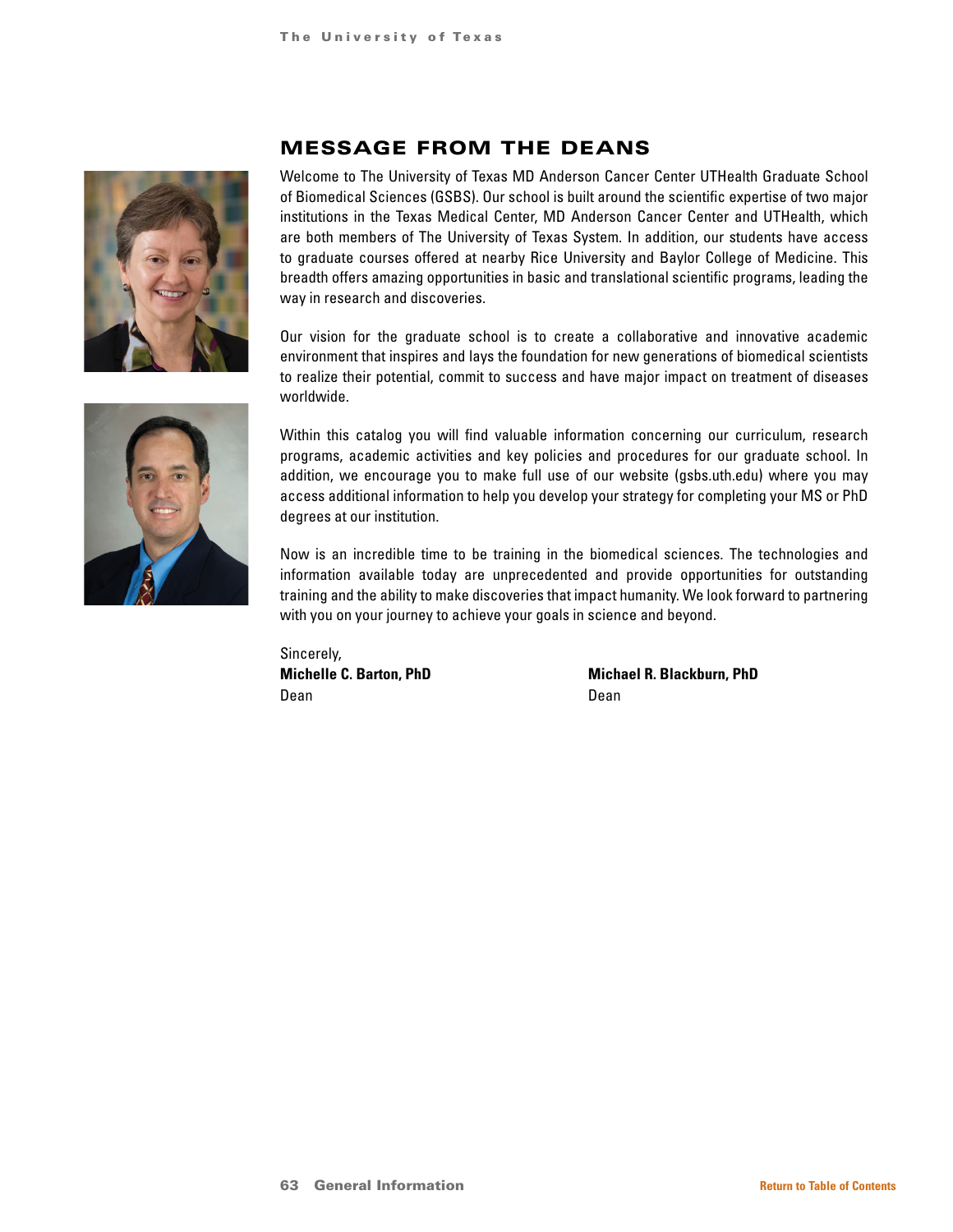# ACADEMIC CALENDAR 2018-19\*

# Fall Term 2018

| August 20      | <b>New Student Orientation Begins</b> |
|----------------|---------------------------------------|
| August 27      | <b>Fall Semester Begins</b>           |
| September 3    | Labor Day Holiday - no classes        |
| September 17   | <b>First Tutorial Begins</b>          |
| November 22-23 | Thanksgiving Holiday - no classes     |
| December 7     | Last Day of Classes                   |
| December 7     | <b>First Tutorial Ends</b>            |
| December 10-14 | <b>Final Examinations</b>             |
| December 14    | <b>End of Fall Semester</b>           |

# Spring Term 2019

| January 2   | <b>Second Tutorial Begins</b> |
|-------------|-------------------------------|
| January 14  | <b>Spring Semester Begins</b> |
| January 21  | MLK Holiday - no classes      |
| March 8     | <b>Second Tutorial Ends</b>   |
| March 11    | <b>Third Tutorial Begins</b>  |
| March 18-22 | Spring Break - no classes     |
| May 3       | Last Day of Classes           |
| May 6-10    | <b>Final Examinations</b>     |
| May 10      | <b>End of Spring Semester</b> |
| May 17      | <b>Third Tutorial Ends</b>    |
| May 18      | <b>Formal Commencement</b>    |

# Summer Term 2019

| <b>May 20</b> | <b>Summer Term Begins</b>             |
|---------------|---------------------------------------|
| <b>May 27</b> | Memorial Day Holiday - no classes     |
| July 3        | Second 6-Week Session Begins          |
| July 4        | Independence Day Holiday - no classes |
| August 12     | Last Day of Classes                   |
| August 13-14  | <b>Final Examinations</b>             |
| August 14     | <b>End of Summer Semester</b>         |

*\*This academic calendar is subject to change – the latest version is available on the GSBS website in the Academics section*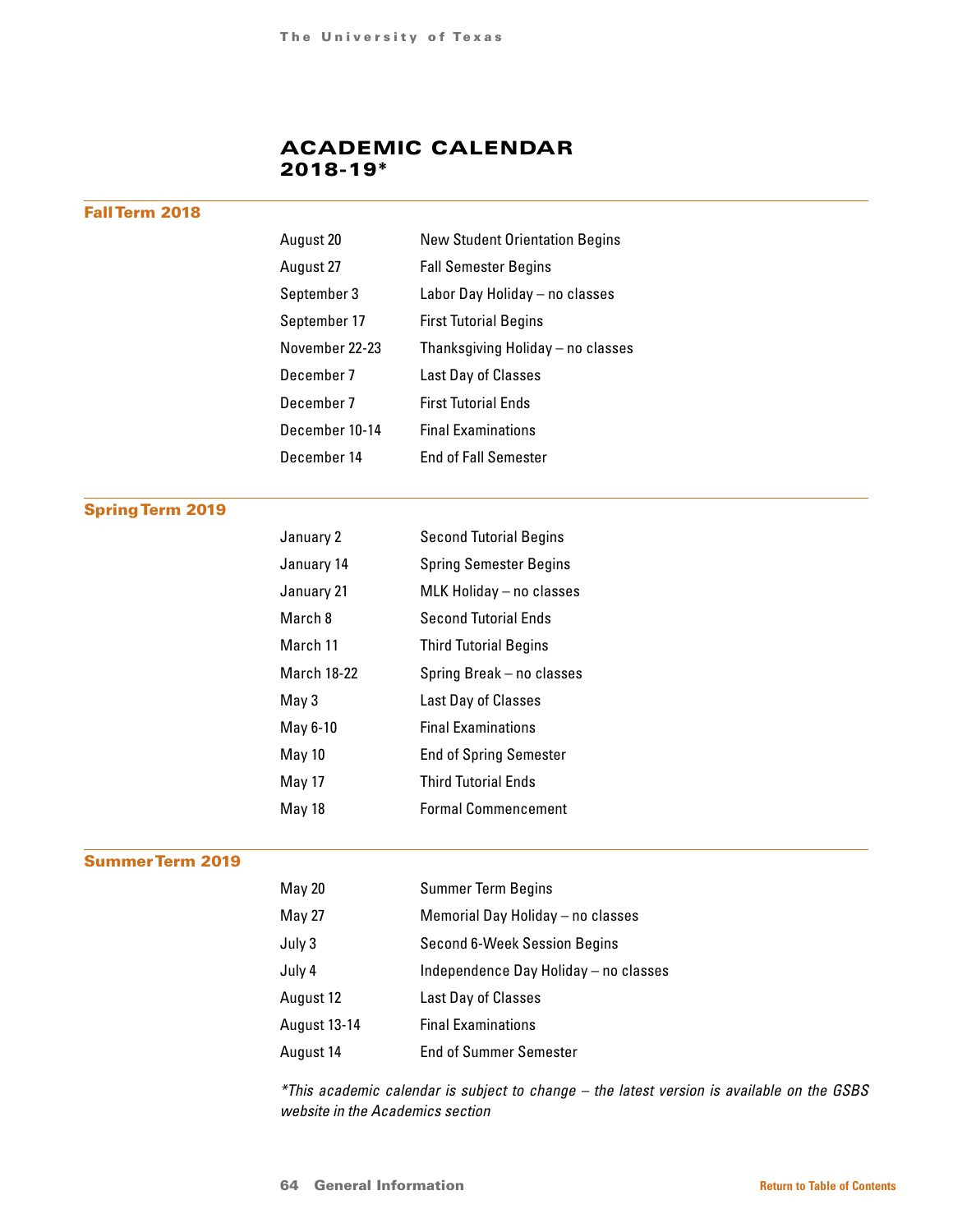# ACADEMIC CALENDAR 2019-20\*

# Fall Term 2019

| August 19      | <b>New Student Orientation Begins</b> |
|----------------|---------------------------------------|
| August 26      | <b>Fall Semester Begins</b>           |
| September 2    | Labor Day Holiday - no classes        |
| September 16   | <b>First Tutorial Begins</b>          |
| November 28-29 | Thanksgiving Holiday - no classes     |
| December 6     | Last Day of Classes                   |
| December 6     | <b>First Tutorial Ends</b>            |
| December 9-13  | <b>Final Examinations</b>             |
| December 13    | <b>End of Fall Semester</b>           |

# Spring Term 2020

| January 6      | <b>Second Tutorial Begins</b>        |
|----------------|--------------------------------------|
| January 6      | <b>Spring Semester Begins</b>        |
| January 20     | MLK Holiday - no classes             |
| February 17    | Presidents' Day Holiday - no classes |
| March 6        | <b>Second Tutorial Ends</b>          |
| March 9        | <b>Third Tutorial Begins</b>         |
| March 16-20    | Spring Break - no classes            |
| April 24       | Last Day of Classes                  |
| April 27-May 1 | <b>Final Examinations</b>            |
| May 1          | <b>End of Spring Semester</b>        |
| May 9          | <b>Formal Commencement</b>           |
| May 15         | <b>Third Tutorial Ends</b>           |

# Summer Term 2020

| May 18              | <b>Summer Term Begins</b>             |
|---------------------|---------------------------------------|
| May 25              | Memorial Day Holiday - no classes     |
| June 30             | Second 6-Week Session Begins          |
| July 3              | Independence Day Holiday - no classes |
| August 7            | Last Day of Classes                   |
| <b>August 10-11</b> | <b>Final Examinations</b>             |
| August 11           | <b>End of Summer Semester</b>         |

*\*This academic calendar is subject to change – the latest version is available on the GSBS website in the Academics section*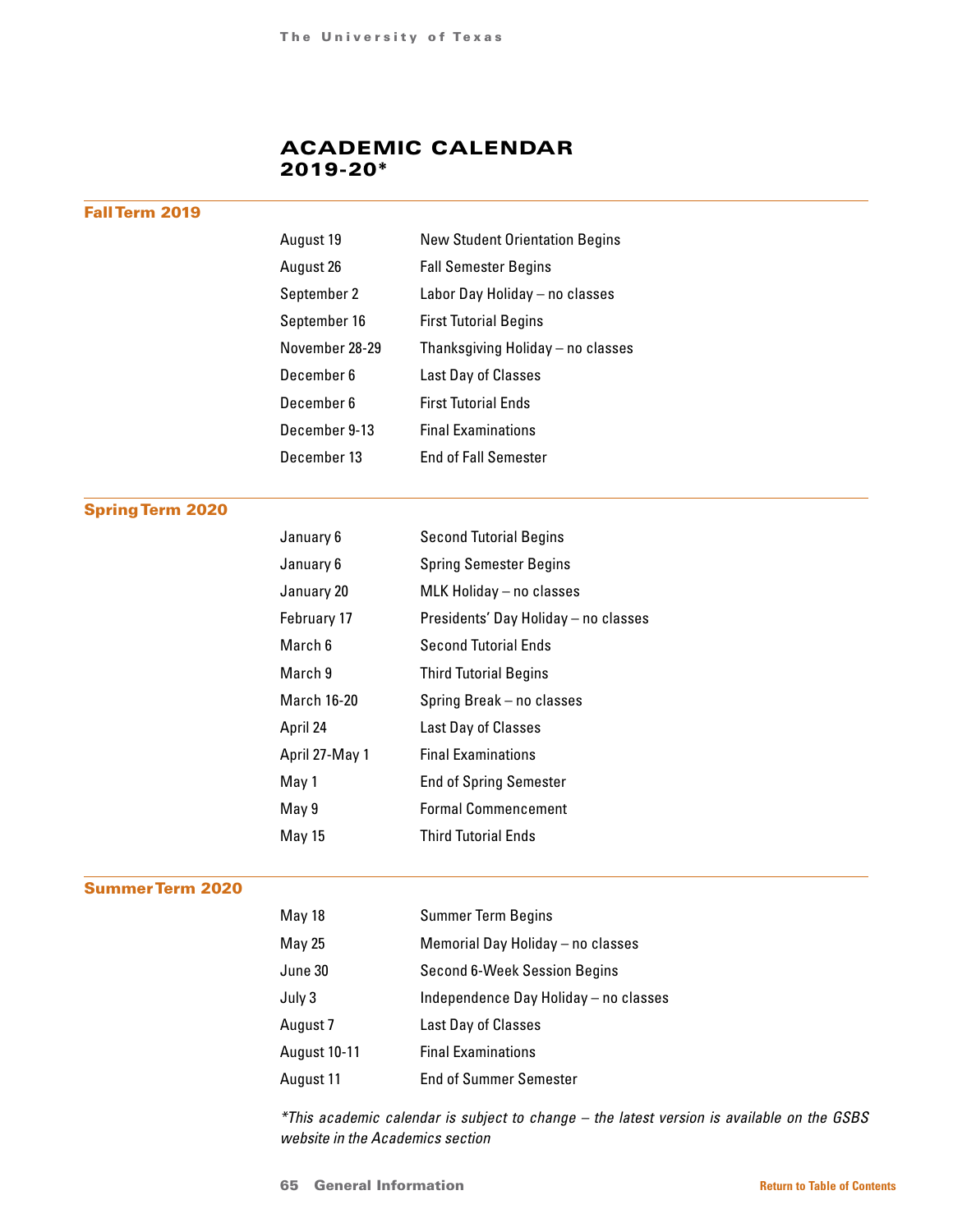# ADMINISTRATION

**Michelle C. Barton, PhD Dean** (713) 500-9855 mbarton@mdanderson.org

**Michael R. Blackburn, PhD Dean** (713) 500-9880 Michael.R.Blackburn@uth.tmc.edu

**Patricia Cruz Bruesch, MS Associate Dean of Management** (713) 500-9878 Patricia.Cruz@uth.tmc.edu

**William Mattox, PhD Associate Dean of Graduate Education** (713) 500-8802 wmattox@mdanderson.org

**Eric C. Swindell, PhD Associate Dean of Graduate Education** (713) 500-9881 Eric.C.Swindell@uth.tmc.edu

**Diane C. Bodurka, MD, MPH Assistant Dean, MD Anderson Cancer Center** (713) 745-3358 dcbodurka@mdanderson.org

**Ellen R. Richie, PhD Assistant Dean, Science Park** (512) 237-2403 erichie@mdanderson.org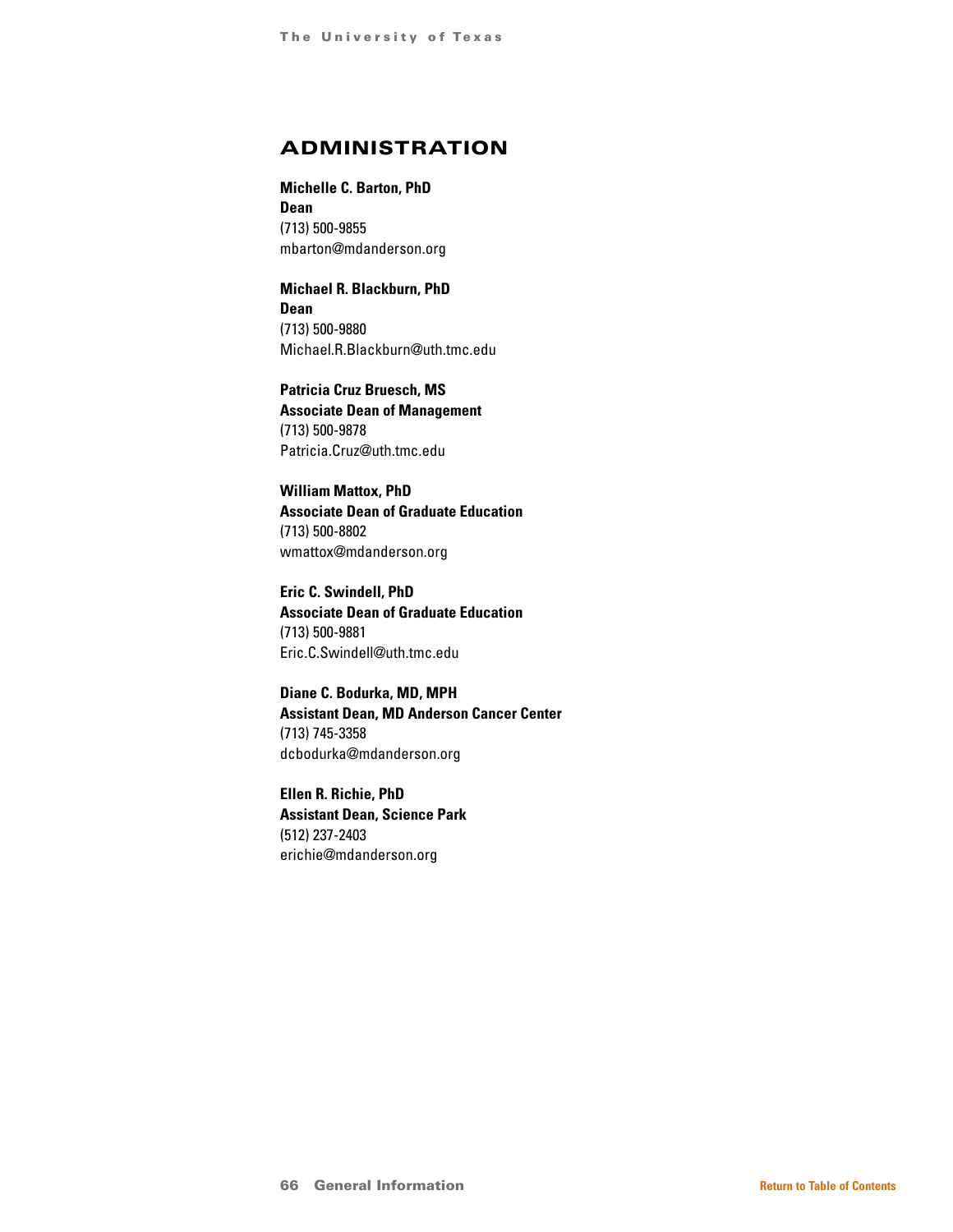# VISION STATEMENT

To create a collaborative and innovative academic environment that inspires and lays the foundation for new generations of biomedical scientists to realize their potential, commit to success and make discoveries that have major impact on treatment of diseases worldwide.

# MISSION STATEMENT

The mission of The University of Texas MD Anderson Cancer Center UTHealth Graduate School of Biomedical Sciences (GSBS) is to maintain an innovative and diverse environment that provides an unprecedented breadth of opportunities for outstanding graduate students to train with leading biomedical scientists at The University of Texas MD Anderson Cancer Center and UTHealth.

The combined strengths of these institutions provide students with access to basic and translational scientific programs that are at the cutting edge of the fight to treat all major diseases. The curriculum is designed to provide students with a rigorous exposure to critical thinking strategies, area-specific scientific skills, and career development initiatives. This curriculum, together with an emphasis on research training and scientific productivity, is designed to position our students for an outstanding and successful career in the biomedical sciences.

The educational objectives are achieved through programs leading to the Doctor of Philosophy (PhD) and Master of Science (MS) degrees. These academic activities are carried out in research laboratories and classrooms under the guidance of GSBS faculty members from the schools of UTHealth and MD Anderson. As a comprehensive health science university, UTHealth's mission is to educate health science professionals, discover and translate advances in the biomedical and social sciences, and model the best practices in clinical care and public health. UTHealth pursues this mission in order to advance the quality of human life by enhancing the diagnosis, treatment, and prevention of disease and injury, as well as promoting individual health and community well-being. MD Anderson Cancer Center's mission is to eliminate cancer in Texas, the nation, and the world through outstanding programs that integrate patient care, research and prevention, and through education for our undergraduate and graduate students, trainees, professionals, employees, and the public. The Community Outreach program and other GSBS faculty and student public service activities are aimed at educating the public about the biomedical sciences, as well as promoting an interest in careers in science, particularly among elementary and secondary school students.

#### History and Purpose

In 1963, the 58th Session of the Texas Legislature authorized the Board of Regents of The University of Texas System to establish a Graduate School of Biomedical Sciences (GSBS) at UTHealth. The creation of the GSBS, with the approval of the Texas Commission on Higher Education, included the following general charge:

"The GSBS will conduct graduate programs at the masters and doctoral levels and postdoctoral programs in the sciences and related academic areas pertinent to medical education and research."

The GSBS is an important academic bridge between UTHealth components and the UT MD Anderson Cancer Center. The GSBS is linked to the intellectual resources of the thousands of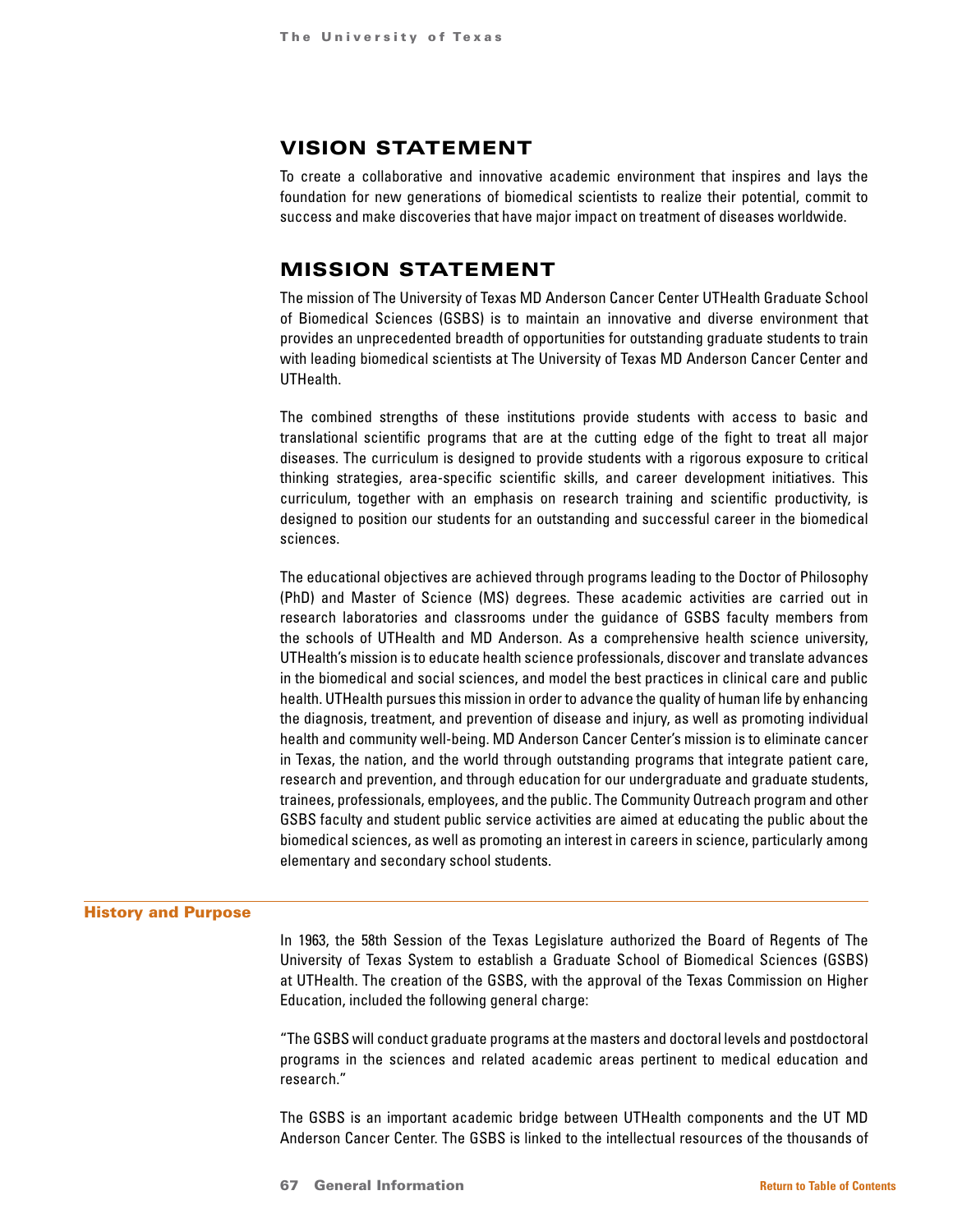faculty associated with MD Anderson Cancer Center and the UTHealth Schools of Medicine, Dentistry, Public Health, Nursing, and Biomedical Informatics.

From its beginning, the GSBS adopted an interdisciplinary approach to biomedical sciences education in contrast to more traditional departmentalized models focused on particular disciplines. The graduate programs offer areas of concentration at the leading edge of education in the biomedical sciences. As a result, the GSBS has attracted large numbers of outstanding faculty and students. The GSBS faculty has grown to 600 members, and currently there are about 400 degree-seeking students. Students frequently conduct their research in newly developing interdisciplinary or multidisciplinary areas in basic and translational research.

The challenge to health sciences universities in the 21st century is to integrate the academic and clinical aspects of biomedical research in order to understand and prevent illness, promote health, and restore normal function. The GSBS is in a unique position to meet that challenge by capitalizing on its distinguished faculty and its contemporary approach to graduate biomedical education.

The GSBS is an integral and essential part of the academic activities not only of UTHealth but also of MD Anderson Cancer Center. Together, MD Anderson and UTHealth provide the supporting academic framework for the GSBS. The Texas Education Code stipulates that MD Anderson and UTHealth "...jointly prescribe courses and jointly conduct graduate programs at the masters and doctoral levels." It is self-evident that graduate education in biomedical research is a key ingredient in the development of increased institutional excellence and is essential to the maintenance of national research excellence. Similarly, the GSBS is absolutely dependent upon UTHealth and MD Anderson because courses are taught by faculty members drawn from the two parent institutions, and because of the need for financial and administrative support. Thus, the relationship between UTHealth and MD Anderson is fundamental and symbiotic.

# THE FACULTY

Faculty at the GSBS is drawn from several UTHealth academic units (Medical, Dentistry, Biomedical Informatics and Public Health), and from MD Anderson including the Science Park-Research Division at Smithville and Science Park-Veterinary Division in Bastrop.

The research interests of the faculty span the entire range of the biomedical sciences. Individual faculty profiles are available on the GSBS website at gsbs.uth.edu/faculty/faculty-directory/.

# GSBS STRUCTURE AND DEGREE PROGRAMS

Recognizing that contemporary biomedical research often involves interdisciplinary approaches, the faculty has developed its educational programs to make its vast resources available to students with minimal constraints. Major emphasis is placed on studies leading to the PhD degree, but all PhD students may elect to complete an MS degree prior to starting dissertation studies. Students with specific interests in acquiring technical and specific professional skills may be admitted to courses of study for the MS degree. The GSBS also offers two certificate programs. In addition, persons who wish to take courses and/or conduct research, but not as part of a formal degree program, may be admitted as non-degree students. Degree, certificate and non-degree programs offered at the GSBS are described in the following sections.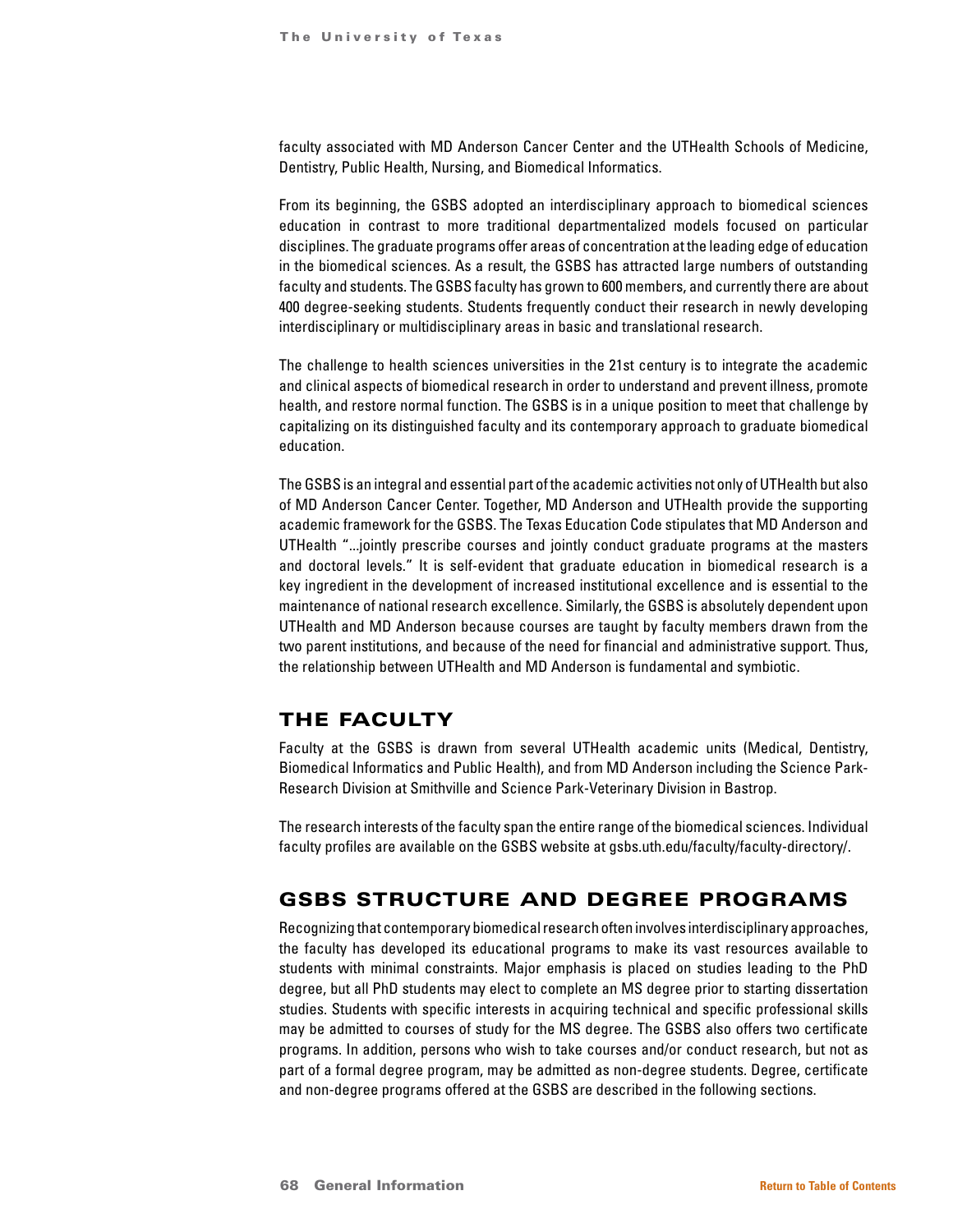# DOCTOR OF PHILOSOPHY DEGREE IN BIOMEDICAL SCIENCES

The PhD degree program is designed to offer students the opportunity to complete didactic and laboratory studies through which they may gain the expertise to conduct independent and creative research that contributes new knowledge in an area of the biomedical sciences.

#### Programs

Faculty members have established formal programs of study to provide students with a structured curriculum within an area of research or a department. The Programs, approved by the Texas Higher Education Coordinating Board, provide students with a recommended series of courses appropriate for the area, collective advice on research training from the faculty members of the program, and an opportunity for interaction between students and faculty who have similar research interests.

PhD students matriculating in Fall 2012 or thereafter are required to affiliate with a Program by the end of their first year of study.

The curricular recommendations developed within the Programs provide sufficient flexibility to permit students to develop an individualized program of study within the Program's framework. After a reorganization of GSBS Programs in 2017, the current organized PhD Programs of study (including those that are being phased-out) are as follows:

Biochemistry and Cell Biology Biochemistry and Molecular Biology (in phase-out) Biostatistics, Bioinformatics and Systems Biology (in phase-out) Cancer Biology Cell and Regulatory Biology (in phase-out) Clinical and Translational Sciences (in phase-out) Epigenetics and Molecular Carcinogenesis (in phase-out) Experimental Therapeutics (in phase-out) Genes and Development (in phase-out) Genetics and Epigenetics Human and Molecular Genetics (in phase-out) Immunology Medical Physics Microbiology and Infectious Diseases Microbiology and Molecular Genetics (in phase-out) Neuroscience Quantitative Sciences Therapeutics and Pharmacology

Further information about PhD Programs and the faculty affiliated with them may be obtained from the GSBS website (gsbs.uth.edu) or the Office of Academic Affairs.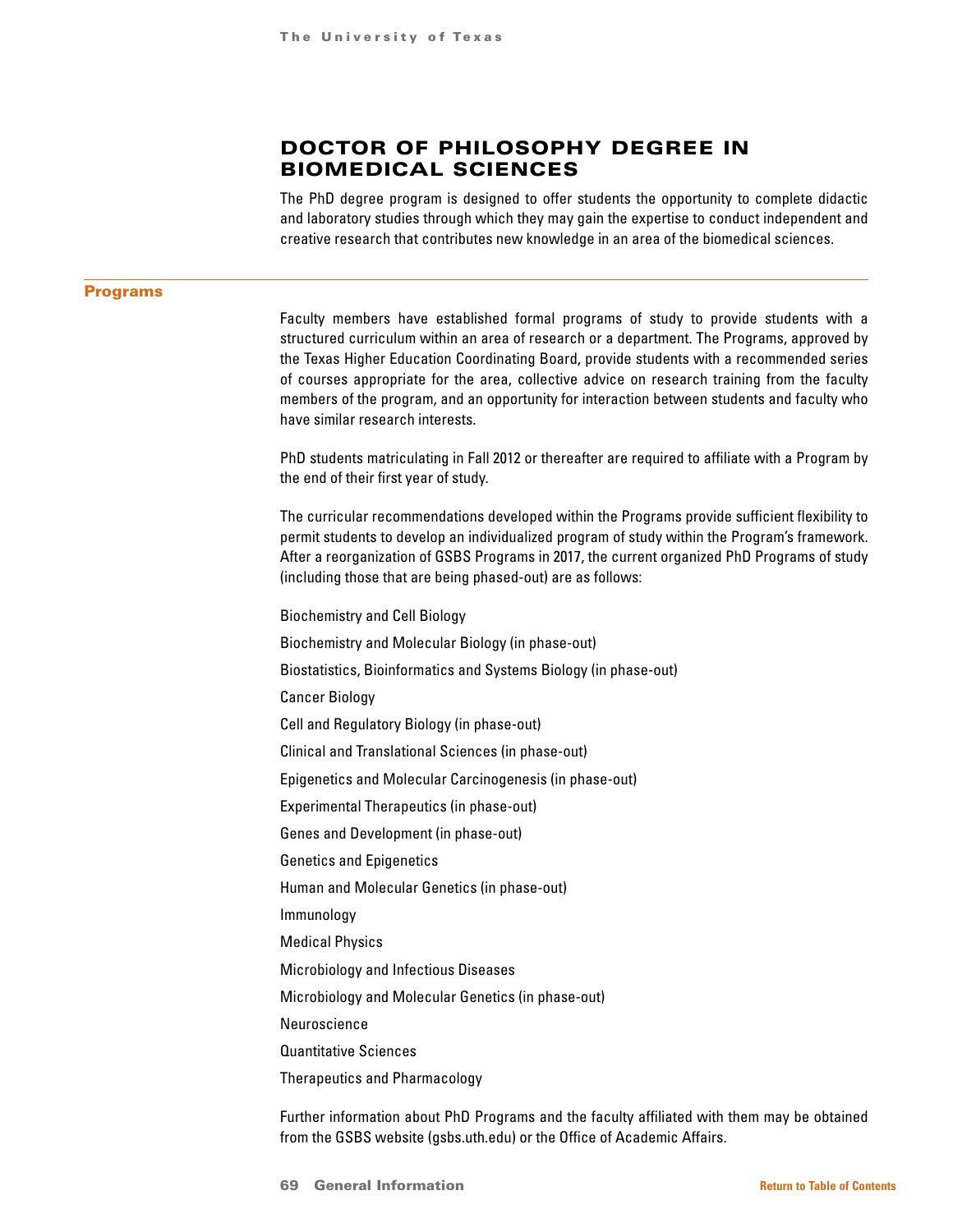## **Curriculum**

Successful students in this degree program will develop the necessary skills to conduct novel research at a professional level, learn the theoretical background for their particular area of study, and become familiar with the issues of biomedical ethics that interface with their chosen fields of study. To this end, the faculty has developed a challenging seven-step curriculum that gives the student the opportunity to attain the skills necessary to pursue a career in biomedical research. The seven steps of the curriculum include:

- 1. Tutorial laboratory experiences: This experience is primarily designed to offer a student the opportunity to select an area of research for the student's research dissertation and a mentor to guide this research. This phase of the curriculum occupies approximately one-half of the student's day for the first two semesters of study. During this time, the student must develop competence in research in three different tutorial laboratories.
- 2. Breadth in the biomedical sciences: Each student is required to develop a broad awareness of several different areas in the biomedical sciences. Most first-year PhD students are required to take a one-semester Core Course entitled Foundations of Biomedical Research (GS211017) to satisfy the breadth requirement. The remaining PhD students take Programspecified courses to address breadth of knowledge.
- 3. Depth in the biomedical sciences: Students are required to join a GSBS Program and demonstrate knowledge in the Program area by meeting Program-specific course requirements.
- 4. Appreciation of the ethical issues in biomedical research: Each student is required to demonstrate knowledge in biomedical ethics by passing a course entitled The Ethical Dimensions of the Biomedical Sciences (GS211051). The course will provide students with a framework to recognize, examine, and resolve ethical conflicts in their professional lives. In addition, two online modules, "Data Acquisition and Management" and "Responsible Authorship and Publication" must also be successfully completed by all students.
- 5. Scientific writing ability: Each student is required to demonstrate knowledge in scientific writing either by passing a course entitled Scientific Writing (GS211152) or by passing an approved scientific writing course.
- 6. Capability to formulate a significant research problem and to formulate a rigorous scientific plan for addressing it: Through completion of the course curriculum, each student is given the opportunity to develop the skills needed to identify a significant research problem in their chosen area of research concentration and to write a research proposal aimed at rigorously investigating the problem. The attainment of this skill is demonstrated by the student's passing a candidacy examination, which includes the evaluation of the student's ability to produce a written research proposal and to defend this proposal in an oral examination. The examination tests the student's depth of preparedness for undertaking a research problem and knowledge of the pertinent scientific background.
- 7. Ability to perform research that significantly contributes to the scientific body of knowledge: The student performs research and writes a dissertation under the guidance of an Advisory Committee. Students must demonstrate competence in the formulation and performance of original research. After completing the research and writing the dissertation, the student must present a public seminar of the research findings and successfully defend the dissertation.

The seven steps in the curriculum of the PhD program described above represent the general GSBS academic requirements. Additional course work included in a student's program of study is selected by the student and a faculty Advisory Committee. The program of study should be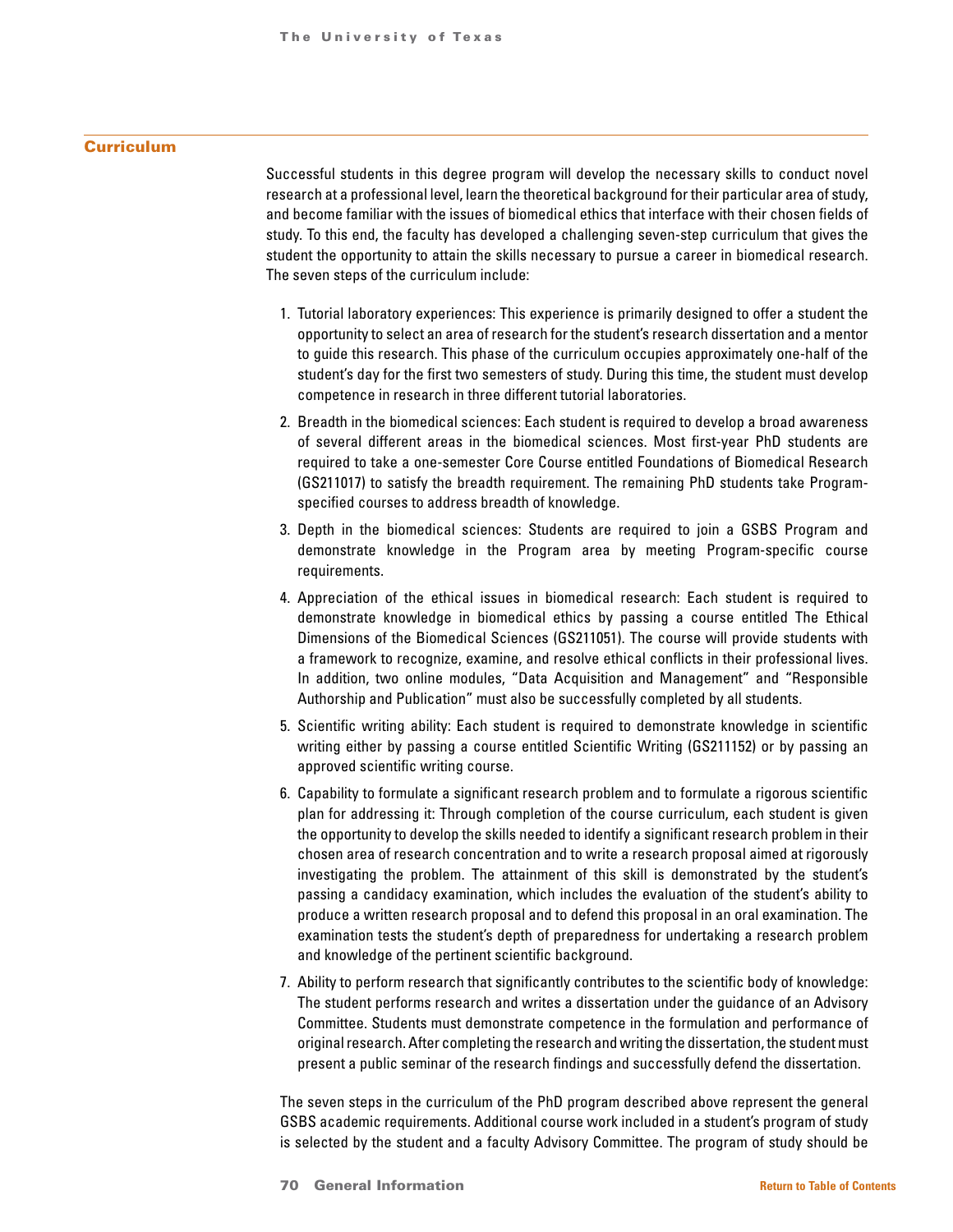selected to provide the student with educational experiences appropriate to the scientific disciplines with which the dissertation research is concerned.

#### General Requirements

The University of Texas MD Anderson Cancer Center UTHealth Graduate School of Biomedical Sciences requires a minimum of 72 credit hours to obtain the degree of Doctor of Philosophy (PhD). Note, however, that due to the extensive course requirements of the Medical Physics area of concentration, students specializing in Medical Physics must complete a minimum of 82 semester credit hours. Students are required to register as full-time students each term, for a total of 24 credit hours earned each year. The average time to completion of the PhD degree is 5.4 years. Thus, PhD students, on average, complete 135 credit hours by the completion of their degree requirements. The 72 credit-hour minimum includes:

- 1 credit hour of The Ethical Dimensions of the Biomedical Sciences (GS211051)
- 6 credit hours of Tutorial Research Experience (GS001514)
- 7 credit hours of Foundations of Biomedical Research (GS211017) or required Programspecific courses
- 2 credit hours of Scientific Writing (GS2111152) or another approved scientific writing course, any required Program-specific coursework, and
- A minimum of one year of registration for research, which includes Research in Biomedical Sciences (GS001520) and Dissertation for Doctor of Philosophy (GS001920).

Any exceptions to this minimum credit-hour requirement must be approved by the Dean upon recommendation by the Academic Standards Committee. The majority of these 72 credit hours (i.e., over 50%), plus the majority of any additional coursework required by the Academic Standards Committee or the student's Advisory Committee, must be taken in residence at the GSBS, at other UT schools, or at an institution with which a consortium arrangement exists (i.e., Rice University, the University of Houston, Baylor College of Medicine, Texas A&M Health Science Center-Institute of Biosciences and Technology, and the Gulf Coast Consortium).

#### Tutorial Laboratory Requirements

PhD students must complete, with a grade of "Pass", three different tutorial laboratory rotations under the supervision of three different GSBS faculty members.

The tutorials are each worth two credit hours (10 weeks per tutorial, 20 hours per week, or other arrangements resulting in a total of 200 hours in the laboratory) and are normally taken during the first two semesters. The tutorial laboratory experience serves the dual role of introducing the incoming student to a variety of research environments and allowing the student the opportunity to select an advisor to supervise future dissertation research.

One tutorial requirement may be waived at the discretion of the Dean of Academic Affairs if:

- 1. The student has an MS degree from another institution, provided the MS degree involved laboratory research and the preparation of a thesis; or
- 2. The student has had post-baccalaureate laboratory research experience judged to be equivalent to a tutorial rotation; or
- 3. The student has authored peer-reviewed publications in the biomedical sciences.
- 71 General Information **[Return to Table of Contents](#page-1-0)**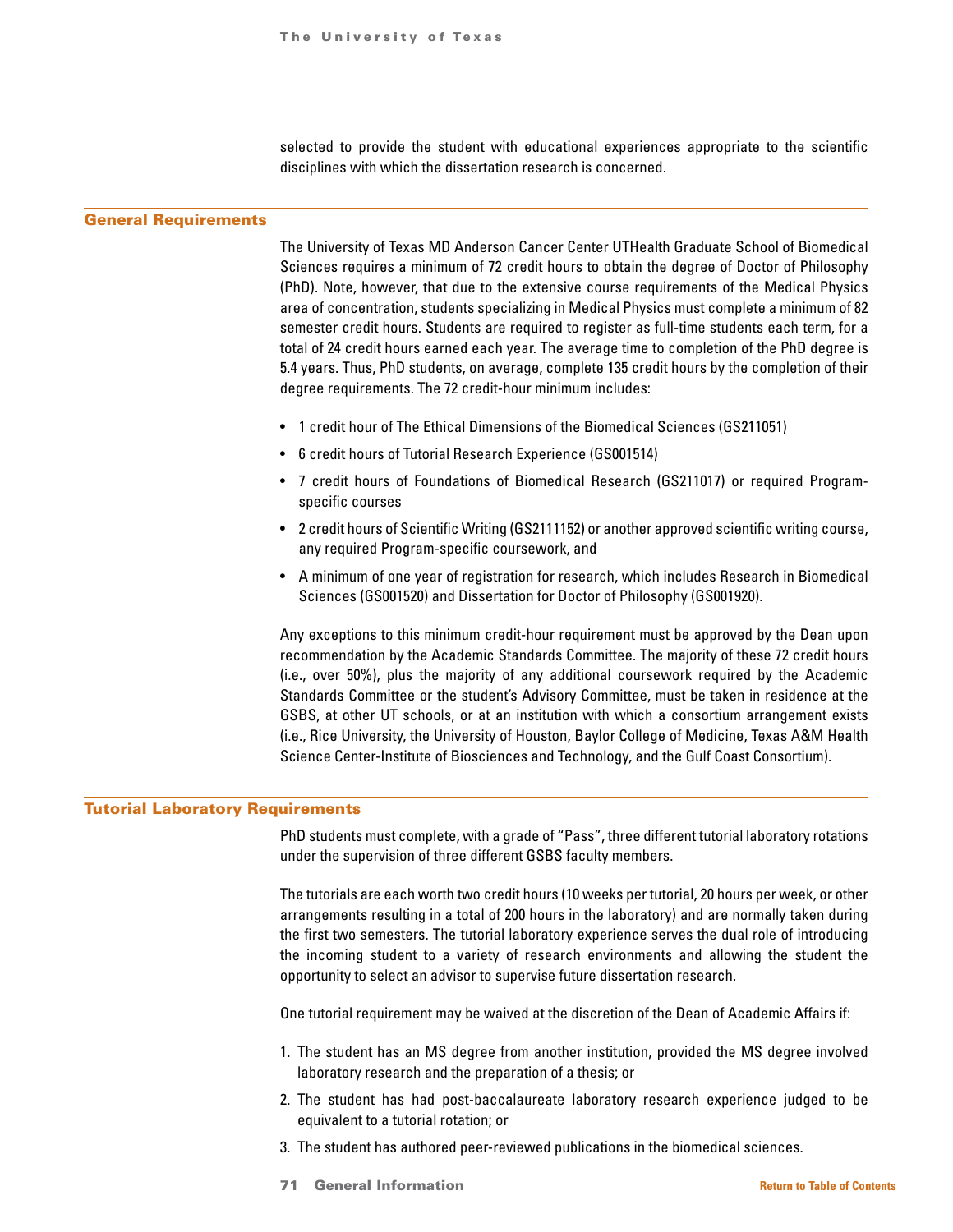Waiver of more than one tutorial requirement will not be permitted except in extraordinary circumstances. Students wishing a tutorial waiver must submit a written request for waiver to the Dean of Academic Affairs. Tutorial waivers will be considered only for students who have identified the laboratory in which they will remain for their dissertation research. Therefore, the request must also be accompanied by a letter from the student's proposed advisor supporting the waiver. Students who are allowed to waive a tutorial requirement on the basis of their GSBS MS degree may not complete a tutorial in the MS thesis advisor's lab, i.e., they must complete their remaining tutorials in two other labs.

## Advisory Committee

Upon the completion of the tutorial rotations, the student identifies a research Advisor. The student, with the assistance of the Advisor, proposes an Advisory Committee and submits the proposal to the Academic Standards Committee for its approval. Upon approval by the Academic Standards Committee and the Dean, the Advisory Committee members are notified of their appointment. The student must meet with the Advisory Committee at least every 6 months to keep them apprised of progress toward the degree. As the student's research progresses, a change in focus may necessitate a change in committee membership. This change must be approved by the Academic Standards Committee.

# Breadth Requirement

Most PhD students are required to pass a one-semester Core Course entitled Foundations of Biomedical Research (GS211017). This course provides incoming graduate students with a broad overview of modern biomedical sciences, spanning historical perspectives to cutting edge approaches. The course combines traditional didactic lectures and interactive critical thinking and problem solving exercises to provide students with a strong background in fundamental graduate-level biological topics including genetics, molecular and cellular biology, biochemistry, physiology, developmental biology and biostatistics. The remaining PhD students are required to pass Program-specific courses that are approved by the GSBS Curriculum Committee to meet this requirement.

The breadth requirement must be met before the student petitions to take the PhD candidacy examination. The goals of this requirement are to:

- Provide students with a breadth of knowledge in relevant areas of biomedical sciences,
- Enhance their critical thinking and communication skills, and
- Facilitate creative collaboration between biomedical scientists trained in depth in different disciplines.

A description of the Core Course is posted on the GSBS website (gsbs.uth.edu) and is available in the Office of Academic Affairs. A listing of Program-specified breadth courses is also posted on the GSBS website and available in the Office of Academic Affairs.

#### Recognition of Previous Graduate Course Work to Substitute for GSBS Required Courses

Students may petition to substitute previous graduate coursework taken at another institution for any course requirement by providing documentation that the course is equivalent to the required GSBS course. Such requests must be approved by the Dean of Academic Affairs. Undergraduate-level courses are unacceptable as substitutes for GSBS courses.

72 General Information **[Return to Table of Contents](#page-1-0)**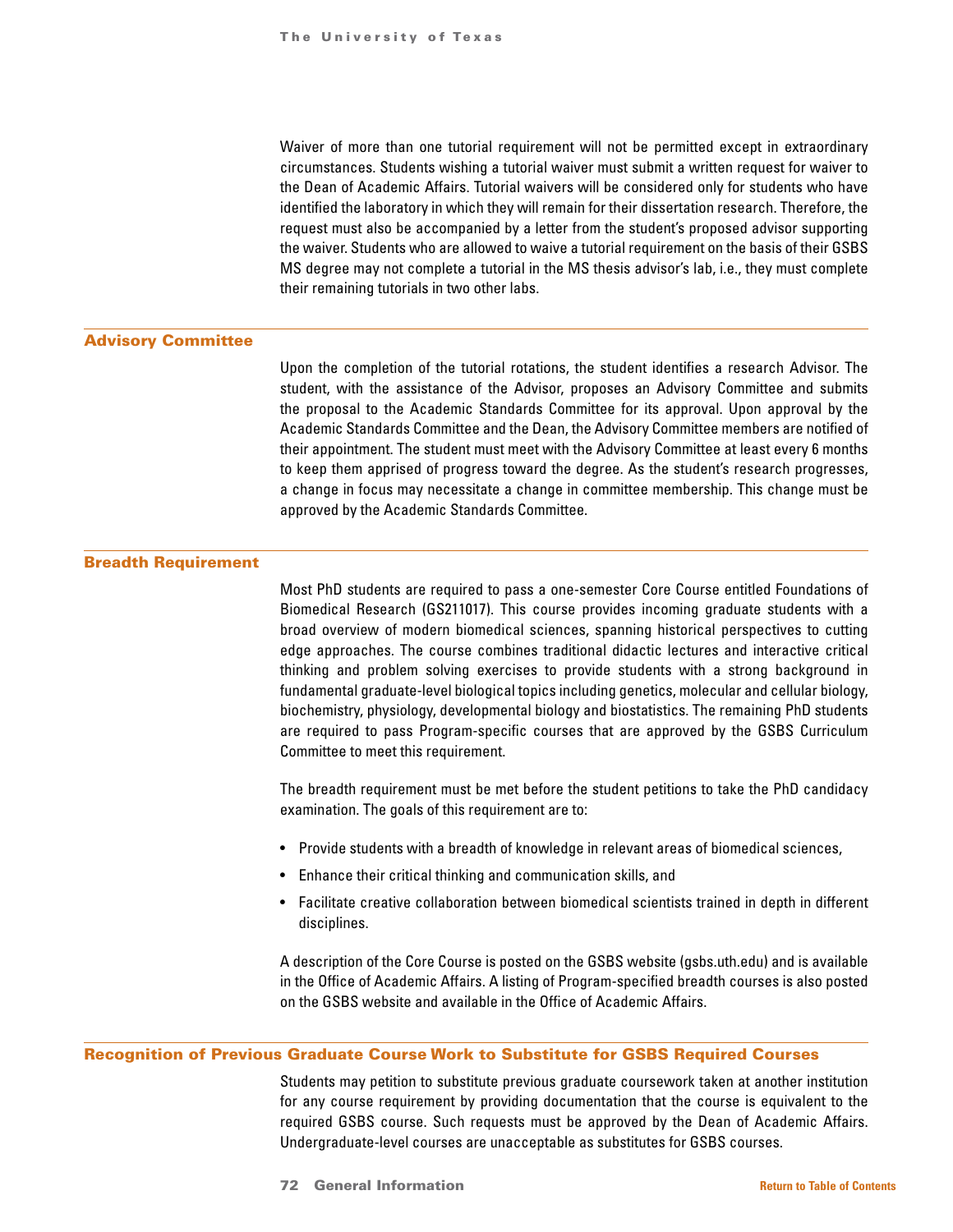# Ethics Course Requirement

All students are required to pass a course entitled The Ethical Dimensions of the Biomedical Sciences prior to petitioning for candidacy. The aim of the course is to provide students with a framework to recognize, examine, and resolve ethical conflicts in their professional lives. The course explores such issues as the commitment to truth and its breakdown; the ethics of authorship; experimentation with human and animal subjects; management of scientific data; mentor and trainee responsibilities; collaborative research peer review; conflicts of interest; biosafety and biosecurity; and the relationships of scientists to industry, society at large, and future generations. In addition, two online modules, "Data Acquisition and Management" and "Responsible Authorship and Publication" must also be successfully completed by all students.

#### Scientific Writing Requirement

All PhD students are required to pass a course entitled Scientific Writing (GS211152), or another approved scientific writing course, prior to petitioning for candidacy.

### MS Degree Bypass

Students will be considered for a bypass of the MS degree only after satisfactory completion of the PhD candidacy examination. A recommendation from the Examination Committee that the student should be permitted to bypass the MS degree will be reviewed by the Academic Standards Committee.

Completion of the Master of Science degree is recommended for students:

- 1. With little experience in laboratory research;
- 2. Who have not written research papers or literature reviews;
- 3. Who would benefit from the opportunity to pursue a research project under close supervision;
- 4. Who need significant improvement in written and oral communication; or
- 5. Who have not determined which biomedical problem(s) they intend to pursue independently.

# The PhD Candidacy Examination: Its Purpose

The purpose of the candidacy examination is to test the breadth and depth of knowledge in the biomedical sciences. The examination is meant to be an evaluation of the student's ability to construct a hypothesis, to design the means by which to test it, and to critically analyze obtained results. The oral candidacy examination gives the student the opportunity to demonstrate:

- An understanding of the research area in which he or she is being tested;
- The ability to formulate a research problem and to comprehend its significance; and
- The ability to design appropriate experimental approaches to solve the problem.

A student's performance will be regarded as satisfactory only if the student:

- Demonstrates an adequate knowledge of the field and the research specialty in which he or she is being tested;
- Identifies a significant research problem, the solution of which will make a substantial contribution to our existing knowledge;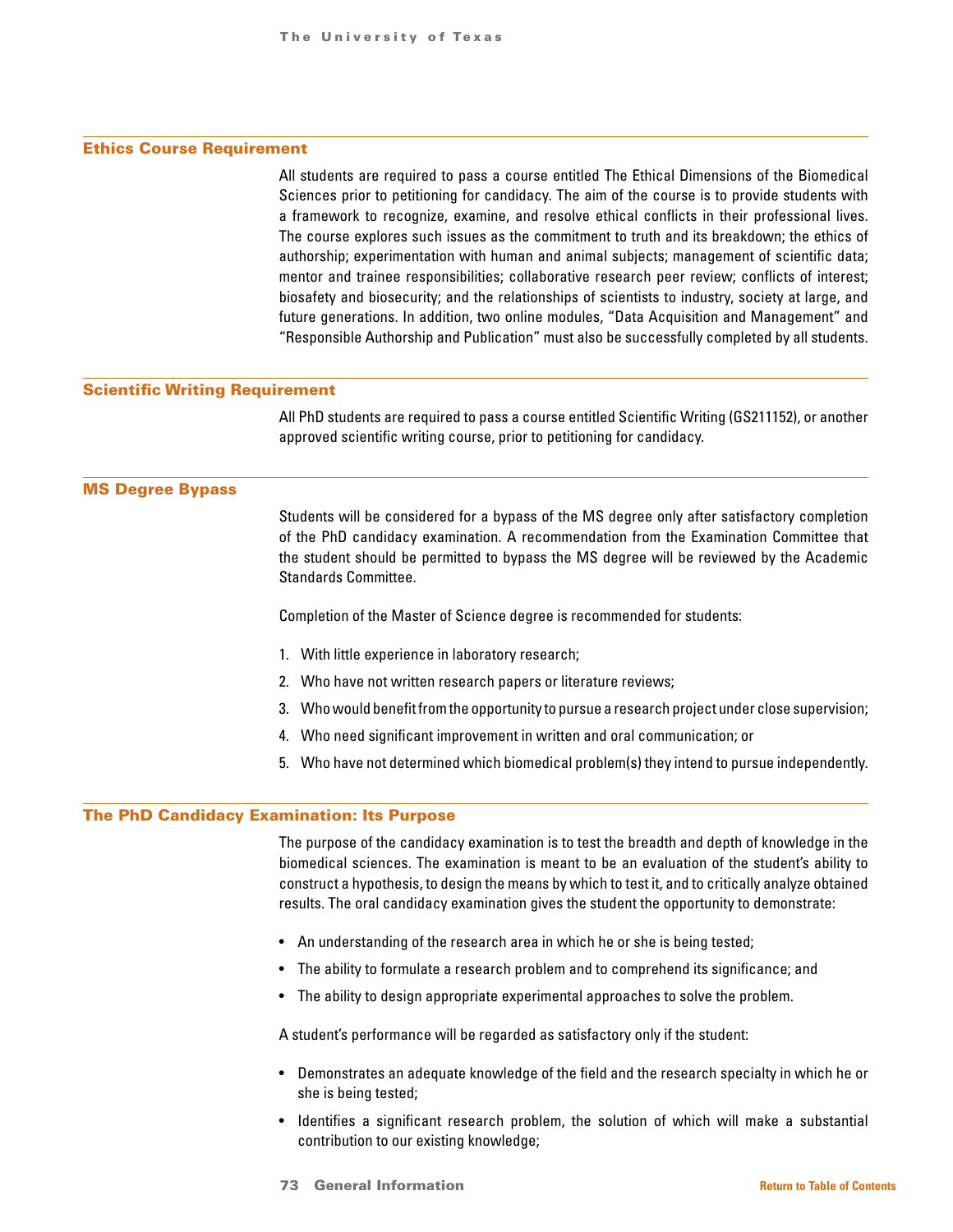- Makes sound judgments in formulating a rigorous experimental design and can interpret critically the results anticipated; and
- Demonstrates that the experimental design and methods proposed are appropriate to solving the problem.

### Petition for the PhD Candidacy Examination

Students are required to petition for PhD candidacy by the end of the second year following matriculation.

Before submitting the petition for the candidacy exam, the student must have eliminated all deficiencies identified by the student's Advisory Committee and completed the tutorials, scientific writing and ethics requirements, and either the Core Course or Program-specific required courses to meet the breadth requirement.

PhD students must pass a candidacy exam in the format required by the student's Program. Program exam requirements and guidelines are posted on the GSBS website in the "Programs" section.

#### PhD Candidacy Examination

All PhD students must prepare and defend a written research proposal as part of their candidacy examination. The candidacy examination tests breadth and depth of the student's understanding of a defined research area. The examination includes both written and oral components.

The candidacy examination must take place before the end of the first semester of the third year following matriculation and after the petition is approved by the Academic Standards Committee. Completion of PhD candidacy and either the bypass (or completion) of the MS degree must be achieved by the end of the third year of enrollment. PhD students who fail to do so will be placed on academic probation and their progress reviewed by the Academic Standards Committee to determine if further action is needed.

It is the student's responsibility to select the date, time, and place of the examination. If a member of the Examining Committee is unable to attend the examination, a substitute who meets the same criteria (e.g., outside the student's major interest) should be added. The new member must be approved by the Dean of Academic Affairs.

# Results of the PhD Candidacy Examination

The Chair of the Examining Committee is responsible for submitting the results of the examination to the Office of Academic Affairs for review by the Academic Standards Committee. The results of the examination will be one of the following (students are recommended to candidacy by the Academic Standards Committee and admitted to candidacy by the Dean only after review and approval of the examination results):

- Student passes unconditionally. The Examining Committee, where appropriate, also may recommend that a student who receives an unconditional pass may bypass the MS degree.
- Student passes conditionally, with the conditions clearly stated, i.e., the exact nature of the deficiency(ies) along with a suggested mechanism to repair the deficiency(ies). The Examining Committee may choose to formulate the final mechanism for removing the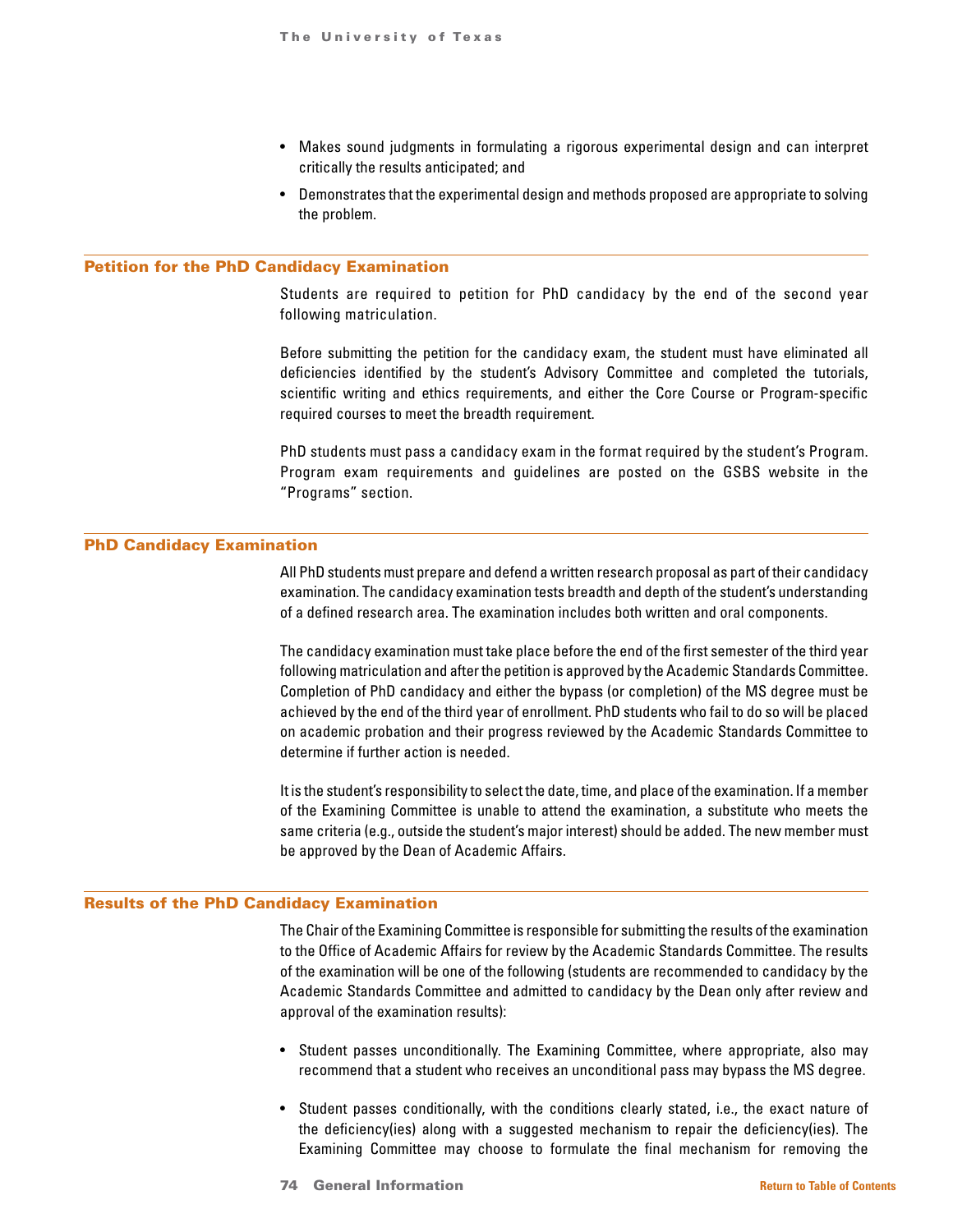deficiency(ies), or the Examining Committee may at its discretion assign this responsibility to the student's Advisory Committee. Conditions must be fulfilled within one year of the exam date. The Chair of the Examining Committee must write a letter of certification to the Office of Academic Affairs when the student has resolved the conditional pass. The Chair of the Examining Committee must serve as a member of the Advisory Committee, at least until the conditional pass has been resolved. Requests for an extension of the one-year deadline, with justification by the Advisory Committee, must be submitted to the Academic Standards Committee for its approval. In all cases, conditions must be fulfilled before the student requests the defense of the PhD dissertation.

- Student is to be re-examined at some future date before the Examining Committee will render a decision. Results of the first exam (where it was determined that the student would be reexamined) must be submitted to the Office of Academic Affairs immediately following the exam. Specifically, in a memo to the student and the Academic Standards Committee, the Chair of the Examining Committee should describe areas that need improvement, areas of strength, conditions for re-exam and a deadline for the re-exam (maximum one year after original exam). The Exam Committee for the re-evaluation must be composed of the same faculty members that conducted the first exam. Upon re-examination, the Committee may only elect to Unconditionally Pass or Fail the student. Students may be re-examined only once. The Chair of the Examining Committee must separately communicate to the Office of Academic Affairs the result of the re-exam. If the student fails to successfully complete the re-examination prior to the deadline determined by the Examining Committee (not to exceed one year from the first examination), the Academic Standards Committee will dismiss the student from the PhD program.
- Student fails. Failure of the examination means the Examining Committee has determined the student has not demonstrated the requisite potential to complete the PhD program, and the Academic Standards Committee will dismiss the student from the PhD program. The Academic Standards Committee may, at its discretion, determine that the student will be permitted to continue towards a terminal MS degree. Subsequent to dismissal, the student may re-apply to the School; the application will be considered in competition with other applications pending at the time.

## Registration for PhD Dissertation

After being admitted to candidacy for the PhD degree, the student is permitted to register for Dissertation for Doctor of Philosophy (GS001920). The student must register for at least one semester of Dissertation before becoming eligible for the PhD dissertation defense. The student must be registered for Dissertation in the final semester in which requirements are completed.

# Expectations for the PhD Dissertation

The following are expectations for the PhD dissertation, established by the GSBS Faculty. They are based on the Council of Graduate Schools' publication, Requirements for the PhD: A Policy Statement (Washington: Council of Graduate Schools in the United States, 1979 – used with permission of the CGS).

#### **Nature and Purpose**

The doctoral dissertation is the final and most important component of the series of academic experiences, which culminate in the awarding of the PhD degree. Four major functions are

75 General Information **[Return to Table of Contents](#page-1-0)**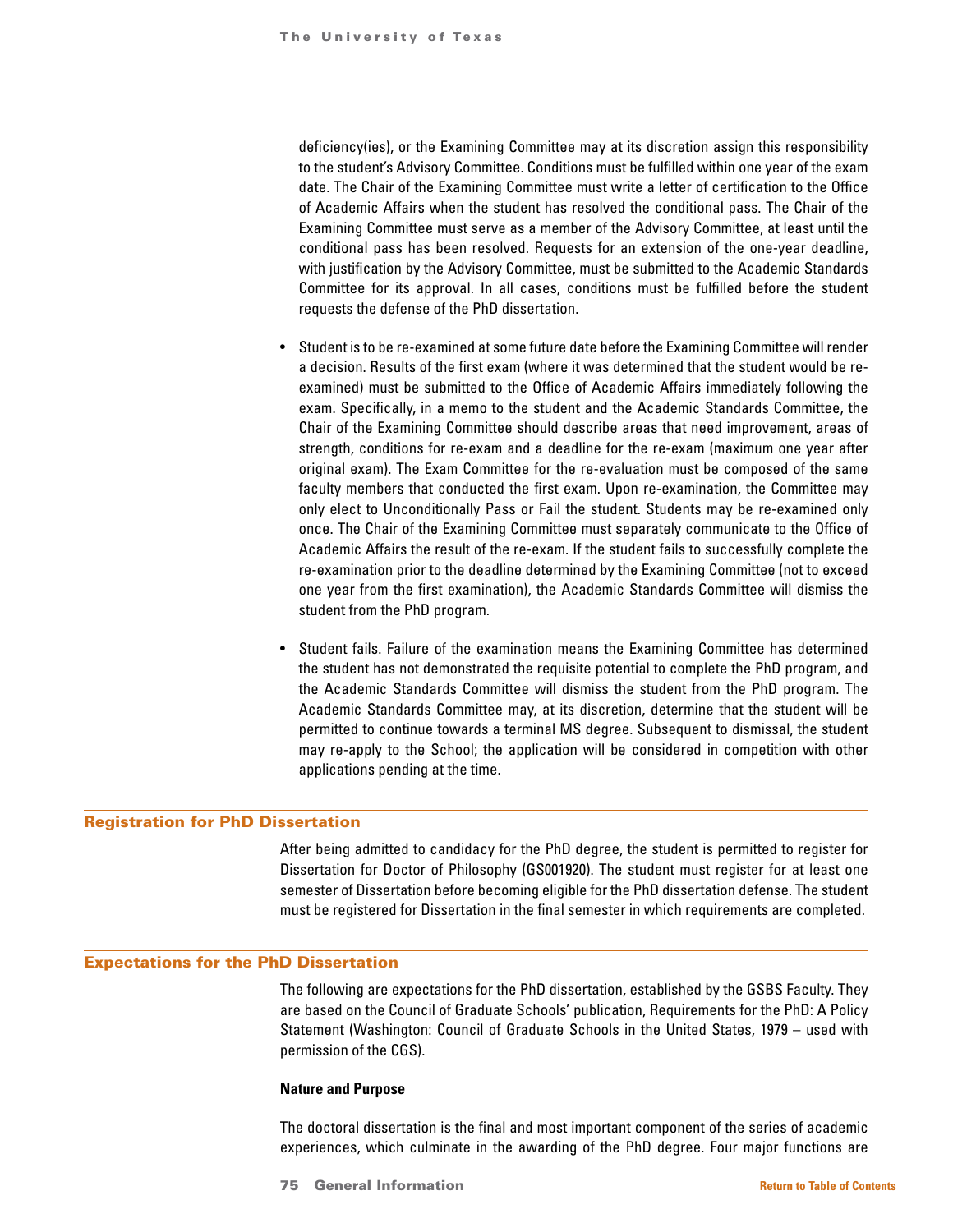fulfilled by the dissertation experience:

- It is a work of original research or scholarship which makes a contribution to existing knowledge;
- It is an educational experience which demonstrates the candidate's mastery of research methods and tools of the specialized field;
- It demonstrates the student's ability to address a major intellectual problem and arrive at a successful conclusion; and
- It demonstrates that the student possesses the potential to function as an independent researcher.

In view of the wide range of fields of knowledge in which the PhD degree is awarded, it is not feasible to set specific requirements and standards for this degree. Nevertheless, there is a general -- and usually explicitly stated -- agreement among American universities that the doctoral dissertation should be a distinct contribution to knowledge, and of sufficient value to warrant its publication in a reputable journal, or as a book or monograph.

# **Relationship with MS Thesis**

GSBS students may utilize an MS degree project as the basis of the hypotheses to be tested by the doctoral research. The PhD dissertation must not include data that are part of the MS thesis. Data from the MS thesis may be included in the dissertation as part of the Introduction or as an appendix. In all cases, data from the MS thesis must be identified clearly as originating from the previous work. Furthermore, the PhD dissertation must have a title that is distinct from the MS thesis.

# Defense of the PhD Dissertation

At a time deemed appropriate by the Advisory Committee, the student will submit a complete draft of the dissertation to each member of the Advisory Committee, together with the form requesting to defend the PhD dissertation. The completed defense form and a one-page summary of the research must be submitted to the Office of Academic Affairs. The dissertation defense will be held no sooner than two weeks nor later than three months after the request form is received by the Office of Academic Affairs and approved by the Dean.

- Prior to the defense, students who matriculated prior to Summer 2014 must submit at least one first-authored paper related to their education and research at GSBS to a peer-reviewed journal for publication.
- Students who matriculated in Fall 2014 and thereafter must also submit at least one firstauthored paper related to their education and research at GSBS to a peer-reviewed journal for publication prior to the defense, and the paper must be accepted for publication prior to graduation.
- The student's Advisory Committee must approve the quality of the journal for the required publication.
- A request for exception to these policies must be recommended by the Advisory Committee or the Academic Standards Committee and approved by the Dean.

Guidelines for the PhD Dissertation Defense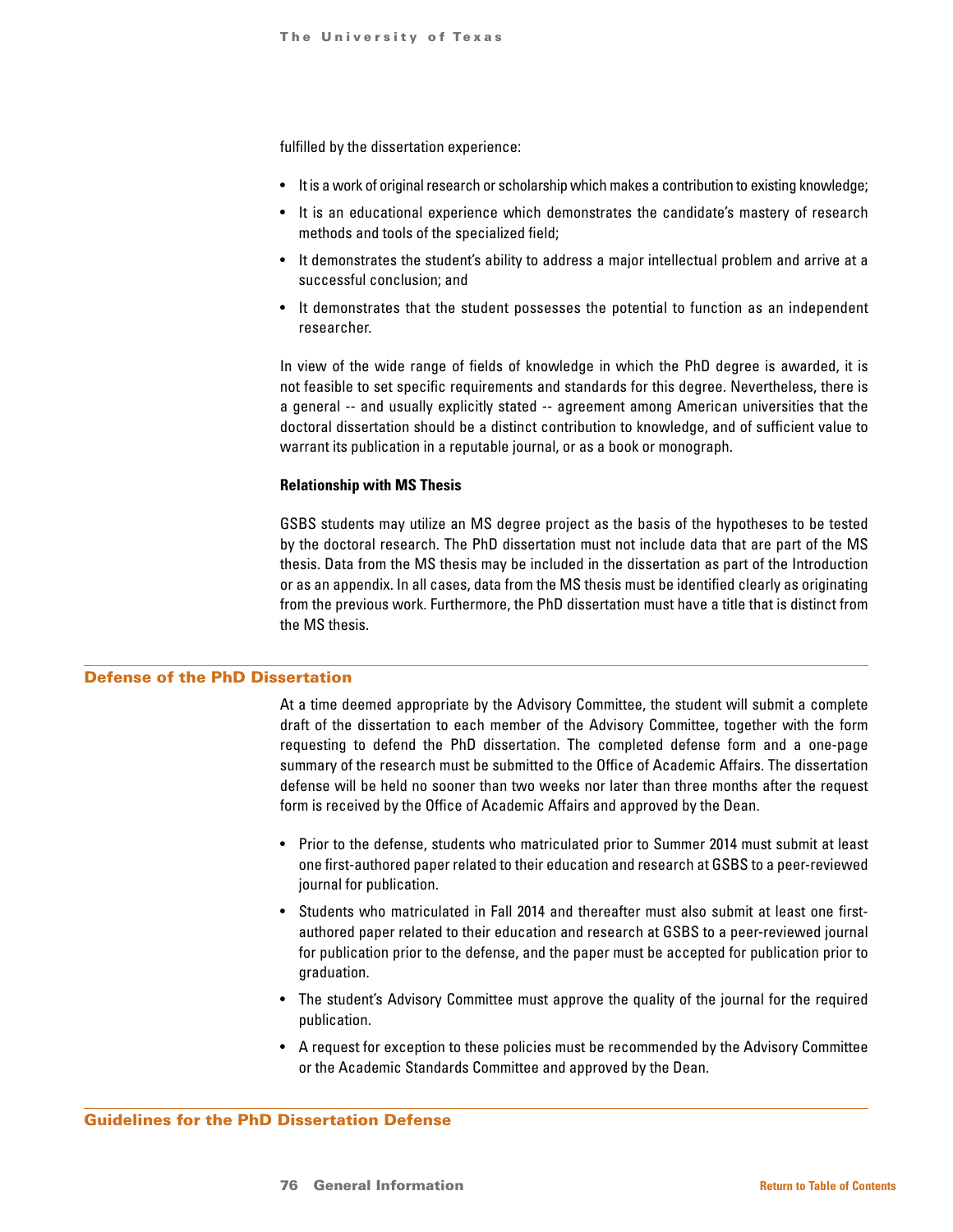The purpose of the dissertation defense is to provide a consistent and complete evaluation of the dissertation and the student's understanding of the research, as well as the student's ability to report information to the scientific community in a well-organized and interesting form.

An announcement of the defense will be distributed by electronic mail to all GSBS students and faculty.

Guidelines for the defense are:

- The student will deliver a 45- to 60-minute public presentation, including a detailed description of the background, rationale, materials and methods, results, and conclusions appropriate to the research. Following the presentation, the student will respond to questions from the audience.
- Immediately thereafter, and at a location announced at the end of the seminar, the Advisory Committee will examine the student on the dissertation. Any member of the GSBS Faculty who attends the public presentation may participate in the examination to the extent described below. Others wishing to attend must be approved by the Advisory Committee.
- The student's Advisor will serve as moderator of the examination. The student will be expected to respond to questions from those attending on any aspect of the written dissertation or the material presented at the public presentation.

After the examination, the student will meet privately with the Advisory Committee to discuss the results. Finally, the Advisory Committee will determine what recommendation to make to the Dean and the Academic Standards Committee. The Committee may conclude that the student has passed, or it may require additional research, modifications to the dissertation, and/or another defense. The results of this meeting will be communicated through the Office of Academic Affairs to the Dean and the Academic Standards Committee for their information and approval.

Within one week of the dissertation defense, any member of the GSBS Faculty who has read the student's dissertation and has attended the defense may write directly to the Dean to provide an evaluation of the student's performance. In reaching a final decision on whether to award the PhD or require further work and/or another defense, the Dean will take into consideration the recommendation of the Advisory Committee and other comments received from GSBS Faculty. In particular cases, the Dean may solicit additional evaluations of the dissertation from experts in the field either within or outside the GSBS Faculty. Should a concern be raised by a GSBS faculty member about a student's performance, the decision of the Dean will be communicated to the student and the Advisory Committee within one month of the dissertation defense.

#### **Approval of the Dissertation**

All members of the Advisory Committee are expected to sign the student's dissertation to demonstrate their approval of the document. If any member refuses to sign the dissertation, the Academic Standards Committee will consider the matter. In deciding whether to approve the dissertation, the Dean will take into consideration the recommendations of the Advisory Committee and the Academic Standards Committee. In particular cases, the Dean may solicit additional evaluations of the dissertation from experts in the field either within or outside the GSBS Faculty.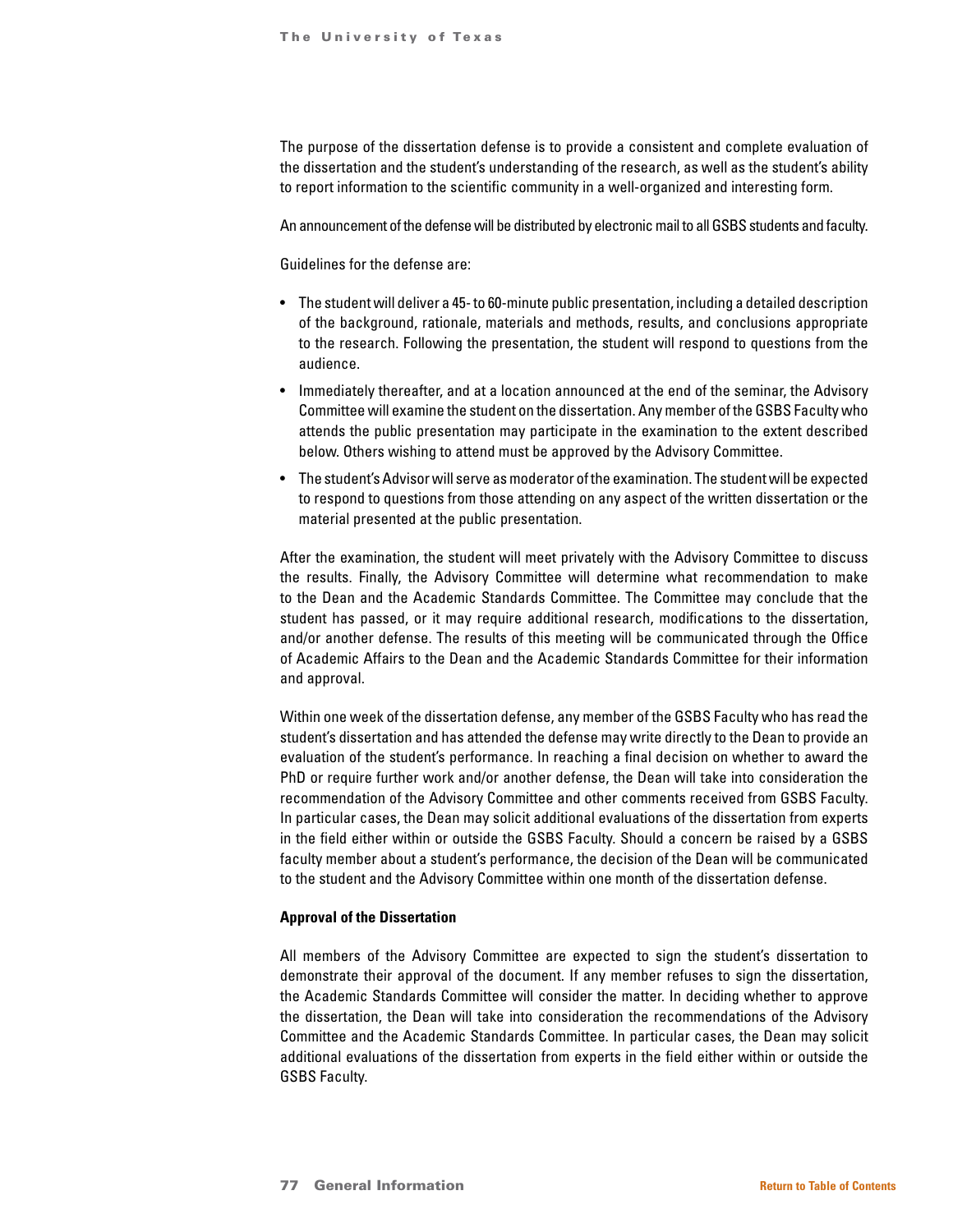#### Completion of the PhD Requirements

The PhD degree is not awarded until the student has completed the following requirements:

- Successfully defended the dissertation;
- The unbound dissertation, approved by the Advisory Committee, is submitted to the Office of Academic Affairs for the Dean's signature;
- The first-authored paper requirement has been met, if applicable, and
- All exit forms are completed and submitted to the Office of Academic Affairs.

The student must be registered for Dissertation in the final semester in which requirements are met.

Students must also complete a form indicating the dissertation-related research areas to be listed on the diploma. Students may request to list none, one or two areas on the diploma. If areas are listed, the first must be the Program with which the student is affiliated. The second area must correspond to one of the other GSBS Programs approved by the Texas Higher Education Coordinating Board and must overlap with the student's dissertation research topic. Any areas listed on the diploma must be approved by the director of the corresponding Program.

The degree will be issued as of the final day of the semester in which all degree requirements have been met. The PhD degree must be completed within seven years of first registration in GSBS. Students may continue registration in GSBS after the seven-year limit only with the express written permission of the Dean.

# DOCTOR OF MEDICINE/DOCTOR OF PHILOSOPHY DUAL DEGREE PROGRAM

The UTHealth McGovern Medical School and The University of Texas MD Anderson Cancer Center UTHealth Graduate School of Biomedical Sciences participate in a combined program leading to both MD and PhD degrees. This program is sponsored and supported by UTHealth and MD Anderson Cancer Center and provides a stipend, tuition and fees, and health insurance support during MD and PhD training. Extensive basic and translational research opportunities and participation of more than 500 faculty members from both institutions provide a unique environment and resources for training combined-degree students. The MD/PhD program training structure is also unique and is organized to train physician scientists. Students complete the first three years of medical school training prior to starting their dissertation research. Thus, the students enter the GSBS with a comprehensive understanding of human disease that can inform and direct their dissertation research. Requirements of both degrees are typically completed in seven years. The program is administered by an MD/PhD Committee, which is comprised of faculty at both institutions.

Students must meet the admissions requirements of the GSBS and the McGovern Medical School to qualify for admission to the MD/PhD program. The program is restricted in size and provides stipend support for exceptional MD/PhD candidates. For information, visit the website at gsbs.uth.edu/mdphd/.

Application for admission to the MD/PhD Program may be made by submitting an application online through the American Medical College Application Service (AMCAS) and a mandatory secondary application online at gsbs.uth.edu/mdphd/apply-here.htm. Three letters of recommendation (two general letters and an additional letter from a research mentor) are also required and should be submitted through AMCAS. The deadline is November 1st.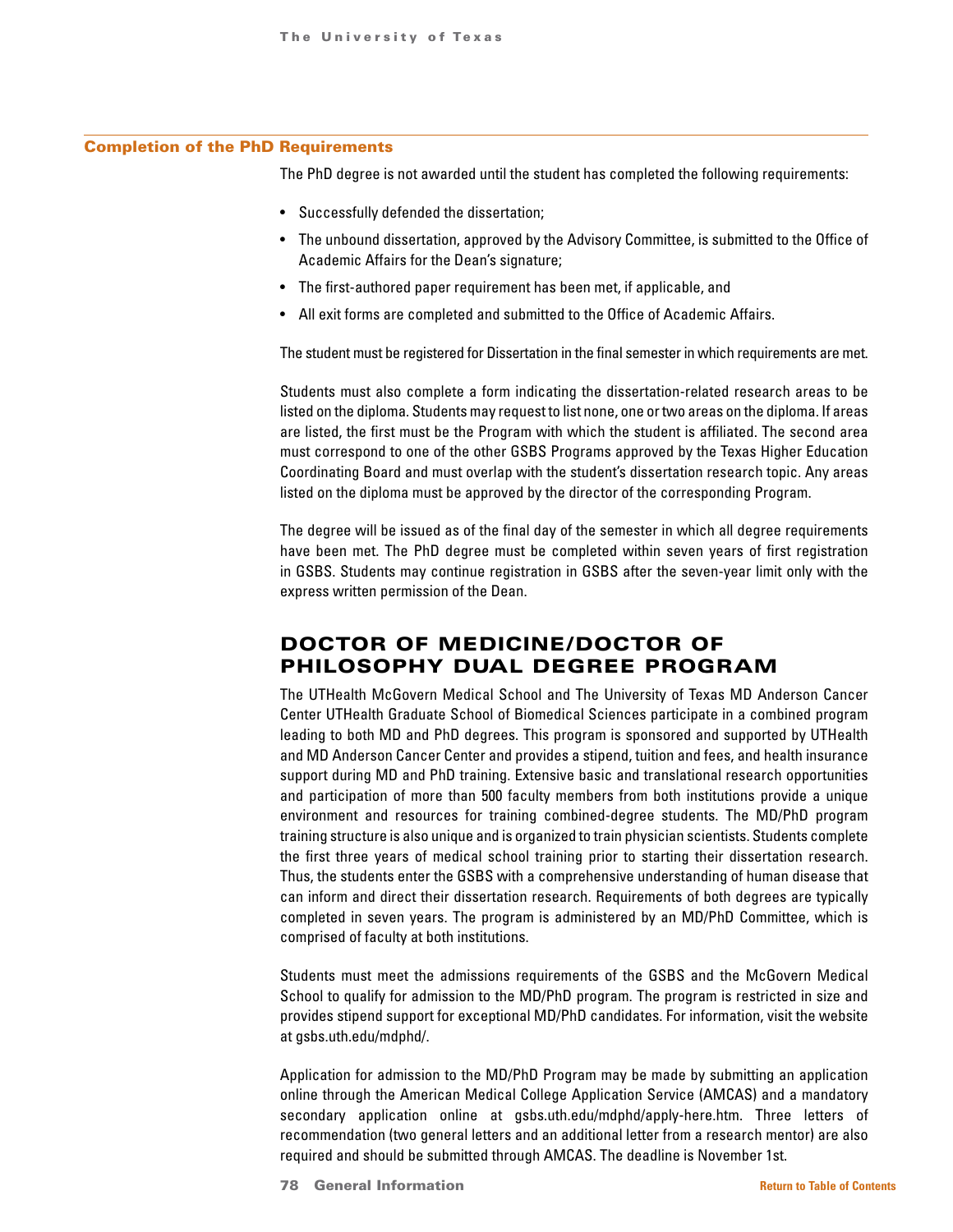# MASTER OF SCIENCE DEGREE IN BIOMEDICAL SCIENCES

Students enrolled in MS degree programs are provided the opportunity to gain mastery of the scientific background of their discipline and their specific research problem. Such mastery is acquired from didactic instruction and individual study of the scientific literature. Laboratory studies provide opportunities to gain technical facility with the methods required for investigation. The preparation of the MS thesis provides experience in stating a research problem within the framework of contemporary knowledge, presenting the rationale for the technical approach to be taken in solving the problem, presenting valid and reproducible results obtained by the application of methodology appropriate to the problem, and providing a coherent analysis of the results and the conclusions drawn from this analysis.

The acquisition of technical expertise should be the major objective of students at the MS degree level, and the MS thesis should evidence the student's mastery of the knowledge and technology required for the solution of the research problem. While studies at the MS level may place less emphasis than those at the PhD level on the scope and magnitude of the intellectual contribution, the MS thesis should demonstrate the student's creativity and critical thinking in the solution of a scientific problem. The thesis should be an original document written by the student.

The MS degree is an important component of the GSBS educational program. Although many students currently bypass the MS portion of the PhD program, the Faculty continues to recognize the value of studies for the MS degree for some PhD students, as well as for students seeking graduate training available through individualized or specialized MS programs.

#### General Course Requirements

The MS program of work must consist of 36 credit hours (minimum) of coursework, which must include one credit hour of The Ethical Dimensions of the Biomedical Sciences plus the two online Ethics modules, at least six credit hours of Thesis for Master of Science and a minimum of six credit hours of Research in Biomedical Sciences. A minimum of 12 credit hours of didactic courses, graded A/F, must be taken. Other didactic courses, Literature Survey, Special Project: Course, and Special Project: Research may be used toward the remaining required credit hours. The majority (i.e., over 50%) of the 12 credit hours of graded coursework and the 36 total credit hours, plus the majority of any additional coursework required by the Academic Standards Committee or the student's Advisory Committee, must be taken in residence at GSBS.

Students in an MS degree program who have completed graduate courses in the general area of biomedical sciences at another institution may request that credit hours earned elsewhere be used toward the GSBS requirement. Approval of these requests are at the discretion of the Dean. The student must have received at least a B (if the course awards letter grades of A, B, C or F) or P (if the course was graded pass/fail) in the course to be awarded GSBS credit hours. The grades from such courses taken at other institutions will not be used in the calculation of the cumulative grade point average.

The following rules apply to registration for *Special Project: Course, Special Project: Research,*  and *Literature Survey:*

- *Special Projects* should not exceed four hours per semester and Literature Surveys should not exceed two hours per semester.
- 79 General Information **[Return to Table of Contents](#page-1-0)**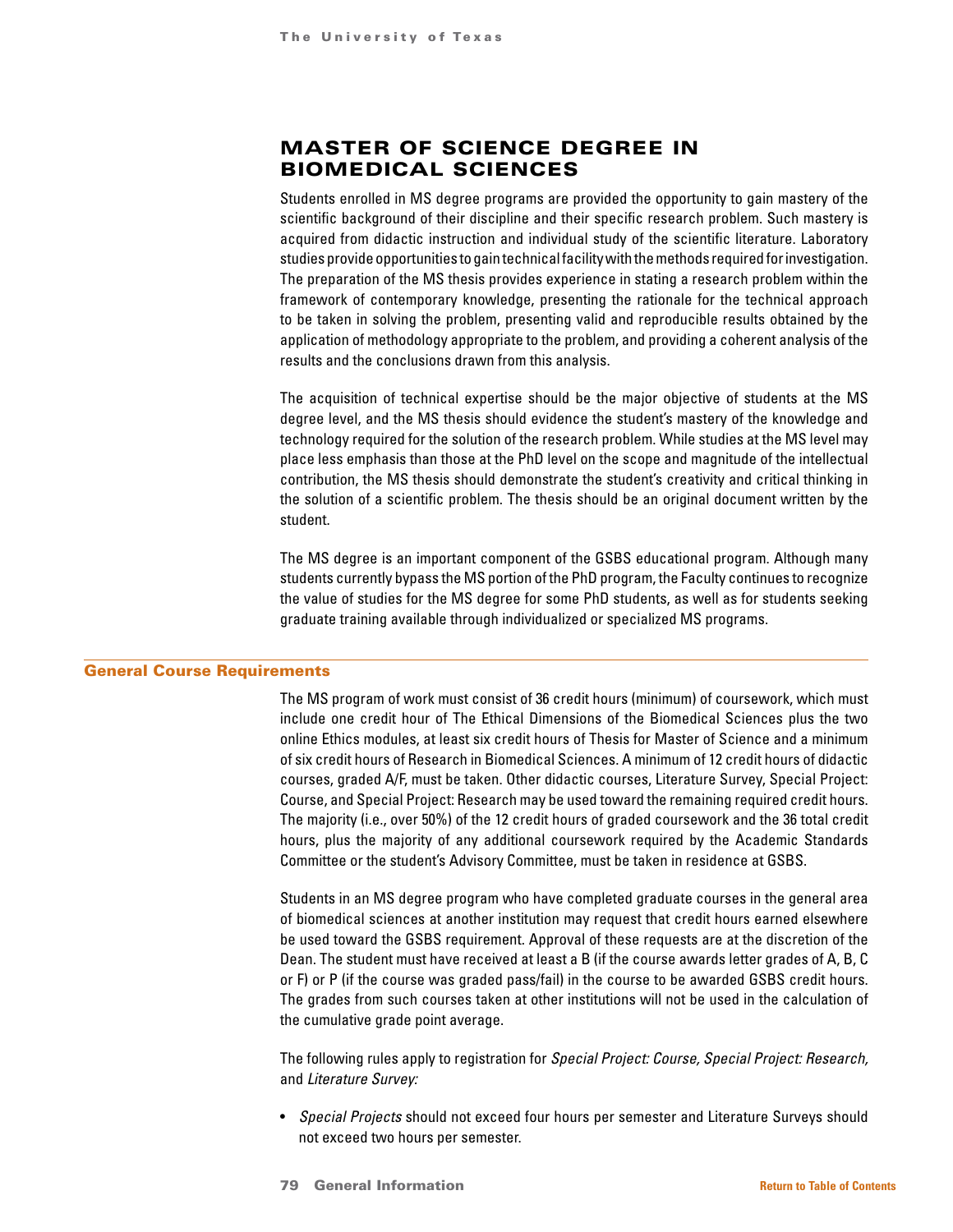- No more than 6 credit hours of *Special Project (or Tutorial Research Experience)* plus *Literature Survey* may be accepted toward meeting the 36 credit hours required for completion of the MS degree.
- If more than one *Special Project: Research* is included in the MS program of work, the projects must be supervised by different instructors.
- Degree students will not be permitted to use credit hours in *Special Project: Research*  taken while they were non-degree students toward meeting the 36 credit hours required for completion of the MS degree.

#### Ethics Course Requirement

All MS students (including those completing an MS in a specialized area) are required to pass a course entitled The Ethical Dimensions of the Biomedical Sciences. The aim of the course, taught by the GSBS Faculty, is to provide students with a framework to recognize, examine, and resolve ethical conflicts in their professional lives. The course explores such issues as the commitment to truth and its breakdown; the ethics of authorship; experimentation with human and animal subjects; management of scientific data; mentor and trainee responsibilities; collaborative research peer review; conflicts of interest; biosafety and biosecurity; and the relationships of scientists to industry, society at large, and future generations. This course, and two online ethics modules, "Data Acquisition and Management" and "Responsible Authorship and Publication," must be completed before the student petitions for candidacy.

# Petition to Candidacy for the MS Degree

A petition to candidacy for the Master of Science degree must be submitted to the Academic Standards Committee for approval. The petition consists of the program of work, an abstract of the proposed research, and the members of the Advisory Committee. The program of work should indicate the courses that will be used to fulfill the minimum 36 semester credits for the MS; for purposes of the petition to candidacy this may include courses taken, in progress, and/or planned. The petition must be approved by the Academic Standards Committee and the student admitted to candidacy before the student can receive credit for the first semester of Thesis. The petition should be submitted within one year of admission to the MS program or within two years of admission to the PhD program, or for MD/PhD students, after the first full year of enrollment in the GSBS. If an extension is requested, written justification must be provided to the Academic Standards Committee for its approval.

#### Defense of the MS Thesis

During the final semester of Thesis, the student must submit for approval by the Dean a form to request the defense of the MS thesis. The form, with a one-page summary of the research, must be submitted to the Office of Academic Affairs at least 14 days before the scheduled thesis defense. The Office of Academic Affairs checks to be certain that all courses included in the program of work have been completed. If all is in order, an announcement of the thesis defense will be distributed by electronic mail to all GSBS students and faculty. If the program has not been completed, the student and the Committee are notified and the thesis defense will not be permitted until the required courses have been completed.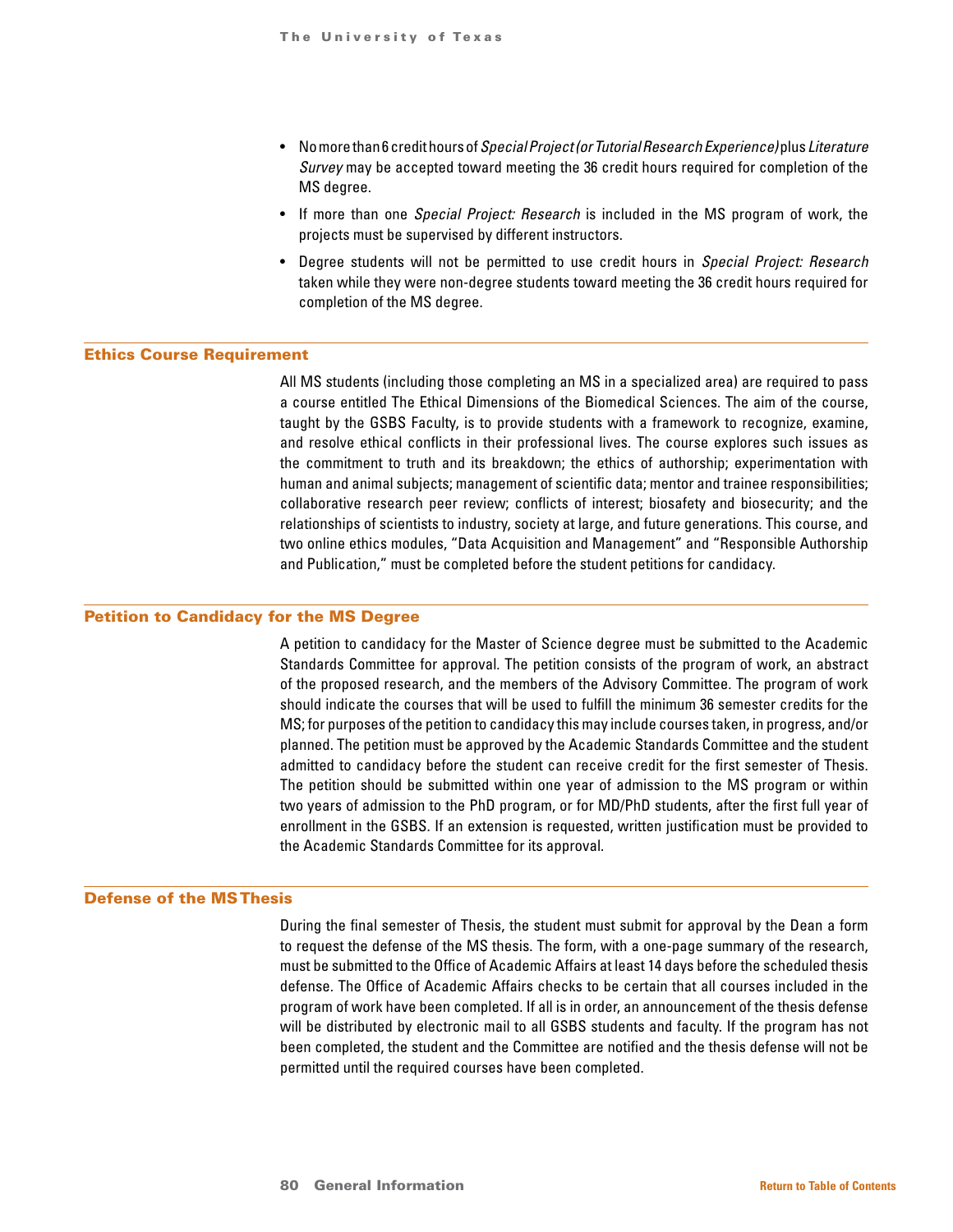#### Completion of the MS Requirements

The MS degree is not issued until the student has successfully completed the defense; the unbound thesis, approved by the Advisory Committee, is submitted to the Office of Academic Affairs for the Dean's signature; all grades are received; and all exit forms are completed and submitted to the Office of Academic Affairs. The MS degree is awarded on the last day of the semester in which all requirements are completed. The student must be registered for Thesis in the final semester in which requirements are met.

All requirements for the MS degree must be completed within three years of first registration in the GSBS. Students may continue registration in GSBS after the three-year limit only with the express written permission of the Dean. Students admitted to the GSBS for the express purpose of obtaining only an MS degree and who wish to complete a PhD must reapply for admission to a PhD program. Admission to the PhD program is contingent upon completion of all MS requirements prior to the start of the PhD program.

Operating within this general framework for the MS degree in Biomedical Sciences are the individualized MS degree option and two specialized programs, Genetic Counseling and Medical Physics. All degrees awarded will be termed Masters of Science in Biomedical Sciences.

## Individualized MS Degree

Qualified students may be admitted to the GSBS to pursue an MS degree in Biomedical Sciences or, with approval of the Program Director, in a Program area. With the advice and consent of an Advisory Committee, the student will construct a plan of study, including didactic coursework and a thesis topic appropriate to his or her particular interests. The degree can sometimes be completed in two years of full-time study, although students are permitted three years for completion of degree requirements.

# Specialized MS Degree Program: Genetic Counseling

The specialized Master of Science degree in Genetic Counseling is designed for individuals who seek a terminal MS degree with requisite education in genetic counseling. The program's objective is to provide comprehensive training in genetic counseling, with graduating students demonstrating proficiency in genetic counseling competencies and having accrued a substantial and diverse clinical case experience in order to sit for the American Board of Genetic Counseling credentialing exam. The program's challenging curriculum provides training in medical genetics and genomics, cancer genetics, prenatal genetics, psychosocial counseling, and genetic counseling research. Students receive an in-depth exposure to a variety of genetics clinics. In addition to the aforementioned general MS requirements, the more stringent and specific Genetic Counseling Program requirements include the successful completion of specialized courses, clinical rotations, a Master of Science thesis, and an oral comprehensive exam. The program is fully accredited by the Accreditation Council for Genetic Counseling, located at 4400 College Boulevard, Suite 220, Overland Park, KS 66211. Telephone: 913.222.8668; Fax: 913.222.8606; Website: gceducation.org.

#### **Curriculum**

Genetic Counseling students take classes in the areas of cancer genetics, prenatal genetics, medical genetics, research methodology, ethics, and psychosocial counseling. The majority of course work is completed by the end of the first year. Clinical rotations and the completion of a Master of Science thesis research project dominate the second year. Required course work includes (credit hours in parentheses):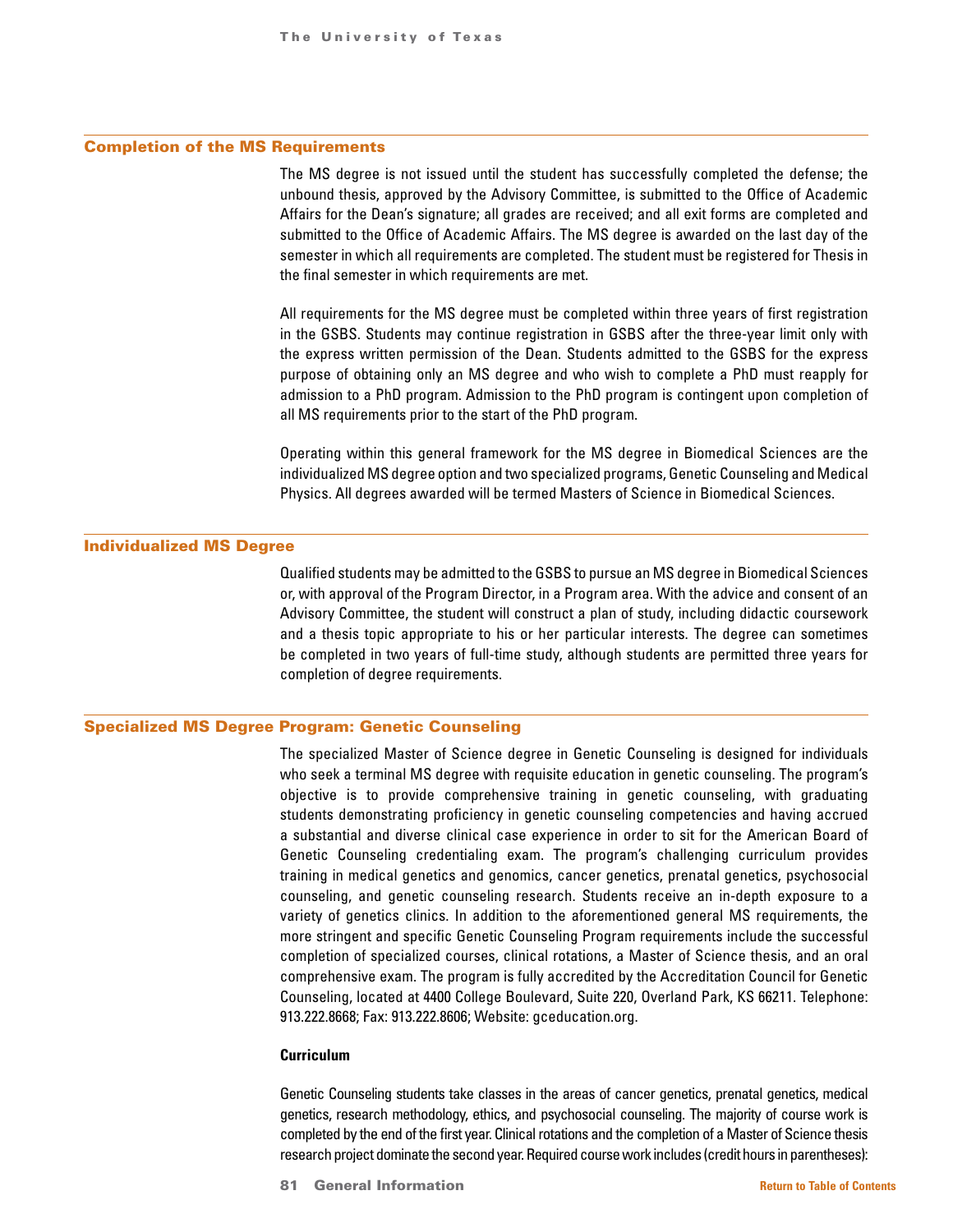Introduction to Genetic Counseling (2) Embryology (1) Topics in Medical Genetics I (2) Topics in Medical Genetics II (2) Approaches to Genetic Counseling Research I (2) Approaches to Genetic Counseling Research II (2) Psychosocial Issues in Genetic Counseling I (2) Psychosocial Issues in Genetic Counseling II (2) Psychosocial Genetic Counseling Practicum (1) The Ethical Dimensions of the Biomedical Sciences (1) Cancer Genetic Counseling (2) Prenatal Genetic Counseling (2) Contemporary Issues in Genetic Counseling (1) x2 Introductory Clinical Rotations (3) Advanced Clinical Rotations (4) x3 Research in Biomedical Sciences (2) Masters Thesis Research (5)

#### **MS Thesis**

Students are expected to propose and complete a clinically-oriented or laboratory research question that includes study design, data collection, data analysis, and a written thesis. A written thesis in publication-ready format and an oral defense of the thesis are required for graduation.

# **Clinical Rotations**

Clinical experience is an essential aspect of genetic counseling training. Students at UTHealth receive cases of significant depth and breadth in the genetic counseling arena. Typically, students see over 150 clinical cases, well above the minimum standard of 50 logbook cases needed to sit for the board examination offered by the American Board of Genetic Counseling. After completing their clinical training, students should be well-prepared, flexible genetic counselors, familiar with the needs of an increasingly diverse clientele.

## **Oral Comprehensive Exam**

In order to assess a student's ability to synthesize didactic classroom experiences for application in the clinical setting, students must pass an oral comprehensive examination. Students who are not able to demonstrate adequate skills will be required to complete remediation. Failure by a student to pass two attempts at the oral competency exam will require the student to undertake extended remediation. Extended remediation could likely delay graduation; unsuccessful remediation will result in dismissal from the program.

#### **Prerequisites**

Admissions requirements are those established by the GSBS for the MS program. The GRE is required. A cumulative undergraduate GPA of 3.0 or greater is needed for consideration.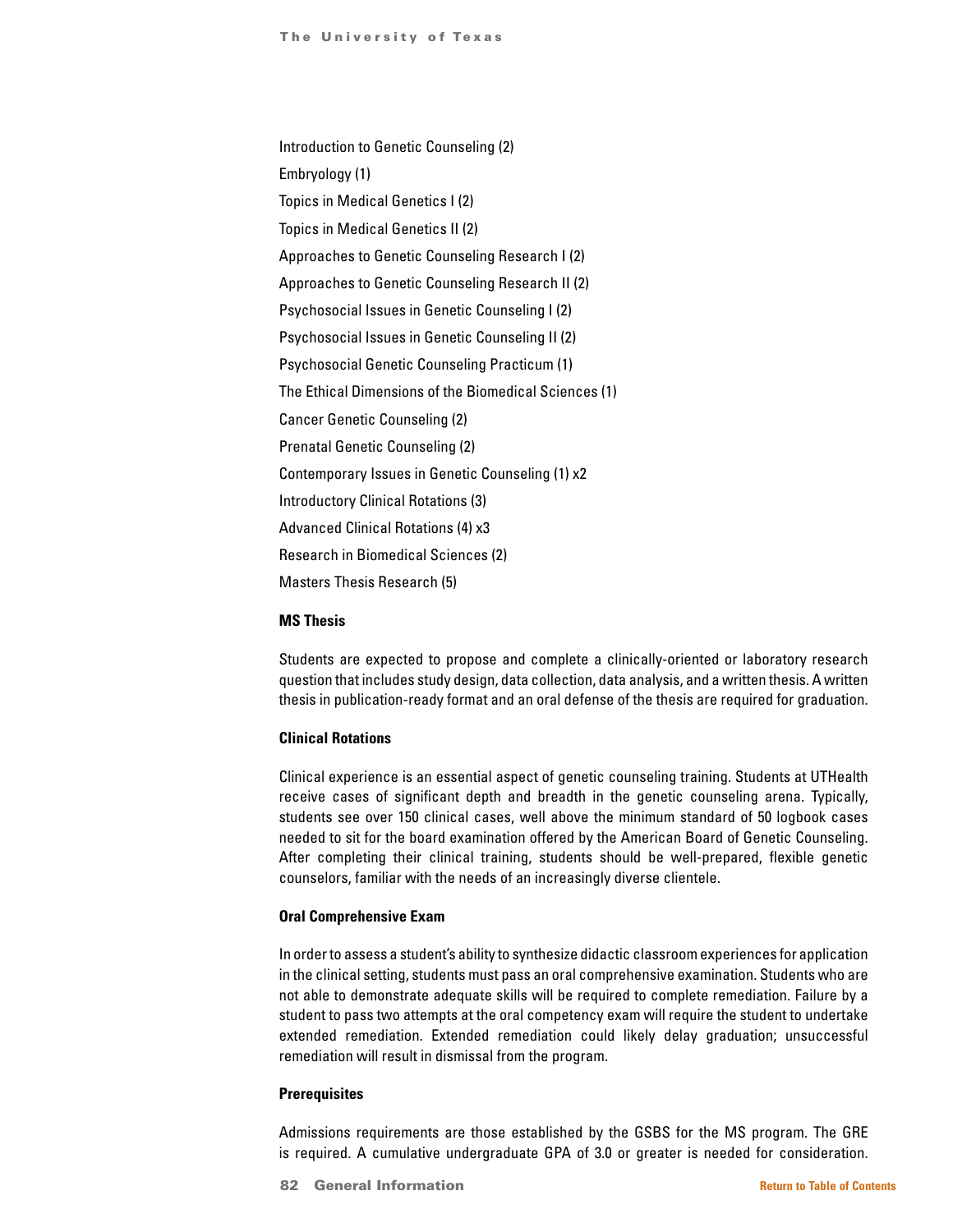Successful applicants generally have a GPA of 3.5 or better, and GRE scores in the 75% range. However, the Genetic Counseling Program considers the entire application when selecting applicants to interview.

The following background is strongly recommended:

- Client advocacy experience (crisis counseling/Planned Parenthood)
- Volunteer experience (e.g., working with individuals with disabilities)
- Genetic counseling internship/shadowing/exposure
- Undergraduate or graduate coursework in
	- Biology
	- Psychology
	- Genetics
	- **Chemistry**
	- **Biochemistry**
	- Calculus
	- Statistics

An interview at the GSBS is required for admission to the program. On average, the program receives 150 applications each year and interviews approximately 40 candidates. Offers to interview are extended in late February after the applications are reviewed.

Further information concerning the prerequisites or academic requirements for this program may be obtained by writing to:

Claire N. Singletary, MS, CGC Department of Pediatrics The UTHealth McGovern Medical School P.O. Box 20708 Houston, Texas 77225 Claire.N.Singletary@uth.tmc.edu

#### Specialized MS Degree Program: Medical Physics

The Specialized Master of Science in Medical Physics Program prepares students for a clinicallyoriented career in medical physics in a healthcare environment, a clinical support research laboratory or a clinical support industry. A graduate of the program would also be prepared for entry into a PhD program in medical physics or into a clinical medical physics residency program. The program curriculum educates the student in the areas of radiation oncology physics, diagnostic imaging physics, and medical health physics related to both ionizing and non-ionizing radiation. The area of radiation oncology physics emphasizes radiotherapy; the area of diagnostic imaging physics includes both diagnostic radiology and nuclear medicine; and the area of medical health physics includes protection from ionizing and non-ionizing radiation. The program requirements entail coursework, thesis research and clinical rotations. The MS Program in Medical Physics is accredited by the Commission on Accreditation of Medical Physics Education Programs, Inc., located at 1631 Prince Street, Arlington, VA 22314- 2818. Telephone: 517-298-1239 Fax: 571-298-1301; Website: campep.org.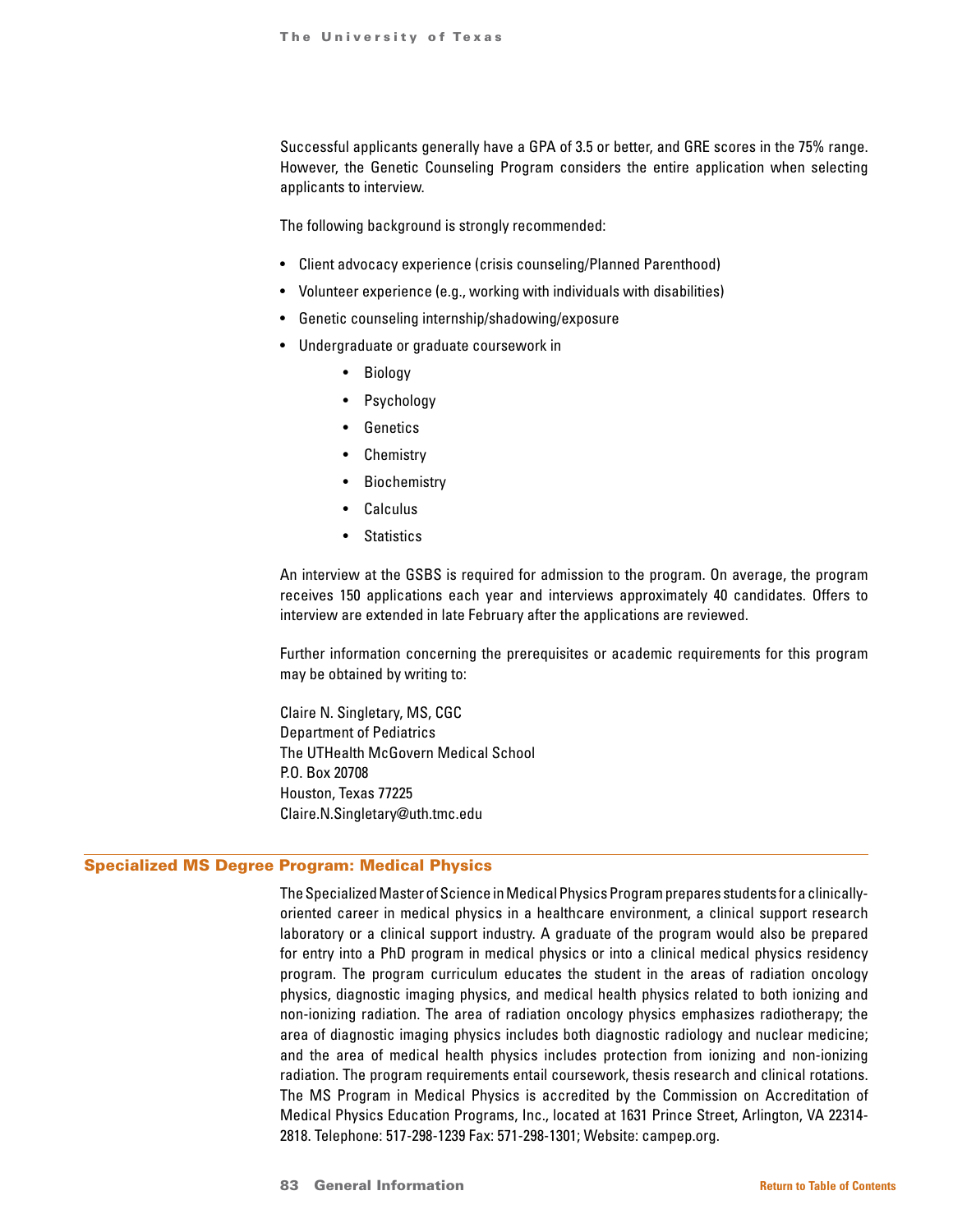## **Coursework**

1. The student must complete a minimum of 39 hours of required courses: Required Courses (semester hours in parentheses)

 Imaging Science (2) Statistics for Medical Physicists (2) Introduction to Medical Physics I: Basic Interactions (3) Introduction to Medical Physics II: Medical Imaging (4) Introduction to Medical Physics III: Therapy (4) Introduction to Medical Physics IV: The Physics of Nuclear Medicine (4) Introduction to Clinical Medical Physics (2) Electronics for Medical Physicists (3) Radiation Detection, Instrumentation, and Data Analysis (3) Fundamental Anatomy, Physiology and Biology for Medical Physics I (3) Fundamental Anatomy, Physiology and Biology for Medical Physics II (3) Introduction to Radiation Protection (3) Medical Physics Seminar (3 semesters x 1 hour/semester; 3) The Ethical Dimensions of the Biomedical Sciences (1)

 2. The student must complete a minimum of two hours of electives: Available electives (semester hours in parenthesis):

 Principles of Magnetic Resonance Imaging (2) Physics of Positron Emission Tomography (2) Special Radiation Treatment Procedures (2) Biological and Biophysical Principles of Molecular Imaging & Therapeutics (4) Various Medical Physics Special Project Courses (2 each) Other electives from the GSBS, Rice University, or the University of Houston

### **MS Thesis**

A thesis of a quality sufficient for the work to be publishable in a refereed journal is required. The student is admitted to candidacy upon approval by the Program and the GSBS Academic Standards Committee of the planned program of coursework, the abstract of the proposed research, and a list of proposed members of the Advisory Committee. The student must be admitted to candidacy before receiving credit for the first semester of Thesis. The student must register for Thesis credit for at least one semester. The MS thesis is considered complete when the final written version is signed by all members of the student's Advisory Committee and after the student has presented a public seminar and passed an oral examination on the thesis by the members of the Advisory Committee and other interested faculty. The student is expected to submit at least one manuscript based on the thesis work to an appropriate peer-reviewed scholarly journal.

#### **Prerequisites**

A bachelor's degree in physics or in another basic science or in engineering with the equivalent of a minor in physics is required. The physics background may be demonstrated by completion of upper-level courses in atomic and nuclear physics, electromagnetism, quantum mechanics, classical mechanics, and thermodynamics. Additional requirements are calculus and differential equations. A year of chemistry and a semester of biology are highly desirable. Applicants are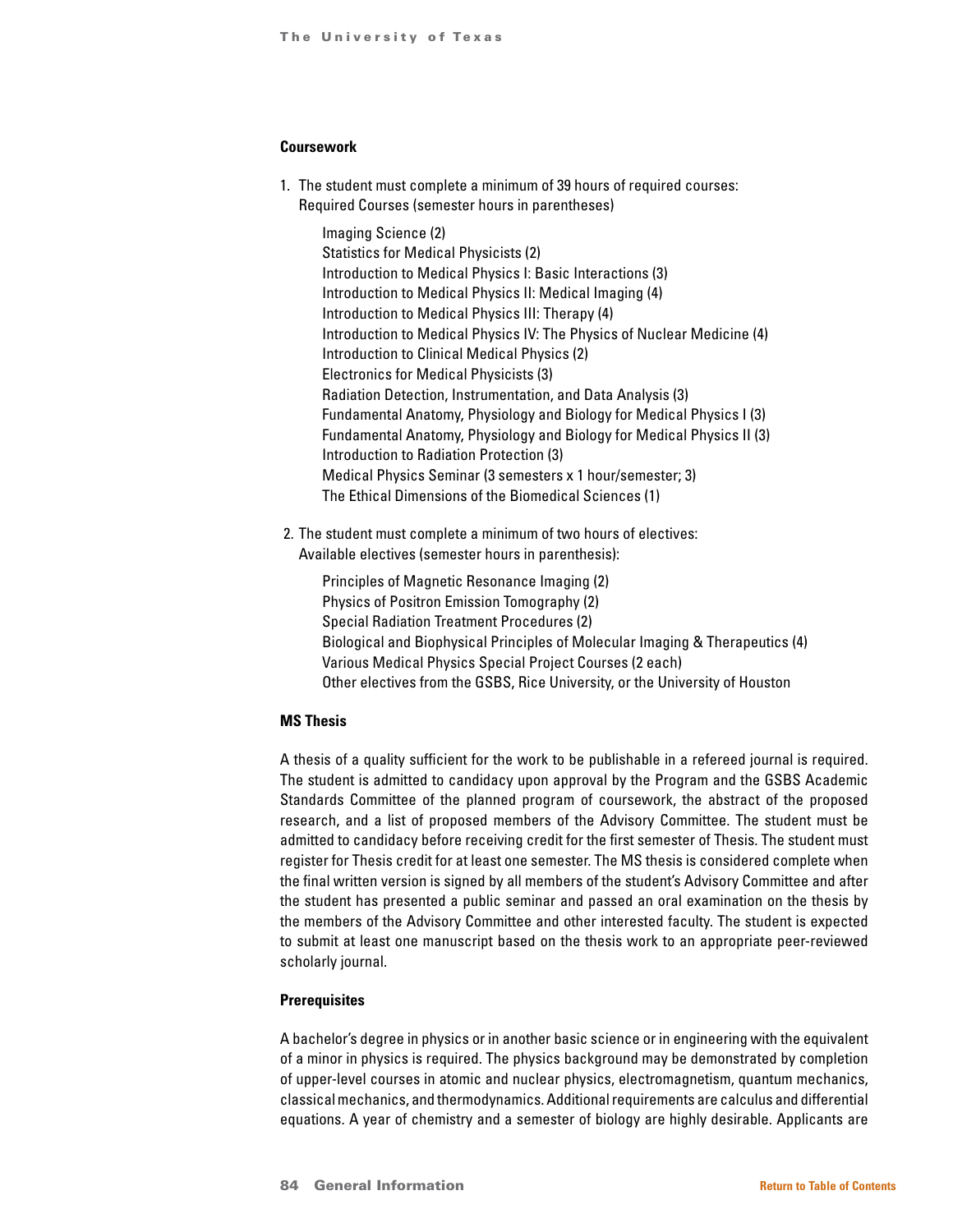expected to have a grade point average of at least 3.0 on a scale of 4.0 on all undergraduate and graduate level work taken previously, particularly in the prerequisite areas.

The General Test of the Graduate Record Examinations is required; the specialty test in physics is optional, but could be of benefit to the applicant. Foreign nationals whose native language is not English and who have not attended an English-speaking university must take the Test of English as a Foreign Language (TOEFL).

Further information may be obtained by writing to:

Richard E. Wendt III, PhD Director, Graduate Program in Medical Physics The University of Texas MD Anderson Cancer Center Department of Imaging Physics, Unit 1352 PO Box 301439 Houston, Texas 77230-1439 rwendt@mdanderson.org

#### Graduate Certificate Program: Medical Physics

The Graduate Certificate Program in Medical Physics provides medical physics education to students who already have earned doctorates in physics or a related discipline and who wish to retrain as medical physicists.

In order to become a practicing medical physicist who is recognized by the American College of Radiology (ACR) as a Qualified Medical Physicist, one must become certified by the American Board of Radiology (ABR). Board certification is also necessary in order to become a Licensed Medical Physicist in the State of Texas. The ABR requires that those it examines for certification have completed a residency program that is accredited by the Commission on the Accreditation of Medical Physics Education Programs (CAMPEP). In order to enter such a residency, one must have graduated from a CAMPEP-accredited graduate program. CAMPEP has recognized that PhDs who wish to retrain need not take the gamut of graduate education, some of which is common to all subjects, and thus accredits certification programs, such as this one, which teach only the core topics of medical physics in a well-defined curriculum.

Accreditation by the Commission on Accreditation of Medical Physics Education Programs, Inc., is pending. Website: campep.org.

## **Coursework**

The student must complete a minimum of 27 semester credit hours of required courses:

Introduction to Medical Physics I: Basic Interactions (3) Introduction to Medical Physics II: Medical Imaging (4) Introduction to Medical Physics III: Therapy (4) Introduction to Medical Physics IV: The Physics of Nuclear Medicine (4) Radiation Detection, Instrumentation, and Data Analysis (3) Fundamental Anatomy, Physiology and Biology for Medical Physics I (3) Fundamental Anatomy, Physiology and Biology for Medical Physics II (3) Introduction to Radiation Protection (3)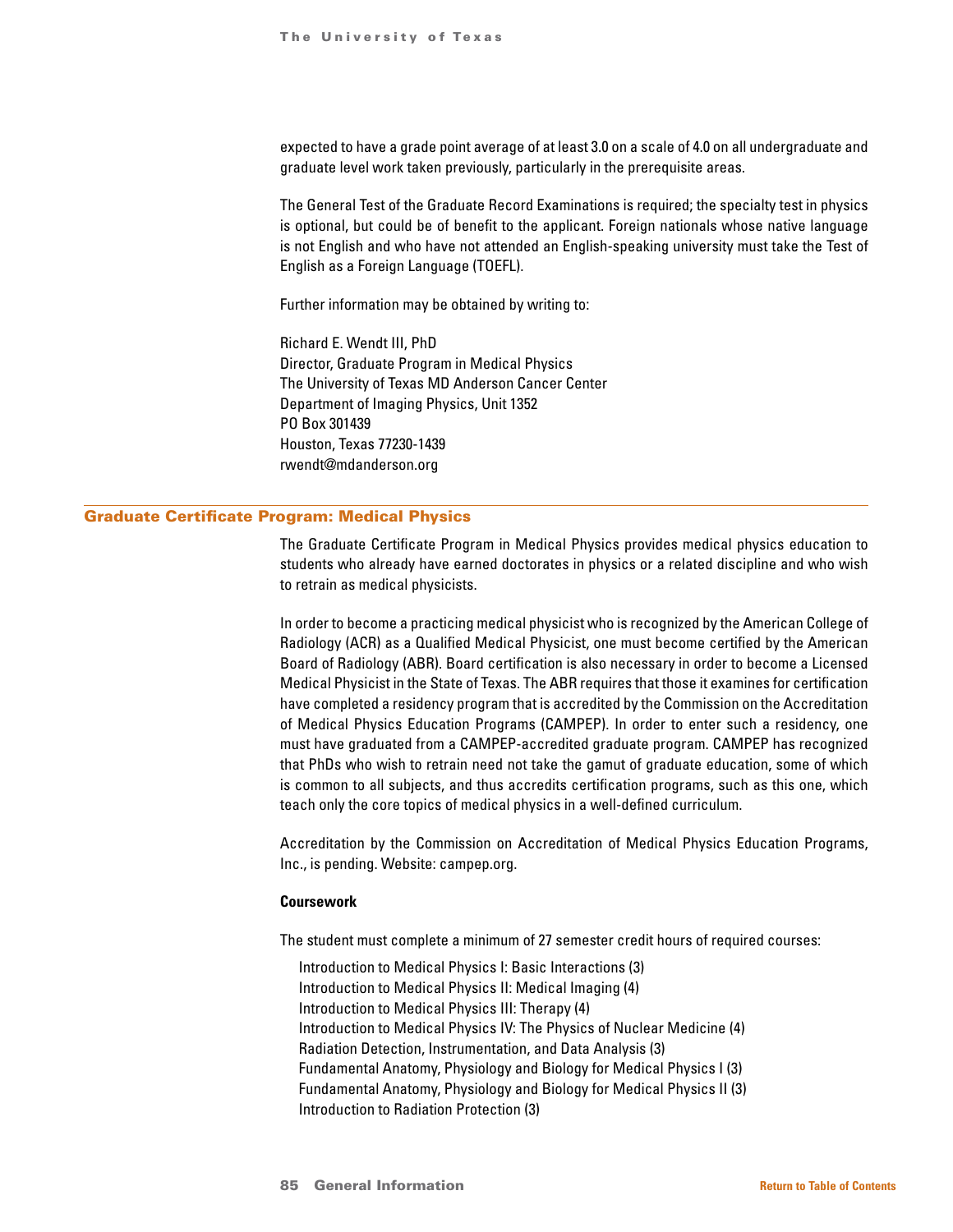# **Prerequisites**

- 1. A doctoral degree (typically a PhD or a DSc) in physics or a closely related scientific or engineering discipline, and
- 2. Present or past pre-doctoral or post-doctoral research experience related to medical physics at The University of Texas MD Anderson Cancer Center or The University of Texas Health Science Center at Houston, which are the parent institutions of The University of Texas MD Anderson Cancer Center UTHealth Graduate School of Biomedical Sciences.
- 3. Information for applicants is available on the GSBS website at gsbs.uth.edu/admissions/ nondegree.htm.

Further information may be obtained by writing to:

Richard E. Wendt III, PhD Director, Graduate Program in Medical Physics The University of Texas MD Anderson Cancer Center Department of Imaging Physics, Unit 1352 PO Box 301439 Houston, Texas 77230-1439 rwendt@mdanderson.org

## Graduate Certificate Program: Cancer Research Grant Administration and Management

This Graduate Certificate Program in Biomedical Sciences for Cancer Research Grant Administration and Management is intended for students who are interested in or currently pursuing a career in Biomedical Science Research Administration, and for working professionals with aspirations of working as a research administrator in a biomedical research institution.

The curriculum is based upon the Research Administrators Certification Council (RACC) "Body of Knowledge" and will assist students learning about Research Administration and prepare them to take the national Certified Research Administration® licensing exam. Elements of the curriculum include understanding the environment and context within which biomedical research administration is conducted, fiscal management, regulatory compliance, sponsored program administration, grant proposal and budget development and an emphasis on pre- and post-award management.

#### **Coursework**

The Certificate requires a minimum of 12 semester credit hours of formal GSBS credit as follows: Six credit hours of the following GSBS coursework:

GS21 1723 Cancer Research Administration and Management, Pre-award (3) GS21 1733 Cancer Research Administration and Management, Post-award (3)

Three credit hours of lab/practicum work in Central Administration Office, mentorship, etc.:

GS21 1743 Cancer Research Administration and Management, Lab/Practicum (3)

Successful completion of at least one of the following elective courses: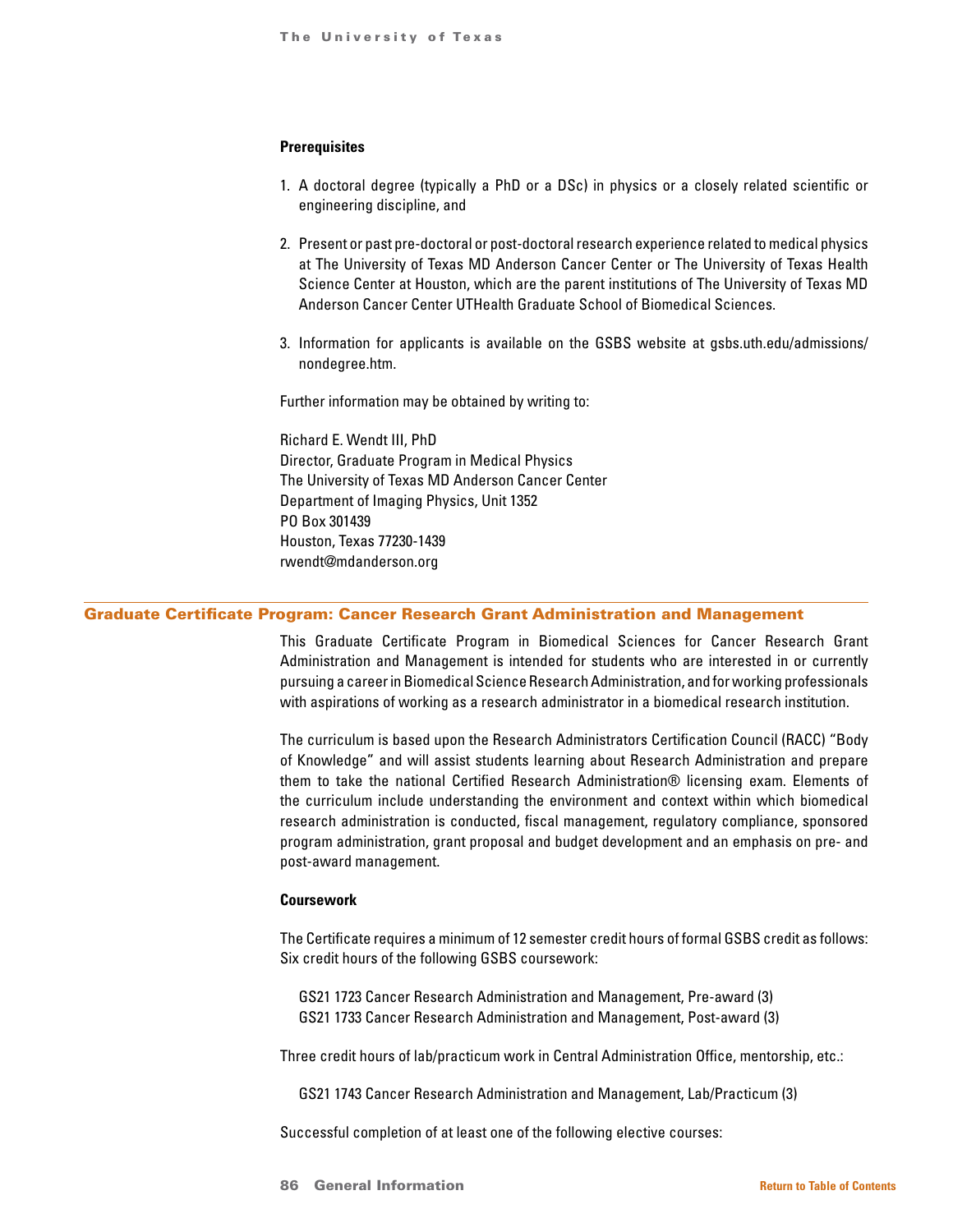- GS21 1613 Translational Cancer Research (3)
- GS21 1232 Translational Sciences: From Bedside to Bench and Back (3)
- GS04 1235 Basic and Translational Cancer Biology (5)

#### **Prerequisites**

The certificate may be awarded to students enrolled in formal GSBS degree programs (i.e., MS or PhD) or to students admitted for non-degree study. Permission of the instructor is required in order to enroll in the Cancer Research Administration and Management courses.

Further information may be obtained by writing to:

Robert C. Bast, Jr., MD The University of Texas MD Anderson Cancer Center Department of Experimental Therapeutics rbast@mdanderson.org

#### Non-Degree Study

Qualified individuals who hold a bachelor's degree in science, have a demonstrated interest in a career in research, and wish to take courses at the graduate level without enrolling in an MS or PhD degree program may be admitted to the GSBS as non-degree students. No commitment to eventual admission to a degree program is implied by admission as a non-degree student. Nondegree students will pay regular (per credit) tuition and will receive transcripts indicating the appropriate grades and credit for work completed. Non-degree students will not be eligible for GSBS-based or sponsored financial aid, but may be eligible for other types of financial aid from UTHealth. Further information about non-degree study is included in the section on admission.

# RESOURCES FOR GRADUATE EDUCATION

By virtue of its location in the Texas Medical Center and the excellence of its distinguished faculty, the GSBS affords qualified students extraordinary opportunities for basic and clinical research. Didactic teaching and training activities are conducted in lecture rooms and laboratories of component UT institutions where faculty members hold their primary academic appointments. In addition to the resources available within UT institutions, cooperative arrangements with Baylor College of Medicine, Rice University, Texas Woman's University, the University of Houston and the Gulf Coast Consortium provide GSBS students excellent opportunities for developing educational and research programs appropriate to their academic backgrounds and future career interests.

Excellent library facilities are available to provide resource material for course work and research. Students have access to the Texas Medical Center Library (see GSBS General Catalog) as well as the specialized GSBS, School of Dentistry, School of Public Health, and MD Anderson libraries. The Houston Public Library, Rice University (Fondren) Library, University of Houston MD Anderson Memorial Library, and numerous private library facilities also are available for use.

GSBS students have access to a wide range of resources supported by UTHealth, subject to all UTHealth policies governing such access. Resources range from secure Wi-Fi access points throughout campus, online file storage with unlimited space, online collaboration tools, a learning management system to access course materials through the internet, and virtual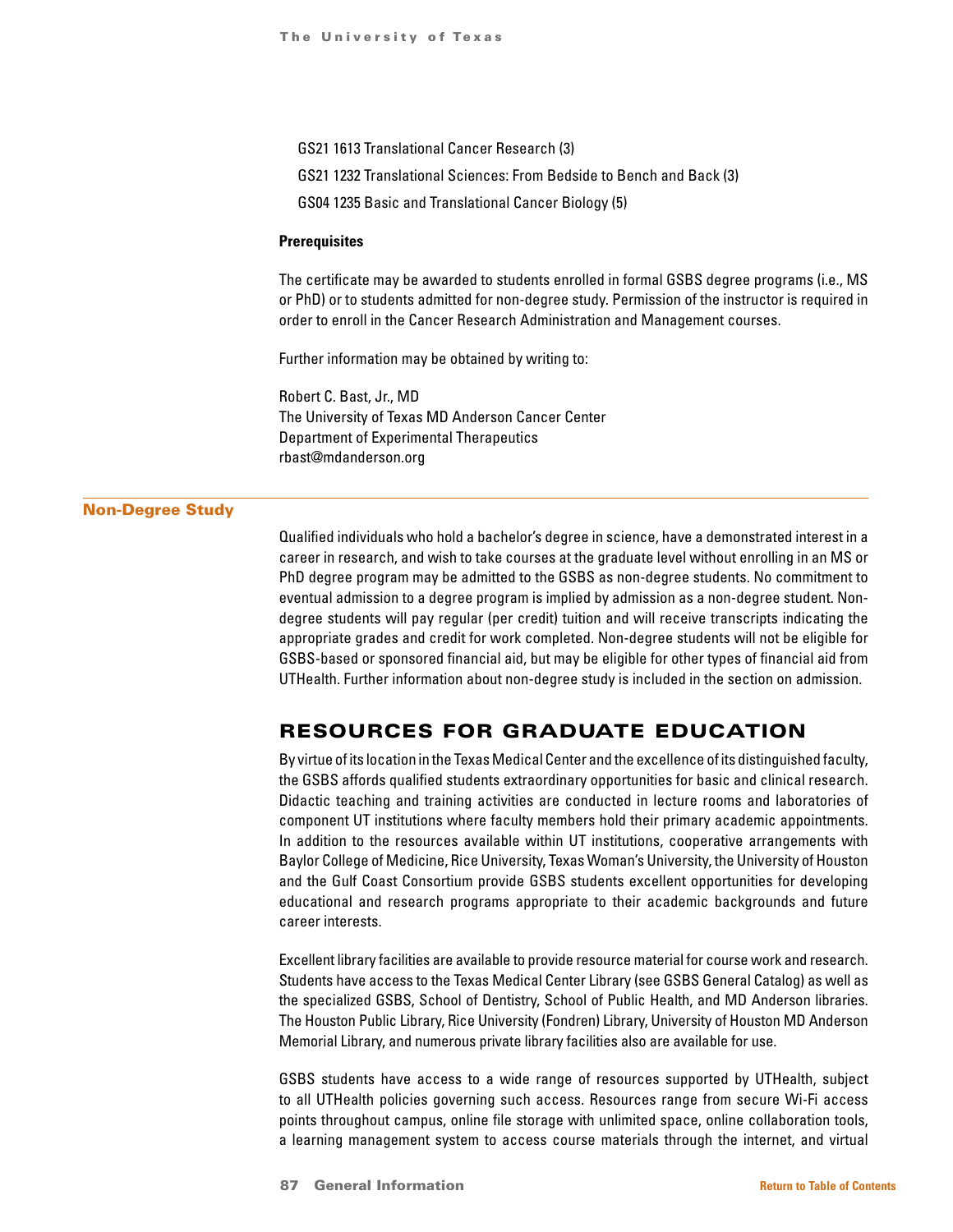private network access to securely connect to the university network off campus. Within the school itself, is a computing facility that students can access 24/7 that provides computer workstations, scanners and printers. The Texas Medical Center Library and the Research Medical Library at MD Anderson provide GSBS students off-campus access to online journals, e-books, databases and instructional videos as well as offering classes and webinars on how to effectively utilize library technology for research. Students can also arrange access to the Texas Advanced Computing Center (TACC) in Austin. The TACC designs and operates some of the world's most powerful supercomputing and cloud computing resources. The TACC's mission is to enable discoveries that advance science and society through the application of advanced computing technologies.

# ADMISSION

# **Admissions Statement**

The mission of The University of Texas MD Anderson Cancer Center UTHealth Graduate School of Biomedical Sciences (GSBS) is to maintain an innovative and diverse environment that provides an unprecedented breadth of opportunities for outstanding graduate students to train with leading biomedical scientists at The University of Texas MD Anderson Cancer Center and UTHealth.

The GSBS strives for diversity in its student population to enrich the overall educational experience for all students. All applicants will be evaluated holistically according to criteria outlined below.

#### Applicants for the MS and PhD Degree Programs

Applicants must have a bachelor's degree from an accredited institution or its equivalent. A solid background in the basic sciences is recommended. An MS degree is not required for admission into the PhD program.

Applicants are expected to have a grade point average of at least 3.0 on a scale of 4.0 on undergraduate and graduate level coursework.

Applicants to the umbrella biomedical sciences MS and PhD programs are not required to take the General Test of the Graduate Record Exam (GRE). However, applicants to the programs in Medical Physics and Genetic Counseling are required to take the GRE General Test. A Subject Test is not required. Applicants to the programs in Medical Physics and Genetic Counseling typically score at least in the 50th percentile on the GRE.

A student admitted to the GSBS MS degree program may not matriculate into a GSBS PhD degree program prior to the completion of the requirements for the MS degree. An exception to this policy may be granted with approval from the Dean.

Applicants may submit only one application per year for a particular degree program. If an application is rejected, the applicant may reapply to that degree program after one calendar year. For reapplication, the applicant is expected to complete a new application for admission and supply any additional materials to update their application.

Applicants for MS and PhD degree programs will be evaluated holistically according to factors outlined below.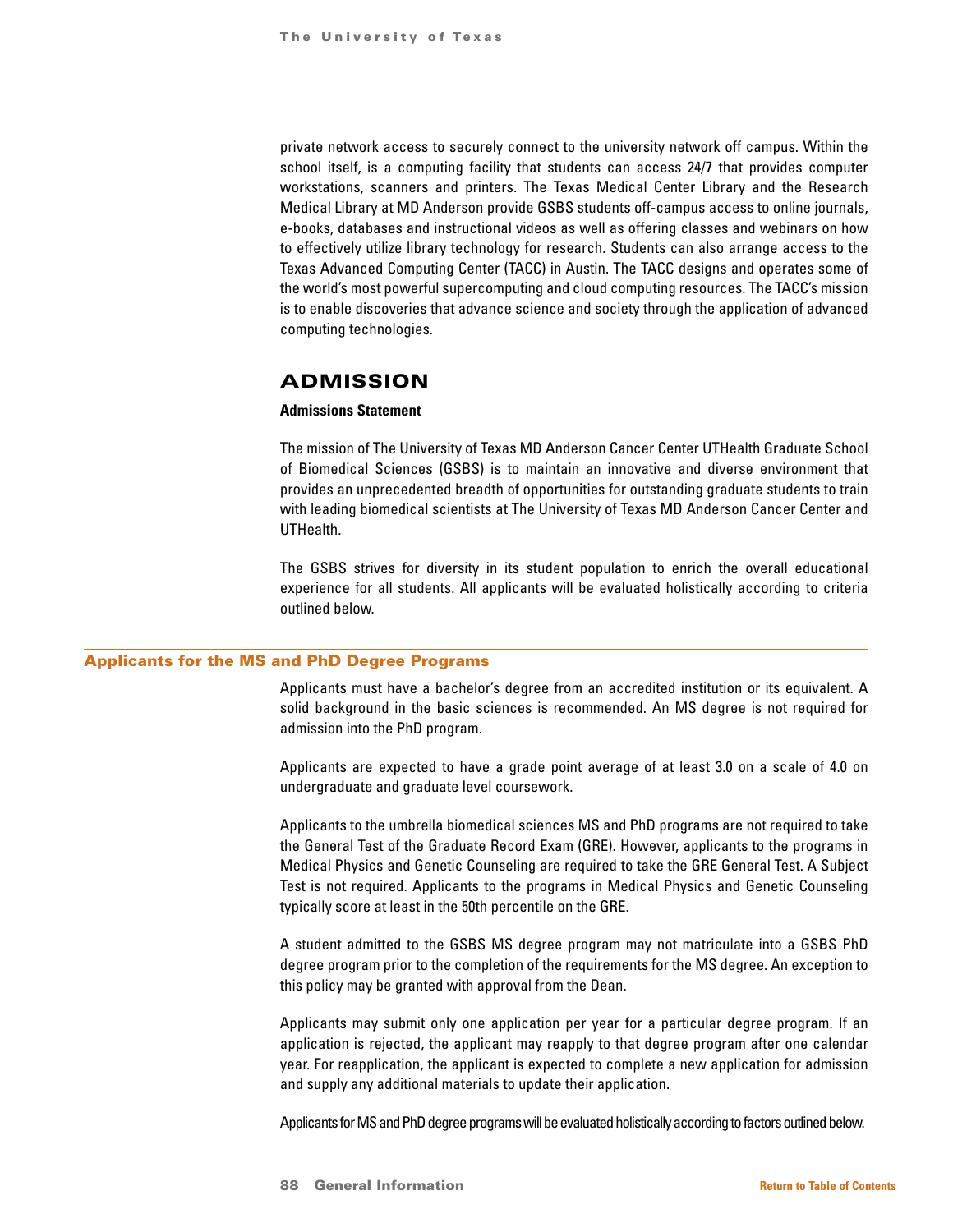#### **Factors Considered in Admissions Decisions**

The GSBS Admissions Committee may consider the following factors in evaluating applicants for admission:

- Previous research experience and accomplishments, including participation in science fairs, enrollment in laboratory and research-based courses, and involvement in research projects, presentations of research findings and publications;
- Expressed commitment to a career involving biomedical research;
- Undergraduate grade point average;
- Performance in undergraduate courses in the biological and physical sciences and mathematics;
- Trends in academic performance;
- Degree of difficulty of undergraduate academic program;
- Previous graduate-level study;
- Honors and awards for academic achievement;
- Performance on the Graduate Record Examination and GRE Subject Test (and for international applicants, the Test of English as a Foreign Language [TOEFL]);
- Success in overcoming socio-economic and educational disadvantages;
- Multilingual proficiency;
- Region of residence;
- Non-academic responsibilities, such as employment and child-rearing;
- Involvement in community activities; and
- Race and/or ethnicity.

### Application Procedures

Applications must be submitted electronically. A link to the online application form can be found in the Admissions section of the GSBS website.

All components of the application must be submitted electronically for both domestic and international applicants. Please note that there is no need to submit official transcripts or test scores as part of the preliminary application process. This information will be self-reported by the applicant. Copies of transcripts and test scores are to be uploaded into the application system.

- **Online application form.**
- **Grade Point Average** GPAs must be converted to a 4.0 scale.
- **Unofficial transcripts** An unofficial copy of the transcript from each college and university attended is required.
- **GRE scores** For applicants to the programs in Medical Physics and Genetic Counseling, GRE scores must be available and submitted prior to the application due date. The applicant should upload a copy of the ETS score report. Scores must be from an exam taken within the last 5 years.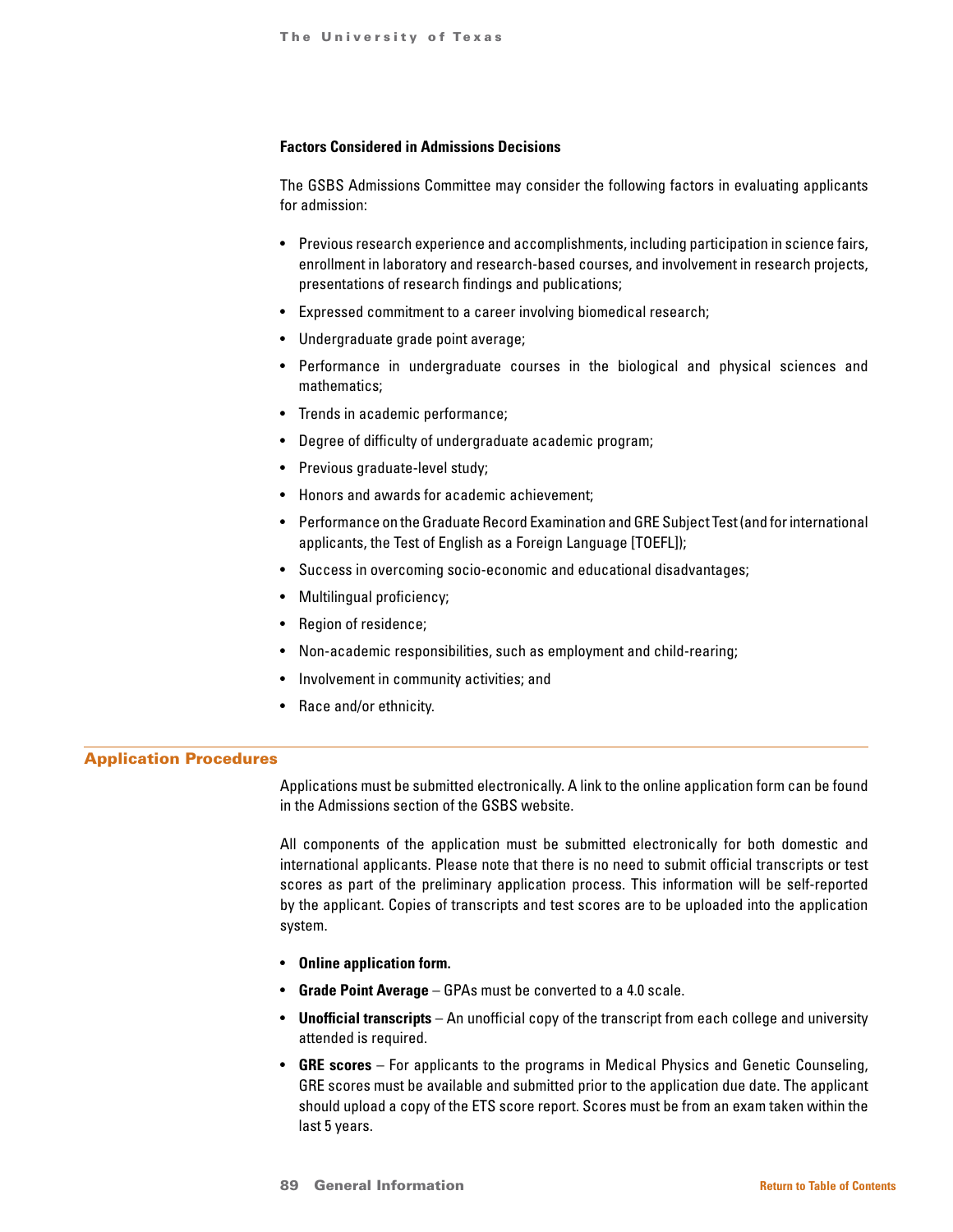- **TOEFL scores (International applicants)** The applicant should upload a copy of the ETS score report.
- **Application fee** A \$50 application fee is required. Fee waivers are available by request.
- **CV/Resume**  A CV or resume is required and should include academic honors, awards received in college, employment history, internships, summer research programs, education history, etc.
- **Personal statement** The personal statement should be one page in length and should be a discussion of the applicant's motivation and rationale for pursuing a graduate degree. The statement should specifically address objectives in seeking advanced education, professional goals, areas of study in which the applicant wishes to specialize, reasons for seeking admission to GSBS, and how the applicant's professional goals may be met in the GSBS.
- **Research statement** Students must describe their research background and experience relevant to their application to GSBS. In this statement, students should include a detailed description of at least one independent research project, what they did, what they learned and the significance of this work. Students without previous research experience should explain other experiences that make the student a suitable candidate for graduate school. The research statement is required for PhD applicants and optional for MS applicants.
- **Presentations and publications listing with abstract**s List of all publications. List the full citation giving the abstract for each in chronological order. For presentations (poster and oral presentations), indicate the type of presentation, the forum in which the presentation was made, the date of the presentation and the abstract.
- **Optional Essay** A brief statement detailing any disadvantages or adversity (e.g., socioeconomic, educational) the applicant has overcome.
- **Three letters of recommendation** Three letters of recommendation are required to be submitted via the online system by persons well qualified to evaluate the applicant's scholastic performance, scientific ability, research interests and motivation, and personal attributes such as character and personality; contact information for these reference writers must also be provided. If the applicant is currently enrolled in, or has completed, a graduate program, one of the recommendations should be from the applicant's academic advisor or mentor.

Admitted applicants with degrees from foreign institutions must submit a transcript evaluation indicating the degree is equivalent to a U.S. baccalaureate degree prior to matriculation. Only a general evaluation is required.

Personal interviews may be requested by the GSBS Admissions Committee and all admitted applicants to the PhD program must be interviewed by GSBS faculty. Final admission requires receipt of official transcript and ETS score report documents (if required), and is contingent upon a satisfactory completion of the criminal background check.

Applications to the accredited programs in Genetic Counseling and Medical Physics are reviewed by program-level admissions committees who make recommendations to the Dean regarding admission.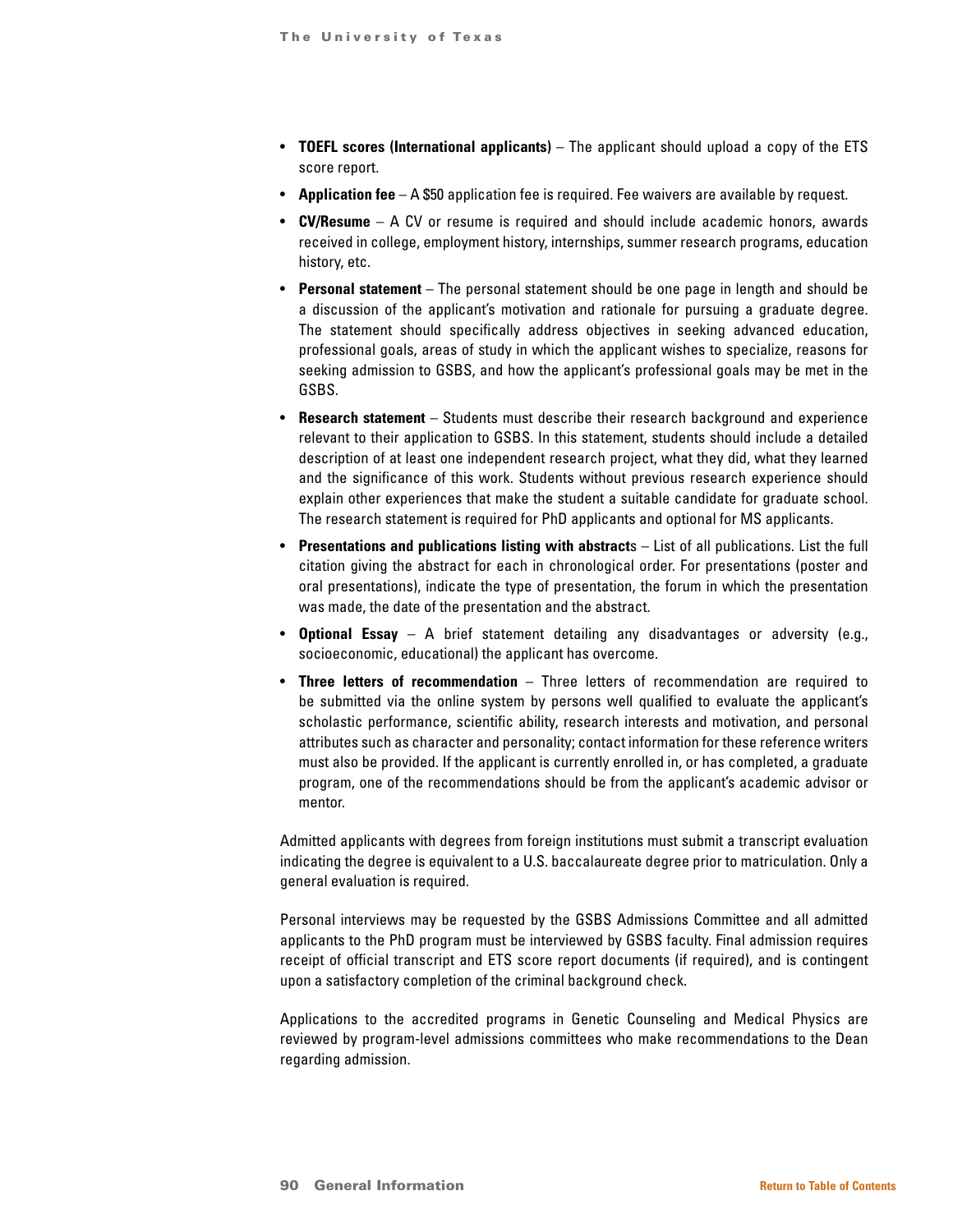#### Special Information for Foreign and Non-English-Speaking Applicants

Applicants who are not U.S. citizens or permanent residents, and who have not obtained a bachelors or master's degree from a U.S. school will submit the same application materials described above. However, all foreign nationals whose native language is not English, and who have not attended an English-speaking university, must take the Test of English as a Foreign Language (TOEFL) which is administered by the Educational Testing Service and used as a measure of the applicant's proficiency in English at the time of application.

All international students admitted to the GSBS, who do not have a degree from an Englishspeaking institution will be required to take a diagnostic English language skills test administered in the GSBS before the start of Fall semester classes. The test will evaluate the student's ability in the areas of listening and speaking, reading and writing, and grammar and vocabulary. Admitted students whose English skills are thought to require help for successful performance in the GSBS will be asked to take an English language skills course during the first year at the GSBS. This course is taught at the GSBS each year.

### Application Deadline

Complete applications, containing all application materials, must be submitted by a specific deadline which is posted on the GSBS website in the Admissions section.

#### Enrollment of Graduate Students from Affiliated Institutions

Through reciprocal agreements, students at other components of The University of Texas System, as well as graduate students from Rice University, Baylor College of Medicine, Texas Woman's University, the University of Houston, Texas A&M Health Science Center-Institute of Biosciences and Technology, and the Gulf Coast Consortium may take graduate courses for credit at the GSBS, subject to the approval of the instructor. In addition, GSBS students may take courses for credit at any of the above institutions. The mechanisms for payment of tuition and registration fees vary according to the individual institution. Consult with the Office of the Registrar for specific details.

#### Non-Degree Students

Qualified individuals who hold a bachelor's degree in science, who have a demonstrated interest in a career in research, and who wish to take courses at the graduate level without enrolling in an MS or PhD degree program may be admitted to the GSBS as non-degree students. Application to be a non-degree student requires:

- Online application form.
- Personal statement A one-page statement that explains the applicant's motivation for pursuing enrollment as a non-degree seeking student, including a proposed course of study.
- Unofficial transcript(s) from each college and university attended.
- Application fee A \$50 application fee is required. Fee waivers are available by request.
- CV or Resume Include academic honors, awards received in college, employment history, internships, summer research programs, education history, etc.
- Three letters of recommendation Three letters of recommendation are required to be submitted via the online system by persons well-qualified to evaluate the applicant's scholastic performance, scientific ability, research interests and motivation, and personal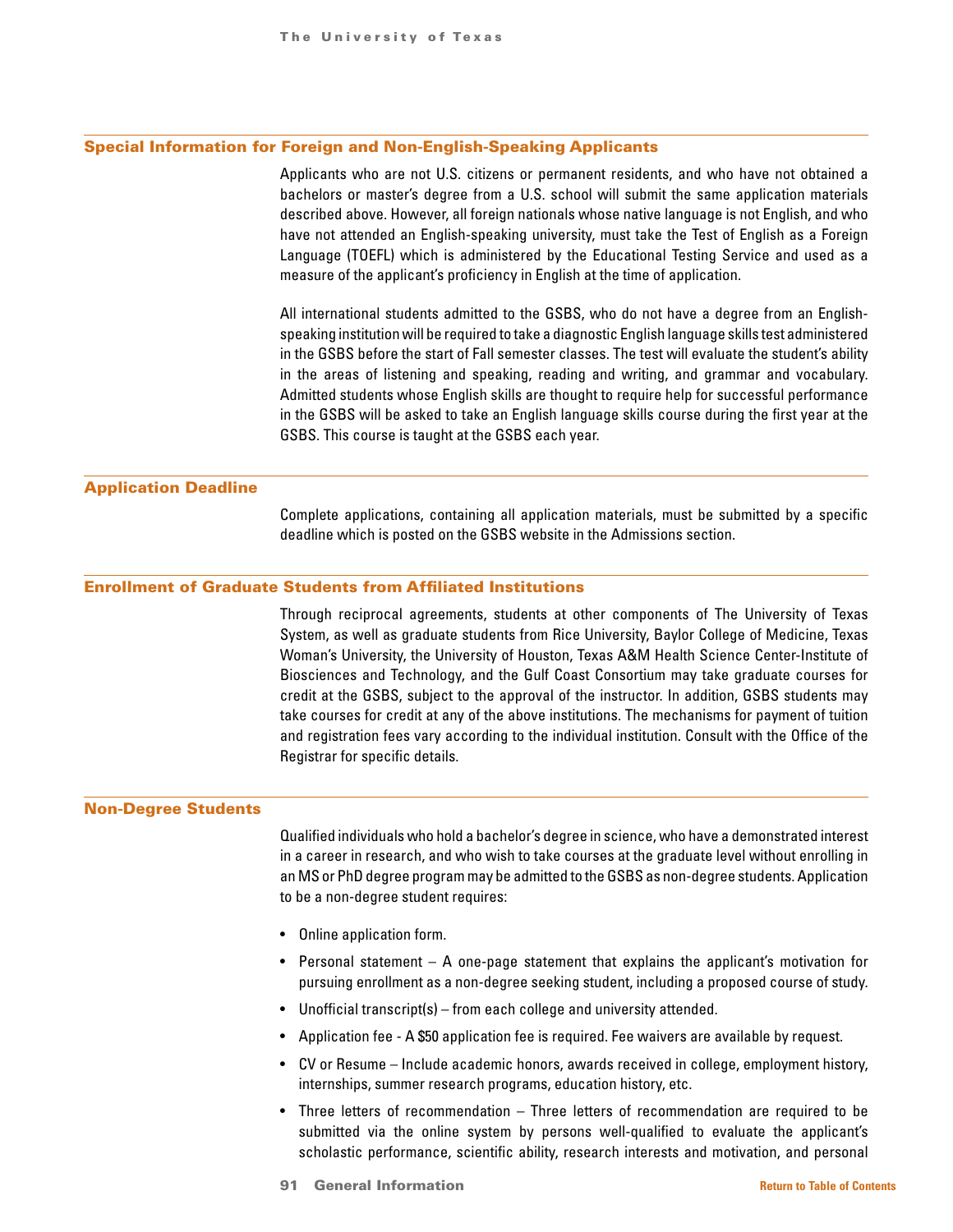attributes such as character and personality; contact information must also be provided. If the applicant is currently enrolled in, or has completed a graduate program, one of the recommendations must be from the applicant's academic advisor or mentor.

• Deadline – The deadline to apply as a non-degree student is two months prior to the start of the semester.

Students admitted as non-degree seeking students must submit immunization records and have a background check performed prior to enrollment. Instructions regarding these and other preenrollment requirements will be sent by email once admitted.

A non-degree student will be admitted for one year. No commitment to eventual admission to a degree program is implied by admission as a non-degree student. Re-admission for additional periods of study as a non-degree student will be considered by the Dean, and is dependent in part on the student maintaining at least a 3.0/4.0 grade point average in GSBS courses. Application for re-admission requires a written statement by the applicant reviewing past performance and future goals.

## Employees

Employees of institutions within the Texas Medical Center may, with consent of the instructor and the employee's supervisor, and with permission of the Dean, register for GSBS courses each semester. Registration forms for this purpose are available from the Office of the Registrar. Employees must submit an official transcript from their undergraduate institution verifying that they have earned a bachelor's degree or the equivalent prior to enrollment.

Website: https//gsbs.uth.edu/academics/policies/registration-non-degree.htm

## Guidelines for Employees Who Wish to Pursue a PhD Degree

Any employee of an institution in the Texas Medical Center may, with consent of the instructor and the employee's supervisor, and with permission of the Dean, register for GSBS non-research courses. If the employee is eventually admitted to the GSBS, courses taken while an employee will appear on the student's transcript and may be used to meet GSBS degree requirements, with the approval of the student's Advisory Committee and the Academic Standards Committee.

# FINANCIAL SUPPORT

It is the expectation of the GSBS that each student in the PhD program be supported by a graduate research assistantship (GRA) or by a fellowship/traineeship. Funding of the GRA is contingent upon maintaining good academic standing and satisfactory progress towards degree completion. The award of a GRA includes:

- A stipend of \$32,000 per annum;
- Payment of the student's GSBS tuition and required fees; and
- Health insurance

 Stipends awarded to GSBS students are intended to assist in meeting educational and living costs so that students devote full time to their studies. It is the expectation of the GSBS that PhD students holding a GRA will not undertake activities, including employment of any kind, that will interfere with their educational program or delay their progress toward the degree. An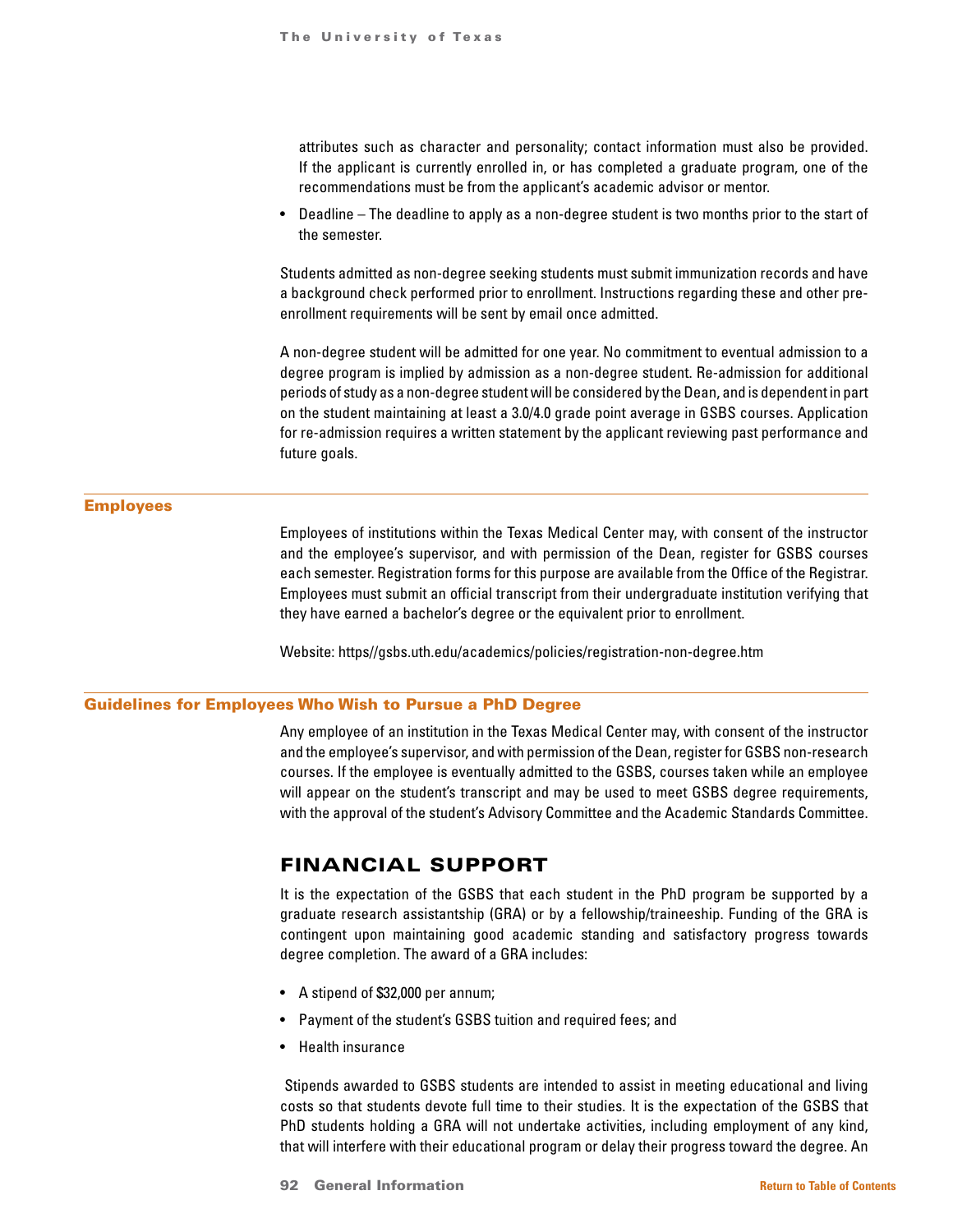exception to this policy will be made by the Dean only if the activity proposed by the student can be justified as contributing to the student's training as a researcher/teacher and involves no more than 80 hours of effort over the course of an academic year.

No PhD student may hold more than one training position at a time. That is, PhD students hold the Graduate Research Assistant (GRA) training position during their tenure as graduate students, and may not hold other training positions (e.g., post-doctoral fellow) concurrently with the GRA position.

Students who are awarded approved, competitive, external Fellowships are eligible, at their advisor's discretion, to be supplemented up to 130% of the standard GSBS graduate research assistantship. To qualify, the fellowship must be made explicitly under the student's name.

GSBS assistantships normally are not awarded to students in the individualized or specialized MS degree programs, although financial aid may be available from individual faculty members or the specialized MS programs. Students in MS programs are eligible to receive a stipend (not to exceed the current GRA level) for the duration of their degree training. MS students who do not receive Graduate Research Assistant stipends may pursue outside employment. If a student is employed in the laboratory in which the student is also performing MS thesis work, experiments performed and data generated in the normal work associated with employment may not be included in the MS thesis.

All degree students may be eligible for the many endowed scholarships and fellowships that are administered by the Deans' Office. The scholarships and fellowships are awarded on a competitive basis by the Student Scholarship Committee using criteria specific to each award. Factors taken into consideration include the student's academic performance, research progress and faculty recommendations. Applications are solicited from students twice a year using a common application. The GSBS also provides travel awards to help students defray the costs of attending scientific meetings. Further information may be obtained from the GSBS website or the Office of Academic Affairs.

The GSBS maintains a list of active institutional training grants and can assist students in preparing applications for external fellowships and awards. More information can be found on the GSBS website under the Training Grant Navigator Program.

In addition to the types of financial aid mentioned above, other sources of support are available through UTHealth's Office of Student Financial Services (see GSBS General Catalog).

# FEES AND EXPENSES

# Tuition for Fall and Spring Semesters

Texas law provides for exemption from or the waiver of tuition and/or fees for students under certain conditions. For specific information, contact the Office of the Registrar. Under Texas law, UTHealth may charge a resident doctoral student who has in excess of 100 credit hours, tuition at the rate charged non-resident doctoral students. For specific information, contact the Office of the Registrar.

For 2018-19, Resident tuition is \$182 per semester credit hour; Non-resident tuition is \$553 per semester credit hour. For 2019-20, Resident tuition is \$215 per semester credit hour; Non-resident tuition is \$637 per semester credit hour. Tuition and fees are subject to change by legislative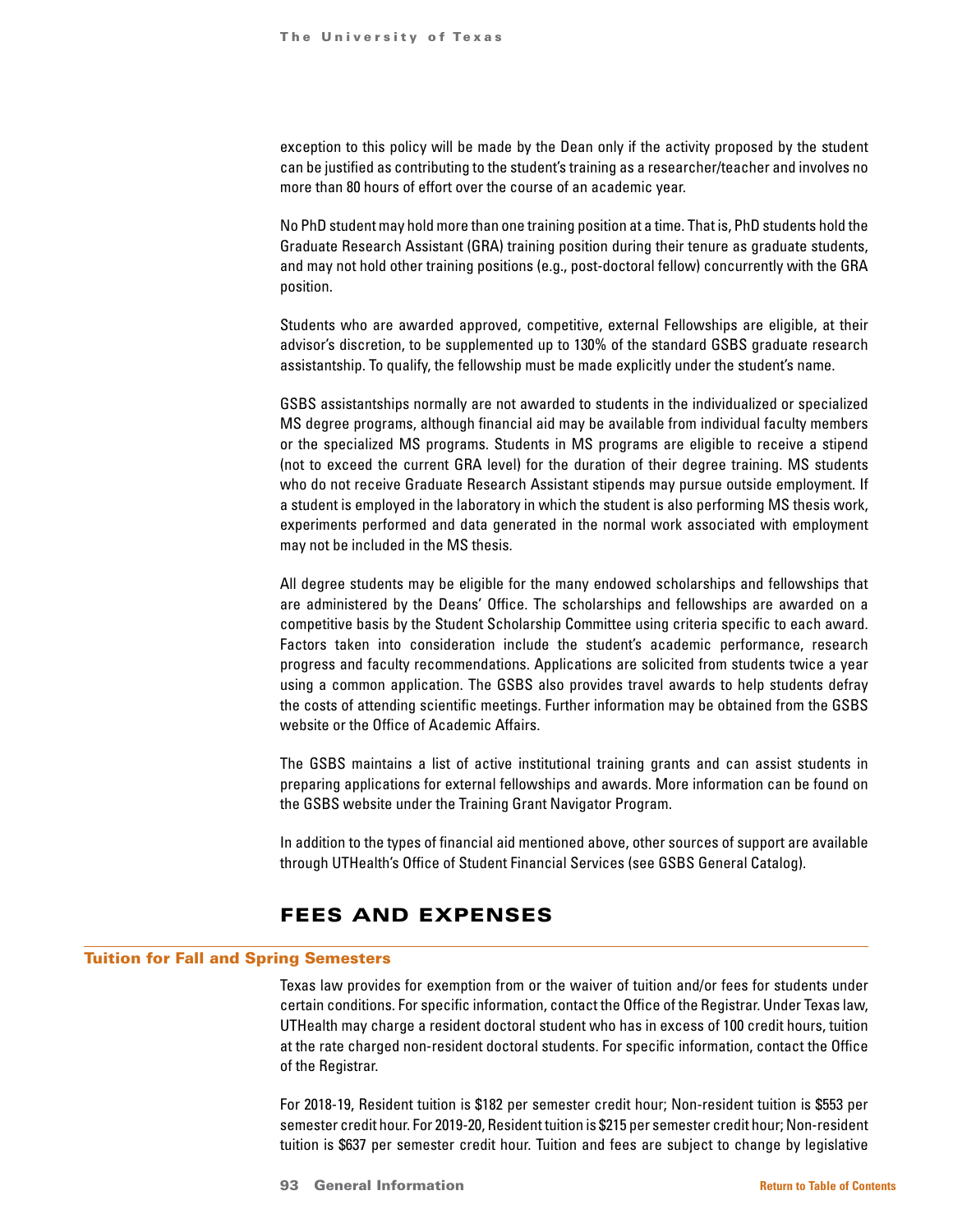or Regental action and become effective on the date enacted. The student fees assessed are authorized by state statute; however, the specific fee amounts and the determination to increase fees are made by the university administration and The University of Texas System Board of Regents. Tuition for residents is at a semester credit hour rate without a minimum.

To maintain full-time student status, a student must register for at least 9 credit hours of GSBS coursework in the Fall and Spring semesters.

The Tuition and Fee Schedules can be found on the Office of Registrar website at uth.edu/ registrar/current-students/registration/tuition-fee-schedule.htm.

# Tuition for Summer Sessions

For 2018-19, Resident tuition is \$182 per semester credit hour; Non-resident tuition is \$553 per semester credit hour. For 2019-20, Resident tuition is \$215 per semester credit hour; Non-resident tuition is \$637 per semester credit hour. If students register for additional courses during the second summer term, tuition and fees will be automatically adjusted.

To maintain full-time student status, a student must register for at least 6 credit hours of GSBS coursework in the Summer semester.

# Fees and Charges

Student fees are authorized by state statute; however, specific fee amounts and the determination to increase fees are made by UTHealth administration and The University of Texas System Board of Regents.

Please refer to the website of the Office of the Registrar at uth.edu/registrar/current-students/ registration/tuition-fee-schedule.htm for the current Tuition and Fees Schedules. This site reflects current information regarding tuition and fee exceptions and/or waivers, Veterans education benefits, and the Policy for Texas Resident Tuition.

# **Fees and Charges:**

- Application Fee: \$50.00
- Audit Course Fee: \$25.00/course
- Graduation Fee<sup>1</sup>: \$100.00
- Health Insurance<sup>2</sup>: \$2,504.00
- Information Technology Access Fee (Semester): \$36.00
- Installment Use Fee: \$20.00
- Late Payment Fee: \$25.00
- Late Registration Fee: \$25.00
- Medical Evacuation/Repatriation (Annual -- international students only): \$96.00
- Medical Liability Insurance (Annual genetic counseling students only): \$14.50
- Student Services Fee3 (Annual full-time student): \$566.25
- <sup>1.</sup> A graduation fee of \$100 payable at registration for the final academic term is required of all students. This fee does not include regalia rental.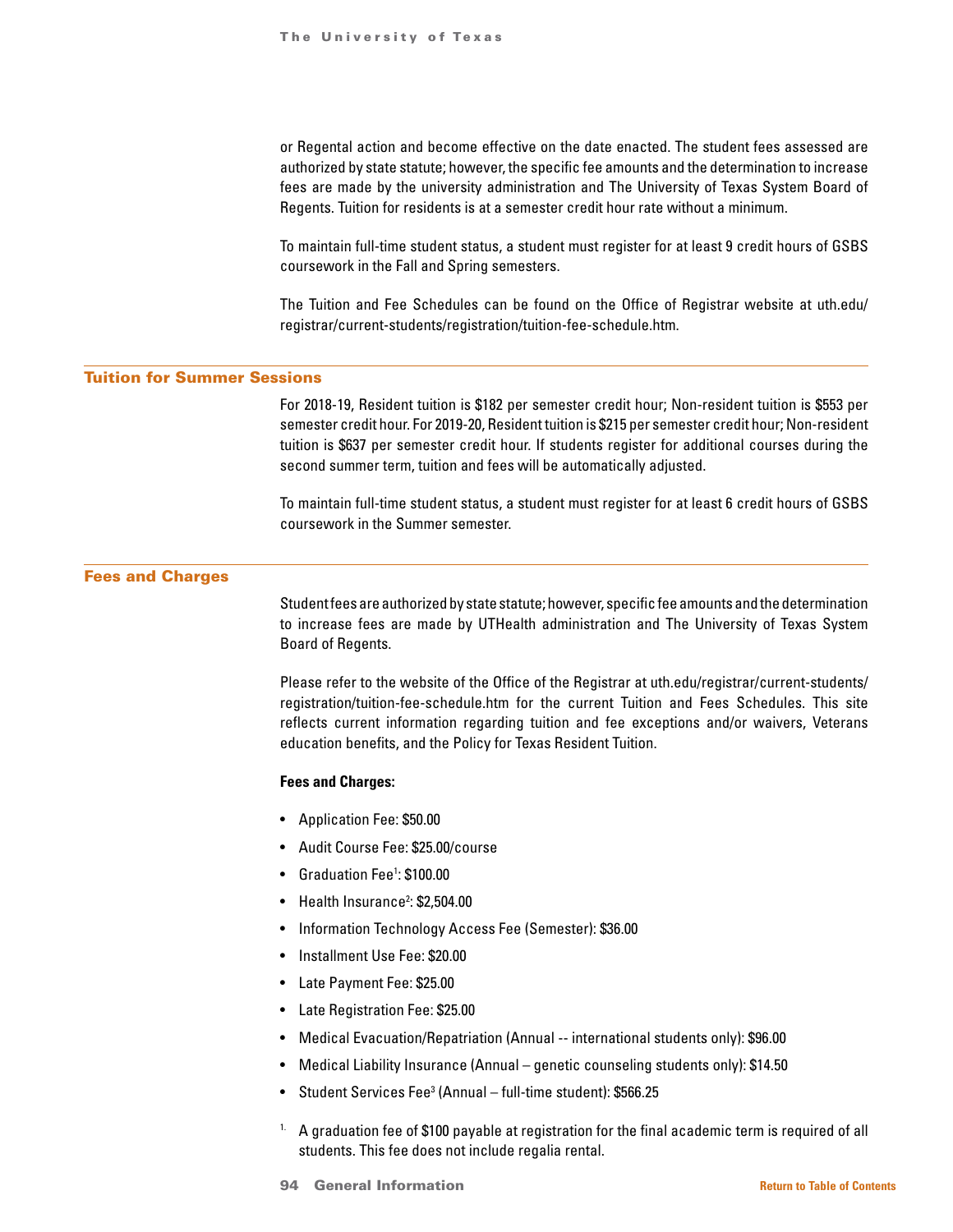- <sup>2</sup> Health insurance is required of all UTHealth students. If students have a health insurance policy (including the insurance provided to GSBS Graduate Research Assistants), they may provide proof of comparable insurance to Auxiliary Enterprises no later than the 12th class day to have this charge waived. Details on the insurance plan are available through the Auxiliary Enterprises Office.
- 3. The Student Services Fee, required of all students, provides for student activities, outpatient care by Student Health and Counseling Services, student counseling, student government, a shuttle service, and recreational facilities. Optional family coverage is available. The fee varies depending on the number of hours for which a student is enrolled.

# GENERAL REGULATIONS

Following is a summary of general GSBS regulations. Complete and specific regulations and requirements are included in the GSBS Policies and Procedures available on the GSBS website, developed under the auspices of the Academic Standards Committee. The provisions that apply to a particular student are those in the GSBS Catalog, the GSBS General Information Catalog and the GSBS Policies and Procedures in effect at the time the student is admitted to a GSBS degree program. However, the student may choose to be guided by the provisions of the Catalog and GSBS Policies and Procedures of any subsequent year in which he or she is in residence.

two courses taken elsewhere may be included and counted toward the credit hour minimum for degree. Particular courses taken at the graduate level at another institution, if approved by the Dean of Academic Affairs, may be considered as meeting individual degree requirements.

| <b>Degree Requirements</b> |                                                                                                                                                                                                                                                                                                                                                                                                                                                                                                                                                                                                                                                                               |
|----------------------------|-------------------------------------------------------------------------------------------------------------------------------------------------------------------------------------------------------------------------------------------------------------------------------------------------------------------------------------------------------------------------------------------------------------------------------------------------------------------------------------------------------------------------------------------------------------------------------------------------------------------------------------------------------------------------------|
|                            | The general requirements for the PhD and MS degrees are described in previous sections<br>of this catalog. The specific requirements for the degrees and the timetable for meeting the<br>requirements are presented in the GSBS Policies and Procedures.                                                                                                                                                                                                                                                                                                                                                                                                                     |
|                            | All research papers, theses, and dissertations authored by degree candidates are available to<br>interested members of the general public upon request.                                                                                                                                                                                                                                                                                                                                                                                                                                                                                                                       |
| <b>Registration</b>        |                                                                                                                                                                                                                                                                                                                                                                                                                                                                                                                                                                                                                                                                               |
|                            | Full-time students must be registered for each term (Fall, Spring, Summer) of the academic year<br>unless approved for an official leave of absence. Students who are not registered for a term or<br>on an approved leave of absence are considered to have withdrawn from school. Once having<br>withdrawn, a student who wishes to continue formal studies must apply and be readmitted to<br>the GSBS. A student must be enrolled through the semester in which he or she completes all<br>requirements for graduation.                                                                                                                                                   |
| <b>Transfer Credit</b>     |                                                                                                                                                                                                                                                                                                                                                                                                                                                                                                                                                                                                                                                                               |
|                            | No record of courses taken at other institutions prior to admission to the GSBS will appear on<br>a student's GSBS transcript. However, with approval from the Academic Standards Committee<br>and the Dean of Academic Affairs, students who entered the GSBS may transfer credit from<br>previous graduate work taken at another accredited institution provided the credit was not<br>earned toward a completed degree or certificate program. Transfer credits cannot exceed in<br>number those earned in GSBS coursework toward any degree. For the program of work that<br>a student submits in the petition for admission to candidacy for the MS degree, a maximum of |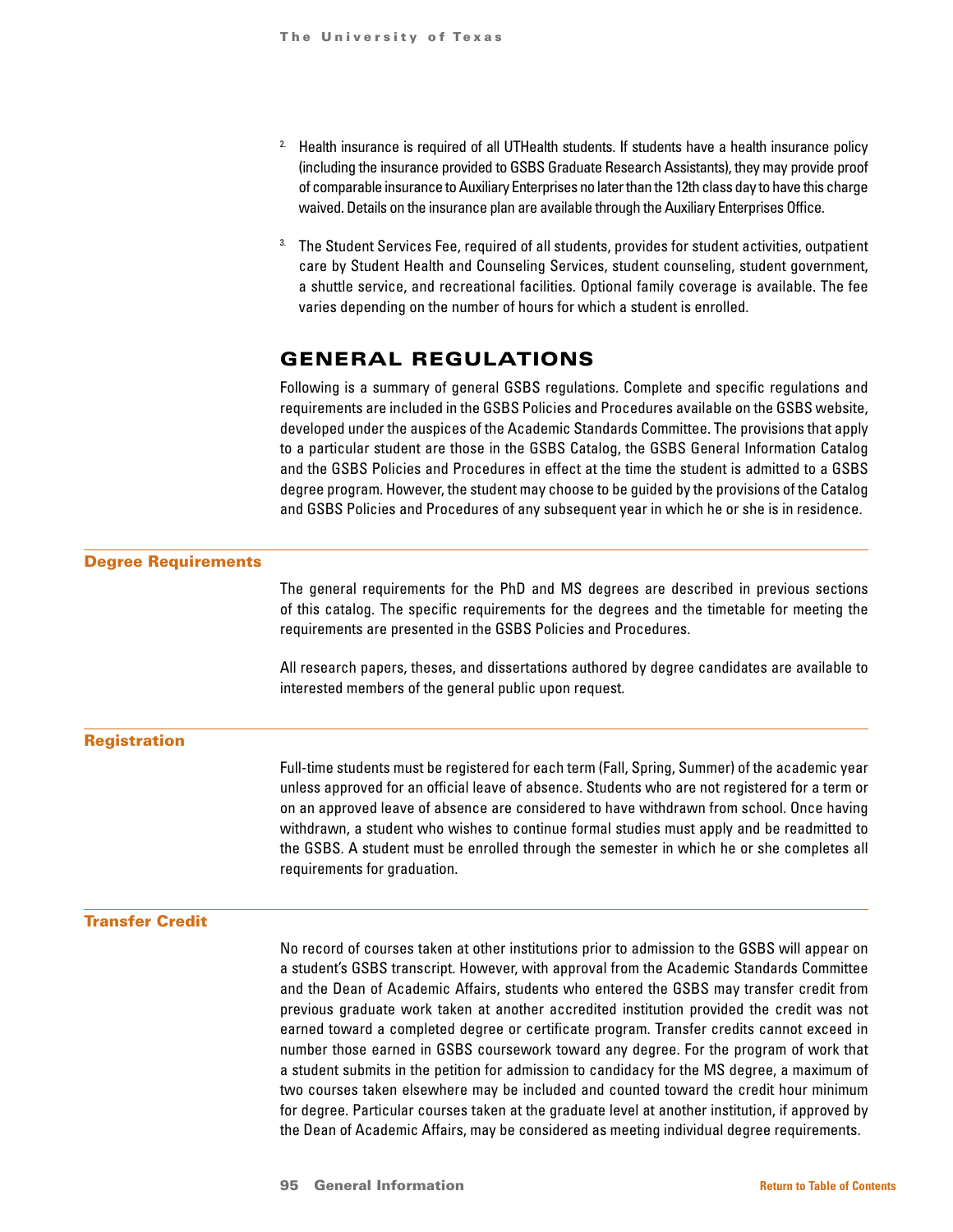### Grading System

Graduate students must be assigned letter grades (A, B, C, F) for completion of formal courses listed in the GSBS Catalog. For computation of the GPA:  $A = 4$ ,  $B = 3$ ,  $C = 2$ , and  $F = 0$ .

A grade received in an approved course taken at another institution will be recorded as submitted by the institution but will not be calculated in the GSBS GPA unless the course is cross-listed as a GSBS course.

Literature Surveys, Special Project: Research, Seminars, The Ethical Dimensions of the Biomedical Sciences, Tutorials, and other research courses listed in the GSBS Catalog are assigned grades of Pass (P) or Fail (F). A grade of P will not be included in the computation of a student's GPA.

For Special Project: Course, the instructor may assign either a letter grade (A, B, C, F) or a Pass/ Fail grade. However, the grading system must be the same for all students in the course. A letter grade will be included in the computation of a student's GPA; a grade of P will not.

Thesis for Master of Science and Dissertation for Doctor of Philosophy will be listed as Pass (indicating sufficient progress) or Fail.

A grade of Incomplete (I) may be issued by the Course Director whenever a student is unable to complete all course requirements by the end of the semester due to unavoidable circumstances. The grade of Incomplete cannot be given for poor performance or for the purpose of avoiding the issuance of a regular grade to a student who has performed poorly. Before the end of the following semester, the student must turn in the required work for a regular grade or else the Incomplete will be replaced with a grade of F. In instances where unavoidable circumstances prevent the student from completing the work in the following semester, the student may apply for an extension of the Incomplete until the next time the course is offered. Such extensions must be approved by both the Course Director and the Dean of Academic Affairs.

The symbol WP is given when a student with satisfactory course performance withdraws from a course within the first nine weeks of class with the consent of the instructor. A WP, by itself, will not prevent the student from withdrawing from GSBS in good standing. The symbol WF is given if the student has unsatisfactory course performance up to the date of withdrawal. A WF grade is equivalent to an F in the calculation of the GPA. There will be no withdrawal after the last day of the ninth week of class.

A failing grade in any course taken while a student at the GSBS is grounds for dismissal from the GSBS. The student may request that the Dean allow him or her to retake the course the next time it is offered (usually within one year) rather than being subject to dismissal. If the request is granted, the student must earn a grade of A or B in that course; a grade of C when the course is retaken will result automatically in dismissal. During the interim, the student will be on academic probation. If the student passes the course, the F will remain on the transcript, but only the new grade will be calculated in the student's GPA.

Students may retake a GSBS course, in which case both the new and previous grades will appear on the transcript, but only the second grade will be calculated in the GPA. Students whose GPA is less than 3.0 may not retake courses in which they received a B in an effort to raise their GPA to 3.0 or above.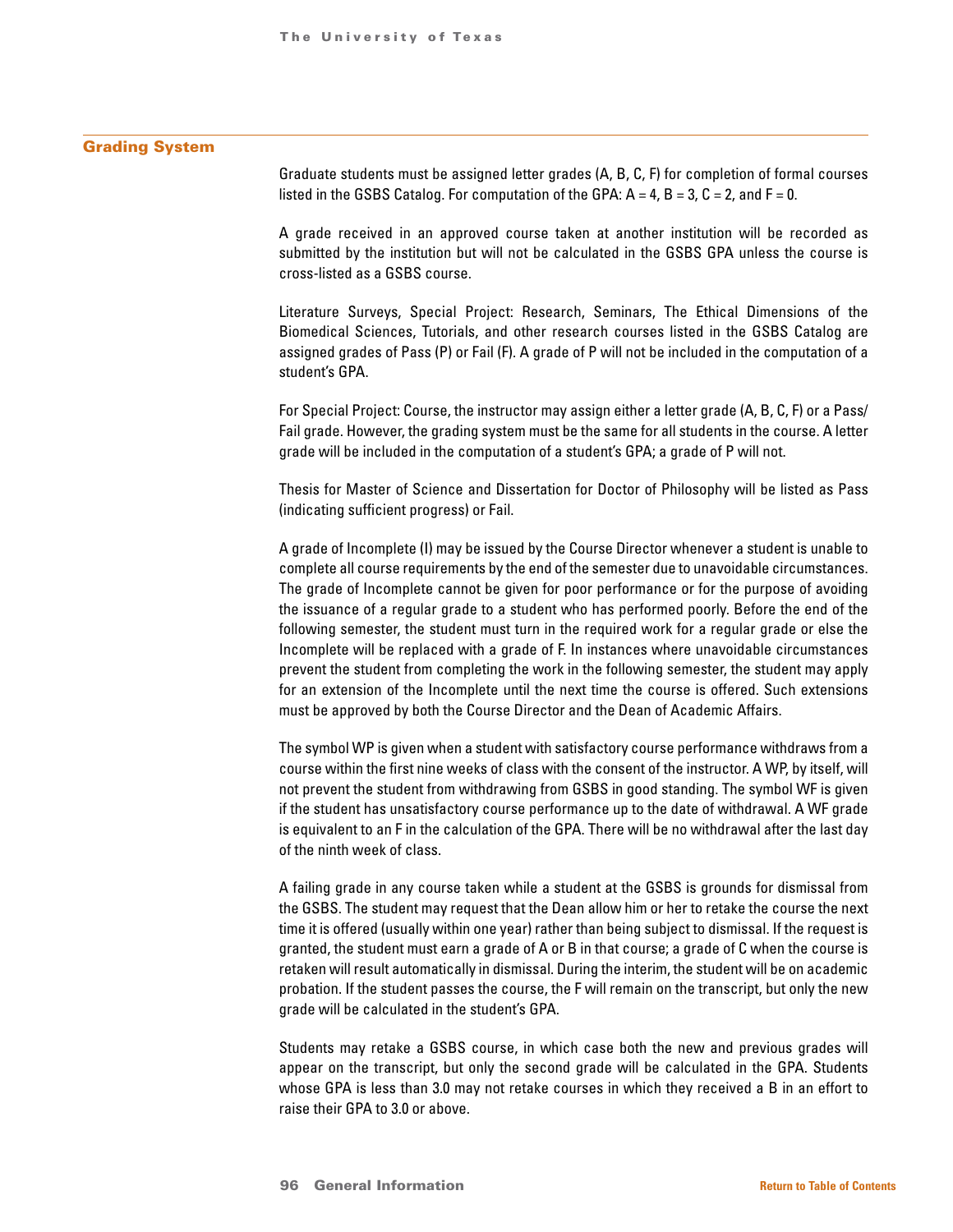## Grade Grievance Procedure

In attempting to resolve any student grievance regarding grades or evaluations, it is the obligation of the student first to make a good faith effort to resolve the matter with the faculty member involved. Individual faculty members retain primary responsibility for assigning grades and evaluations. The faculty member's judgment is final unless compelling evidence suggests discrimination, differential treatment or mistake. If the evidence warrants appeal, the student must submit a request in writing with supporting evidence to the Dean. The determination of the Dean is final.

#### Probation

*Causes* — Any of the following actions or conditions can cause the student to be placed on academic probation by the Dean:

- Failure of any course;
- Failure to maintain a GSBS cumulative grade point average of 3.0 or better;
- Failure of the student to meet with their Advisory Committee within a six-month period;
- Failure to meet the particular requirements for the MS or PhD degree in the time periods specified by the GSBS; or,
- Failure to make satisfactory progress toward the degree or perform academically in a satisfactory manner, as determined by the student's Advisory Committee.
- Release of the student by the Research Advisor due to the student's unsatisfactory progress toward the degree.

### Procedures

The Dean may place a student on academic probation for any of the reasons given above. Written notification will be provided to the student, his or her Advisor or Advisory Committee, and Program Director (if applicable). Within one month of notification, the student, in consultation with the Advisor or Advisory Committee and Program Committee (if appropriate), will submit to the Academic Standards Committee a proposed course of action to resolve the student's academic difficulties. The Academic Standards Committee will review the proposal, approve it or suggest modifications and forward its recommendations to the Dean. The Dean will make the final decision on the student's proposal and inform the student of the conditions to be met.

Students who are released by their Research Advisor for unsatisfactory progress toward the degree may be placed on probation after review by the Academic Standards Committee of the specific reasons for the release. In conducting this review, the committee has the option to receive input from the student, advisor and other GSBS faculty members. The student must consult with the GSBS Office of Academic Affairs to identify a new advisor and begin a sixweek trial period within one month of the release. For students on probation, the plan for degree completion and new Research Advisor must be approved by the Academic Standards Committee prior to the student's formal affiliation with the Advisor.

Consequences — Any student on probation will not be allowed to stand for the MS final oral thesis examination, petition for the PhD candidacy examination (except when probation is due to failure to submit a petition), or stand for the defense of the PhD dissertation. Students on probation are not eligible to receive GSBS Scholarships or Fellowships.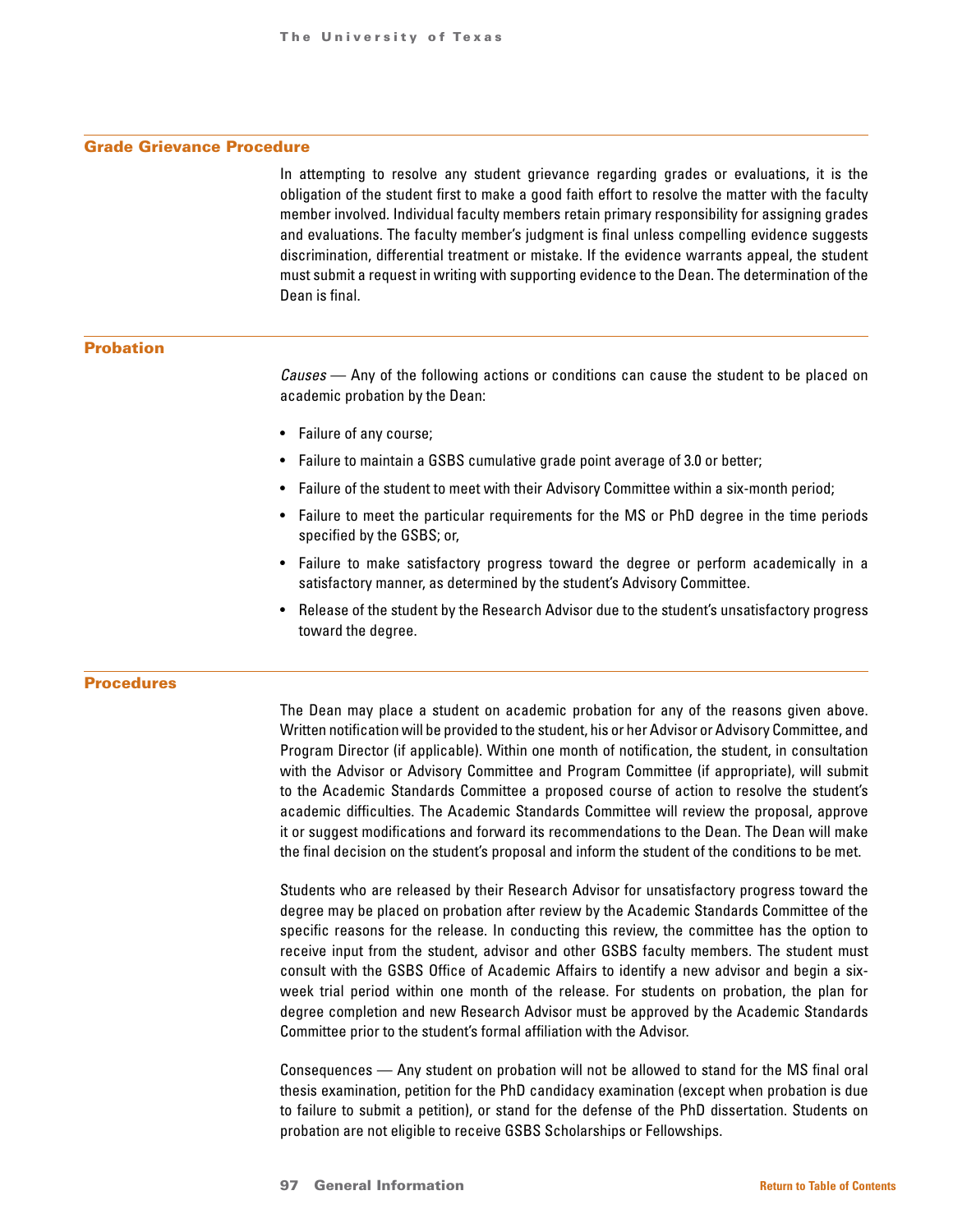More severe actions, up to and including dismissal, may be considered by the Academic Standards Committee for a student's failure to make satisfactory progress toward the degree.

# **Dismissal**

*Causes* – The following list describes the most common conditions or circumstances in which the Dean may dismiss a student from the GSBS:

- 1. If the student fails any course; or
- 2. If the student's academic deficiencies are not resolved within the time period specified in policy or by the Dean; or
- 3. A student displays substantial deficiencies in his or her ability to perform effectively in a laboratory, or other research or training environment (as determined by one or more GSBS faculty members); or
- 4. If the student fails the PhD candidacy examination.

*Procedures* – The Academic Standards Committee will consider any questions concerning a student's academic progress in which dismissal is a possible outcome, and will make the decision concerning the dismissal of the student. If the student wishes to appeal the decision of the Academic Standards Committee, he or she may appeal to the Dean, who will consider the evidence and the decision of the Academic Standards Committee and render a decision on the appeal. The Dean's decision is final.

#### Student Conduct and Discipline

Students are responsible for knowledge of and compliance with University policies concerning student conduct and discipline as set forth in UTHealth HOOP Policy 186, Student Conduct and Discipline. The GSBS Code of Conduct pledge must be signed by all students in GSBS degree programs when they first enroll and when they petition for MS and PhD candidacy. HOOP 186 is found online at uth.edu.hoop/policy.htm?id=1448220.

#### Leaves of Absence, Time Away from Duties, and Withdrawals

The GSBS allows students to request an official Leave of Absence (LOA) for up to one year. During an official LOA, the student cannot be paid by the advisor or the GSBS, but may work at outside employment. Students may request an official LOA from the Office of Academic Affairs. Students must state a date when they will return from LOA. If they do not return by that date, and they have not been granted an extension of the LOA, they will be considered to have withdrawn from the GSBS.

Students may return prior to the date indicated on the LOA form. Students returning from LOA do not need to re-apply for admission, but they must notify the Office of Academic Affairs that they are returning at least 30 days prior to the semester in which they wish to re-enroll. Extensions of the official LOA for a maximum of up to one additional year may be requested through the Office of Academic Affairs, and must have the approval of the Dean. Requests for extensions must be submitted at least 30 days before the end of the initial leave.

Any student who fails to register for any semester and who has not been granted an official leave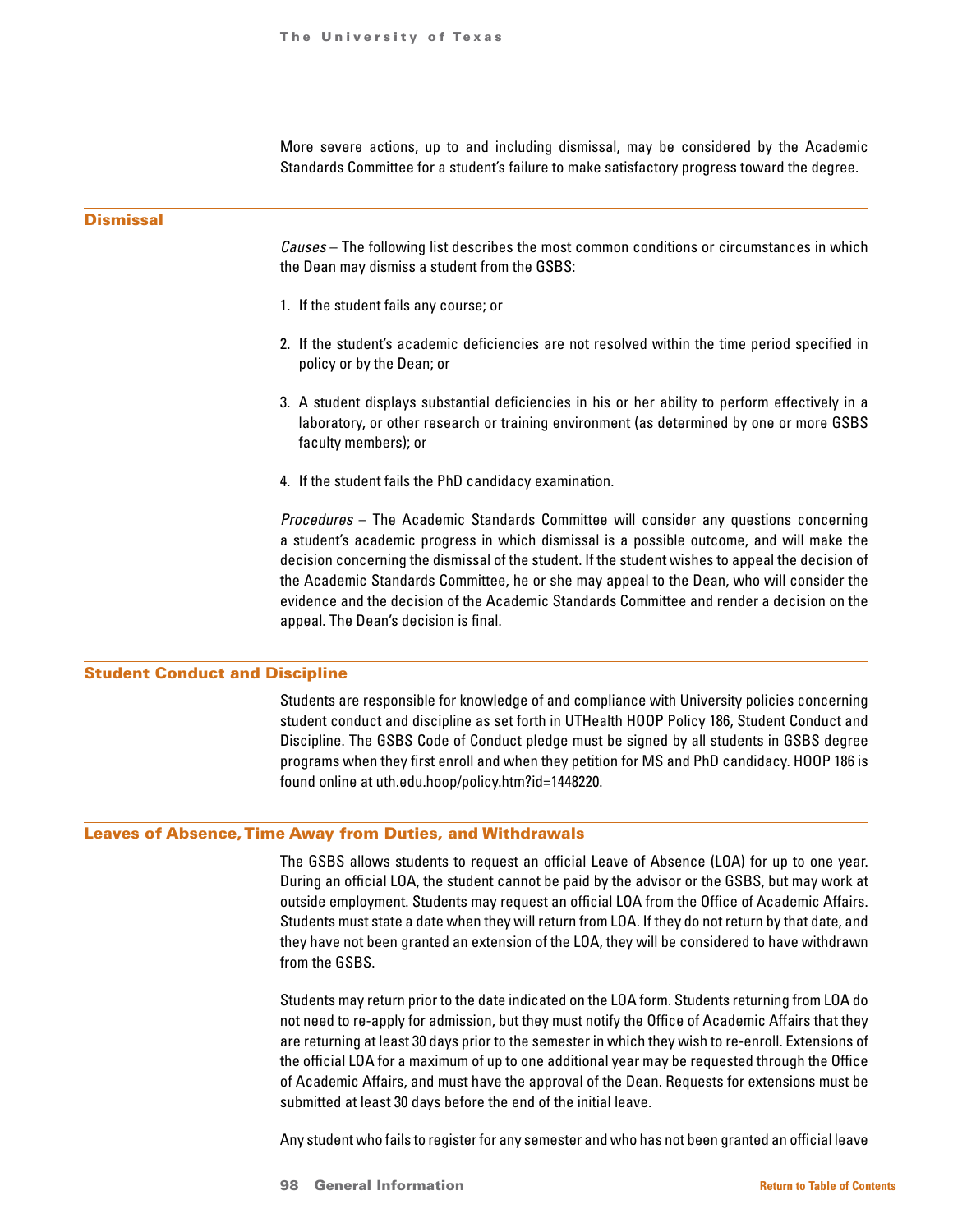of absence or been approved as a non-registered candidate for a degree will be considered to have withdrawn from the GSBS. Once having withdrawn, a student who wishes to continue formal studies must apply and be readmitted to the GSBS.

#### **Time Away from the Lab**

Students receive their stipends as employees from one of the GSBS parent institutions, each of which has its own employment policies and procedures with which the student must comply. UTHealth and MD Anderson Cancer Center each has its own policies on several issues, such as the amount of time graduate students are permitted to be away from their lab or workplace for purposes such as sick leave, vacation, family-related leave, etc., and the policy of the institution at which the student is employed shall apply. In all cases, however, the student should remember that he/she is under the supervision of the advisor, and the advisor sets the standards for work ethic and policies of the lab, including attendance standards and expectations. The student and advisor should always explicitly discuss the advisor's expectations before they make a mutual commitment. In all cases, it is the student's responsibility to request time away from the lab (or expected lab activities; in advance, when possible) and to keep the advisor, or the advisor's designee, informed in a timely manner of any unanticipated absences, e.g., for illness, family emergencies, etc.

# GSBS REGISTERED STUDENT GROUPS

#### Association of Minority Biomedical Researchers

The Association of Minority Biomedical Researchers (AMBR) supports students by offering valuable academic resources during their graduate education. AMBR hosts professional development events that address the specific needs of graduate trainees. This student-led group is dedicated to enriching scientific training through a community of solidarity and support.

# First Generation

The First Generation Student Group is a community of graduate students who are the first generation in their family to obtain a degree. This supportive peer community is focused on connecting students with a range of professional development and personal resources to enhance the graduate school experience and support student success. The group meets monthly with an agenda driven entirely by student interests that includes seminars/workshops, mentoring opportunities, and career discussions with senior scientists across diverse fields.

# Graduate Student Association

The purpose of the Graduate Student Association (GSA) is to provide a student forum for discussion of common needs and it functions as the official student governance body at the GSBS. The group works cooperatively with faculty and administration to address issues of importance to students.

#### Community Outreach

Community Outreach is a volunteer student organization program that organizes events to raise science literacy and enthusiasm for science in our community. It helps plan lab tours, career seminars, research talks, science fairs, and much more at the GSBS and at local schools. The main goal of Community Outreach is to enhance scientific literacy and an appreciation of the scientific method in the community.

99 General Information **[Return to Table of Contents](#page-1-0)**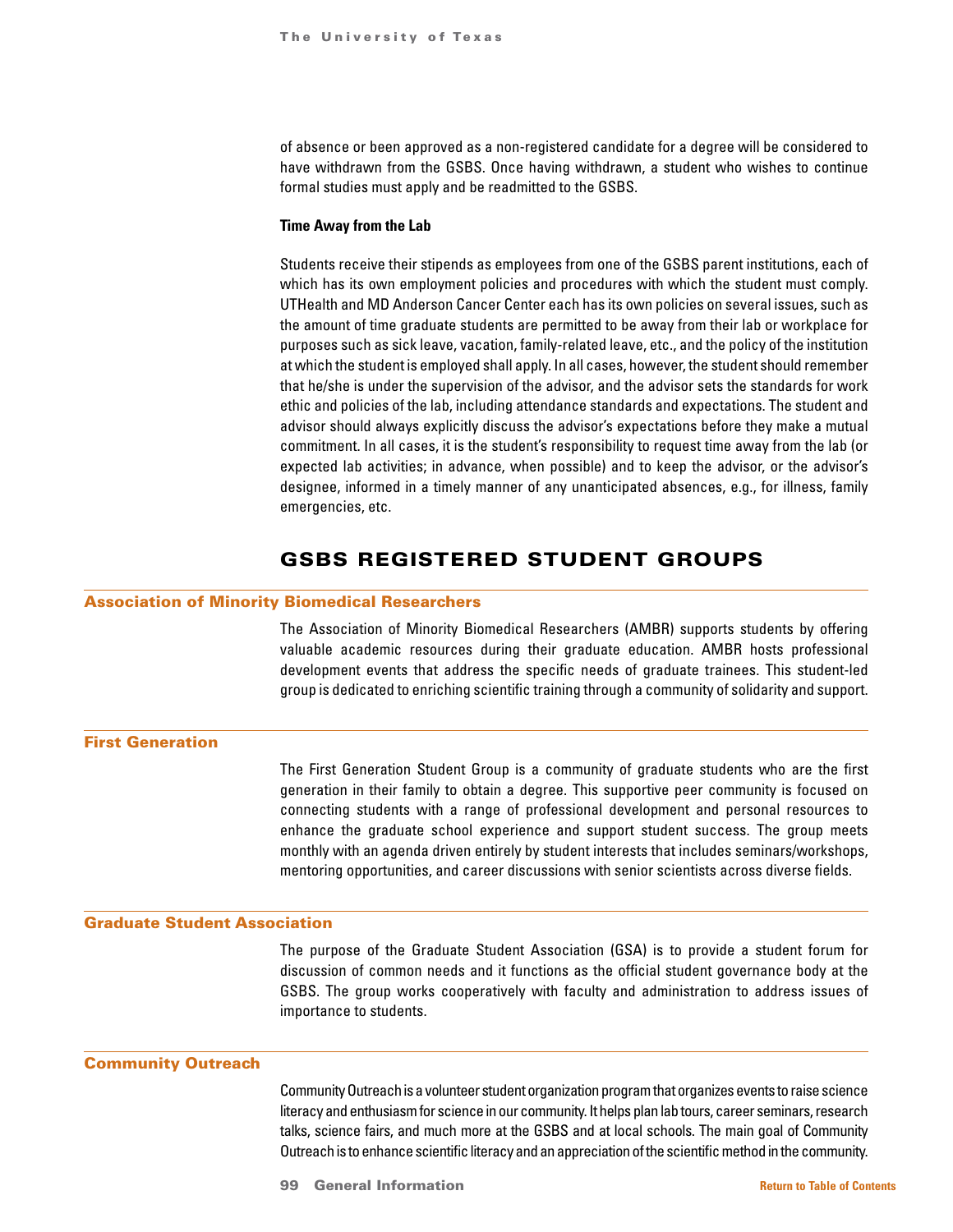# LGBT Student Alliance

The LGBT Student Alliance aims to promote a sense of community among its members as well as an awareness of issues affecting the LGBT community in the graduate school. The group sponsors regular social events to promote networking, takes part in community service events and hosts educational workshops.

#### Association of Scientific Communication

The Association of Scientific Communication (ASC) supports students by working on building specific skills such as, but not limited to, public speaking, writing for a non-scientific audience, learning basic programming and coding techniques, and creating graphical abstracts and diagrams.

# COURSE OFFERINGS OF THE GENERAL FACULTY

#### **GS00 1020** *Practicum in Teaching.* **Variable credit**

Maximum of 3 sem. hrs. Prerequisite: None. This course is for the GSBS student who is appointed as a teaching assistant through the GSBS and provides for the student a record of that appointment.

## **GS00 1021** *Special Project Internship.* **1 sem. hr.**

Prerequisite: By permission of instructor only. All GSBS students who plan to carry out an internship outside the school are required to register for this class. Interested students should contact the instructor at least two months in advance to make specific arrangements.

# **GS00 1410** *USMLE Exam Preparation.* **Variable credit**

Maximum of 4 sem. hrs. Prerequisite: Open only to MD/PhD students. MD/PhD students who will commit greater than 90 hours to independent preparation for USMLE board examinations should register for this course which will be supervised by the MD/PhD Program Directors.

### **GS00 1514** *Tutorial Research Experience.* **2 sem. hrs.**

Enrollment is required of all PhD students, usually during the first two semesters of residence. Not open to MS or non-degree students. During each ten-week rotation, students will spend the equivalent of five afternoons per week in the laboratory (20 hours per week for 10 weeks for a total of 200 hours). In consultation with their faculty advisors, students will select the research areas that best support their educational programs.

#### **GS00 1520** *Research in Biomedical Sciences.* **Variable credit**

Maximum of 9 sem. hrs. Primarily intended for MS and PhD students who have selected their advisors and thesis projects.

### **GS00 1530** *Special Project: Research.* **Variable credit**

Maximum of 4 sem. hrs. Short-term research project intended to expose students to a research area or set of laboratory techniques. May be used by MS or non-degree students to obtain the equivalent of a Tutorial Research Experience.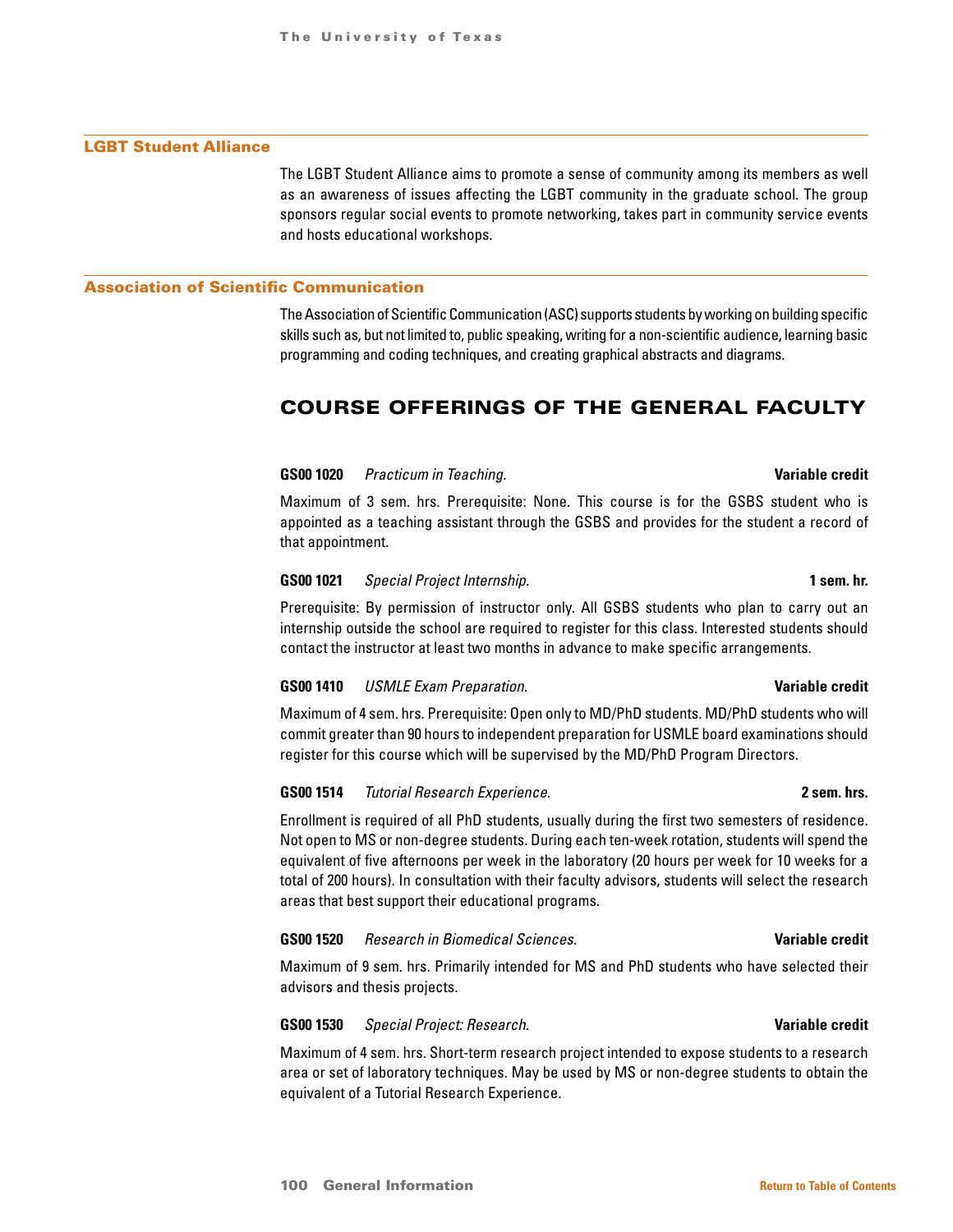#### **GS00 1610 Special Project: Course.** *Variable credit* **Variable credit**

Maximum of 4 sem. hrs. For courses not listed in the GSBS Catalog or courses presented in a different format from that listed in the Catalog.

#### **GS00 1620** *Literature Survey.* **Variable credit**

Maximum of 2 sem. hrs.

## **GS00 1910** *Thesis for Master of Science.* **Variable credit**

Maximum of 9 sem. hrs. For students who have successfully petitioned for MS candidacy. Enrollment for a minimum of one semester required for MS degree.

**GS00 1920** *Dissertation for Doctor of Philosophy.* **Variable credit**

Maximum of 9 sem. hrs. For students who have passed the PhD oral candidacy examination. Enrollment for a minimum of one semester required for PhD degree.

# COURSE OFFERINGS IN BIOSTATISTICS, BIOINFORMATICS AND SYSTEMS BIOLOGY

#### **GS01 1013** *Bayesian Data Analysis.* **3 sem. hrs.**

Prerequisites: Calculus, linear algebra, prior probability and statistics course (or permission of instructor). This course will cover Bayesian methods for analyzing data. The emphasis will be on applied data analysis rather than theoretical development. A variety of models, including linear regression, hierarchical models, and models for categorical data will be considered.

## **GS01 1023** *Survival Analysis.* **3 sem. hrs.**

Prerequisite: Introduction to Biostatistics and Clinical Trials (GS011033), or permission of instructor. Survival data are commonly encountered in scientific investigations, especially in clinical trials and epidemiologic studies. In this course, commonly used statistical methods for the analysis of failure-time data will be discussed. One of the primary topics is the estimation of survival function based on censored data, which include parametric failure-time models, and nonparametric Kaplan-Meier estimates of the survival distribution. Estimation of the cumulative hazard function and the context of hypothesis testing for survival data will be covered. These tests include the log rank test, generalized log-rank tests, and some non-ranked based test statistics. Regression analysis for censored survival data is the most applicable to clinical trials and applied work. The Cox proportional hazard mode, additive risk model, other alternative modeling techniques, and new theoretical and methodological advances in survival analysis will be discussed.

#### **GS01 1031** *Quantitative Sciences Student Seminar Series.* **1 sem. hr.**

Prerequisite: None. This series is held bi-weekly for students to present their research project in front of their peers and program faculty. The focus of the session is for the students to practice presenting their project to a varied audience of peers and mentors. Attendees should be prepared to ask questions of the speaker and to provide constructive criticism. Participation is mandatory.

**GS01 1033** *Introduction to Biostatistics and Clinical Trials.* **3 sem. hrs.**

Prerequisites: Calculus and linear algebra. This course is a one-semester overview of statistical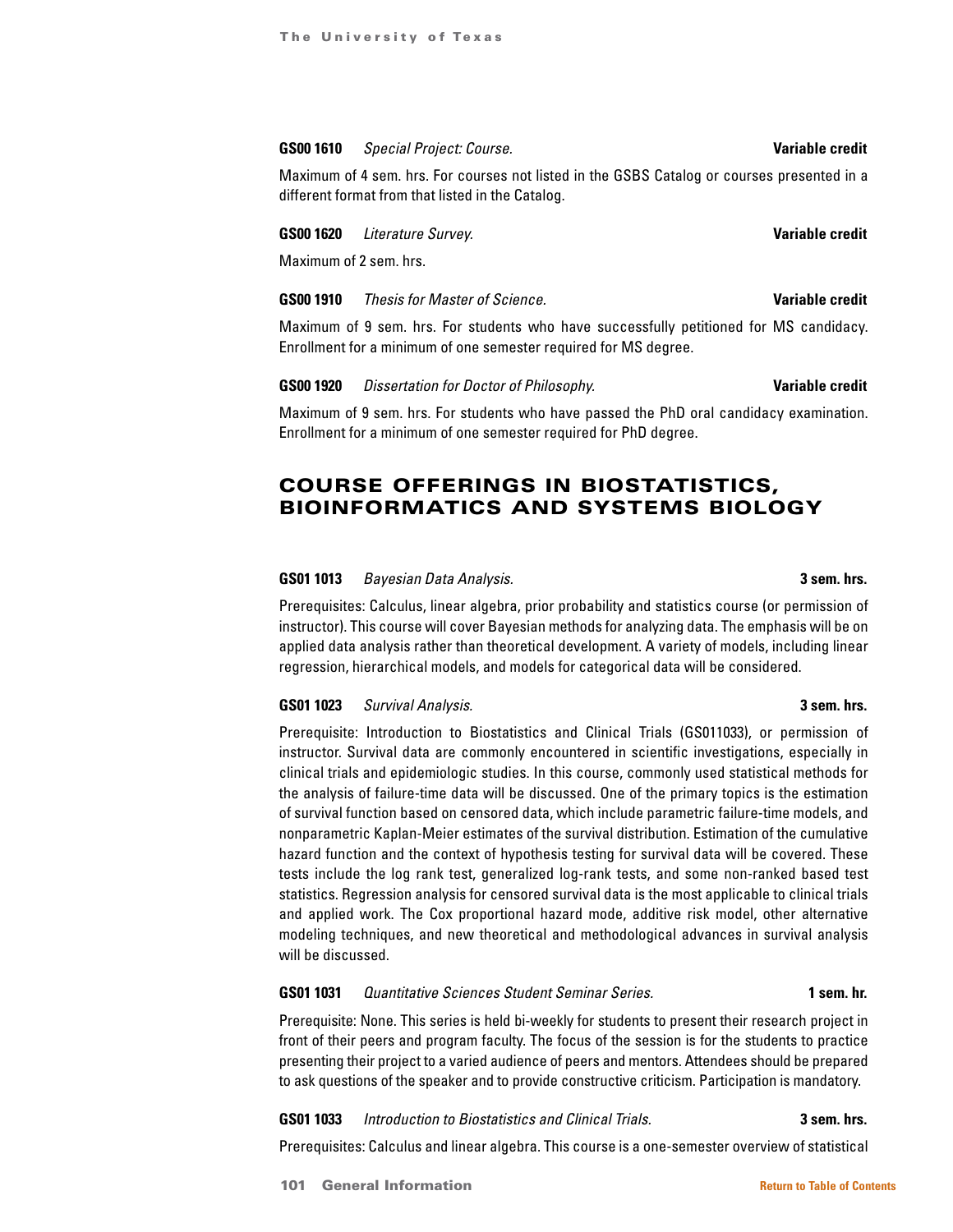concepts most often used in the design and analysis of biomedical studies. It provides an introduction to the analysis of biomedical and epidemiological data. The focus is on non-modelbased solutions to one sample and two sample problems. The course also includes an overview of statistical genetics and bioinformatics concepts. Because this course is primarily for statistics majors, the applied methods will be related to theory wherever practical. Students will be given the opportunity to gain experience in the general approach to data analysis and in the application of appropriate statistical methods. Emphasis will be on the similarity between various forms of analysis and reporting results in terms of measures of effect or association. Emphasis will also be given to identifying statistical assumptions and performing analyses to verify these assumptions. Because effective communication is essential to effective collaboration, students will have the opportunity to gain experience in presenting results for statistically naive readers.

#### **GS01 1041** *Computational Approaches for Single-Cell Data Analysis.* **1 sem. hr.**

Prerequisite: None. Audit permitted. This course aims to provide the central concepts and background knowledge required for experimental design and analysis of single-cell studies. The format combines journal club and seminar series formats, with an organized reading of landmark papers in single-cell omics technologies, high-dimensional data analysis (including transformation, visualization, and clustering), statistical inference, statistical modeling, and phylogenetics, among other possible topics. There will be participant presentations and discussion sessions. At the end of the course, students will be able to think critically about single-cell studies and understand their applications in cancer research and other disciplines.

#### **GS01 1083** *Mathematical Statistics I.* **3 sem. hrs.**

Prerequisites: Advanced undergraduate course in probability and statistics (300 level); probability theory and the central concepts and methods of statistics. A review of probability theory, including generating functions, common families of distributions, multivariate distributions, and hierarchical modeling. Foundations of statistical inference, including sampling distributions, principles of data reduction, maximum likelihood methods, point and interval estimation, hypothesis testing, and decision theory. Applications to advanced statistical problem sets. The course is cross-listed at Rice University (Stat 519). The venue of the course will be at Rice University.

#### **GS01 1113** *Introduction to Mathematical Statistics.* **3 sem. hrs.**

Prerequisite: Introduction to Mathematical Probability (GS011213), or permission of instructor. This course is the second of two courses intended to establish a theoretical foundation for the biostatistics and biomathematics curriculum. The material introduced in this course is a necessary prerequisite for GSBS courses in informatics, survival analysis, and advanced Bayesian inference. The focus will be on integrating both classical and Bayesian methods in a comprehensive but elementary survey. This course will discuss the general approach to statistical inference for data arising from an unknown probability distribution. Students will learn methods for characterizing specific properties of the distributions and use them in making future predictions. The course will discuss statistical inferential methods for data arising from continuous or discrete distributions. The course is cross-listed at Rice University (Stat 532). The venue of the course will be at Rice University.

### **GS01 1143** *Introduction to Bioinformatics.* **3 sem. hrs.**

Prerequisite: None. This course is intended to be an introduction to concepts and methods in bioinformatics with a focus on analyzing data merging from high throughput experimental pipelines such as next-gen sequencing. Students will be exposed to algorithms and software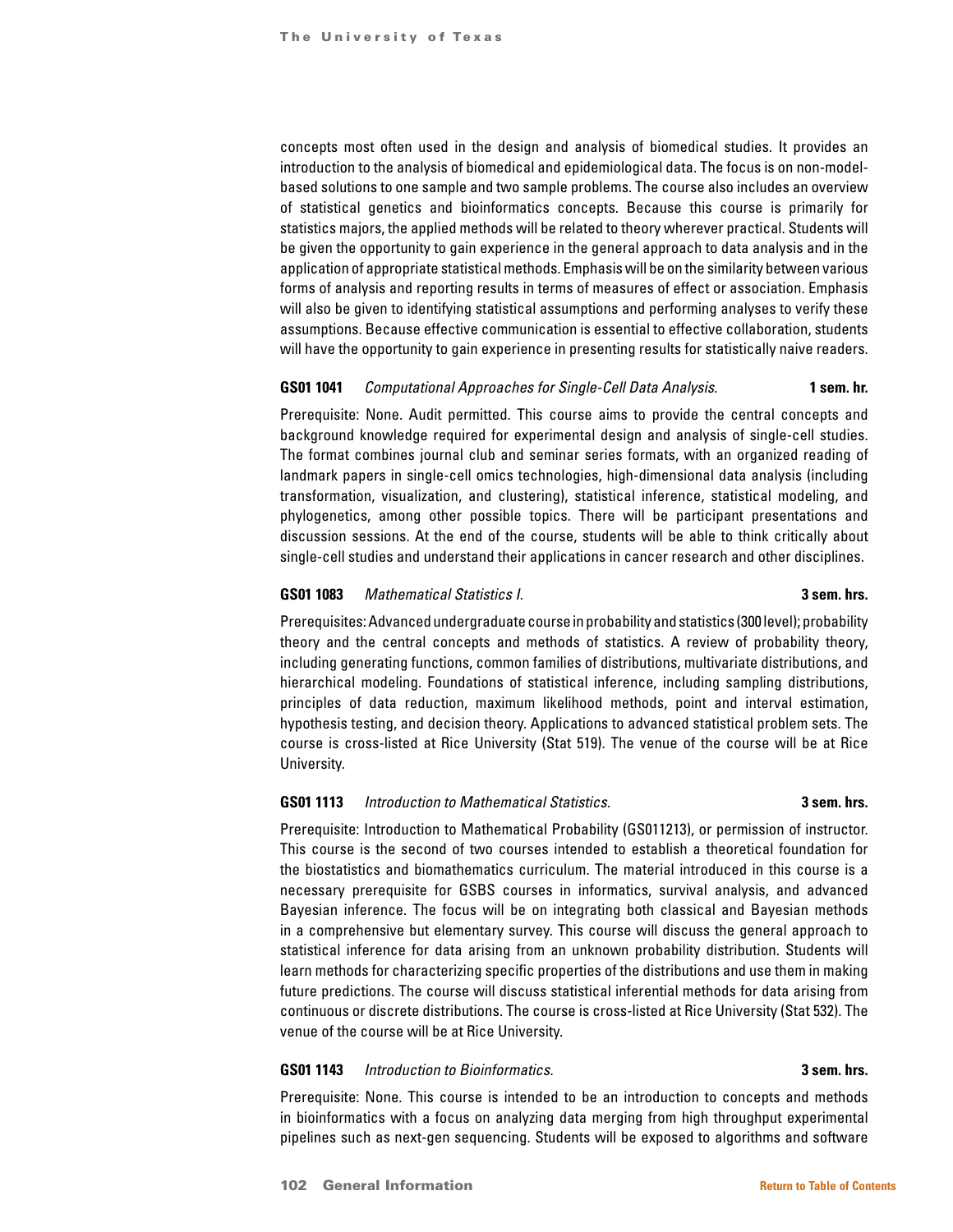tools involved in various aspects of data processing and biological interpretation. Though some prior programming experience is highly recommended, it is not a requirement.

# **GS01 1223** *Practical Computational Genetics and Bioinformatics.* **3 sem. hrs.**

Prerequisites: Genetics and statistics; permission of instructor. This course is designed as a training of necessary computational and bioinformatics skills used in everyday analysis of biological data, especially DNA sequence and polymorphism data. Topics include basic Unix/ Linux command line, programming (Python), human sequence/polymorphism databases, and DNA sequence/polymorphism analysis.

#### **GS01 1233** *GLM and Categorical Data Analysis.* **3 sem. hrs.**

Prerequisite: STAT 519, STAT 615, or STAT 410 (Rice courses) or permission of instructor. This course is devoted to the theory and methodology of categorical data analysis with an introduction to Generalized Linear Models. There will be analyses of real data sets using R. The course is cross-listed at Rice University (STAT 545). The venue of the course will be at Rice University.

# **GS01 1263** *Bayesian Statistics.* **3 sem. hrs.**

Prerequisites: STAT 519, STAT 615 and STAT 605 (Rice courses); permission of instructor. This course covers Bayesian Inference and methods of analyzing data. The emphasis will be on applied data analysis rather than theoretical development. We will consider a variety of models, including linear regression, hierarchical models, and models for categorical data. The course is cross-listed at Rice University (STAT 525). The venue of the course will be at Rice University.

# **GS01 1273** *Modern Nonparametrics.* **3 sem. hrs.**

Prerequisites: Mathematical Statistics (GS011083 or equivalent) and Linear Regression or permission of instructor. This course seeks to introduce students to the many developments in modern nonparametrics, including resampling methods, nonparametric and semiparametric regression models that have occurred over the last several decades. Topics include the bootstrap, jackknife, cross-validation, permutation tests, classification tree, random forests, nonparametric smoothing and regression, spline regression, and functional data analysis. While the course will focus on applications, time will be devoted to derivations and theoretical justifications of methods. The statistical software R will be used for the homework exercises.

# **GS01 1723** *Biostatistics Consulting and Collaboration.* **3 sem. hrs.**

Prerequisites: Introduction to Biostatistics (STAT514/GS011033), Linear Regression (GS011053), GLM and Categorical Data Analysis (STAT545/GS011233). Students will gain experience by working on real collaborative projects that biostatisticians encounter every day. The goal of the course is to introduce students to projects where statistics and science meet and interact to produce knowledge. The students will learn to work with clinical/basic science collaborators to elicit the scientific question of interest, design studies, identify the correct statistical analyses tools, communicating results in both oral and written form. We will also address important topics related to developing productive collaborations such as building trust and mutual respect, effective communication, participating in multidisciplinary teams and reproducible research.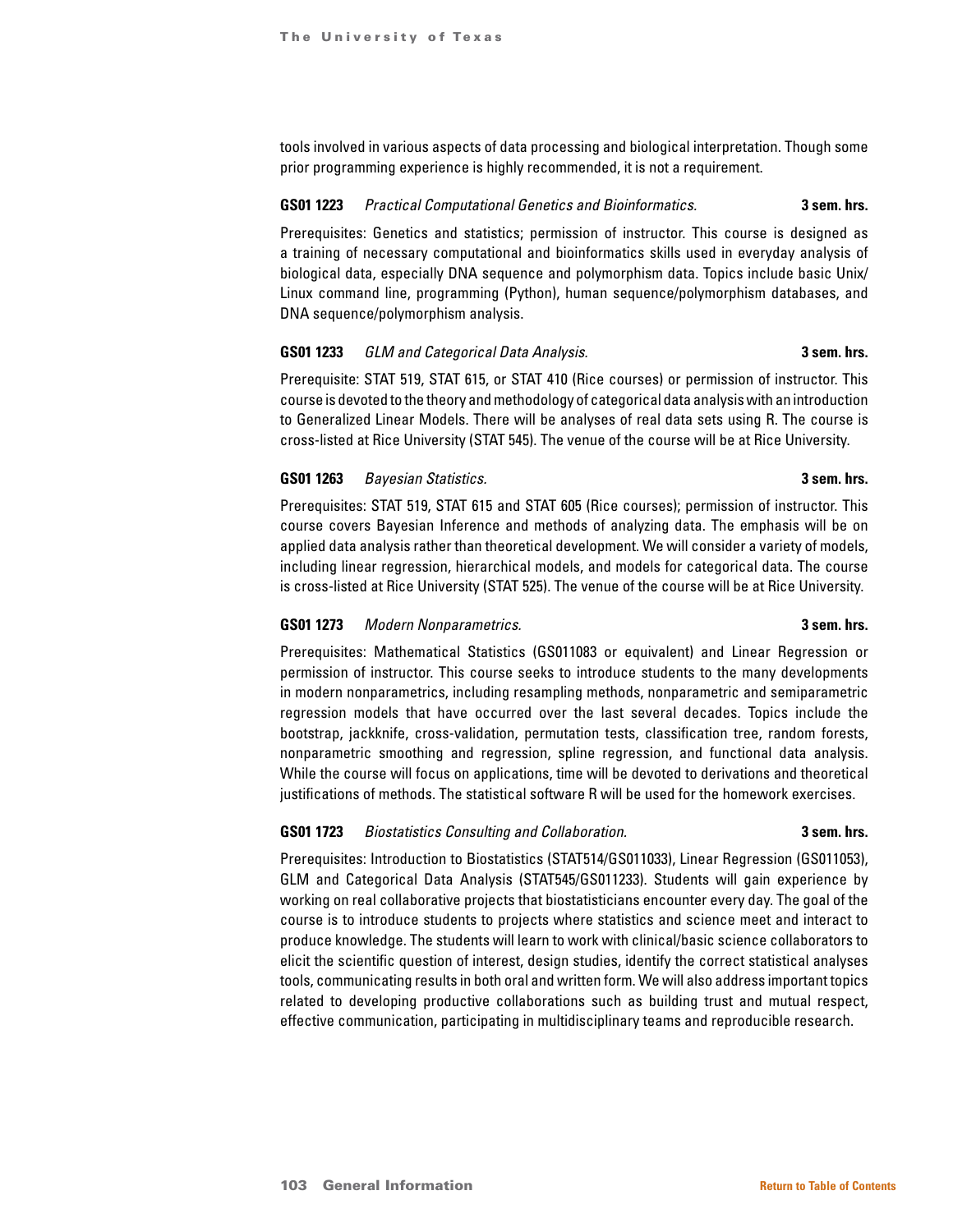# COURSE OFFERINGS IN MEDICAL PHYSICS

### **GS02 1011** *Radiation-Induced Late Effects and Survivorship Journal Club* **1 sem. hr.**

Prerequisite: Medical Physics Program or consent of instructor. Students will meet weekly to present and discuss a contemporary publication on the subject of late effects, cancer survivorship, and dosimetry following medical radiation exposures. Publications may include scientific articles, books, reports, review papers, etc. The late effects of interest to the participants of this course are radiation-induced second cancers, infertility, organ dysfunction, cardiovascular effects, lung damage, pregnancy and neonatal outcomes, cognitive deficit, auditory impairment, dental abnormalities, diabetes, other chronic disease, and other longterm radiogenic effects and public health concerns. Medical radiation exposures include those related to radiotherapy and diagnostic imaging. Radiation dosimetry, late effects, and survivorship publications will be based on radiological measurements, analytic calculations, Monte Carlo calculations, predictive risk models, epidemiological data, and any related studies. The presentation outline comprises 25 minutes of prepared slides and 25 minutes of discussion. Each student will be required to present at least once during the semester and will be expected to actively participate in the discussion period. A minimum of 80% attendance is required for a passing grade. Students and faculty will not present their own work. This course is intended for Medical Physics students but is open to students from other programs with instructor consent.

## **GS02 1012** *Physics of Positron Emission Tomography.* **2 sem. hrs.**

Prerequisites: Radiation Detection, Instrumentation, and Data Analysis (GS021053) and Introduction to Medical Physics II: Medical Imaging (GS021093) or Introduction to Medical Physics IV: The Physics of Nuclear Medicine (GS021193). This course will focus on advanced Positron Emission Tomography (PET) physical principles, image formation and processing, and image correction techniques, as well as lay the foundations for understanding tracer kinetic modeling. Students will have the opportunity to obtain hands on experience with PET imaging and data analysis. The use of PET imaging in various medical and research applications will be presented.

### **GS02 1022** *Special Radiation Treatment Procedures.* **2 sem. hrs.**

Prerequisite: Introduction to Medical Physics I (GS021093), Introduction to Medical Physics III: Therapy (GS021113), and Introductory Radiation Therapy Physics Rotation (GS021154). The main goal of this course is to introduce students to special radiation therapy and image-guided therapy procedures that are considered "non-routine" or in "advanced" form relative to the current clinical practice and may require special consideration in the preparation and execution. Special procedures are important clinical services which are usually provided directly by the clinical medical physicist. The special procedures selected in this course may change overtime. Currently, the following topics are included: image-guided radiotherapy procedures; total skin and total body irradiation techniques; fetal and pacemaker dosimetry; commissioning of IMRT planning systems; 4D CT imaging procedures; CyberKnife treatments; and tomotherapy treatment techniques.

### **GS02 1032** *Principles of Magnetic Resonance Imaging.* **2 sem. hrs.**

Prerequisite: Introduction to Medical Physics II (GS021103) or consent of instructor. The goal of this course is to provide a comprehensive understanding of the physics involved in magnetic resonance imaging (MRI), and prepare the students to carry out research or practice medical physics in this area. The topics include basic spin physics, contrast mechanisms, hardware,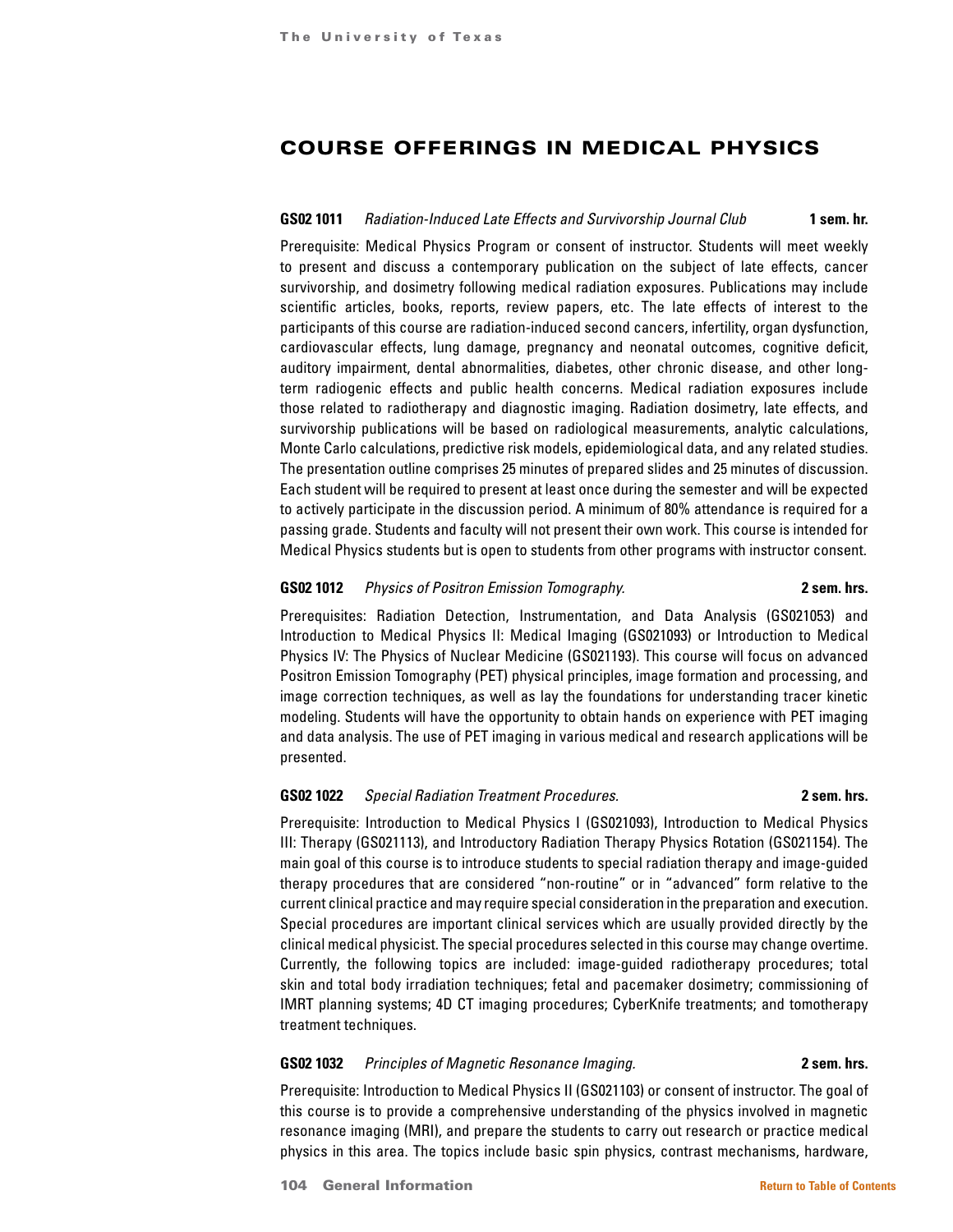data acquisition, image reconstruction, and artifact recognition. Emphasis will be placed on practical issues encountered in research and clinical applications.

## **GS02 1052** *Imaging Science.* **2 sem. hrs.**

Prerequisites: Calculus, Linear Algebra. This course provides a concise and coherent review of some commonly-encountered topics in applied mathematics, with a particular emphasis on their applications and relevance to medical imaging. The course covers and is equally divided into two major sections: 1. Optimization methods and algorithms, 2. Fourier and wavelet transforms.

# **GS02 1053** *Radiation Detection, Instrumentation, and Data Analysis.* **3 sem. hrs.**

Prerequisites: Introduction to Medical Physics I (GS021093) or equivalent, and permission of instructor. This course encompasses a study of the characteristics and applications of charged particle, photon, and neutron detectors. Modular analog and digital electronics required for signal processing and data recording will be used. Techniques of data analysis and error propagation of counting statistics will be introduced. The course will include two lectures and one laboratory exercise weekly. The applications of radiation detectors in radiotherapy, health physics, nuclear medicine, and radiobiology will be emphasized.

### **GS02 1062** *Introduction to Clinical Medical Physics.* **2 sem. hrs.**

Prerequisite: None. This course will provide an introduction to the clinical practice of medical physics in radiology and radiation oncology clinics. The Imaging Track will cover the history of diagnostic imaging, basic clinical applications, clinical roles, patient workflow, an introduction to imaging informatics, fundamental imaging principles and system design for each imaging modality, imaging physicist duties, and safety. The Therapy Track will cover an overview of cancer, treatment options, simulation, treatment planning and delivery, as well as an introduction to oncology for specific disease sites. Both tracks will cover radiation safety, radiation detection surveys, radiation protection, accreditation, regulations and an introduction to quality control and quality assurance.

### **GS02 1063** *Fundamental Anatomy, Physiology, and Biology for Medical Physics I.* **3 sem. hrs.**

Prerequisites: Introduction to Medical Physics III: Therapy (GS02 1113). This is Part I of a two-part course that covers the fundamental biological principles that are essential for medical physicists, presenting them in an integrated progression from the molecular level to the organismal level. This course may also be of interest for graduate students of biophysics, radiation biology, and biomedical engineering. Beginning with a review of basic biochemistry, the course proceeds through molecular biology then cellular biology and physiology. Applications of these principles to radiation biology are covered, then the course moves to cell-cell and cell-matrix interactions, tumor growth and development, and radiation carcinogenesis. The course concludes with the language of anatomy

#### **GS02 1072** *Statistics for Medical Physicists.* **2 sem. hrs.**

Prerequisites: Calculus, Linear Algebra. This course is a one-semester overview of statistical concepts in biomedical and imaging studies. The material is intended to provide an introduction to applied methods of biostatistics that are prevalent in an engineering curriculum but are now increasingly encountered in medical physics literature and various areas of medical physics research, including non-model-based solutions to one sample and two sample problems. Students will gain experience in general understanding of the underlying statistical principles, the general approach to data analysis and interpretation of appropriate statistical methods.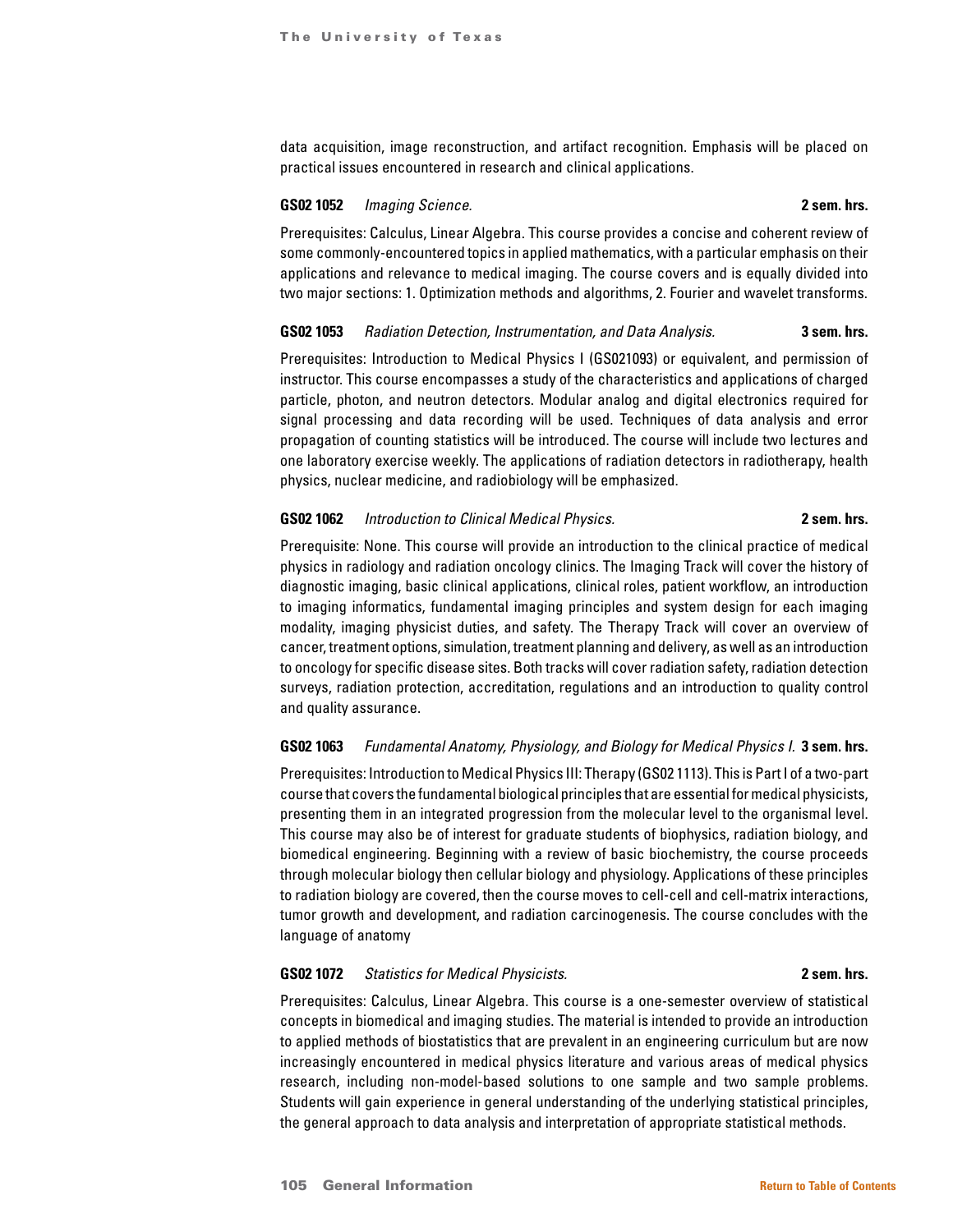# **GS02 1073** *Fundamental Anatomy, Physiology, and Biology for Medical Physics II.* **3 sem. hrs.**

Prerequisites: Introduction to Medical Physics III (GS021113); Fundamental Anatomy, Physiology, and Biology for Medical Physics I (GS021063). This is Part II of a two-part course that covers the fundamental biological principles that are essential for medical physicists, presenting them in an integrated progression from the molecular level to the organismal level. This course may also be of interest for graduate students of biophysics, radiation biology, and biomedical engineering. Part II builds on the concepts from Part I of the course, and focuses on systems biology, including anatomy, physiology, and oncology, with special focus on the use of radiotherapy to treat cancer. This course has a unique focus on radiologic anatomy, and students will learn to identify normal anatomic structure in medical images acquired using radiography, computed tomography, and magnetic resonance imaging. Molecular and functional imaging and cancer biology are also introduced in this course.

### **GS02 1083** *Biological and Biophysical Principles of Molecular Imaging.* **3 sem. hrs.**

Prerequisites: Undergraduate biochemistry and cell biology. This course will provide an introduction to pre-clinical and clinical molecular imaging modalities as well as the biochemical principles that govern contrast agent design and function. Topics include optical imaging, bioluminescence imaging, PET, SPECT, CT, MRI, MRS, photoacoustic imaging, and radiomics. The goal of the course is to provide students with the concepts and techniques necessary to integrate pre-clinical imaging, cell biology, and biochemistry into their own research and the intellectual foundation for a career in molecular imaging research.

# **GS02 1093** *Introduction to Medical Physics I: Basic Interactions.* **3 sem. hrs.**

Prerequisite: Permission of instructor. This semester covers the basic interactions of ionizing and non-ionizing radiation important in medicine. Topics include production of radiation; photon, charged-particle, and neutron interactions; cavity theory; radiation interactions with solids; and ultrasound interactions.

# **GS02 1104** *Introduction to Medical Physics II: Medical Imaging.* **4 sem. hrs.**

Prerequisite: Introduction to Medical Physics I (GS021093). This course includes the production of x-rays, conventional x-ray radiology, fluoroscopy, mammography as well as digital x-ray imaging modalities, computed tomography, ultrasound and picture archiving and communication systems (PACS). It covers the basic principles of medical imaging physics, the fundamental characteristics of each imaging modality, the major components of medical imaging systems, the principles of image formation and reconstruction, the attributes used to assess the performance and image quality of an imaging system, and the radiation dose to patients and personnel.

### **GS02 1114** *Introduction to Medical Physics III: Therapy.* **4 sem. hrs. 4 sem. hrs.**

Prerequisite: Introduction to Medical Physics I (GS021093). The physics of treatment modalities to include external beam radiotherapy, brachytherapy, and internal emitters will be discussed. The necessary therapy equipment will be described with methods of calibration, dose specification, and dose prescription. The effects of machine geometry and patient anatomy on dose calculations will be discussed. Machine calibration and quality assurance procedures are emphasized.

# **GS02 1133** *Introduction to Radiation Protection.* **3 sem. hrs.**

Prerequisite: Radiation Detection, Instrumentation, and Data Analysis (GS021053) or permission of instructor. The science of radiation protection including terminology, biological effects, shielding dose limits, and dose measurement will be studied. The role of state and federal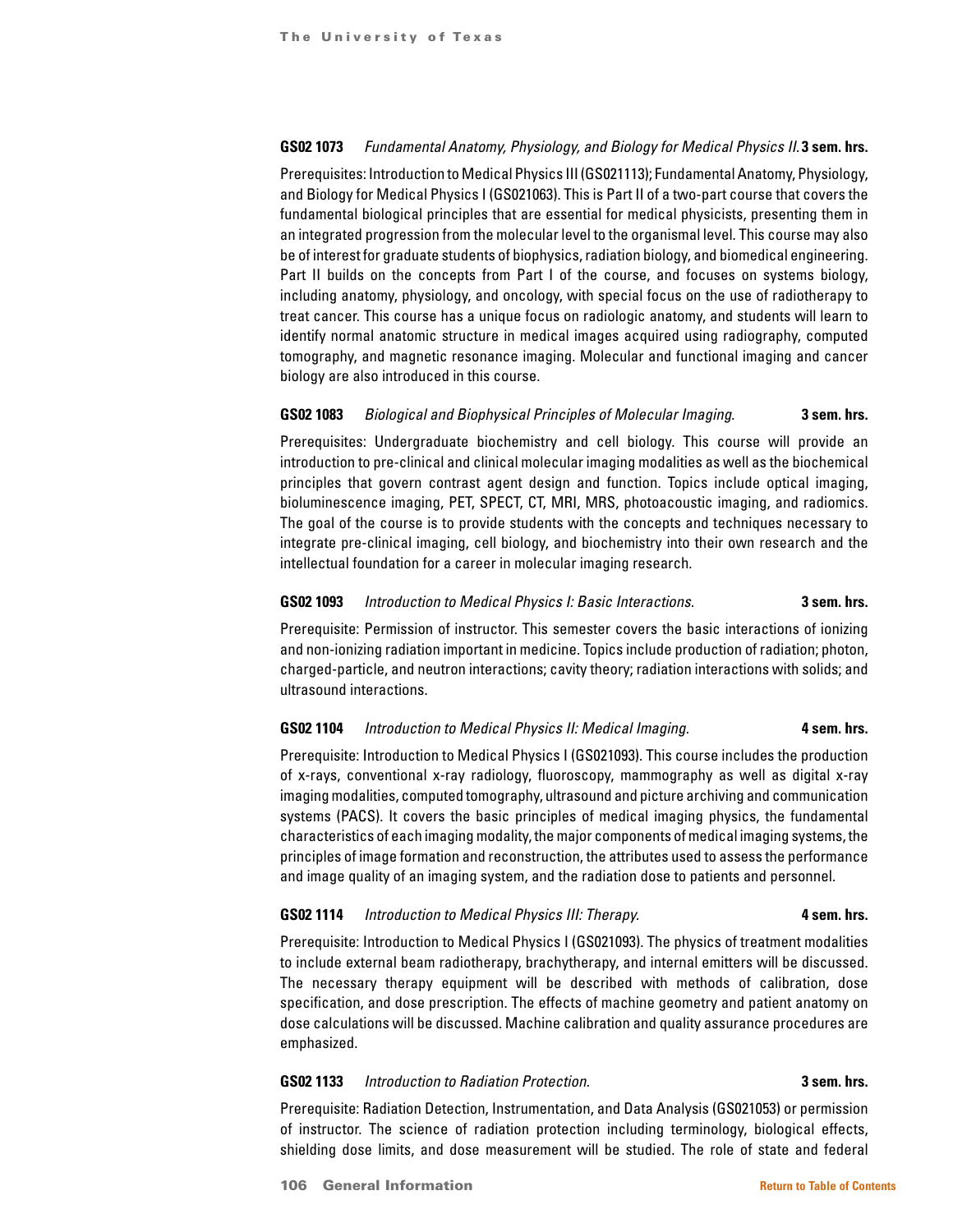enforcement agencies will be discussed. The application of radiation protective concepts in a medical environment will include room design, isotope handling, instrumentation calibration, and room surveys.

#### **GS02 1154** *Introductory Radiation Therapy Physics Rotation.* **4 sem. hrs.**

Prerequisite: Introduction to Medical Physics III (GS021113) or permission of instructor. This course provides the student the opportunity to obtain first clinical exposure to radiotherapy. The student will observe and participate in dosimetry clinics and be asked to perform routine duties in dosimetry. The student will calibrate radiation beams, perform quality assurance tests, observe patient treatments, and do treatment planning in both brachytherapy and external beam.

# **GS02 1174** *Introductory Diagnostic Imaging Rotation.* **1988 4 sem. hrs.**

Prerequisites: Introduction to Medical Physics II (GS021103); Introduction to Medical Physics IV (GS021193); Radiation Detection, Instrumentation and Data Analysis (GS021053); and Introduction to Radiation Protection (GS021153). Introduction to Radiation Protection (GS02 1153) may be taken concurrently. Registration requires permission of instructor. This rotation provides the student the opportunity to obtain clinical and practical exposure to diagnostic imaging and medical physics practices. The student will observe patient diagnostic studies in radiology (e.g., general radiography, fluoroscopy, mammography, CT, MRI, ultrasonography) and nuclear medicine, will observe the process of radiological diagnosis, and will perform calibration and quality-assurance tests on diagnostic imaging equipment. The comprehensive oral final examination is patterned after the national board certification examination for diagnostic radiological physicists.

### **GS02 1194** *Introduction to Medical Physics IV: The Physics of Nuclear Medicine.* **4 sem. hrs.**

Prerequisites: Introduction to Medical Physics I (GS021093), Radiation Detection, Instrumentation, and Data Analysis (GS021053) (may be concurrent) and permission of instructor. This course introduces graduate students to the basic science and instrumentation of nuclear medicine and magnetic resonance imaging. It presents scientific principles underlying quantitative radionuclide organ imaging methods for dosimetry and treatment planning.

# **GS02 1202** *Electronics for Medical Physicists.* **2 sem. hrs.**

Prerequisite: Undergraduate electronics course covering basics of analog and digital circuits, or permission of instructor. This course emphasizes the analog and digital electronics associated with scientific instrumentation, particularly as related to medical physics. Topics include analog DC and AC circuits and circuit analysis, transformers, and basic semiconductor devices such as diodes, transistors, and operational amplifiers; electrical safety; the use of filters and voltage regulators; digital logic; digital circuits, and the interface between analog and digital domains; and an overview of the electrical characteristics of systems that are used in the practice of medical physics.

### **GS02 1731** *Medical Physics Seminar.* **1 sem. hr.**

Prerequisite: None. In the Fall term, students present talks on selected topics in general medical physics, therapy, and medical imaging. The objectives are to acquaint students with a wide range of medical physics topics, and to develop public speaking skills. In the Spring term, students learn the fundamentals of Medical Physics professionalism and ethics. The objectives are to familiarize the students with several professional and ethical concerns within the field and provide them with lectures from subject area experts on each topic.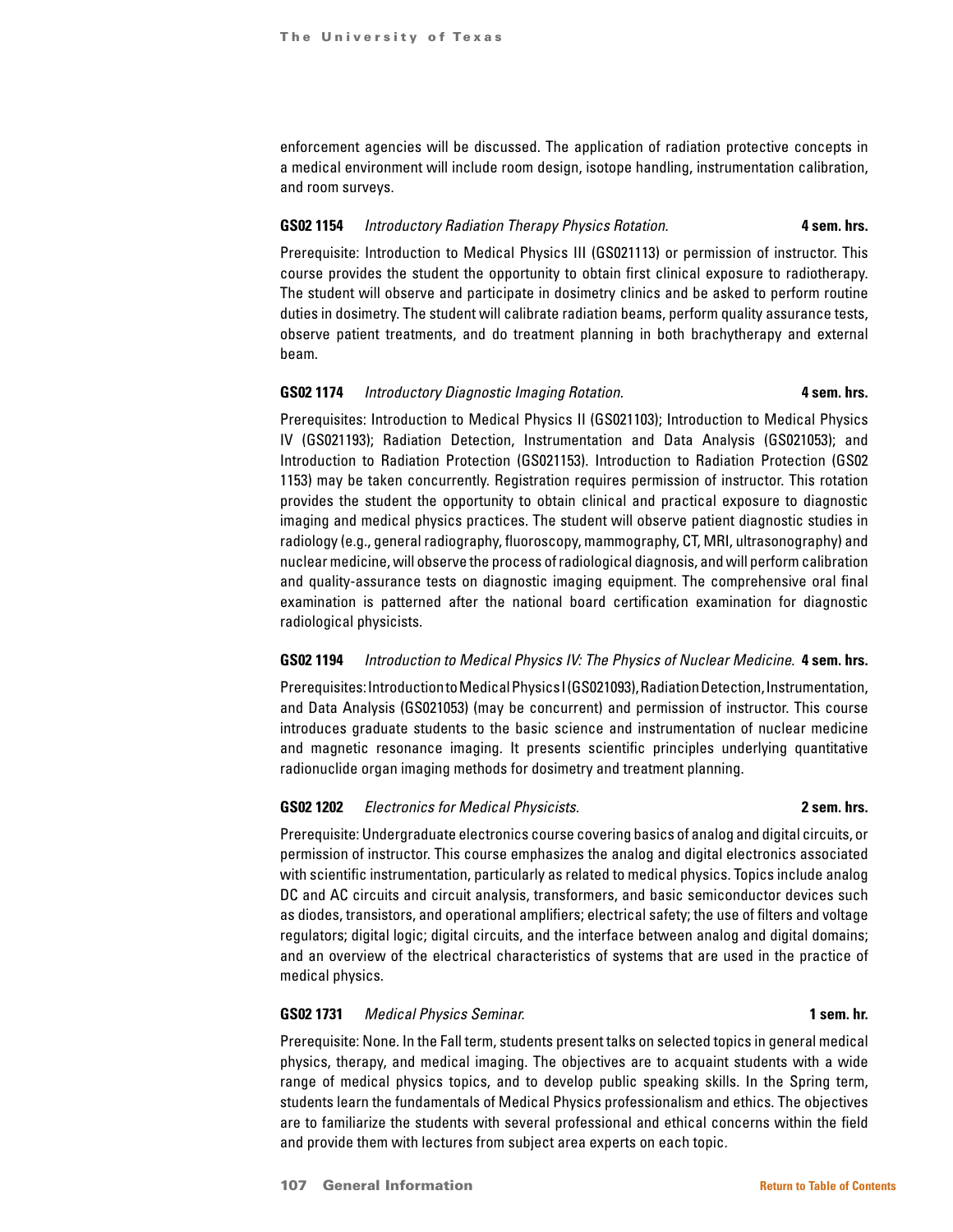# COURSE OFFERINGS IN BIOCHEMISTRY

#### **GS03 1011** *Emerging Fields in Biochemistry and Molecular Biology: RNA Biology.* **1 sem. hr.**

Prerequisite: None. The goal of this mini-course is to learn cutting edge RNA biology within a historical context. This course will focus on recent research in RNA biology: differential RNA processing and stability (splicing, polyadenylation, and turnover), the functional significance of various classes of non-coding RNAs (microRNAs, IncRNAs, cRNAs, ceRNAs, eRNAs, etc.), the CRISPR/Cas9 system, and RNA epitranscriptomics (RNA methylation and terminal uridylation). Class lectures and discussions will be predominantly student led with assistance of topic area experts. Overall, there will be 12 class meetings (two meetings per week) at 1.25 hours each.

# **GS03 1021** *Emerging Fields in Biochemistry and Molecular Biology:* **1 sem. hr.** *Translational Science and Molecular Medicine.*

Prerequisite: None. The goal of this mini course is for students to develop grant writing and peer review skills in the context of learning cutting edge Translational Science. The class will be divided into 11 modules (twice per week) that are each 1.25 hours-long focused on new topics in Molecular Medicine: hemolytic disorders, hypertension and autoimmunity, aneurysms, Lyme disease, and pulmonary disorders. The fourth and eleventh classes will be discussionbased and run primarily by a teaching assistant with some guided input from the course director or guest lecturer. The first of these two discussions will focus on what constitutes writing a successful proposal and peer review. The last class will be a "mock study section" moderated by the teaching assistant and instructors to review proposals. Students are required to write a 2-page, NIH-style proposal based upon the papers discussed in class. After the students turn in their proposals, the instructors will de-identify and redistribute the proposals back to the students. The students will then be required to write short critiques on two, randomly-assigned proposals (1/2 page each) and present them at the peer review held during the last class. Students receive a letter grade, which is contingent on the completion of the required written proposal and written critiques. When taken with GS031011, this course satisfies the GSBS Scientific Writing requirement.

# **GS03 1023** *Current Methods in Biochemistry and Cell Biology.* **3 sem. hrs.**

Prerequisite: Foundations of Biomedical Research (GS21 1017) or two semesters of undergraduate biochemistry. The goal of this course is to instruct students in cutting edge methodologies that relate to both structural and molecular biology. The class will consist of 43 1-hour lectures held on Monday, Wednesday, and Friday. Individual lecturers are chosen from multiple GSBS Graduate Programs based on their expertise in the relevant technologies. The lectures will provide a sound foundation in the principles, appropriate applications, and limitations of a repertoire of techniques ranging from qRT-PCR to metabolomic profiling to basic recombinant protein expression and analysis. The course is designed to act synergistically with techniques covered in the Core Course.

#### **GS03 1111** *Scientific Writing for Grant Proposals.* **1 sem. hr.**

Prerequisite: Foundations of Biomedical Research (GS211017). The goal of this mini-course will be to learn how to write an effective grant proposal. There will be formal lectures on the components of an NIH grant followed by writing workshops. The course will also include a mock study section with peer review of the written proposals. This course fulfills the GSBS writing requirement.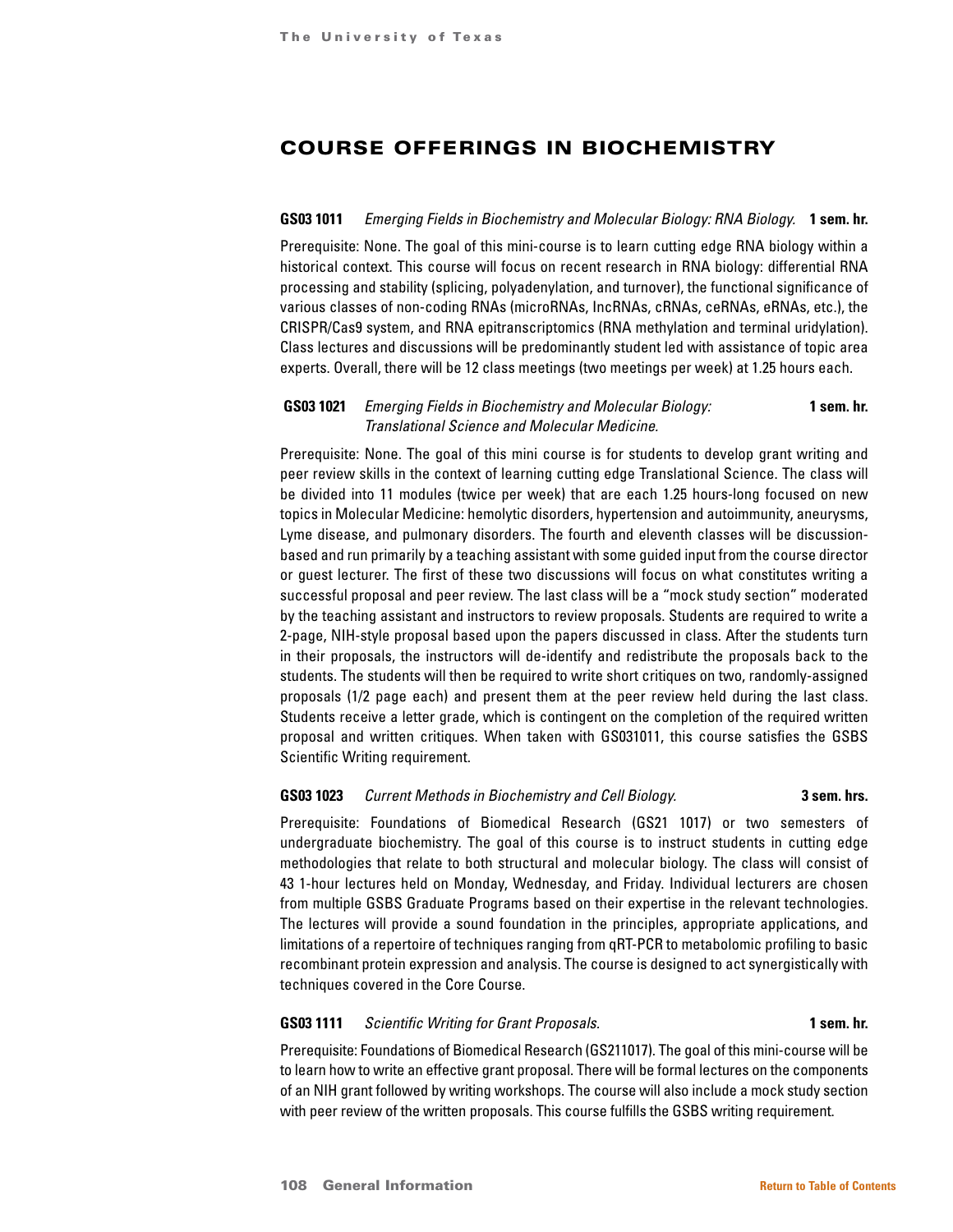#### **GS03 1711** *Seminars in Biochemistry and Molecular Biology.* **1 sem. hr.**

Prerequisite: General knowledge of biochemistry. This course will consist of formal seminars given by staff and visiting scientists in the broad disciplines of biochemistry and molecular biology.

# COURSE OFFERINGS IN CELLULAR, MOLECULAR AND DEVELOPMENTAL BIOLOGY

#### **GS04 1022** *Vascular Biology: Basic Science to Clinical Research.* **2 sem. hrs.**

Prerequisite: None. Open to all GSBS students. The blood vessels constitute the largest tubing system that transports blood between the heart and other organs and tissues. Vascular diseases are the leading cause of death and disability. This advanced biomedical science course is designed to explore modern concepts of vascular biology and human vascular diseases, and will introduce and discuss current basic and clinical advances in the field. The course will emphasize molecular aspects of vascular biology, physiopathological processes, and the development of advanced therapeutic technology in vascular disease. A unique feature of the course is its integration of basic and clinical research, with a focus on translational research. The aspects of vascular biology to be covered include development, cell biology, genomics, disease processes, and therapeutic approaches. Lecturers will be drawn from researchers and clinicians in the field from several institutions in the Texas Medical Center, including UTHealth, MD Anderson Cancer Center, Baylor College of Medicine, and Rice University. The focus on current research directions will provide excellent opportunities for students interested in vascular biology as they plan their own research careers.

#### **GS04 1032** *Molecular Epidemiology.* **2 sem. hrs.**

Prerequisite: None. The causes of most chronic diseases in the general population involve the interaction of inherited genotypes, somatic genetic damage, exogenous exposures, and endogenous metabolic pathways. A complete understanding of disease etiology may therefore require a multidisciplinary approach that draws on methods from epidemiology, statistics, classical genetics, and molecular biology. In addition to an overview of molecular biology and epidemiology, this course will present methods and techniques for molecular epidemiology studies. Emphasis will be placed on the application of biomarkers. Advantages and limitations of using biomarkers in epidemiologic studies will be discussed.

#### **GS04 1043** *Molecular Principles of Virology.* **3 sem. hrs.**

Prerequisite: None. This general virology course places emphasis on both DNA and RNA animal viruses in terms of their properties, identification, classification, virus-host cell interactions, mechanisms of virus replication, and virus-induced transformation. The involvement of tumor viruses in the neoplastic disease process also is presented.

#### **GS04 1051** *Fluorescence and Electron Microscopy: Imaging Cells and Molecules.* **1 sem. hr.**

Prerequisites: General knowledge of microbiology and biochemistry and consent of instructor. Fluorescence and electron microscopes permit the examination of cellular features at high magnification. This laboratory-based course is designed to provide the theory, fundamental operating principles, specimen preparation techniques of fluorescence microscopy, transmission electron microscopy, and cryo-electron microscopy. At the end of the course, students with no prior experience will be able to prepare specimens, operate the instruments, and collect and interpret data. In addition, students will also learn how to write part of manuscripts. While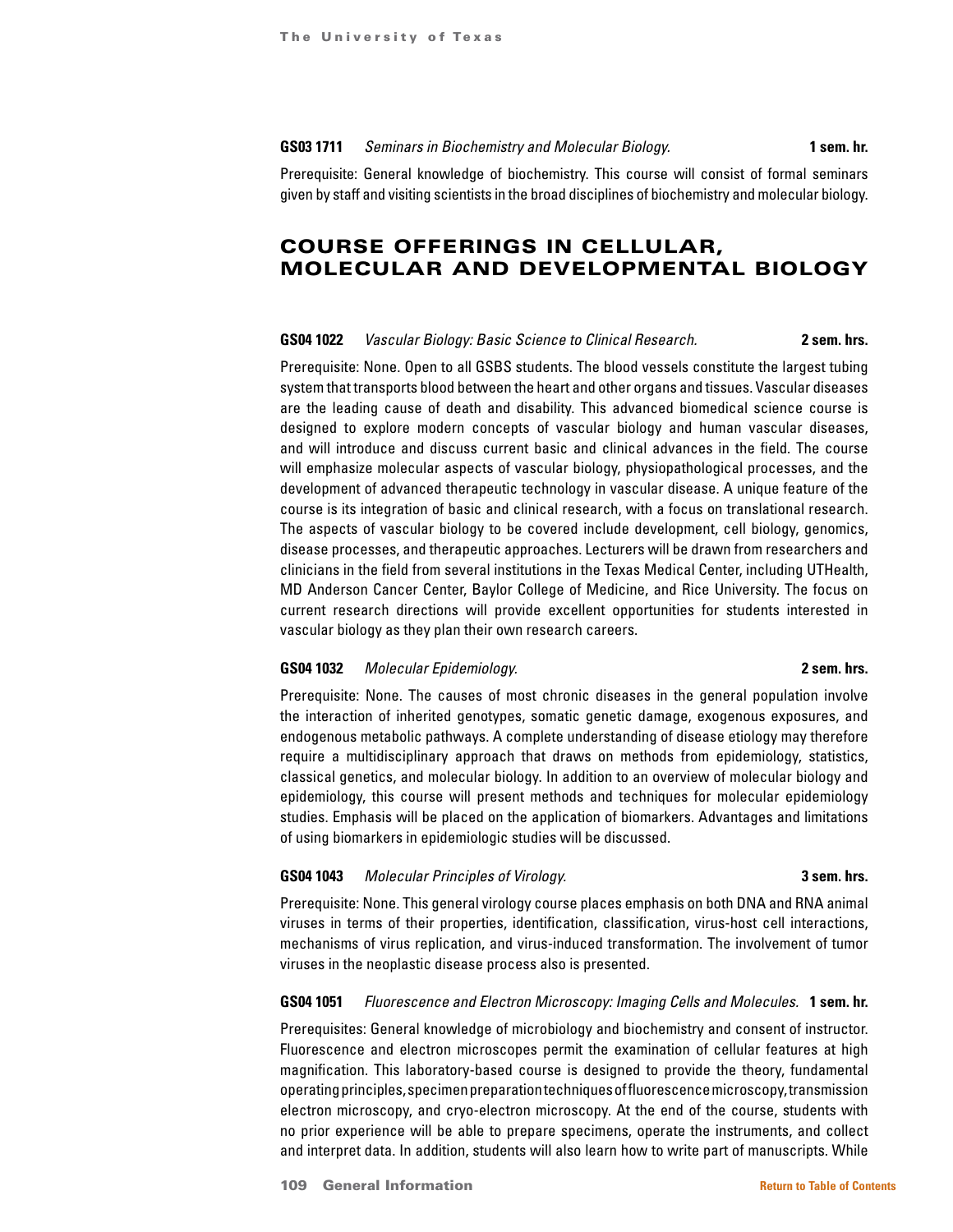this course is intended for students in the Microbiology and Infectious Diseases Program, other GSBS students are encouraged to enroll as these advanced microscopic techniques are broadly used.

#### **GS04 1072** *Principles of Stem Cell Biology.* **2 sem. hrs.**

Prerequisite: None. Stem cells, be they embryonic or somatic, play crucial roles in the development and functional maintenance of individual organ systems and complete organisms. As has already been well demonstrated for the blood-forming system through bone marrow transplantation, stem cells can be utilized clinically for treatment of genetic or acquired diseases. The ensuing decades will undoubtedly provide many more successful clinical applications of stem cells in regenerative medicine. Stem cells may also play critical roles themselves in the initiation and maintenance of certain diseases, such as cancer. This course will provide a present-day understanding of the precise definition, molecular characterization, and biological function of stem cells. The course focus will primarily be on fundamental issues regarding stem cells, and less on their wide range of potential future applications. Completion of this course should adequately prepare students to both identify and understand fundamental issues in current stem cell research, as well as to permit students themselves contribute to advancing this field through research.

### **GS04 1073** *Developmental Biology.* **3 sem. hrs.**

Prerequisite: Permission of instructor. Developmental Biology is one of the fundamental modern biological disciplines. This course provides an in-depth examination of the basic cellular, molecular, and genetic mechanisms by which a fertilized zygote transforms into an organism with fully differentiated and functioning tissues. Topics covered will include cell-to-cell communication, patterning of the embryo, tissue morphogenesis, cell differentiation and stem cells, advantages and disadvantages of classical and genetic model organisms for analyzing development, postembryonic development and regeneration, and the profound implications of developmental biology for medicine and evolution. The course is lecture-based but will emphasize the experimental evidence underlying the basic principles of Developmental Biology and will discuss current debates and recent findings that have yet to be simplified for textbook presentation.

### **GS04 1081** *Stem Cells in Biomedicine.* **1 sem. hr.**

Prerequisite: Permission of instructor. A stem cell is a cell from the embryo, fetus, or any adult organ, that has the ability to reproduce itself for long periods of time, and at a given signal, give rise to many specialized cell types in the body. Apart from embryonic stem cells, adult stem cells maintain this capability throughout the life of an organism. In recent years, scientific advances have suggested that stem cells could be of great potential use in the treatment of a variety of diseases. The objective of this graduate school course is to provide the students with information about stem cell origin, their role in early development, their isolation and therapeutic promises for the future. The course will also offer students a great opportunity to take part in recent and ground breaking advances in stem cell biology. All in all, the material presented is intended to evoke more interest in the field of stem cell biology, both for the student, the layman, as well as for the bench scientist. Ultimately, the long term goal is to encourage future research in finding alternative therapeutic modalities in stem cell-related diseases, such as cancer, Parkinson's, diabetes, atherosclerosis, congenital diseases, and Alzheimer's disease. This course is taught by a group of high profile scientists with a broad expertise in stem cell biology, biochemistry, clinical applications, and ethics.

# 110 General Information **[Return to Table of Contents](#page-1-0)**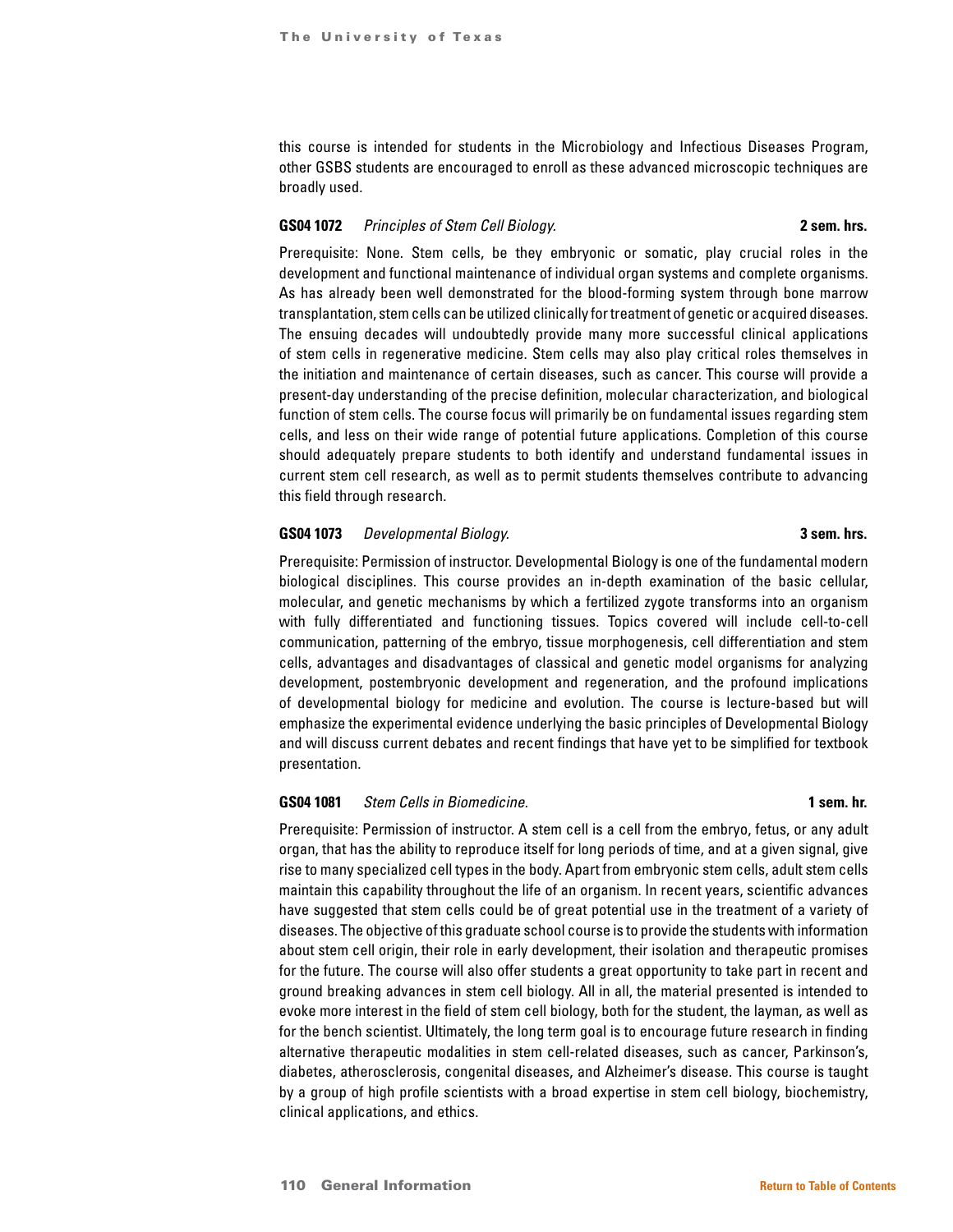### **GS04 1093** *The Biology of Cancer Metastasis.* **3 sem. hrs.**

Prerequisite: Consent of instructor. This is a didactic introductory-level course entirely dedicated to the study of the cellular biological processes that underpin cancer metastasis. This course will cover basic, translational, and clinical knowledge, with specific emphases on the metastatic cascade: seed and soil hypothesis, organ-specific metastasis, cell cycle and metastasis, multiple therapies for various metastatic cancers, and will address the process of taking basic research to the clinic ("bench-to-bedside") for major metastatic human cancers. This is a prerequisite course for Cancer Biology Program students in the Cancer Discovery track.

### **GS04 1103** *Principles of Therapeutics.* **3 sem. hrs.**

Prerequisite: Basic understanding of biochemistry and cell biology. This course will establish a foundation of the principles of therapeutics and will introduce students to the principles and history of therapeutics the current state of drug development. The course is structured so that students are introduced to human genome and causes of disease. A session will focus on target identification, protein crystallography, molecular modeling, and structure-based drug design and medicinal chemistry that will include drug design, synthesis, optimization, lead product identification, and chemical synthesis of lead product. Other sessions will focus on how chemicals serve as genetic modifiers and will introduce students to high throughput drug screening and siRNA screening. Toxicity and pharmacology play major roles in drug design, drug dosing, drug schedule, and route of administration. The role of biomarkers, genomics, and proteomics will be included with an emphasis on therapeutics. Students will be introduced to diverse strategies for therapy that include natural products, immunotherapy, gene therapy, and blood and marrow transplantation. A review of the process of moving a drug from laboratory to clinic will finish the course and will introduce students to translational and clinical research.

#### **GS04 1183** *Molecular Methods and Bioinformatics.* **3 sem. hrs.**

Prerequisite: One semester of core coursework. This course will introduce graduate students, at an early stage of their research careers, to a wide variety of methods and techniques especially applicable to research in modern molecular biology. The course will feature a diverse group of instructors, and each of them has a specialized research knowledge of a particular group of molecular methods and bioinformatics. Each instructor will combine classroom lecture with a practical look at advanced instrumentation applicable to different analysis techniques. The class sessions cover structural analysis, methods for analysis of gene expression and chromatin modification, metabolomics, proteomics, and imaging. Students will learn about the theoretical basis of modern methods and techniques for research in molecular biology, about the different types of information that can be gained by application of different techniques to a problem, which techniques are most appropriate in a given situation, and data interpretation.

# **GS04 1213** *Mechanisms in Cancer Therapeutics.* **3 sem. hrs.**

# Prerequisite: Basic understanding of biochemistry and cell biology. This course will establish a foundation of the principles of cancer therapy, including pharmacologic rationales, consideration of biological targets, and mechanism-based approaches to combinations. A major emphasis will be placed on agents that damage DNA, and the response of tumor cells to such insults. In depth presentations will consider all classes of chemotherapeutic agents, their metabolism, and mechanisms of action, and the resistance mechanisms of tumor cells. Mechanistic rationales for other therapeutic modalities used for cancer treatment such as radiotherapy, gene therapy, and immunotherapy will also be covered. Students will have the opportunity to learn to identify novel therapeutic targets, and the procedures used to develop new agents for clinical evaluation.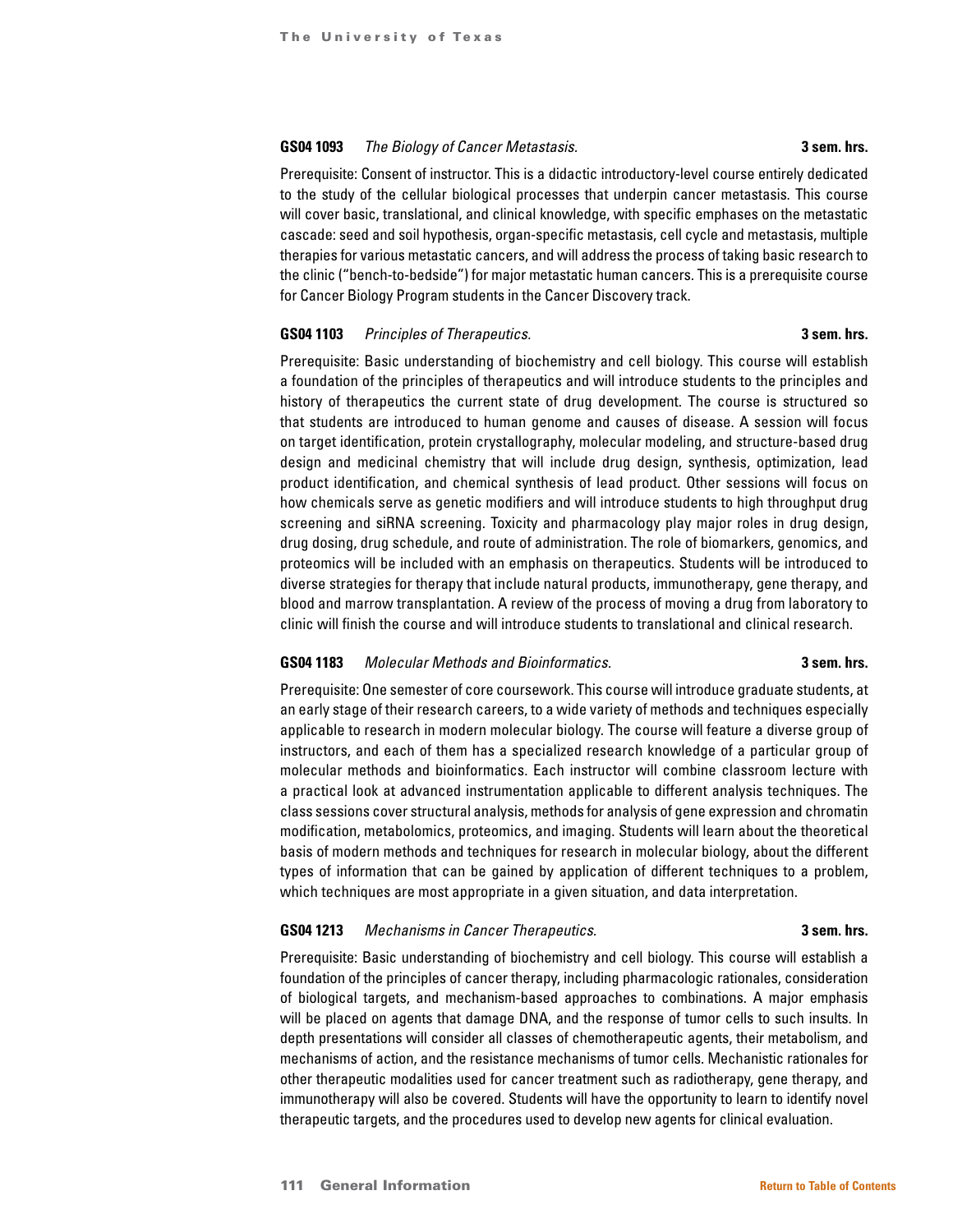#### **GS04 1223** *Fundamental Mechanisms of Cancer Development.* **3 sem. hrs.**

Prerequisite: None. Cancer is defined by a series of abnormal events in the cell that lead to the formation of a tumor with the ability to spread to distant sites. Some hallmarks of cancer include aberrant proliferation, genomic instability, evasion of cell death and immune responses, and activation of a variety of cell growth signaling pathways. This course is organized into weekly modules consisting of 2 lectures and a journal club. Each module is organized to first describe each of these events as they occur during normal development or homeostasis followed by a lecture on how these processes or pathways go awry to develop cancer. The last lecture of each module consists of a journal club with class-wide discussions of a recent or classic paper in the field. Module topics will be fundamental, timely, and cutting edge including signaling pathways, cancer genomics, non-coding RNAs and metabolism in cancer and therapy. The teaching philosophy emphasizes development of critical thinking and understanding of central concepts through class discussion and weekly journal clubs.

### **GS04 1231** *Advanced Topics in Epigenetics.* **1 sem. hr.**

Prerequisite: Foundations of Biomedical Research (GS211017/18). The purpose of this course is to facilitate student learning, at an early stage of their research careers, regarding the development of basic approaches and techniques in epigenetics, as well as highlighting major discoveries which will cover current and advanced topics in epigenetics. This 5-week course covers 5 weekly publication-based discussions and data analysis sessions that will take place in two 1.5-hour weekly sessions at The University of Texas MD Anderson Cancer Center, Smithville Campus. Each class will consist of a 90-minute discussion of a primary epigenetic paper from the literature, with the student leading the discussion, moderated by course co-organizers. There will be no pre-prepared slides or specified presenters. Instructors will be faculty from the Department of Epigenetics and Molecular Carcinogenesis.

#### **GS04 1235** *Basic and Translational Cancer Biology.* **5 sem. hrs.**

Prerequisite: None. Audit permitted. The Cancer Biology Core course will synthesize knowledge of critical aspects in human cancer biology for understanding disease development, multidimensional molecular signatures, diagnostics, and therapeutics.. This course will draw upon Dr. Robert Weinberg's seminal textbook, The Biology of Cancer (2nd Edition), and integrate expertise from GSBS Faculty to disseminate fundamental knowledge and current progress on basic, translational and clinical cancer research. Students enrolled in this course will be expected to perform the following activities each week: (1) Read, process, and review (study) material from 1-2 book chapters, (2) Read 2 research articles (e.g., primary research and review articles); (3) Write 2 one-page literature synopses for the assigned research articles; (4) Prepare for and take course quizzes based on course readings/lectures; and (5) Participate in and contribute to course discussions during lecture, review sessions and through written formats. Students are expected to complete all assigned reading material (book chapters and research literature) prior to class. While students may work and discuss all course materials and assignments in groups, all writing assignments must be the students' own work. Plagiarism and failure to properly cite scientific literature and other sources will not be tolerated and are grounds for dismissal from the course and further GSBS disciplinary action.

### **GS04 1241** *Advanced Topics in DNA Repair.* **1 sem. hr.**

Prerequisite: Foundations of Biomedical Research (GS211017/18). This 5-week course is designed for students to explore the hypotheses, logic, principles and approaches that best exemplify the field of DNA repair. Each week there will be a one-hour open format discussion of a DNA repair topic led by a faculty member and a two-hour journal club discussion of recent papers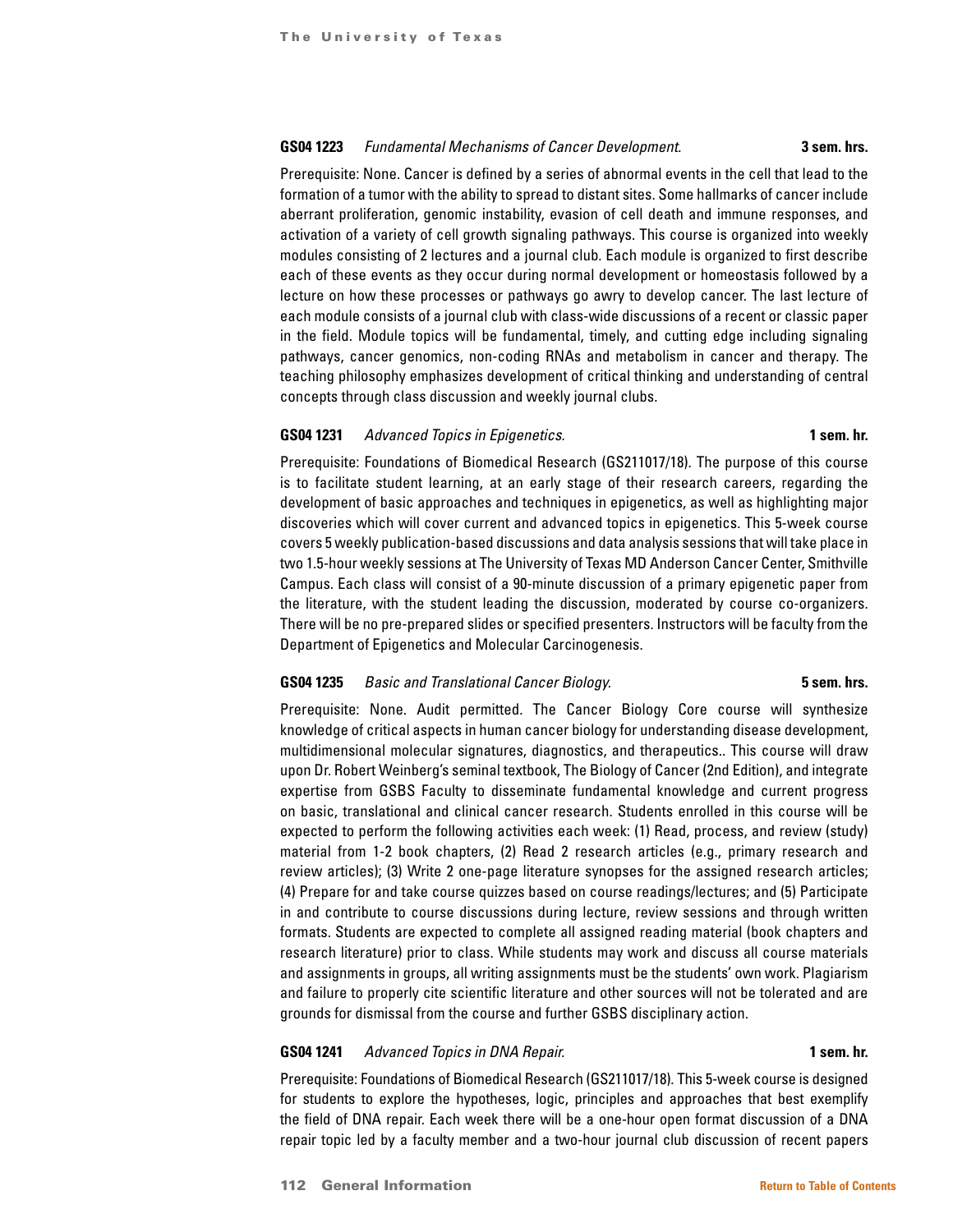that highlight the weekly topic, moderated by at least two faculty members. The course will take place at The University of Texas MD Anderson Cancer Center, Smithville Campus and will be videoconferenced to the main campus (Houston), with the exception of one week when the campus and videoconference sites will be reversed. There will be no specified presenters or preprepared slides for the journal club. The course will cover: Nucleotide Excision Repair and Human Disease, DNA Repair in the Context of Chromatin, Meiosis and Homologous Recombination, Antibody Generation as a Model for DNA Repair, and Targeting DNA Repair for Cancer Therapy. Instructors will be faculty in the Epigenetics and Molecular Carcinogenesis Department.

#### **GS04 1251** *Practical Bioinformatics.* **1 sem. hr.**

Prerequisite: Foundations of Biomedical Research (GS211017/18). The purpose of this course is to facilitate student learning, at an early stage of their research careers, regarding the basis and implementation of bioinformatics techniques that are especially applicable to research in modern molecular biology. This 5-week course will provide introductory tools in bioinformatics in six areas. This course will cover 5 weekly publication-based discussions and data analysis sessions that will take place in a three-hour weekly session at The University of Texas MD Anderson Cancer Center, Smithville Campus. Each lecture period will start with a one-hour discussion of a primary bioinformatics paper from the literature, with student-led discussion, moderated by course co-organizers. The class will then work from computers to analyze some of the data and understand how figures were generated. Instructors will be faculty from the Department of Epigenetics and Molecular Carcinogenesis.

# **GS04 1253** *Principles of Genetics and Epigenetics.* **3 sem. hrs.**

Prerequisite: Foundations of Biomedical Research (GS211017/18). Audit permitted. This course is designed for students who have a major interest in the aspects of epigenetics, experimental and human genetics. This class will provide in-depth instruction on four areas (1) Experimental Genetics, (2) Human Genetics, (3) Epigenetics, and (4) Functional Bioinformatics. The class will be held three times a week for one hour and students are expected to actively participate in the course by initiating discussions, asking questions, and providing constructive comments. Students will be evaluated by attendance, participation, and performance on a mid-term and final examination. This course is designed to prepare the student to generate novel hypothesisdriven projects in the areas of genetics and epigenetics.

# **GS04 1751** *Design and Delivery of Advanced Research Seminar.* **1 sem. hr.**

Prerequisite: None. This course has two major objectives. The first objective is to familiarize students with current research in regulatory biology with particular emphasis on molecular mechanisms of cell regulation and signaling. The second objective is to teach students how to give outstanding research seminars. Weekly 90-minute meetings involve alternate faculty and student presentations on current problems in regulatory biology. Faculty presentations introduce each topic and provide a broad and critical overview of approaches used to tackle research problems. Student presentations cover recent articles from leading journals on the same topic. Students are instructed in the preparation of slides/overheads, seminar organization and techniques of oral presentation and are given detailed feedback by faculty and fellow students following their presentations. Three to four topics are covered each year and the topics discussed vary annually. Students can, and often do, register for the course multiple times during their graduate careers.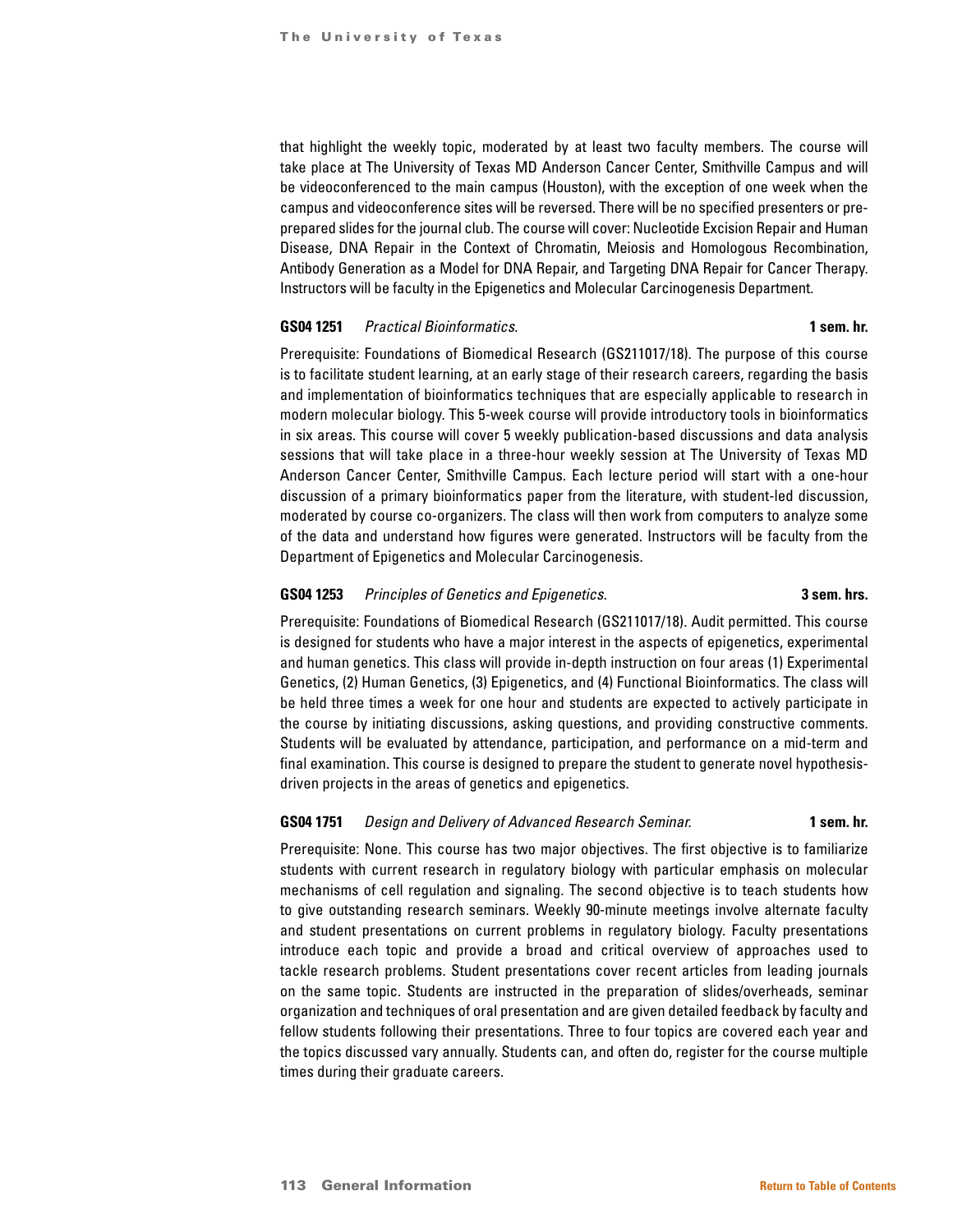# **GS04 1811** *G & E Scientific Writing.* **1 sem. hr.**

Prerequisites: Permission of instructor and student must be at least in their second year to take this course. This course is designed for second-year students who have already chosen their thesis lab. Students will be taught how to write scientific papers. The goal of this class will be for each student to write a review of the literature of their field of research for submission and publication. This course satisfies the GSBS Scientific Writing requirement.

# **GS04 1813** *History of Biology and Cancer Science.* **3 sem. hrs.**

Prerequisite: None. This course is designed to have students experience the history of biology and cancer science as it evolved. Seminal papers in the last 100 years will be reviewed in a chronological fashion to have students appreciate seminal discoveries that advanced our fundamental understanding of human biology and the disease called cancer. Through this journey, students will be able to experience how techniques and tools to study biology evolved and how such knowledge was applied to understand and unravel new information about cancer. The course will highlight how such fundamental biology helped translate science and help generate drugs to combat cancer.

# **GS04 1821** *G & E Oral Scientific Presentations.* **1 sem. hr.**

Prerequisite: Student must be at least in their second year to take this course. This course is designed for second-year students who have already chosen their thesis lab and are preparing for their candidacy exam. The students will use their thesis project as a template to develop a 20-minute scientific presentation. All aspects of the presentation will be covered including title and introduction slides, organizing your data into a story, model slides and conclusions, and answering questions. In addition to the 20-minute presentation, students will also give two elevator talks: one to a scientific group and one to a non-scientist group. This course is designed to prepare the student for the oral defense portion of their candidacy exam.

# COURSE OFFERINGS IN IMMUNOLOGY

# **GS06 1013** *Fundamental Immunology.* **3 sem. hrs.**

Prerequisites: Undergraduate-level Biology and Biochemistry courses plus a basic knowledge of Cellular and Molecular biology. Topics covered in this lecture series include anatomy and development of the immune system; structure, function and genetics of antibodies; T-cell antigen receptors; functions and cooperative interactions of lymphoid cells; structure and function of molecules encoded by the Major Histocompatibility Complex (MHC); lymphokines and their receptors; cellular interaction molecules; and specific immunological tolerance. Medically related subjects that will be covered from a basic science perspective include immunopathology, immunodeficiency, allergy and other hypersensitivities, autoimmunity, organ transplantation, tumor immunology, and AIDS.

# **GS06 1102** *Emerging Concepts in Immunology.* **2 sem. hrs.**

Prerequisite: Fundamental Immunology (GS061013) or consent of instructor. Topics will include antigen processing, lymphokines, development of T and B lymphocytes, antigen recognition by T lymphocytes, cellular activation, and cell interactions. Each student will read selected papers in cellular immunology and make several oral presentations.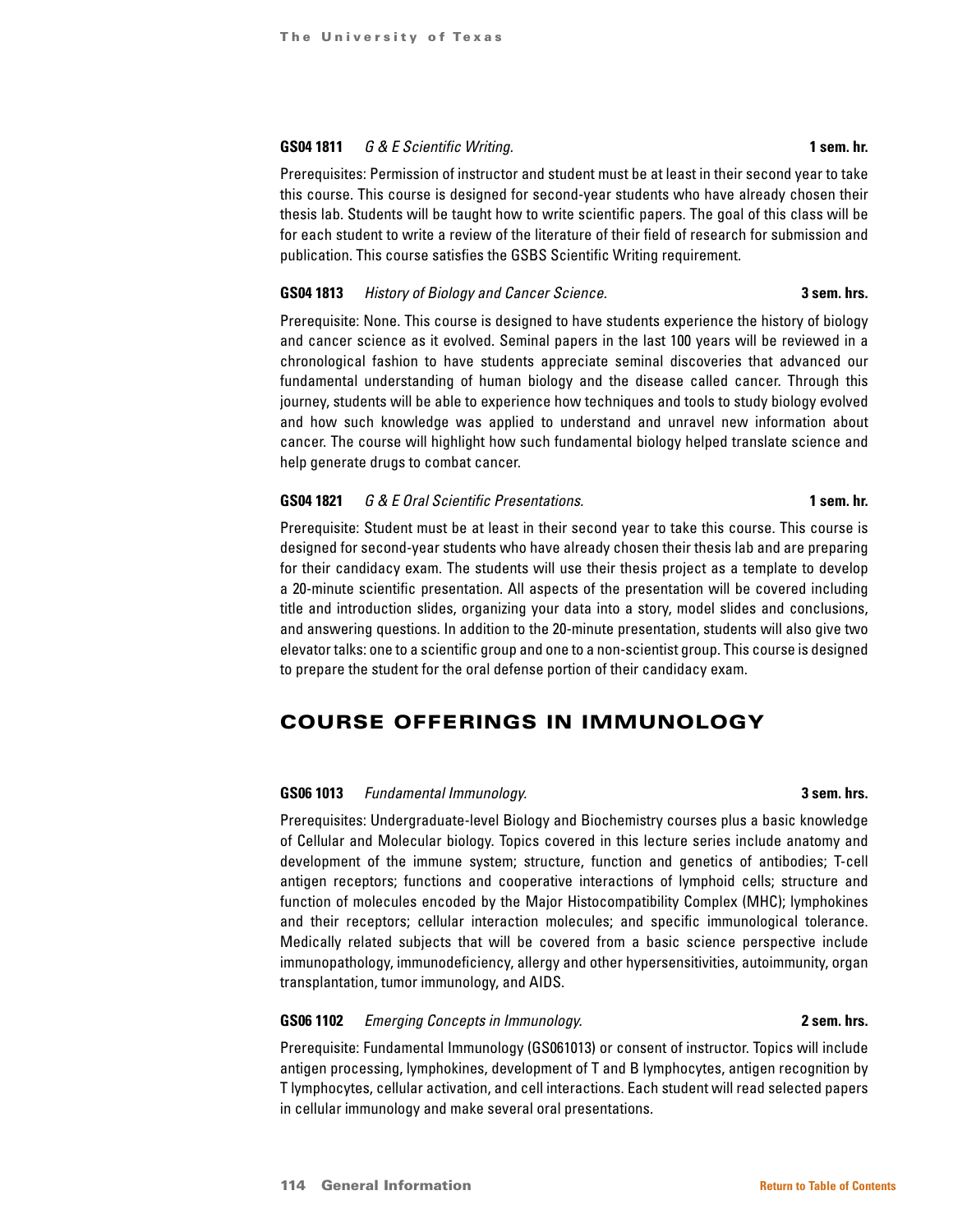# **GS06 1132** *Application of Tumor Immunology in the Clinical Setting.* **2 sem. hrs.**

Prerequisite: Previous immunology course such as Fundamental Immunology (GS061013) or permission of instructor prior to enrollment. This course builds upon basic immunology to provide a foundation for tumor immunology as it is applied in the clinical setting. Graduate students, postdoctoral fellows, and medical residents/fellows who participate in this course will gain an understanding of immune surveillance, tumor markers, human tumor immune responses, novel cancer immunotherapeutics, and regulatory process and clinical trial design for cancer immunotherapeutics.

#### **GS06 1611** *Advanced Topics in Immunology.* **1 sem. hr.**

Prerequisites: Fundamental Immunology (GS061013) and Foundations of Biomedical Research (GS211017) or permission of instructor. This course is an analysis of current topics in immunology. Weekly oral presentations of an assigned topic will be made by participating students. Course emphasis is on the development of communication skills and analysis of current research areas.

# COURSE OFFERINGS IN MICROBIOLOGY AND INFECTIOUS DISEASES

# **GS07 1011** *Topics in Biodefense and Emerging Infections.* **1 sem. hr.**

Prerequisite: None. The broad impact of bioterrorism and emerging infectious diseases on scientific research and public health, the role of scientists in preparedness and response will be addressed in a series of seminar presentations. Speakers with expertise in diverse areas, including public health response, select agent biology, diagnosis and disease management, and public policy, will present talks followed by group discussion.

### **GS07 1015** *Microbial Genetics and Physiology.* **5 sem. hrs.**

Prerequisite: Foundations of Biomedical Research (GS211017) or permission of instructor. The objective of this course is to provide second-semester, first-year students with a broad knowledge of genetics and physiology as they pertain specifically to prokaryotic and eukaryotic microbes. Topics covered include genetics, gene expression, cell division, cell structure and biogenesis, energy and metabolism, signaling and development, stress response, and pathogenesis (virulence factors and host response). The class will be divided into 15, one-week units in which at least two faculty-led lectures and two student-led, roundtable presentations of the primary literature will take place.

### **GS07 1092** *Topics in Microbiology and Infectious Diseases.* **2 sem. hrs.**

Prerequisites: Previous coursework in molecular microbiology or permission of instructor. This course provides cutting-edge information on selected topics in Microbiology and Infectious Diseases and develops the student's ability to critically review research and develop a research program. The course primarily consists of student presentations and discussion of recent scientific articles. The list of articles for each session will be provided in advance. Students will also be required to develop and write a full NIH-style grant proposal. This course satisfies the GSBS Scientific Writing requirement.

### **GS07 1731** *Seminar in Infectious Diseases.* **1 sem. hr.**

Prerequisite: Coursework or work experience in microbiology. A small group discussion course examining the biologic and clinical basis of infectious diseases. Students will attend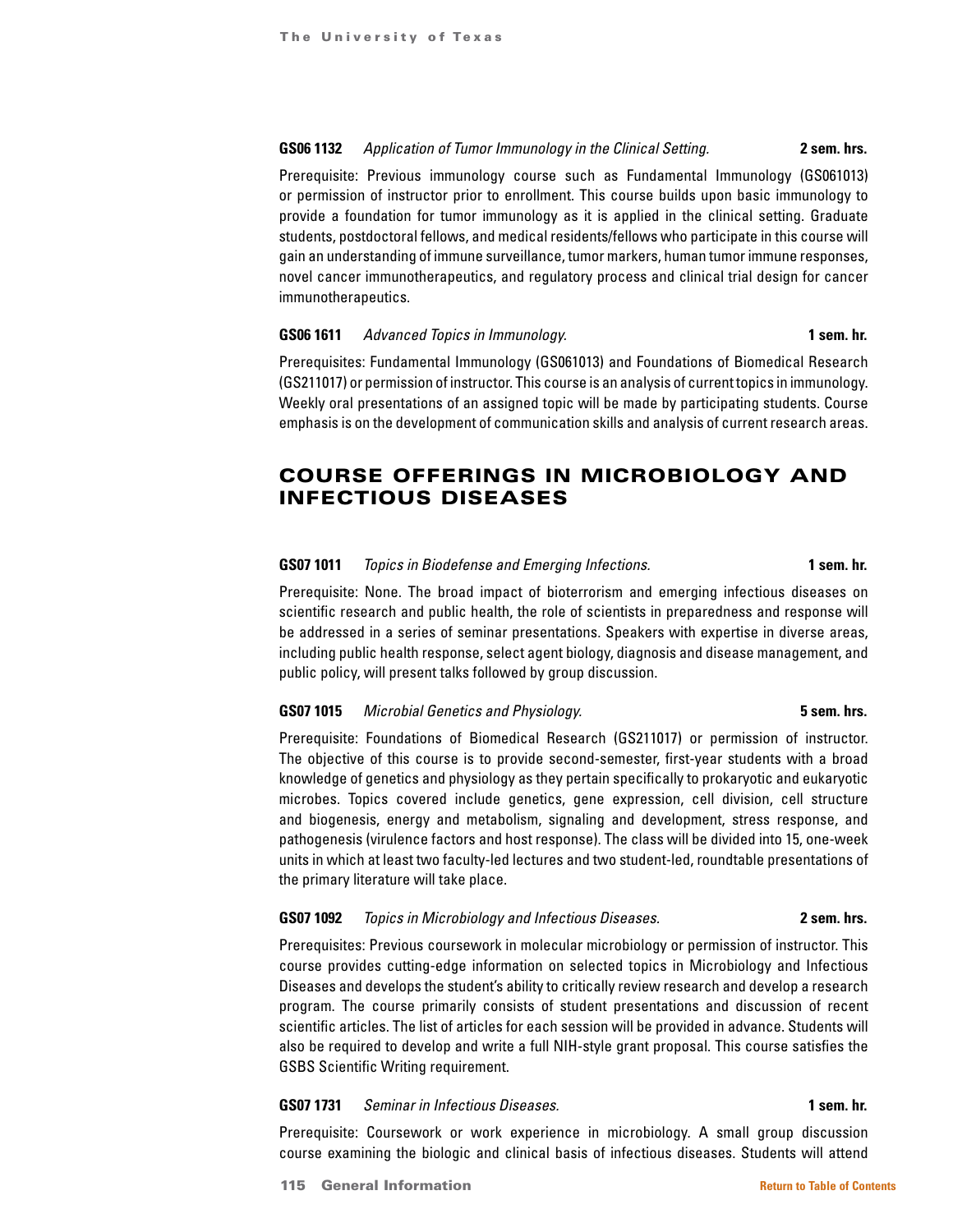and analyze infectious disease grand rounds presentations, tour a clinical microbiology laboratory, participate in group discussions with infectious disease physicians, and critically analyze clinically-related articles in the general areas of microbial pathogenesis, host-parasite interactions, diagnosis, therapy and prevention.

# **GS07 1741** *Literature Survey in Microbiology and Infectious Diseases.* **1 sem. hr.**

Prerequisite: None. This is a required course for all MID Program students except for those in their final thesis/dissertation writing semester. Students will present and critically evaluate recent journal articles. The specific articles will be chosen by the presenter from the literature in the fields of microbiology and infectious diseases. Students will be evaluated on their presentation and participation in discussions.

### **GS07 1751** *Microbiology and Molecular Genetics Seminar Series.* **1 sem. hr.**

Prerequisite: None. This is a required course for all MID Program students except for those in their final thesis/dissertation writing semester. Students will attend the weekly departmental seminars series in the Department of Microbiology and Molecular Genetics.

# COURSE OFFERINGS IN HUMAN GENETICS

#### **GS11 1011** *Embryology.* **1 sem. hr.**

Prerequisite: 1st year Genetic Counseling students. This course provides an introduction to normal human embryologic development of the major body systems. The presented topics will create a foundation on which students can receive information on abnormal development relevant to genetic disease. In addition, students are expected to consider how these concepts can be communicated to a patient in a clear, concise manner. This course is coordinated by two board certified genetic counselors with lectures from the McGovern Medical School faculty.

### **GS11 1012** *Cancer Genetics (Genetic Counseling).* **2 sem. hrs.**

Prerequisite: Permission of instructor. This course is taught by the faculty and staff of UT MD Anderson Cancer Center and includes lectures by experts in basic science cancer research, clinical oncology, pathology, and cancer genetic counseling. Some of the topics covered include overview of cancer biology and clinical oncology, hereditary colon cancer syndromes, hereditary breast cancer syndromes, rare cancer syndromes, management of high risk patients, collecting a cancer-focused family history, hereditary cancer risk assessment models and tools, and psychosocial aspects of cancer risk assessment and counseling. Students will expand and refine the knowledge and skills learned in this course during their clinical cancer genetics rotation.

### **GS11 1013** *Genetics and Human Disease.* **3 sem. hrs.**

Prerequisite: Permission of instructor; general genetics and statistics recommended. This course introduces principles and methods of human genetic analysis with special reference to the contribution of genes to our burden of disease. Although molecular, biochemical, and morphogenic processes controlled by genes will be briefly surveyed, the course objective is to provide descriptions of the analytical processes whereby genetic mechanisms are inferred and genes located on chromosomes.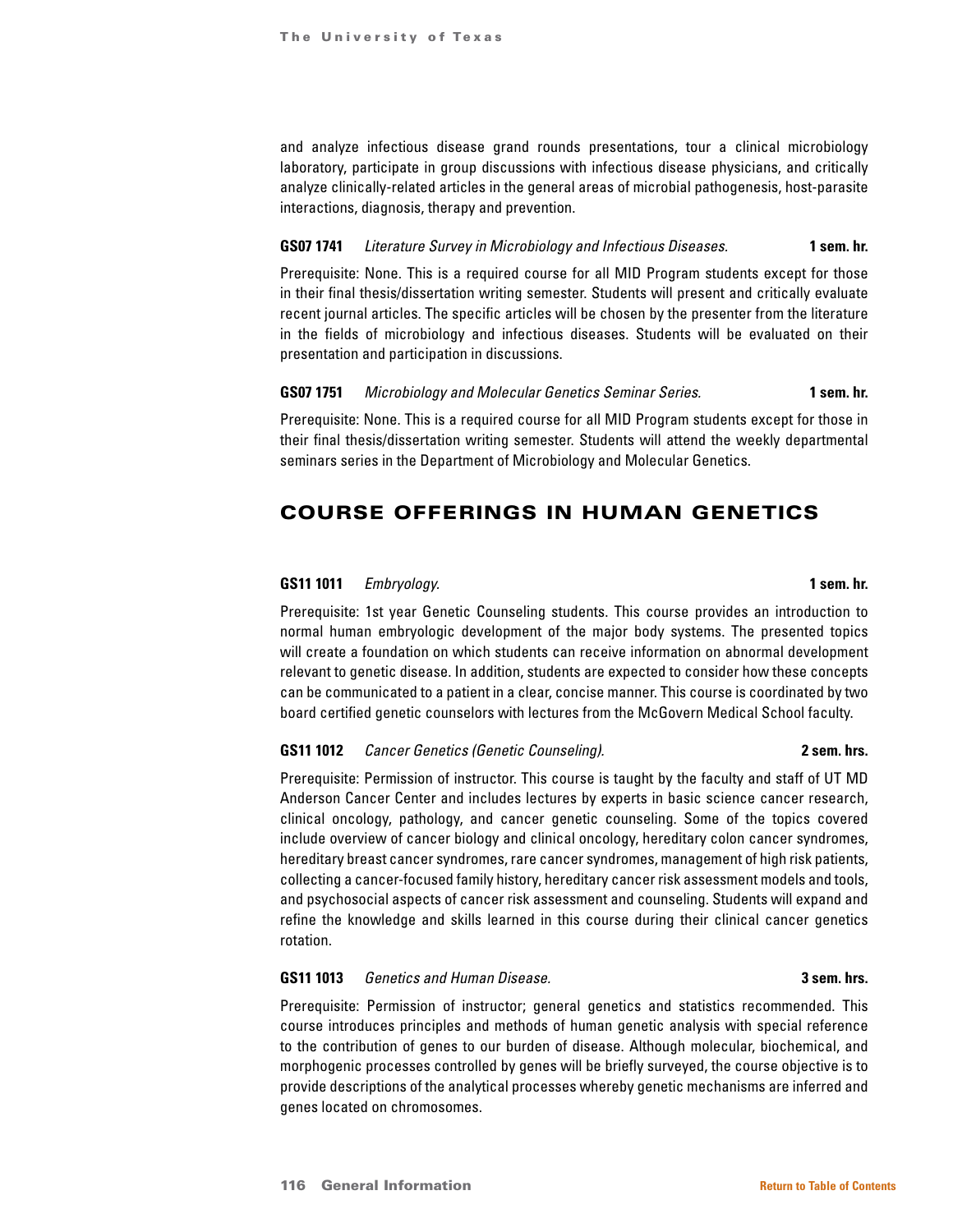#### **GS11 1021** *Psychosocial Genetic Counseling.* **1 sem. hr.**

Enrollment required of all Genetic Counseling MS students. Open only to Genetic Counseling MS students. This is a two-year course focusing on psychosocial issues in genetic counseling comprised of various units focusing on psychosocial issues in genetic counseling. Topics surrounding cultural competency are also included. Students will have the opportunity to participate in various in-class activities, discussions and role-plays. Role-plays allow students to consider different counseling techniques, to learn how personal biases may affect the counseling session, and to practice how to employ empathy, advanced empathy, confrontation, active listening, reflecting, etc. This course is coordinated by two board certified prenatal genetic counselors and is facilitated by the Genetic Counseling Program faculty.

#### **GS11 1031** *Contemporary Issues in Genetic Counseling.* **1 sem. hr.**

Prerequisites: Psychosocial Issues in Genetic Counseling I (GS111082); Ethical Dimensions of the Biomedical Sciences (GS211051). This course provides a platform for exploration of the complex ethical and moral issues that arise in genetic counseling. The format varies weekly and includes presenting and discussing advanced psychosocial topics, debating ethical case scenarios, and participating in seminars for continued professional development. Genetic counseling students in their second year are eligible for this course.

# **GS11 1033** *Quantitative Methods in Genetic Epidemiology.* **3 sem. hrs.**

Prerequisite: Genetics and Human Disease (GS111013). This course offers practical experience in the analysis of genetic marker data. The course will cover the basic theory behind genetic analysis, study designs, and will focus on learning analysis techniques and computer packages.

# **GS11 1053** *Data Mining Methodology.* **3 sem. hrs.**

Prerequisites: Introductory statistics and inference, basic math and algebra skills, linear regression, and statistical programming. In this course we will introduce new concepts of Data Science and Big Data analytics. We will cover application of various novel statistical and machine learning, data mining and artificial intelligence methods used to do the analysis, integration and predictions of large complex data from health sciences, industries and other disciplines. The emphasis will be on creative thinking, problem-solving skills, and hands-on data exploration to generate and address important scientific and business questions from a variety of complex data. Among other methods, sparse regression, feature construction and feature set reduction, classification, clustering, tree-based approaches and dependency modeling will be detailed. This course is cross-listed at UTHealth School of Public Health (PH 1998). The venue of the course will be at the SPH.

# **GS11 1073** *Introduction to Genomics and Bioinformatics.* **3 sem. hrs.**

Prerequisites: Calculus, statistics, and consent of instructor. This course introduces basic concepts, statistical methods and computational algorithms and tools for the creation and maintenance of databases of biological information, DNA sequence analysis, modeling of evolution, genetic studies of complex diseases including linkage analysis, linkage disequilibrium and association studies, gene expression data analysis, and identification of biological networks. Students will be introduced to the basic concepts behind bioinformatics and computational biology tools. Hands-on sessions will familiarize students with the details and use of the most commonly used online tools and resources.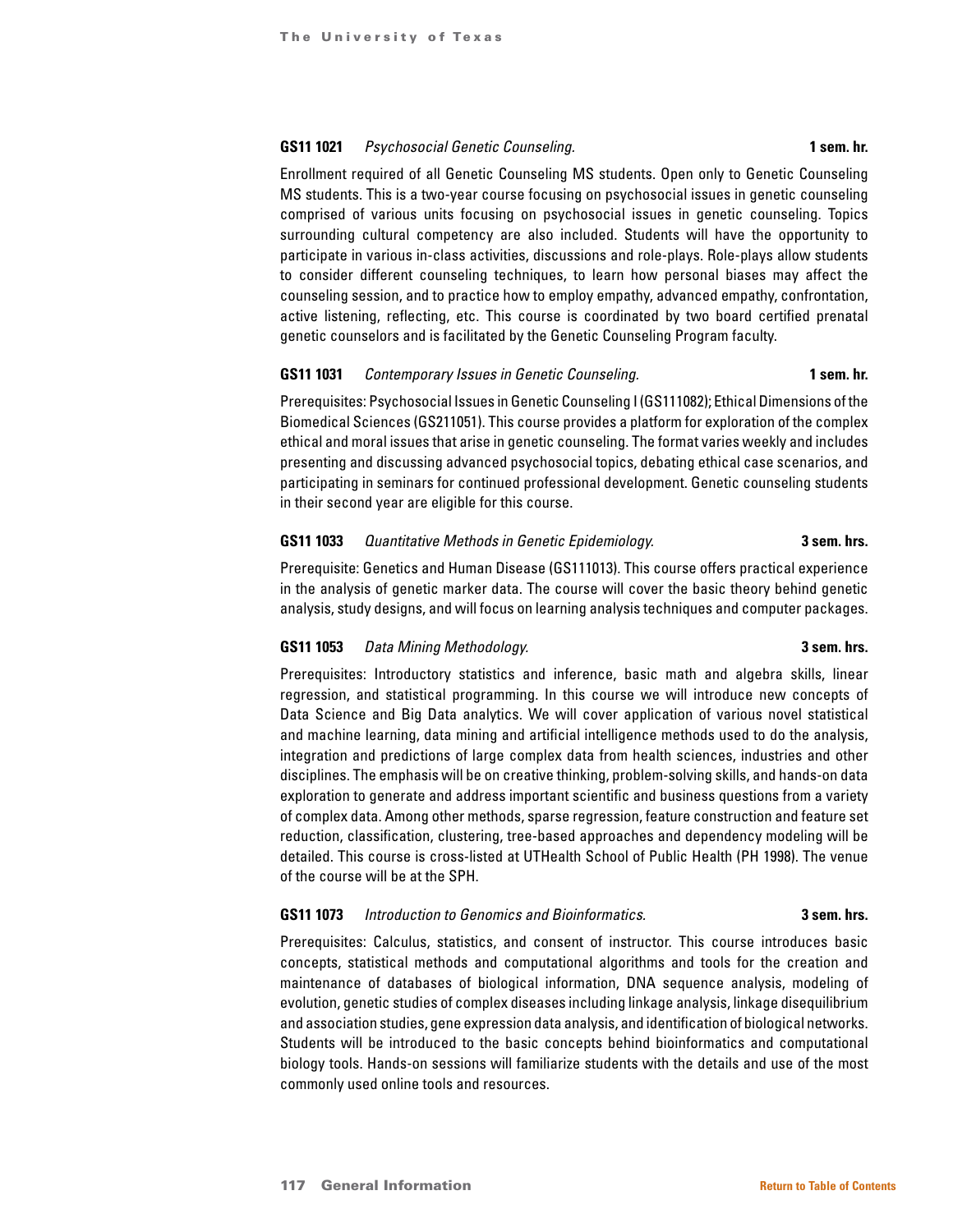#### **GS11 1082** *Psychosocial Issues in Genetic Counseling I.* **2 sem. hrs.**

Prerequisites: Genetics and Human Disease (GS111013) and Topics in Medical Genetics I (GS111622). Psychosocial aspects of genetic counseling combines didactic lectures and role-play to teach psychosocial issues associated with genetic disease. Topics include basic counseling skills, interviewing skills, giving a family a diagnosis, breaking difficult news, disabilities, multicultural issues, and counseling for chronic disease. This course is taught by the program directors.

### **GS11 1092** *Genetic Epidemiology of Chronic Disease.* **2 sem. hrs.**

Prerequisite: None. This course will expose students to the evidence and logic involved in inferring the contribution of genetic mechanisms to those diseases of public health importance. Emphasis will be on developing a framework for assessing the impact of genes on common disease, but will not include detailed methodological developments or statistical techniques. The format will be a weekly two-hour session in which a single disease will be examined. In this way students will be exposed to a broad spectrum of diseases and see both the uniqueness and the similarities of the problems inherent to each.

#### **GS11 1093** *Clinical Genetics in Epidemiology.* **3 sem. hrs.**

Prerequisite: Recent college biology or equivalent. The intent of this course is for students to understand the role clinical genetics plays in the practice of epidemiology, and the relationship between epidemiology and medical genetics. Emphasis will be on the practice of medical genetics as it may be encountered by professionals in public health. Teaching will be by didactic classroom instruction in which subject material covers basic biology of clinical genetics, genetic diseases and birth defects as seen in a medical genetics clinic; the provision of genetic services in Texas; and public policy issues relating to the practice of medical genetics. The course is cross-listed at UTHealth School of Public Health (PH2830). The venue of the course will be at the SPH.

### **GS11 1103** *Evolution of DNA and Protein Sequences.* **3 sem. hrs.**

Prerequisites: Calculus, statistics, and consent of instructor. This course will provide basic principles for understanding factors that govern the evolution of DNA and protein sequences. Students will be provided with the opportunity to learn about the formation and evolution of multigene families and other evolutionary phenomena. They will also be introduced to statistical methods and computer programs for analyzing DNA and protein sequence data. There will be computer demonstrations of some topics. The application of these principles and methods to genome-wide epidemiology will be discussed.

### **GS11 1113** *Introduction to Statistical Genetics.* **3 sem. hrs.**

Prerequisites: Genetics, calculus, statistics, and permission of instructor. This course is designed as an introduction to statistical genetics/computational biology, and serves as the entry point to several courses in this area. It reviews the key statistical concepts and methods relevant to statistical genetics, discusses various topics that have significant statistical component in genetics, particularly in population and quantitative genetics. Topics include estimation of gene frequencies, segregation analysis, test of genetic linkage, genetics of quantitative characters, inheritance of complex characters, forensic science and paternity testing, phylogeny and data mining.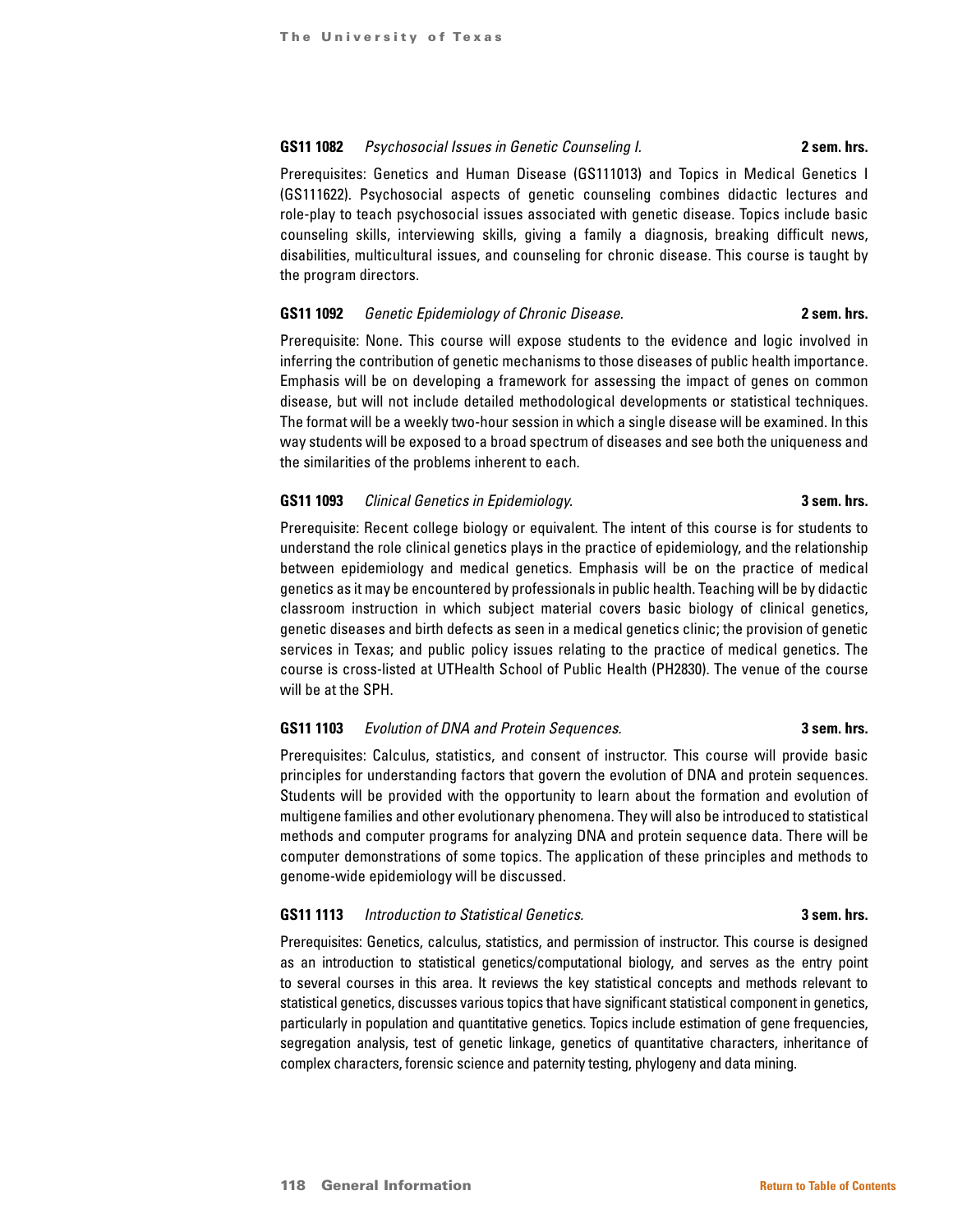#### **GS11 1132** *Introduction to Genetic Counseling.* **2 sem. hrs.**

Prerequisite: Permission of instructor; course is intended for students admitted to the specialized master of science program in Genetic Counseling. In this course, students learn the foundation of the genetic counseling profession, including the history of the profession, intake and pedigree skills, ethnic carrier screening, and basic prenatal, pediatric, and cancer genetic counseling concepts. Material is delivered in small group presentation and discussion format, as well as via lecture and practice-based role-play. Multiple genetic counseling faculty contribute to this course. Students in the first semester of the genetic counseling program are eligible for this course.

# **GS 11 1142** *Approaches to Genetic Counseling Research I.* **2 sem. hrs.**

Prerequisite: Introduction to Genetic Counseling (GS111132). This course provides an introduction to basic concepts in epidemiology, statistics and research instruction on how to use STATA to perform univariable statistical analysis. Students will also receive instruction on concepts in human research and rationale for IRB reviews. Group discussions during this course will help students polish their research questions and methodology. Genetic counseling students in their first year of study are eligible for this course.

# **GS11 1152** *Approaches to Genetic Counseling Research II.* **2 sem. hrs.**

Prerequisite: Approaches to Genetic Counseling Research I (GS111142). This course provides an introduction to advanced concepts in epidemiology and statistics and instruction on how to use STATA to perform advanced multivariable statistical analysis. Genetic counseling students in their second year of study who have passed Approaches to Genetic Counseling Research I (GS111142) are eligible for this course.

# **GS11 1172** *Prenatal Genetic Counseling.* **2 sem. hrs.**

Open only to Genetic Counseling MS students. This course provides an in depth review of current topics in prenatal genetic counseling, including screening and diagnostic testing, ultrasound findings, and teratogens. Students are expected to gain an appreciation for more complex prenatal issues that impact prenatal practice and to work on critical thinking skills. This course is coordinated by two board certified prenatal genetic counselors with lectures by the Genetic Counseling Program faculty.

# **GS11 1173** *Introductory Clinical Rotation in Genetic Counseling.* **3 sem. hrs.**

Prerequisite: Introduction to Genetic Counseling (GS111132). This course provides genetic counseling students with the opportunity to become familiar with each clinical setting, including clinical operations, patient population, and other members of the health care team. Students learn how to obtain general and specialty-focused family, pregnancy, and medical histories. They also provide the evaluation and assessment of cases including medical record and literature review. Differential diagnoses are discussed and students observe counseling sessions as well as some diagnostic and medical procedures. As the semester progresses, students begin assuming some of the roles of the genetic counselor during the session, focusing on accurate risk assessment and patient education, and progressing to conducting an entire session. Genetic counseling students in their first year are eligible for this course.

### **GS11 1174** *Advanced Clinical Rotation in Genetic Counseling.* **4 sem. hrs.**

Prerequisite: Introductory Clinical Rotation - Genetic Counseling (GS111173). This course provides genetic counseling students with the opportunity to provide the majority of the genetic counseling during sessions, focusing on refining their clinical counseling skills and further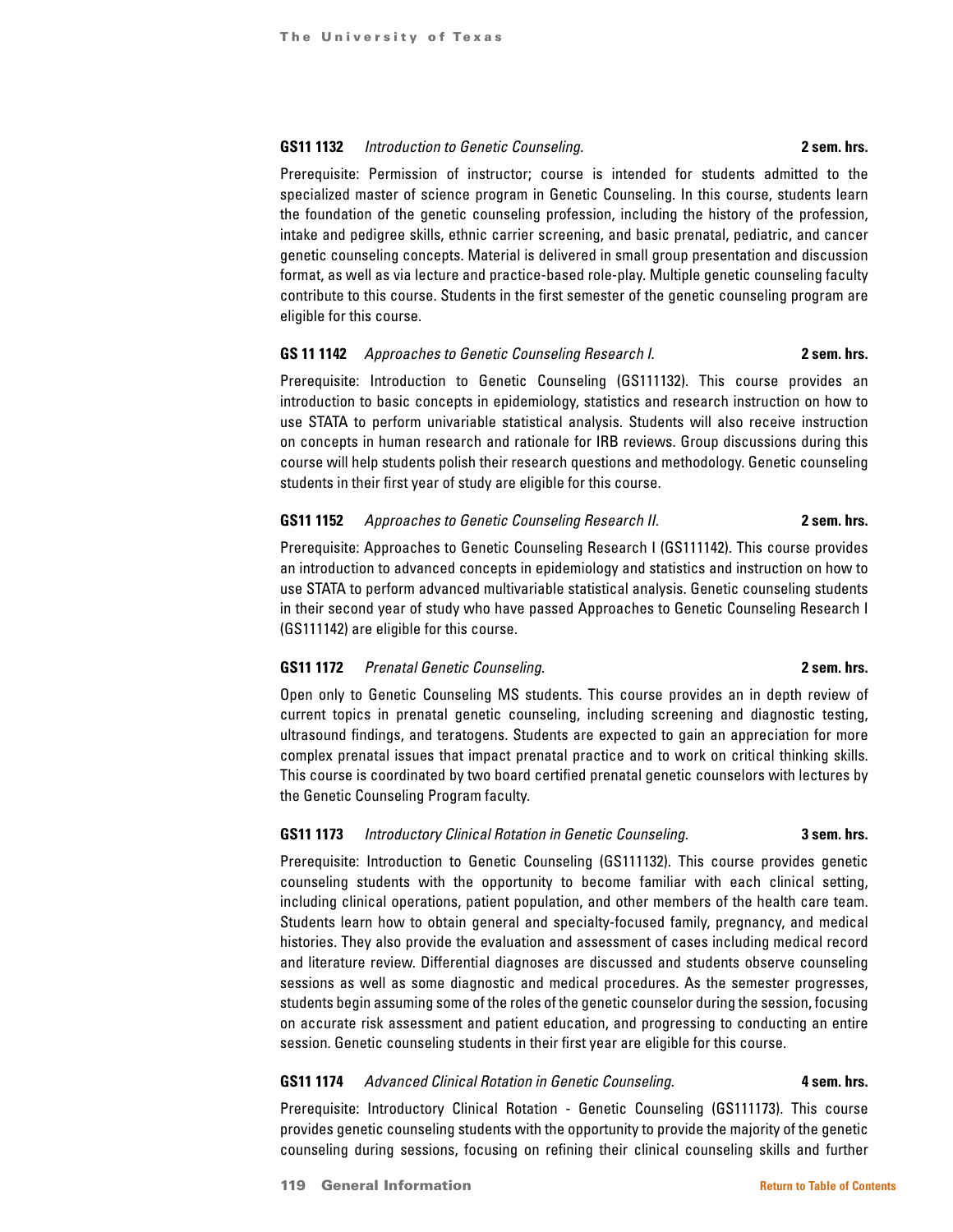developing their psychosocial counseling skills. Students are encouraged to tackle even the most complex cases coupled with appropriate supervisor support. At the conclusion of the advanced rotations, students will be expected to be fully trained genetic counselors. Genetic counseling students in their second year are eligible for this course.

## **GS11 1182** *Psychosocial Issues in Genetic Counseling II.* **2 sem. hrs.**

Prerequisite: Psychosocial Issues in Genetic Counseling I (GS111082). This course builds upon the baseline psychosocial issues in genetic counseling taught in the fall semester and is comprised of various units focusing on psychosocial issues in genetic counseling such as cultural competency, mental illness, grief and end of life are included. Students will have the opportunity to participate in various in-class activities, discussions and role-plays. This course is coordinated by the program directors and facilitated by the Genetic Counseling Program faculty.

## **GS11 1622** *Topics in Medical Genetics I.* **2 sem. hrs.**

Prerequisite: None, however, Genetics and Human Disease (GS111013) may be taken concurrently. The first-semester course focuses on the fundamentals of Medical Genetics. It combines didactic lectures and discussions. The human genetics faculty teach this "state of the art" course.

# **GS11 1642** *Topics in Medical Genetics II.* **2 sem. hrs.**

Prerequisite: Topics in Medical Genetics I (GS111622) and consent of instructor. The secondsemester course focuses on individual topics related to the practice of Medical Genetics. Topics include biochemical conditions, molecular genetics, and cytogenetics, evaluation of organ systems with emphasis on genetic pathogenesis of malformations, and dysmorphology. This course is a combination of didactic lectures and discussions. The lecturers are experts in their respective fields.

### **GS11 1711** *Seminar in Genetics and Population Biology.* **1 sem. hr.**

Prerequisite: Second year graduate standing or higher. Presentation and analysis of individual topics of research.

# COURSE OFFERINGS IN PHYSIOLOGY AND PATHOLOGY

### **GS12 1011** *BCB Research in Progress.* **1 sem. hr.**

Prerequisite: None. This class is a forum in which students, postdoctoral fellows and occasionally faculty present their ongoing research to facilitate discussion, learning and scientific interactions. Areas of research that are discussed include both fundamental and translational cell biology and biochemistry, touching on topics in cancer, muscle and kidney physiology, neuroscience, protein structure/function, as well as cardiovascular and circadian physiology. All students will be expected to attend lectures and participate in discussions. Post-candidacy students will be expected to present a 45-minute seminar describing their thesis research.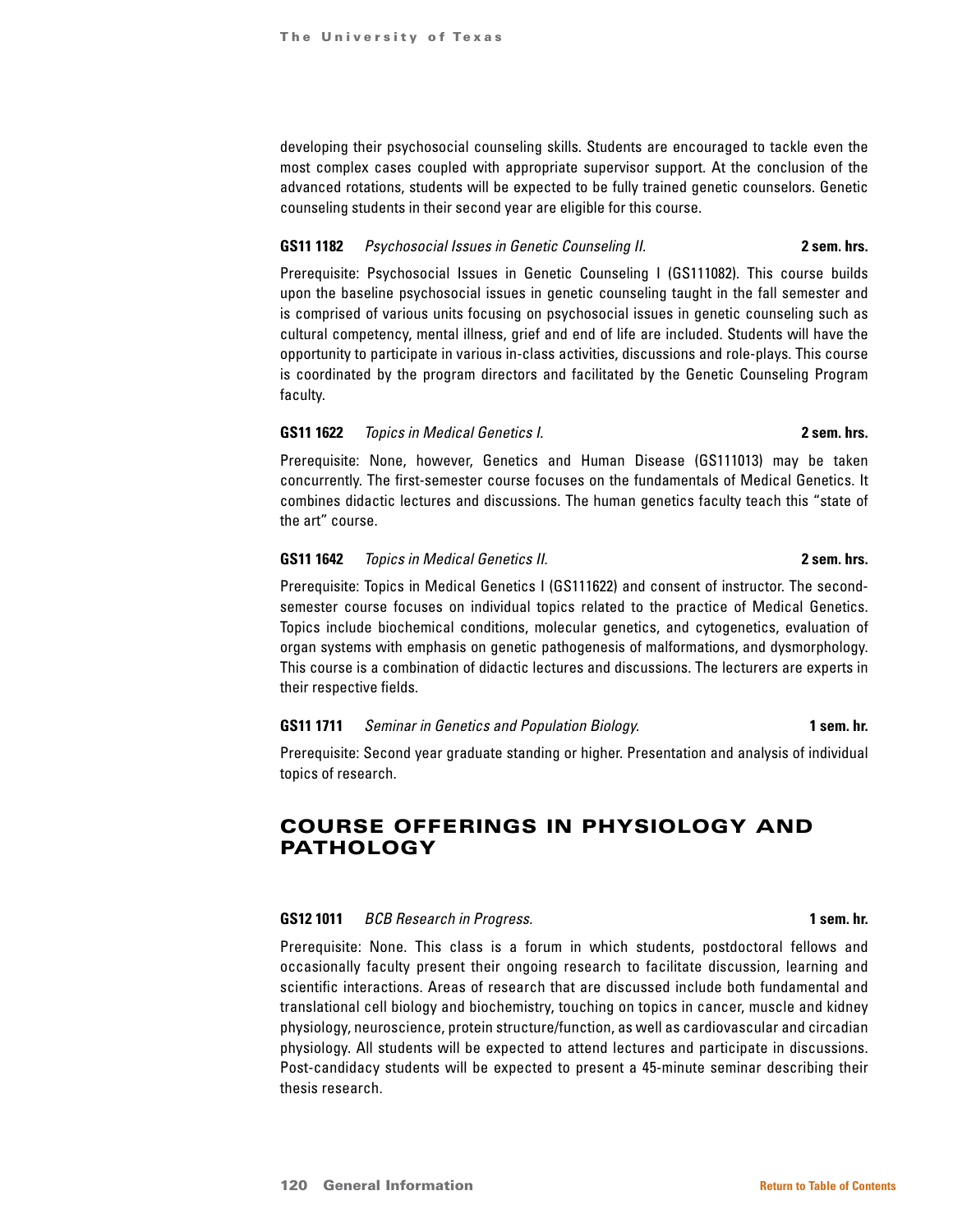# **GS12 1013** *Histology for Graduate Students.* **3 sem. hrs.**

# Prerequisite: None. The purpose of this course is to provide a comprehensive overview of the structure of organ systems and tissues as it relates to their normal function. Students will gain a working knowledge of tissue fixation, sectioning and processing, basic histological staining, and immunohistochemical staining. Light microscopy will be employed to understand the relationship between tissue morphology and function. Comparative studies of mouse, rat, and human tissue will be performed where applicable. Students will also gain "hands-on" experience cutting frozen tissue sections, fixing sections to slides, and performing hematoxylin and eosin and antibody-based staining. Novel technologies for whole tissue imaging will also be discussed. By the end of the course students should have a solid understanding of normal tissue structure, and should be able to apply this knowledge to their own translational research projects.

# **GS12 1041** *Seminars in Experimental Pathology.* **1 sem. hr.**

Prerequisite: None. The course will consist of lectures given by faculty and visiting scientists on current research in experimental pathology. Students will attend weekly seminar presentations and meet, as a group, with visiting lecturers to discuss research and career development.

## **GS12 1051** *Seminars in Life Sciences.* **1 sem. hr.**

Prerequisite: None. With the goals of continuing education, being up to date with novel techniques, and expanding the breadth of knowledge in life science, students are asked to attend one weekly seminar. Attendance at any TMC seminar is acceptable as long as one Faculty can attest to the student's attendance. Seminars organized by the Departments of Integrative Biology/Pharmacology and Biochemistry/Molecular Biology will be held weekly during the academic year and will contain a logbook, while other seminars will be logged online. The presentations from both Departments are typically at a level appropriate for graduate students. Speakers will include faculty from outside departments (both on- and off-campus) and departmental faculty. The seminars will consist of a formal presentation, followed by a discussion, i.e., question-and-answer session. The seminars will provide a balanced breadth of topics covering scientific sub-disciplines presented in the department and outside the main field of the departmental faculty.

### **GS12 1164** *Human Pathobiology.* **4 sem. hrs.**

Prerequisite: None. This course is designed to provide a comprehensive introduction to human health and disease at the molecular, cellular, tissue and system levels for each human organ system. Lectures will highlight the key elements routinely covered in medical school: histology, anatomy, physiology and pathophysiology courses with an emphasis on the understanding of the mechanisms of cell injury and death, inflammation and repair, immunopathology, vascular disturbances and carcinogenesis. The course will include two two-hour lectures/practical periods. Students will have opportunities to examine histological and pathological specimens (using multi-headed microscopes), be introduced to human anatomy and physiology and spend time integrating knowledge into clinical scenarios.

### **GS12 1233** *Integrative and Molecular Physiology.* **3 sem. hrs.**

Prerequisite: Foundations of Biomedical Research (GS211017). In order to understand etiology and consequences of disease and interpret related research results, one must have a fundamental understanding of normal mammalian physiology. This course will cover selected current topics in physiology with sets of lectures designed to introduce students to systemlevel mammalian physiology while emphasizing normal and dysregulated molecular events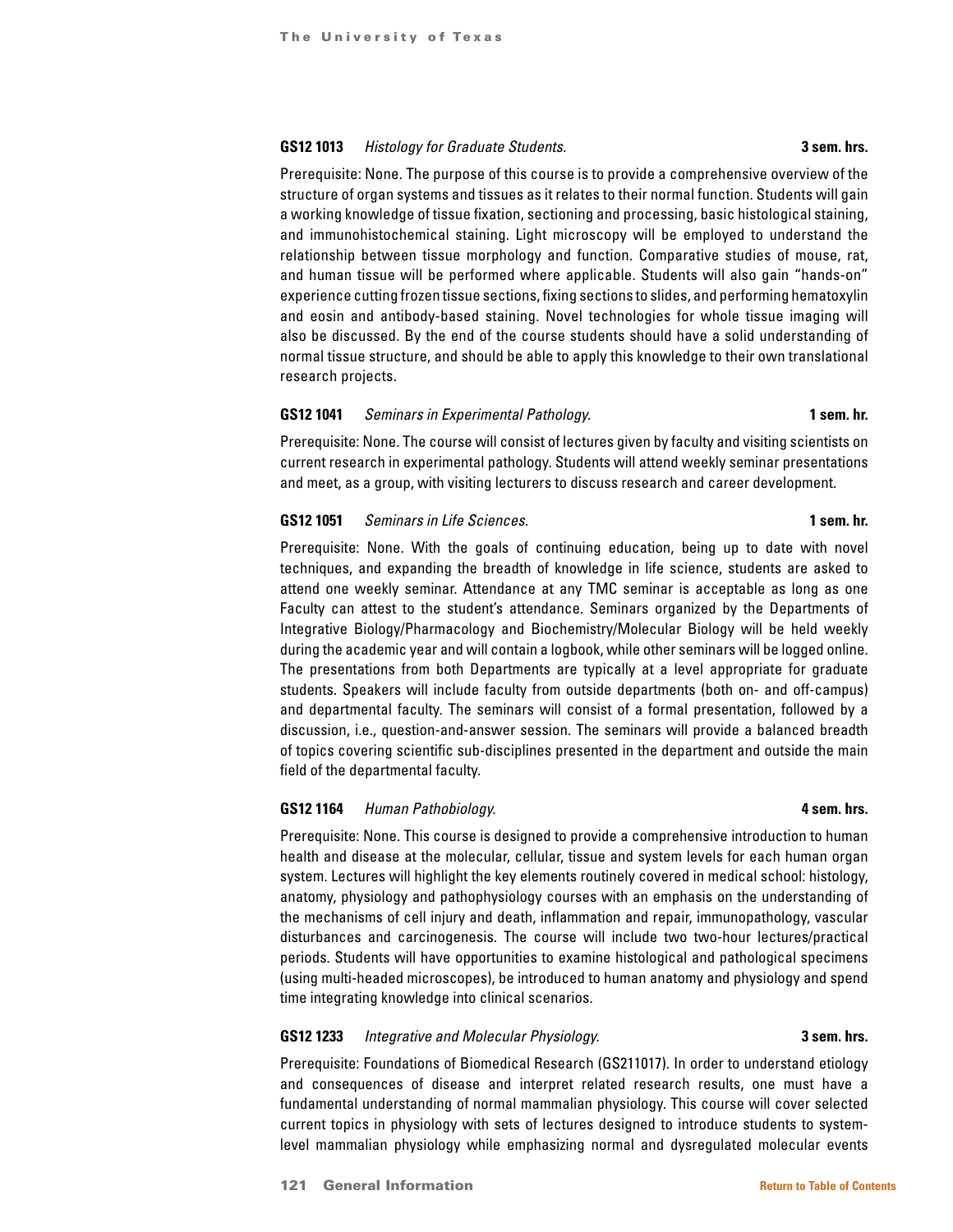underlying physiological control and integration of organ function. Instructions will highlight recent advances in understanding of physiology at the molecular level and interpretation of animal experiments designed to analyze physiological function.

#### **GS12 1262** *Cellular Basis of Cardiac Function.* **2 sem. hrs.**

Prerequisite: None. This course will provide a comprehensive review of mechanisms of energy transfer in a highly specialized organ.

### **GS12 1442** *Principles of Experimental Mouse Pathology.* **2 sem. hrs.**

Prerequisite: None. This course conveys the fundamental knowledge needed to perform valid and interpretable research using mouse models. This course will feature lectures covering basic concepts of mouse biology, developmental biology, and genetics (including basics of genetically engineered mice, inbred backgrounds and nomenclature); animal study design; mouse models of cancer; toxicology; ante mortem and post mortem pathological characterizations (including background strain lesions). Some classes will include a short demonstration (e.g., microscopy, necropsy, or imaging procedures), peer discussions and literature review. The course will feature a diverse group of instructors with a strong background on the subjects presented. This course is taught at the UT MD Anderson Cancer Center Science Park in Smithville, Texas and will be available elsewhere via videoconference

# COURSE OFFERINGS IN PHARMACOLOGY AND TOXICOLOGY

### **GS13 1011** *Computer-Aided Drug Design.* **1 sem. hr.**

Prerequisite: None, but a basic knowledge of chemistry (2D chemical structures, amino acids, etc.) is recommended. This course gives introductory knowledge of computer-aided drug design, including both cheminformatics and bioinformatics. All drug discovery stages will be discussed with emphasis on the application of computational approaches in the pipeline, consisting target identification and validation, hit and lead discovery and optimization, and ADME/Toxicity studies. The objectives of this course are to introduce the participants to different computational methods for drug discovery and development. After finishing this course, the students are expected to be familiar with modern cheminformatics and bioinformatics approaches, including QSAR, pharmacophore modeling, molecular docking, virtual screening, ADME/Toxicity predictions, sequence alignment, homology modeling, and protein structure prediction.

### **GS13 1024** *Molecular Basis of Cell Signaling.* **1998 1999 <b>4 sem. hrs. 4 sem. hrs.**

Prerequisit: Background in biochemistry and cell biology; Permission of the instructor. This course provides a detailed exploration of the molecular basis of cell signaling with emphasis on recent developments, structure-function, and quantitation. The course will include both the regulation of second messenger systems (GPCRs, G proteins, cAMP, IP3 and lipid), ion channels, growth factor-regulated tyrosine kinases, small G proteins (ras, GEFs, Gaps), kinase/ phosphatase pathways, steroid hormones/transcription, and the modeling of these systems.

## **GS13 1063** *Toxicology I: Principles of Toxicology.* **3 sem. hrs.**

Prerequisites: Prior biological science coursework required (i.e., biology, chemistry or physiology) and permission of instructor. This course presents basic principles of toxicology and their applications to the understanding of xenobiotic-induced target organ toxicity. Topics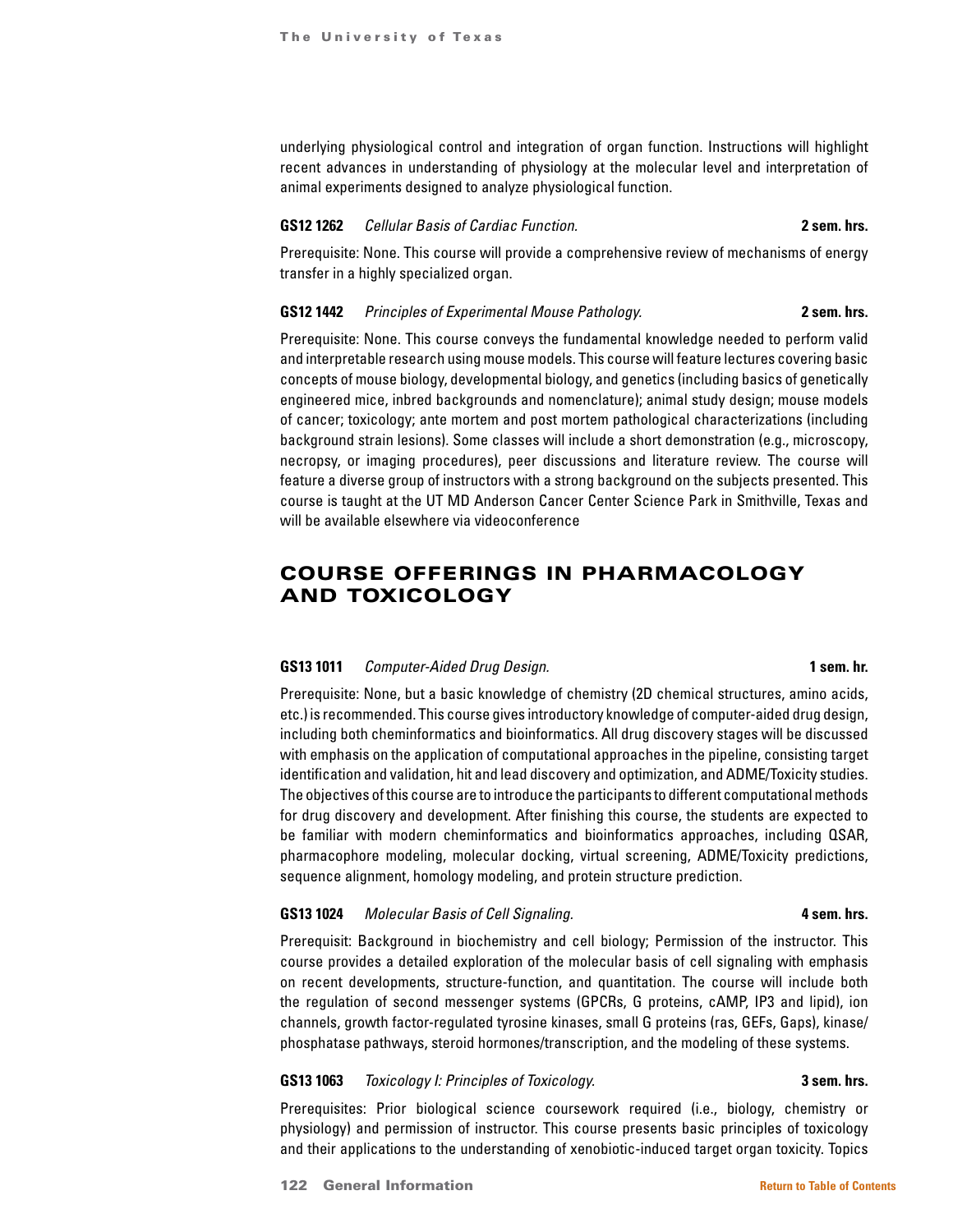covered include toxicant disposition, mechanisms of toxicity and target organ responses to toxic agents. A broad overview of various classes of toxic agents will be presented in the context of their exposure routes, disposition, toxicologic sequelae, and mechanisms of toxicity. This course is designed to provide a foundation for understanding the complex interactions between toxicants and biologic systems. The course is cross-listed at UTHealth School of Public Health (PH 2175). The venue of the course will be at the SPH.

### **GS13 1083** *Toxicology II: Toxic Agents.* **3 sem. hrs.**

Prerequisites: Toxicology I (GS131063) preferred; permission of instructor. Guided readings will provide the basis for in-class discussions on current topics in toxicology. The discussions include the historical context for our understanding of toxicant-induced adverse health effects. Class activities will be based on discussions of books designed for the lay public and the scientific literature on which the books are based. Principle mechanisms of toxicity as they relate to the understanding of environmentally-induced disease form the framework for the course. In-depth reviews of various classes of environmental contaminants and their adverse health effects will be presented. The course is cross-listed at UTHealth School of Public Health (PH 2177). The venue of the course will be at the SPH.

### **GS13 1111** *Case Studies in Drug Development.* **2 sem. hrs.**

# Prerequisite: None. This course will introduce students to the basic principles of drug discovery and development, including how such research is conceived, conducted, evaluated, explained to patients, and applied to patient care. Students will then apply these principles to analyze and discuss specific and current drug discovery and development projects both at UTHealth and at pharmaceutical companies. These cases will each have associated questions to be explored so students may learn to identify optimal patient targets for new drugs, while ensuring the safety of their subjects. Each discussion will include issues of science, ethics, conflict of interest, and intellectual property.

# COURSE OFFERINGS IN NEUROSCIENCE

### **GS14 1021** *Current Topics in Neurobiology of Disease.* **1 sem. hr.**

Prerequisite: None. Grading System: Pass/Fail. This course is an integrated approach to neurological diseases, which includes background information as well the diagnosis, the treatment, and the biological mechanisms of the diseases under study. The course is open to graduate and medical students, postdoctoral fellows, and residents.

### **GS14 1024** *Systems Neuroscience.* **4 sem. hrs.**

Prerequisite: Permission of instructor. This course covers the key concepts in systems neuroscience that allow students to understand how individual neurons and circuits process information and how they modulate behavior. Emphasis is placed on the basic structure and function of cells and networks residing in the nervous system. The course covers the major available techniques to examine the operation of neurons and networks in vivo. The principles of functional neuroanatomy are presented by highlighting the main types of neuronal circuits that constitute the building blocks of systems neuroscience. The neural development section is intended to offer students insight into the early 'shaping' of neuronal circuits as computational units. An important concept in systems neuroscience is the fact that information is processed in a hierarchical manner. Covering this issue will allow students to learn about the different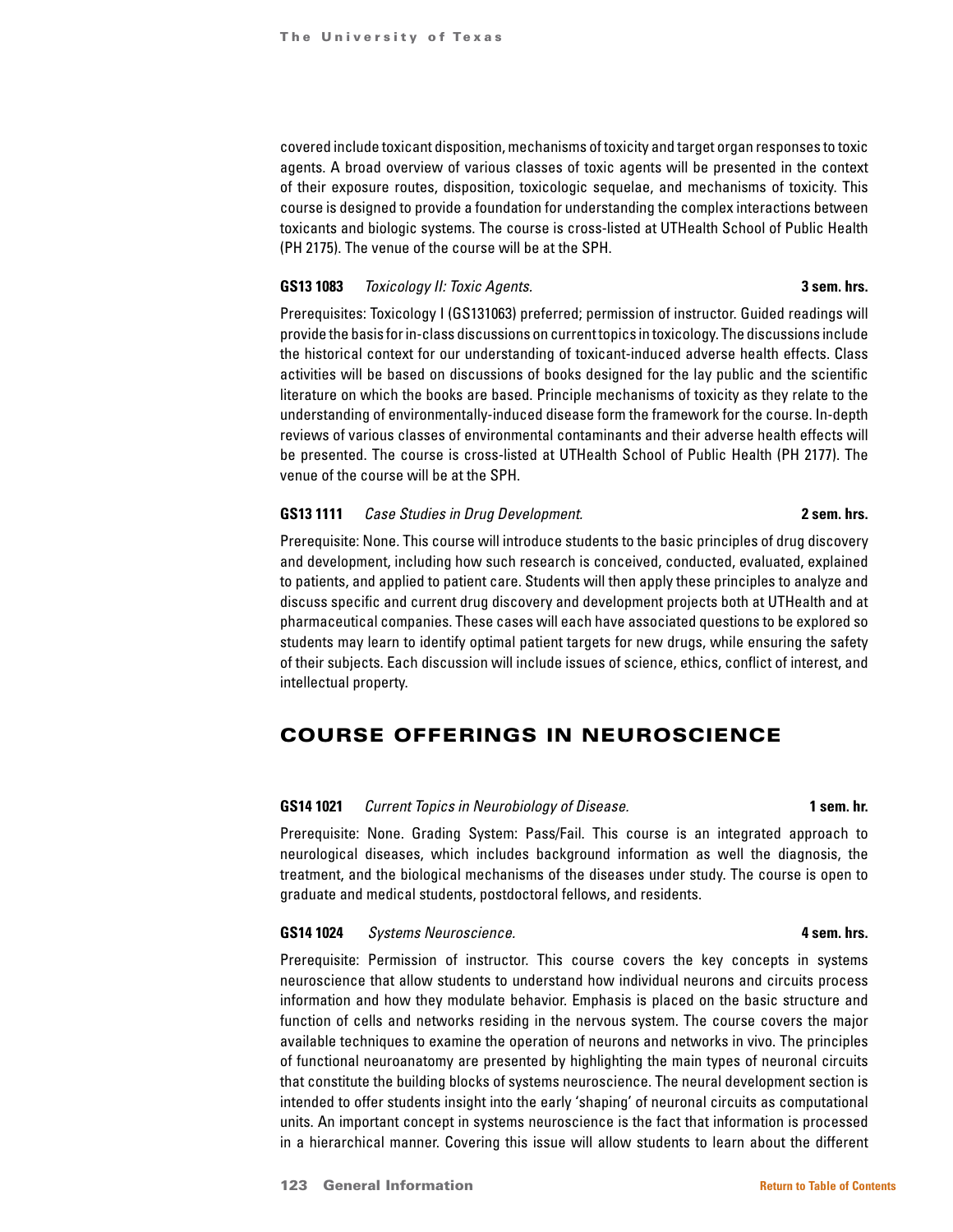stages of cortical processing that constitute the foundations of cognition. Finally, a fundamental property of neurons and circuits, i.e., the capacity to adapt, is discussed in the context of short and long-term plasticity, adaptation, and learning. The overall goal of this course is to provide students with fundamental knowledge of the function, development, and plasticity of neuronal circuits by emphasizing how neural circuits analyze sensory information, form perceptions of the external worlds, make decisions, and execute movements.

#### **GS14 1031** *Advanced Seminar in Learning and Memory.* **1 sem. hr.**

Prerequisite: Permission of instructor. An advanced seminar intended for those familiar with the principles of learning and conditioning. Discussions will center around major issues in learning and memory.

# **GS14 1043** *Experimental Analysis of Behavior.* **3 sem. hrs.**

Prerequisite: Permission of instructor. Comparative learning, memory and cognition course covering a wide variety of animals, including humans. Textbook: S. J. Shettleworth: Cognition, Evolution and Behavior, Oxford University Press, 2010. Course format will be discussion of issues from chapters in Shettleworth and supplementary readings. Students will bring issues to discuss in class and will participate in discussion of issues raised by others. Grading will be based upon participation. Class meeting time will accommodate students' schedules.

# **GS14 1051** *Seminar in Neurobiology of Learning and Memory.* **1 sem. hr.**

Prerequisite: None. This course has two major objectives. The first is to familiarize students with current research in learning and memory with particular emphasis on the cellular and molecular mechanisms. The second goal is to teach students how to give outstanding research seminars. Weekly 90-minute meetings involve alternate faculty and student presentations on current problems in the neurobiology of learning and memory. Faculty and student presentations cover recent articles from leading journals on the same topic. Students are instructed in the preparation of PowerPoint presentations, seminar organization, and techniques of oral presentation and are given feedback by faculty and fellow student following their presentations. Students can register for this course multiple times during their graduate career.

# **GS14 1063** *Molecular Neurobiology.* **3 sem. hrs.**

Prerequisite: Permission of instructor. This course is a graduate-level treatment of the molecular, cellular, and biochemical events that underlie neuronal function. Emphasis is placed on the basic chemistry and biology of cells residing in the nervous system. The course also covers the structure and function of receptors, channels and pumps necessary for neuronal function and the neurochemistry of specific transmitter systems. The unique demand of neurons as specialized secretory cells is also covered. Finally, development and maturation of the central nervous system is taught at the cellular level along with a discussion of the diseases of the nervous system focusing on the molecular aspects of the disease process. The intent is to provide students with fundamental knowledge of the workings of cells generally and neurons specifically.

### **GS14 1071** *Translational Neuroscience.* **1 sem. hr.**

Prerequisite: None. This course is a multidisciplinary course that focuses on understanding neurological diseases from both basic and clinical approaches. We will examine several brain disorders including neurodegenerative diseases and psychiatric-behavioral disorders. During each session, a basic and a clinical expert in one of the selected disorders will partner to introduce the general concepts of the neuropathology, clinical signs, diagnosis, therapeutic strategies, and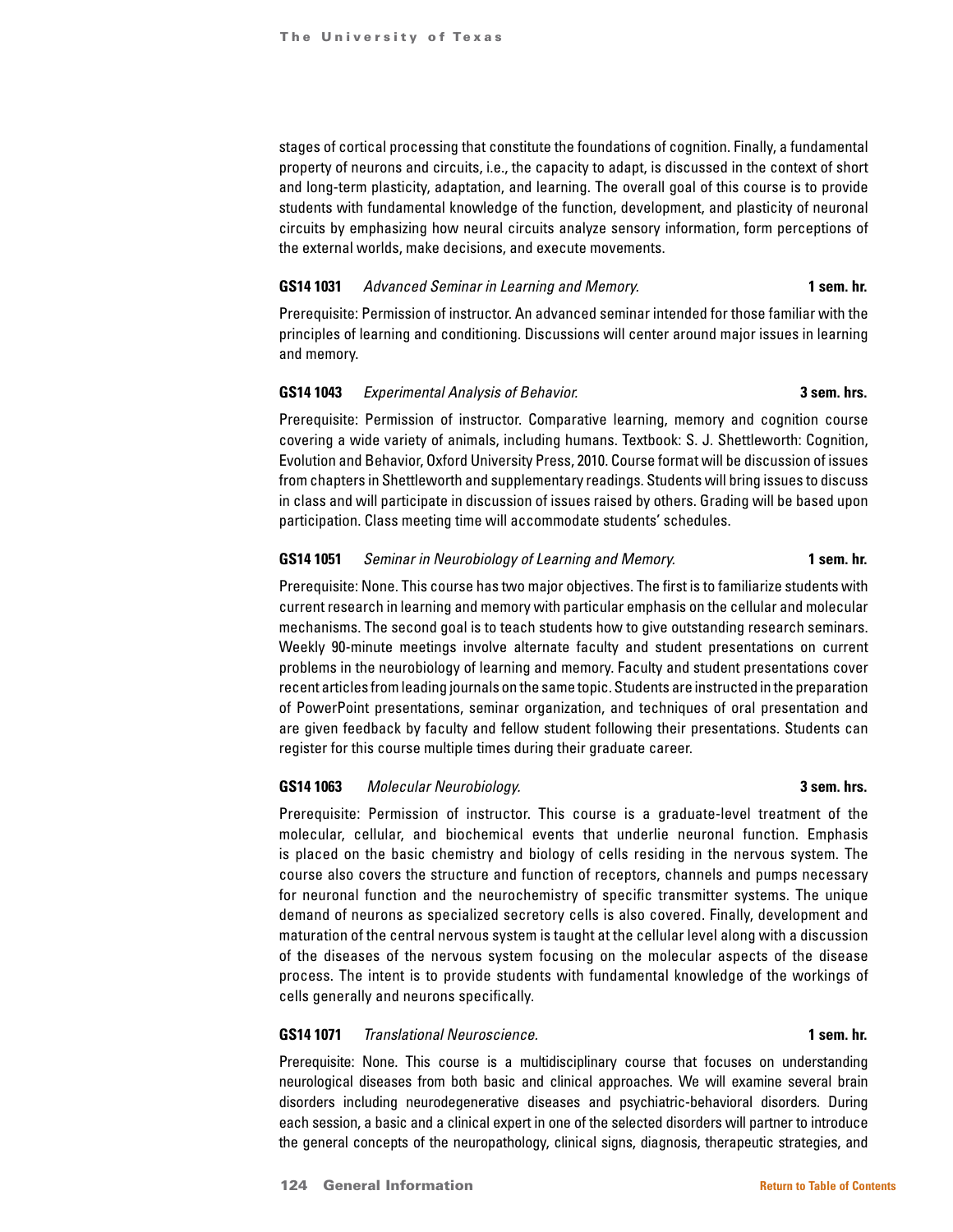current research directions of the specific disorder. The main goal of the course is to understand the important interdisciplinary role of basic and clinical research. These research efforts have a common mission: To improve the quality of life of patients suffering from these disorders. Highlighting the interconnection between basic and clinical research will help provide dual feedback to translate the results from bench to bedside. In most of the cases, a PhD faculty will partner with an MD faculty to explain both sides of the most current research. Only by combining knowledge will we be able to advance our efforts in the prevention, diagnosis and treatment of these neurological disorders.

#### **GS14 1072** *Seminar in Molecular Neuroscience.* **2 sem. hrs.**

Prerequisite: None. This course covers a variety of topics generally focused on molecular mechanisms. Each semester will emphasize a particular research area. Examples of topic areas include development, receptor trafficking, neurotransmitter secretion, signaling, olfaction, and synaptic transmission. The objectives of the course are to teach critical thinking, effective presentation skills, logic/persuasive writing, and scientific proposal writing. Weekly meetings (2-hour) will have two short student presentations drawn from primary literature as well as written assignments. Students will be given feedback (from the instructor and peers) on their presentation content/style and written feedback on their written assignments. Each student will write five Specific Aims pages based on papers presented during sessions 2-6 and subsequently generate one scientific proposal in an iterative manner (with feedback from the instructor) based on one of the Aims pages on which they have received feedback. Proposals will be presented and defended in class and final grants will be submitted on the last day of class. Students will be graded based on their oral and written work as well as class participation.

### **GS14 1081** *Seminar in Neural Coding and Behavior.* **1 sem. hr.**

Prerequisite: None. It is increasingly being realized that neural systems encode information through the ensemble activity of large populations of neurons. The Seminar in Neural Coding and Behavior will review papers that address how neurons use population codes to represent information via the correlated activity of many neurons. We will address issues related to information coding by individual neurons, sparse coding schemes, population coding and decoding, and the relationship between the response properties of different brain systems and the natural statistics of their inputs. Finally, we will discuss how neurons encode and decode information to produce behavioral responses.

# **GS14 1143** *Cellular Neurophysiology.* **3 sem. hrs.**

Prerequisite: Consent of the course coordinator. This course is a graduate-level treatment of cellular neurophysiology. It is designed for first-year students and will provide students with the basic tools for understanding electrical and chemical signaling in the nervous system. Students will learn about topics ranging from bioelectricity to synaptic transmission to plastic changes in synaptic strength that underlie learning and memory. This course is appropriate for students with an interest in neuroscience who are comfortable with the use of mathematical concepts to describe events that occur in the natural world. It is recommended that students have one semester of a calculus-based physical sciences course or one semester of a calculus-based life sciences course prior to taking this course.

# **GS14 1153** *Theoretical Neuroscience: From Cells to Learning Systems.* **3 sem. hrs.**

Prerequisite: None. This course will cover the biophysical foundations of neuronal cells. It will include a mathematical analysis of ion channels, action potential propagation and generation as well as synaptic transmission. It will also describe reduced neuronal models, models of VI receptive fields and correlations between different cortical neurons.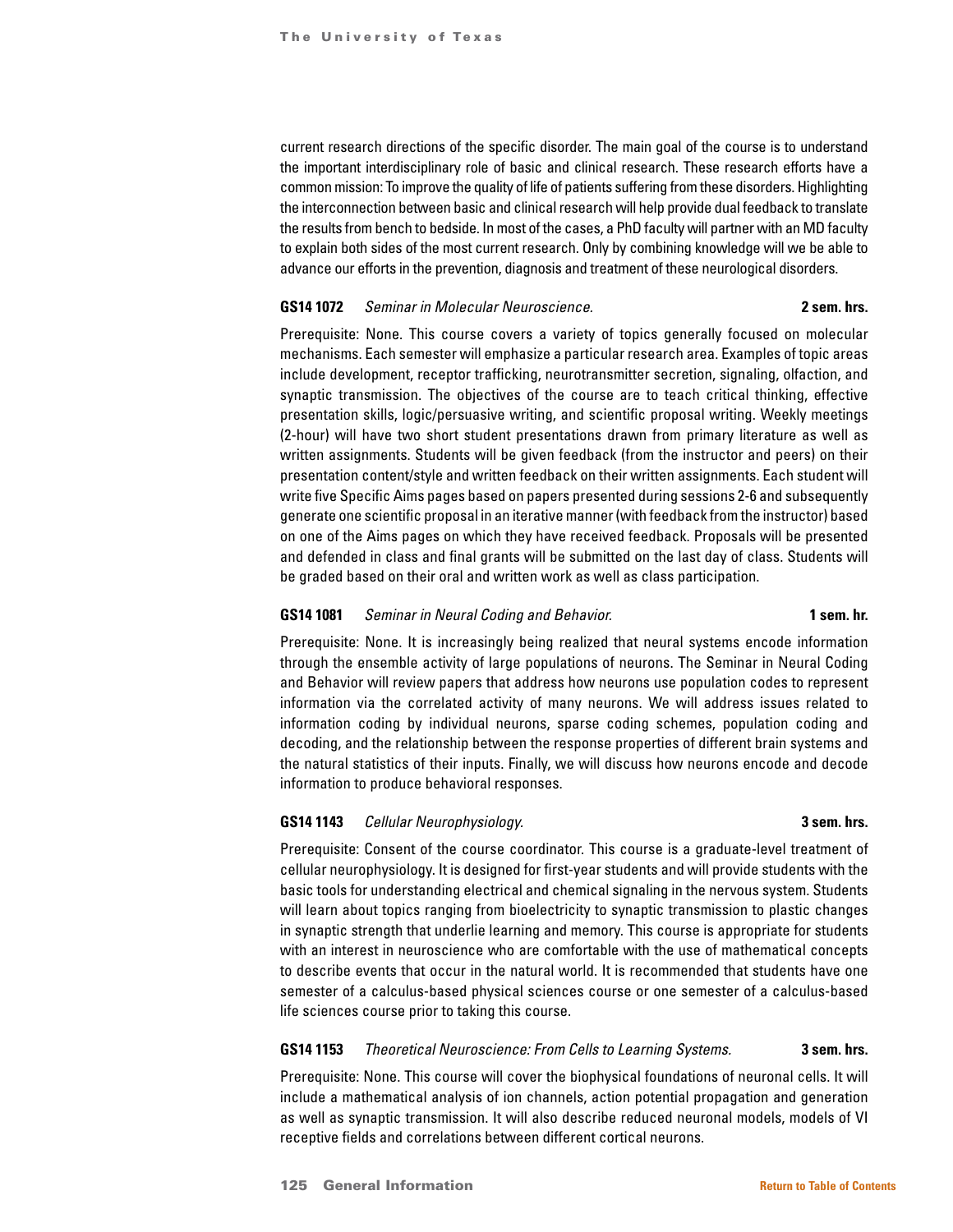### **GS14 1173** *Cognitive Neuroscience.* **3 sem. hrs.**

Prerequisite: Permission of the instructor. This course is an introductory graduate-level overview of cognitive neuroscience. The course will cover basics in history, neuroanatomy, methods of cognitive neuroscience, sensation and perception, control of action, learning and memory, emotion, language, attention, drugs and cognition, impulsivity, cognitive control, social cognition, and neurobiology of disease. The intent is to provide students with fundamental knowledge of how the brain relates to cognitive functions and how this may help in understanding and treatment of human diseases that affect the central nervous system.

### **GS14 1181** *Graduate Neuroanatomy.* **1 sem. hr.**

Prerequisite: None. This course will provide a broad overview of the structure and function of the central nervous system. The general architecture of the nervous system and its functional systems are presented in a series of online exercises. The exercises allow the students to examine brain anatomy at a detailed view of the regional anatomy of the brain and spinal cord. MRIs of brain anatomy, as commonly presented in the scientific literature, will be presented using a computerized learning system.

#### **GS14 1611** *Current Topics in Neuroscience.* **1 sem. hr.**

Prerequisite: Permission of instructor. This course will give an overview of the wide range of research being carried out in the GSBS Neuroscience Graduate Program (NSGP), and is open to all first-year graduate students. Through informal discussions with a different NSGP faculty member each week, students will gain an appreciation for some of the big ideas and unsolved questions in Neuroscience research, and become familiar with the experimental and theoretical approaches being used to tackle those questions. This is a pass/fail course. Anyone with a strong interest in Neuroscience research is encouraged to take this class. There are no exams and no reading assignments, but students are expected to attend all lectures and to actively participate in class discussions.

# **GS14 1612** *Biostatistics for Life Scientists.* **2 sem. hrs.**

Prerequisite: Permission of instructor. This is an entry-to-intermediate-level course aimed at scientists in the life sciences. During the first half of the semester, the course will introduce students to the basic concepts and statistical tests that are routinely encountered in analyzing scientific data in designed experiments, as opposed to the analysis of clinical or epidemiological type data. Following an introduction to probability, students will learn what statistical tests are appropriate and how to run them. Emphasis is on intelligent usage rather than mathematical formality. Standard tests such as t, z, chi squared, ANOVA and regression analyses will be learned, as well as how power analyses and calculating sample size is performed. During the second half of the semester, advanced topics in life sciences, including Poisson distributions, clustering methods and multidimensional analyses will be included. Another goal of this course will be to build familiarity with the basic R toolkit for statistical analysis and graphics.

# OTHER COURSE OFFERINGS

# **GS21 1014** *Design and Management of Clinical Trials.* **4 sem. hrs.**

Minimum prerequisite: Bachelor's degree. This course will teach the basic research concepts and principles that underlie the design and actual day-to-day conduct of clinical trials using examples primarily from cancer trials. Topics include the nature of disease and its impact on research protocol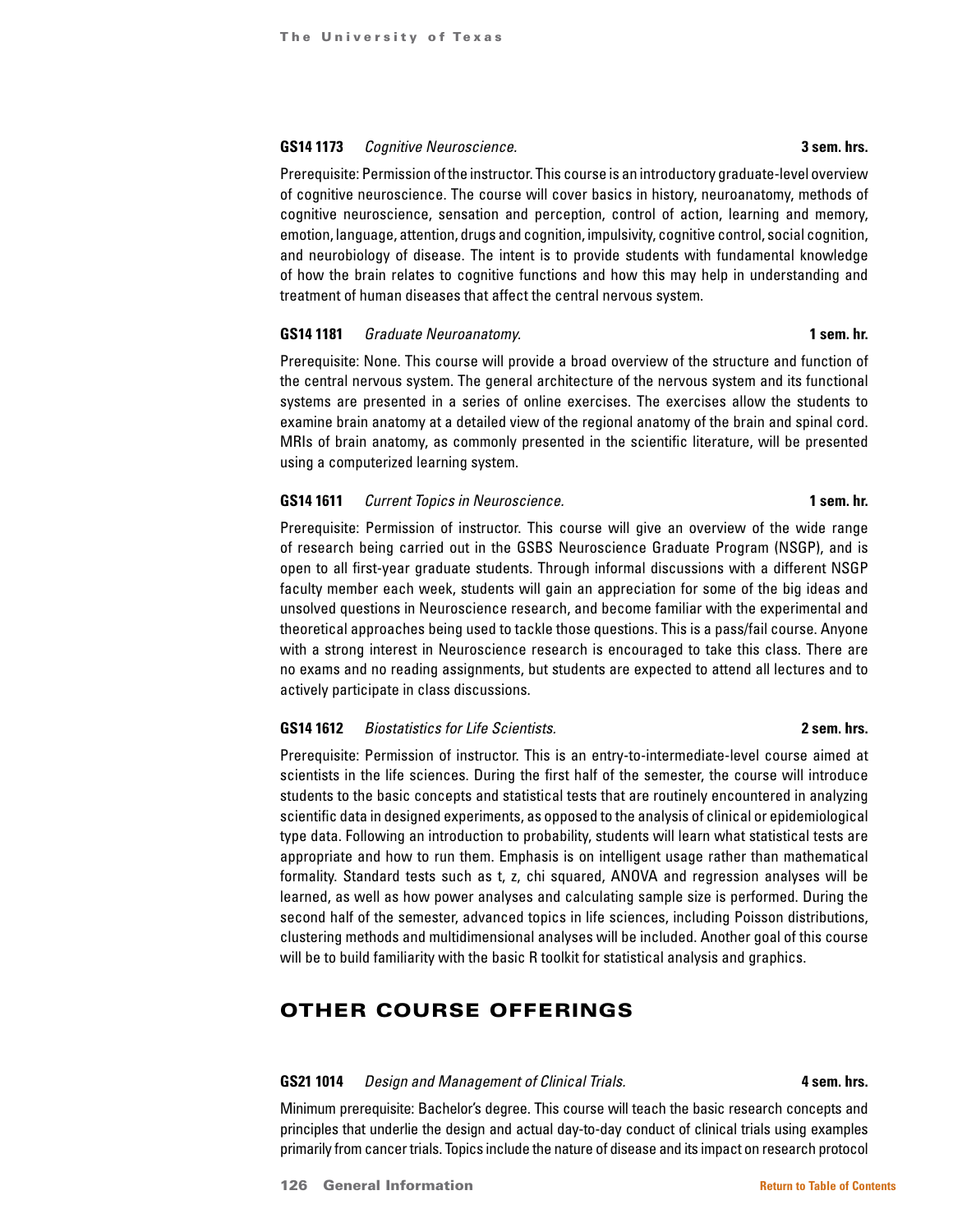design, appropriate statistics to use, and medical terminology frequently encountered in clinical research; methods to monitor human subjects' response to treatment including imaging, molecular diagnostics, and interactions and monitoring of clinical research laboratories; rules and regulations (including OHRP, FDA, and state), ethics, and human subjects training needed for clinical trials. In addition to 21 hours of lecture, the student will participate in two of three available on-site practicums (Regulatory and Ethical Concepts in Human Subjects Research; Clinical Trial Management; Data Management in Cancer Clinical Trials). Each practicum requires 24 hours of participation.

## **GS21 1017** *Foundations of Biomedical Research.* **7 sem. hrs.**

First-year GSBS students only (others by permission of instructor). This course provides incoming graduate students with a broad overview of modern biomedical sciences, spanning historical perspectives to cutting edge approaches. The course combines traditional didactic lectures and interactive critical thinking and problem solving exercises to provide students with a strong background in fundamental graduate-level topics including genetics, molecular and cellular biology, biochemistry, physiology, developmental biology and biostatistics. This is the Core Course which fulfills the GSBS Breadth requirement.

### **GS21 1018** *Foundations of Biomedical Research for Quantitative Students.* **7 sem. hrs.**

Prerequisite: None, but permission from Dr. Mattox is required. Enrollment is limited to GSBS first-year and second-year students who will pursue the quantitative degree track. This course will provide incoming graduate students with a broad overview of modern biomedical sciences, spanning historical perspectives to cutting edge approaches. The course combines traditional didactic lectures and interactive critical thinking and problem solving exercises to provide students with a strong background in fundamental graduate-level topics including genetics, molecular and cellular biology, biochemistry, physiology, developmental biology and biostatistics. This is the GSBS Core Course which will be graded pass/fail and together with Introduction to Biostatistics and Clinical Trials (GS011033) fulfills the GSBS Breadth requirement for quantitative-track students.

# **GS21 1051** *The Ethical Dimensions of the Biomedical Sciences.* **1 sem. hr.**

Prerequisite: None. This course is required for graduation from all degree programs at GSBS. This course is a systematic overview of the ethical concepts and traditions that are the foundation of biomedical science. The aim of the course is to provide students of the biomedical sciences with a framework to recognize, examine, and resolve ethical issues that may arise in their professional lives. These concepts will be examined through facilitated small group discussions of cases and exercises that involve ethical issues in the responsible conduct of biomedical research. Students will prepare to participate in these small group discussions by completing required reading assignments.

### **GS21 1061** *Critical Thinking in Science.* **1 sem. hr.**

Prerequisite: General knowledge of biology or biomedicine. In this course students will develop skills for critically and professionally evaluating the significance, logic and presentation of scientific studies. Class sessions will emphasize student discussion and debate of topics including experimental design, the logical interpretation of results, scientific fraud, controversial results, dogma, and effective critique. Through class exercises students will gain understanding of the peer review process and will develop skills required to write critiques of manuscripts and research proposals.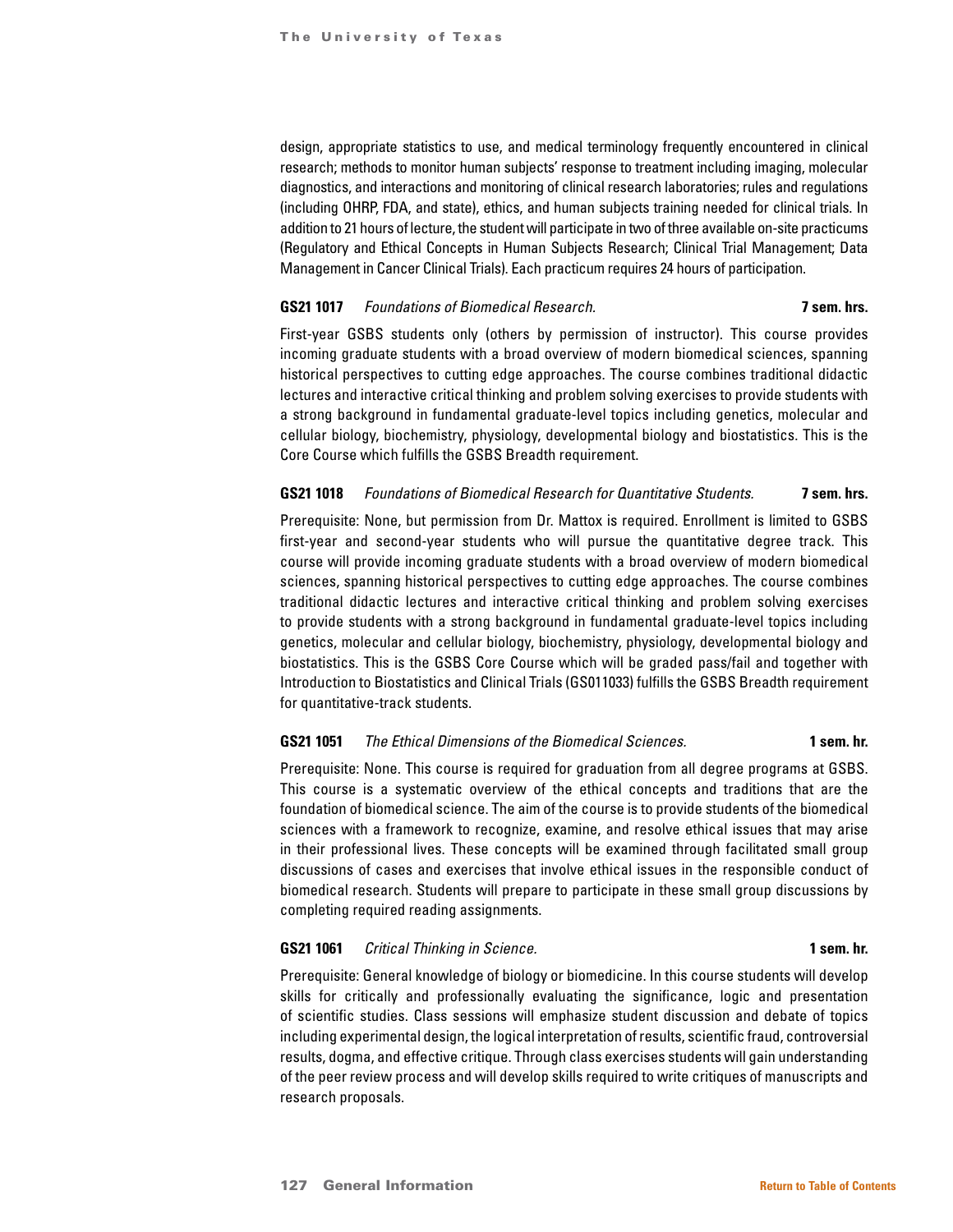# **GS21 1111** *Statistical Genetics Journal Club.* **1 sem. hr.**

Prerequisite: None; recommended concurrent graduate course in statistics and genetics. The aim of the journal club is to facilitate students' awareness of the field of statistical genetics. Topics include the following: methods for mapping genes, analyzing genome-wide association studies, the design and analysis of sequencing studies, gene-gene and gene-environment interactions, and statistical methods for emerging and high throughput data types. Particular emphasis is given to presentation skills, critical reading of articles, and asking questions. A strong interest in gaining practical experience in statistical and computational genetics is more important than specific background, although some graduate study in statistics or genetics will be helpful.

### **GS21 1112** *Bio-behavioral Research Methods in Cancer Prevention and Addiction.* **2 sem. hrs.**

Prerequisite: None. This course addresses the growing demand for multi-disciplinary research in disease prevention. Going beyond traditional behavioral research, the bio-behavioral approach investigates the biological mechanisms underlying risk-related behaviors such as tobacco use, unhealthy diet, sedentary lifestyle, chronic stress, and social isolation and aims at understanding their role in determining cancer risk. The primary objective of this survey course will be to provide students with a greater understanding of the basic mechanisms involved in the complex interplay of genetic, neurobiological, psychological, and environmental factors in the initiation of smoking, dietary practices, exercise habits, and other healthful behaviors as well as the methodological approaches used in cancer prevention research. Other objectives include developing students' appreciation of how different disciplines can contribute to cancer prevention as well as their awareness of the promise and potential pitfalls of multidisciplinary approaches. Topics include: (1) risk modeling; (2) bio-behavioral basis of nicotine dependence; (3) neurophysiological mechanisms of addiction; (4) psychophysiological response to exercise; (5) genetics of risk-taking behaviors; (6) psychological influences on immune function, subsequent cancer risk, and risk reduction techniques; (7) genetic determinants of behavior; and (8) psychophysiological, cognitive, and motivational mechanisms underlying persuasion in response to cancer prevention messages. Emerging areas of future research will be identified and discussed.

#### **GS21 1121** *Resources and Methods for Analysis of Patient-Derived Samples.* **1 sem. hr.**

Prerequisite: None. This course will provide the knowledge needed for the practical application of patient-oriented biological research. Over ten weeks, students will receive training on how to obtain, prepare, analyze, and interpret patient samples for research purposes. Students will attend ten 90-minute sessions in which lecturers with expertise in each topic will be educate them on the resources available at the institution, potential pitfalls, practical limitations, costs, and contacts for help.

### **GS21 1131** *Nano Course in Biomedical Sciences.* **1 sem. hr.**

Prerequisite: Permission of PI and Course Director. These will be a set of nano-courses with varying topics scheduled through the year. The courses will run from 3-10 days depending on the topic and the amount of project time needed. The class will require the student to present a written and oral report at the end of the course. Topics will vary in range from quantitative sciences to biological, covering all aspects of modern biomedical sciences.

#### **GS21 1132** *Human Protocol Research.* **2 sem. hrs.**

Prerequisite: None. Human Protocol Research is an integrated, multidisciplinary course designed to provide students the necessary tools to devise, execute, and understand exemplary protocol research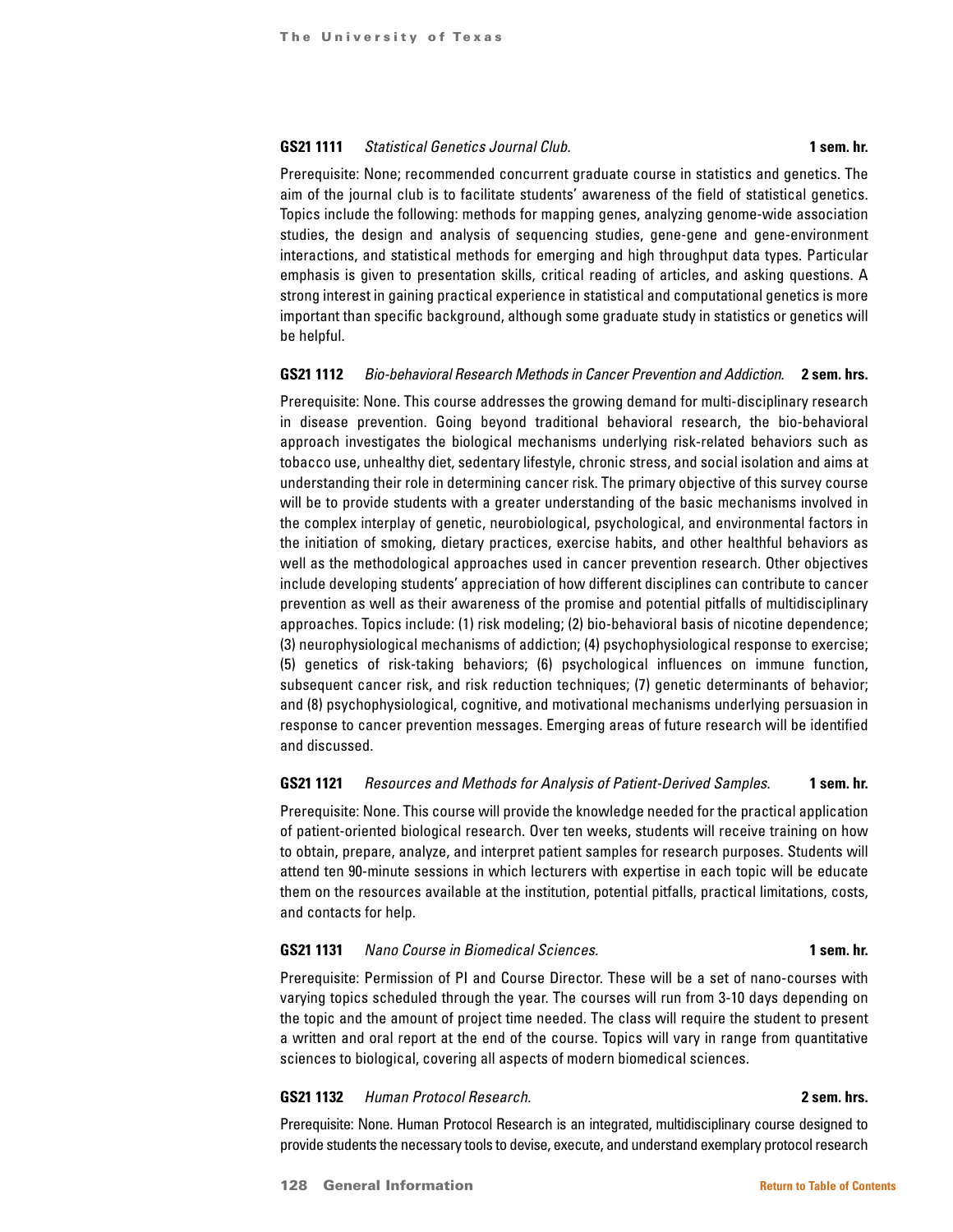involving humans in clinical trials. Phase 0, I, II, III and IV trials will be discussed. Students participating in this course will gain an understanding of trial design, sample size and ethical/regulatory issues pertaining to clinical trials. The course is complementary and non-overlapping with Translational Sciences: Bench to the Bedside and Back (GS211232). Seminars in Clinical Cancer Treatment (GS211031) is a companion seminar series to Human Protocol Research. It is recommended, but not mandatory, that students taking Human Protocol Research also take Seminars in Clinical Cancer Treatment (GS211031).

### **GS21 1142** *Writing Scientific Research Articles for Publication.* **2 sem. hrs.**

Prerequisite: Permission of instructor. This course presents the fundamentals of writing scientific research articles for publication and includes the basic structure of the research article, writing strategies, and ethical issues. Participants will improve scientific hypothesis-driven writing skills through discussion, readings, and numerous graded writings assignments; and they will go through the writing process, including revisions, of producing a draft of a scientific article.

### **GS21 1143** *Oral Communication Skills for Scientists.* **3 sem. hrs.**

Prerequisite: Students must be in their second year or later of graduate school. The primary goal of this course is to train graduate students in the art of oral communication. The ability to effectively communicate one's ideas to an audience, large or small, is critical for the future success of our students, whether they wish to pursue careers in academic research, teaching, industry, or government. Lectures will cover various aspects and types of oral communication including: 1) the basic principles of public speaking; 2) how to engage in non-scripted speaking; 3) how to prepare an excellent talk and provide constructive criticism; 4) how to lecture/give a talk outside one's immediate area of expertise; 5) how to prepare a short talk for a national meeting; 6) how to deliver an "elevator speech"; 7) how to connect with and deliver a scientific talk to a lay audience; and 8) how to prepare a "chalk talk" for a job interview. Students will be videotaped so that every aspect of their deliveries can be self-critiqued and discussed with the class at large in order to improve upon such things as eye contact with the audience, hand gestures, use of pointers, vocal variation and volume, diction/enunciation, speed of delivery, clarity of slides (where relevant), etc. We anticipate that postdoctoral fellows within the program may also wish to audit the course in order to improve upon their communication skills and participate in in discussions.

# **GS21 1151** *Scientific Writing.* **1 sem. hr.**

Prerequisite: 2nd-year/pre-candidacy students. The objectives of the course are to teach critical thinking and the fundamentals of proposal writing that will help students write candidacy exam proposals, grants, papers, meeting abstracts, and theses/ dissertations. Students will develop a research plan and write a 6-page grant proposal. Students will learn to edit and critique fellow students' proposals, which will help prepare students for writing their candidacy exam proposals. Weekly meetings will consist of lectures from faculty/experts addressing how to compose grant proposal sections. In addition, students will meet weekly with faculty in small groups to critique/discuss research assignments during which students will be given feedback on their proposal content/style by faculty and fellow students. This course fulfills the GSBS Scientific Writing requirement.

### **GS21 1153** *Hypothesis Design and Scientific Writing.* **3 sem. hrs.**

Prerequisite: Students must be in their 2nd-year or later years of graduate school. The principal goal of this course is to teach graduate students the precise and rigorous writing skills needed to generate a competitive biomedical research grant application. Grant writing is an important skill regardless of whether a student plans to pursue a career in academic research,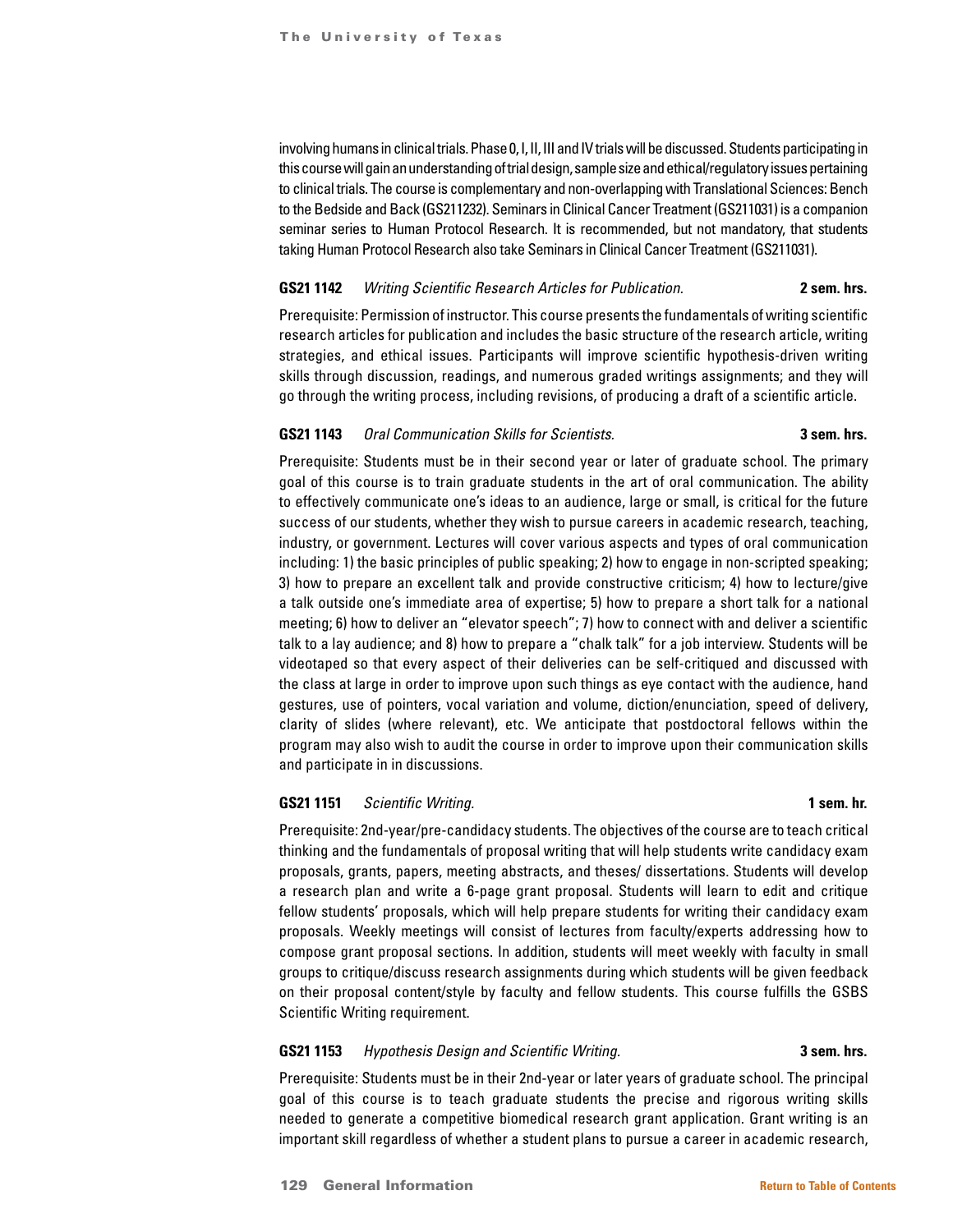teaching, biotechnology or other areas. Lectures will cover basics of grant writing including but not limited to: 1) hypothesis design and specific aims, 2) significance and innovation, and 3) preliminary data and approach. Each student will write an F31 NIH grant application including all necessary documentation, e.g., biosketch, project summary, project narrative, etc. Mentors of students enrolled in the course will be required to provide in depth and timely feedback on their student's proposal. To ensure that students and mentors are aware of and prepared to meet their responsibilities in this course, they will be required to sign a form listing their respective commitments. Each student grant application will be subject to review by other students enrolled in the course as well as by two members of the EMC Program faculty. This course is taught at the UT-MDACC Science Park campus in Smithville, Texas. This course fulfills the GSBS Scientific Writing requirement.

### **GS21 1161** *Critical Thinking in Science – Independent Project.* **1 sem. hr.**

Prerequisite: General knowledge of biology or biomedicine. In this course, students will develop skills for critically and professionally evaluating the significance, logic, and presentation of scientific studies. Class sessions will emphasize student discussion and debate of topics including experimental design, the logical interpretation of results, scientific fraud, controversial results, dogma, and effective critique. Through class exercises, students will gain an understanding of the peer review process and will develop skills required to write critiques of manuscripts and research proposals. This "Special Project" version of Critical Thinking in Science will be letter-graded and will require that the student complete an independent project, approved by the instructor, in which the student critically examines a major scientific question or explores in depth a scientific issue impacted by critical thinking.

### **GS21 1162** *Effective Career Planning.* **2 sem. hrs.**

Prerequisite: Must be a post-candidacy student. This course will expose students to essential information that will complement their other didactic and laboratory-based training to prepare them for their next career chapter. All sessions will be offered in an interactive format. Students will learn to define their ideal career by exploring available paths inside and outside of academia; craft a goal oriented "Individual Development Plan" and target application packages; develop an effective network; improve skills for interviewing as well as negotiation and improve their self-awareness by identifying their top skills, strengths, interests, and values. Students are expected to finish various tasks and written/oral assignments relevant to each topic covered during the course and generate a presentation on their individual development plans as their final exam.

### **GS21 1171** *NIH Fellowship Proposal Development.* **1 sem. hr.**

Prerequisite: Scientific Writing (GS211152), Scientific Writing for Grant Proposals (GS031111), Topics in Microbiology and Infectious Diseases (GS071092) or an equivalent course. This course is designed for students who intend to submit an NIH fellowship application (F30, F31, F99/K00) at the end of the course. Participants will learn about the components of a fellowship application, how to develop an effective training plan and the peer review process. By the end of the course, participants will have developed a complete draft of their application. Participants are expected to have completed the GSBS Scientific Writing course, or equivalent, as the Research Strategy and Specific Aims sections will not be covered.

# **GS21 1232** *Translational Sciences: From Bedside to Bench and Back.* **2 sem. hrs.**

Prerequisite: None. This is an integrated, multidisciplinary course designed to provide students the necessary tools to devise, fund, implement, and publish exemplary research involving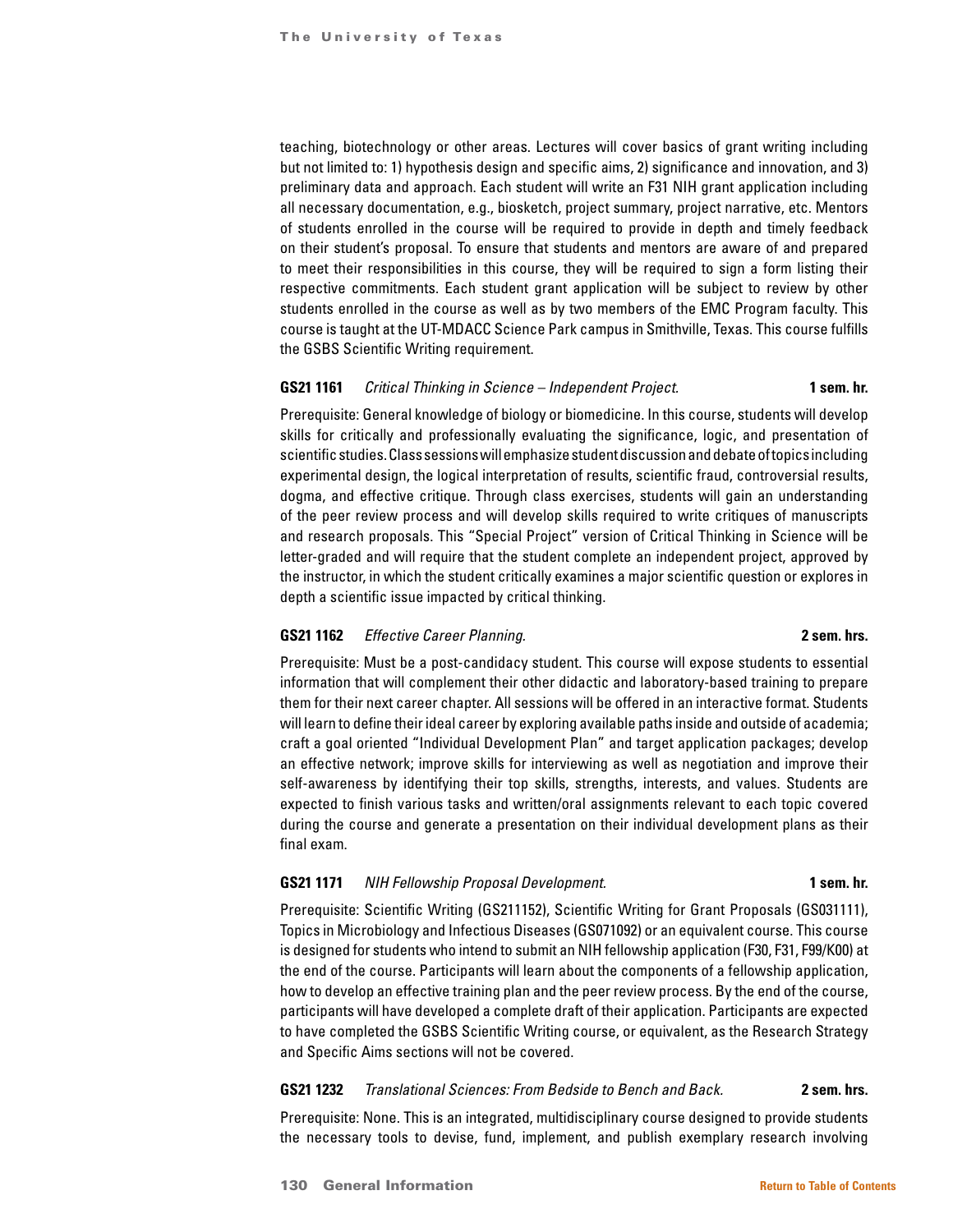patients or materials obtained from a human source. Students participating in this course will gain an understanding of the depth, complexity, and limitations of integrating laboratory and clinical research into investigations of human disease. After completion of the course, students will understand the importance of translational research: using laboratory findings to benefit human patients (bench to bedside) and investigating clinical observations in the laboratory (bedside to bench). This course is distinct from Human Protocol Research (GS211132); this course focuses on the interrelationship between laboratory-based and clinical research. A culture that fosters translational research of the highest quality requires laboratory and clinical investigators appreciate the scientific complexity of patient-oriented translational research.

#### **GS21 1301** *Clinical Perspectives for a Basic Scientist.* **1 sem. hr.**

Prerequisite: None. Impacting clinical practice is a major driver for research in the academic setting and even more so in industry. Understanding of clinical questions/needs is key in order to find the right research focus, or to identify a suitable clinical counterpart to perform research that will translate into clinical practice. In this newly created nanocourse, emphasis is on clinical aspects in cancer, and how research in general can accelerate and contribute to answer clinical questions in this field. Therefore, many of our speakers are clinicians or have a strong clinical background, e.g., in pathology, surgery, therapy modalities, or clinical trials. The students will hear firsthand what the urgent clinical questions/challenges are and participants will have the opportunity to discuss these themes with the clinicians. Additionally, we want to highlight clinical aspects in cancer prevention and survivorship to expose students to research opportunities existing in these fields. The nanocourse lectures will close with the testimony of a cancer survivor. At the end of this nanocourse, students will have gained insight into different clinical specialties and their research questions.

# **GS21 1321** *Seminar in Molecular Imaging:* **1 sem. hr.** *Design and Application of Targeted Agents.*

Prerequisite: None. Molecular imaging is a multidisciplinary field that uses noninvasive methods to monitor the biochemistry in human diseases at the cellular level. Molecular imaging continues to grow as a field due in large part to advances in contrast agent development. Drug discovery techniques such as phage-display libraries and protein engineering have provided researchers with an abundance of unique, diseases-specific molecules that can be converted into diagnostic analogs for imaging. The objective of the proposed course is to introduce the fundamentals of molecular imaging and provide an in depth description of how the design of an imaging agent can improve how diseases such as cancer are detected, managed, and treated. Each lecture will be given by a leading expert in the field and focus on 1) a clinically relevant class of imaging agents, 2) a description of the impact on patient care, and 3) presentation of emerging preclinical concepts with translational value. Topics will include the development of conventional imaging agents as well as novel approaches such as nanoparticle imaging, fluorescence-guided surgery, and multimodality imaging. The goal of the course will be to 1) give students a unique perspective of how chemical, biological, and pharmacological sciences impact cancer imaging, and 2) provide them with knowledge about the molecular imaging field which may be useful in their research and encourage future collaborations. Students will present an oral report at the end of the course.

#### **GS21 1331** *Precision BioMedicine and Nanotechnology.* **1 sem. hr.**

Prerequisite: None. This course is intended to provide a broad background in the methods of precision medicine and targeted nanomedicine. Topics to be covered include proteomics, metabonomics (metabolomics), selective tissue targeting, patient-optimized dosing based on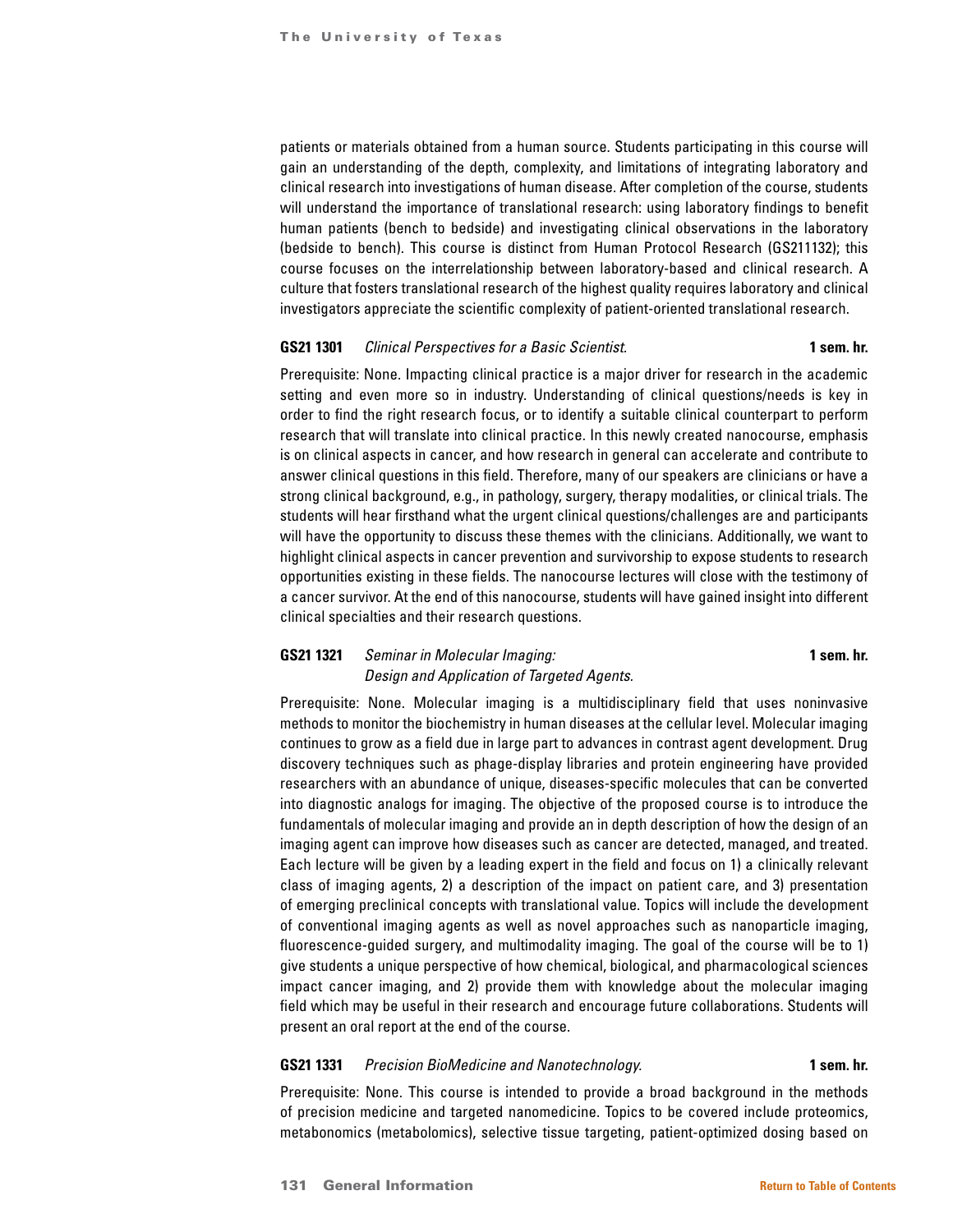transport physics and imaging, with hands-on demonstrations and lectures. Topics covered are relevant to any scientists working in medical research.

#### **GS21 1341** *Nano Course in Lymphatics in Health and Disease.* **1 sem. hr.**

Prerequisite: None. This nanocourse will familiarize students with the "other" circulatory system, the lymphatics. This system works to promote fluid homeostasis, immune cell trafficking, cellular waste cleanup, metastasis, and plays important roles in disease states such as Alzheimer's, lymphedema, and hypertension. The goal is to enable budding and established researchers to suitably incorporate lymphatics into research proposals that will answer questions important to relevant pathologies. Objectives are to be able to recount the basics of lymphatics anatomy and biology, to be able to describe imaging and bench methods for visualizing lymphatics and to recognize pathological conditions for which lymphatic roles should be investigated.

### **GS21 1351** *Nano Course in Cardio-oncology.* **1 sem. hr.**

Prerequisite: None. Cardio-oncology is a medical subspecialty concerned with the diagnosis and treatment of cardiovascular diseases (CVDs) and organ failure mediated by macro- and micro-circulatory defects in cancer patients. The goal of cardio-oncology is for cancer patients to receive maximum and uninterrupted treatment for cancer while protecting them from cardiovascular completions mediated by the treatment. For this, we must understand both pathophysiology of CVDs and mechanisms of anti-cancer treatments. The course is designed to provide an overview of the cardiovascular system in both normal and pathological states, of various cancer treatments, and how cancer treatments affect the cardiovascular system and other organ functions. There will be 10 lectures, each 1.5 hours long, and students will write a review on one of the specific subjects given by the lecturers.

#### **GS21 1611** *Topics in Molecular Medicine.* **1 sem. hr.**

Prerequisite: MD/PhD students only; permission of instructor. The seminar will use selected topics in molecular medicine as a vehicle to introduce students to basic ideas of biomedical research, to the skills involved in evaluating the research literature and presenting data, and to the interplay between the research laboratory and the problems of clinical medicine. Students will be expected to conduct literature reviews, make oral presentations of research papers, and participate in the discussions of each topic. The course is offered in the Fall, Spring, and Summer semester, and MD/PhD students are required to register for the course throughout their tenure in the Program except during the third and fourth years of Medical School when schedules for clinical rotations conflict with the weekly seminar.

### **GS21 1613** *Translational Cancer Research.* **3 sem. hrs.**

Prerequisite: Basic and Translational Cancer Biology (GS041233) preferred. This course will provide a primer for translational cancer research and will review concisely the current understanding of human cancer biology that is driving interest in targeted therapy and personalized management for prevention, detection and treatment of cancer. Techniques used to characterize human cancers at a cellular and molecular level will be described. Concepts, examples and alternative strategies to achieve individualized targeted therapy will be presented. Processes for developing drugs and biomarkers will be reviewed. Translation from bench to bedside and back will be outlined for surgical oncology, radiation oncology, medical oncology and cancer imaging. Challenges for translation in cancer prevention will be considered. Infrastructure required for translational research will be reviewed, including tissue banks, biopsies, interventional radiology, molecular pathology, molecular imaging, bioinformatics, biostatistics, novel trial design and interactive databases. Objectives and paths for training